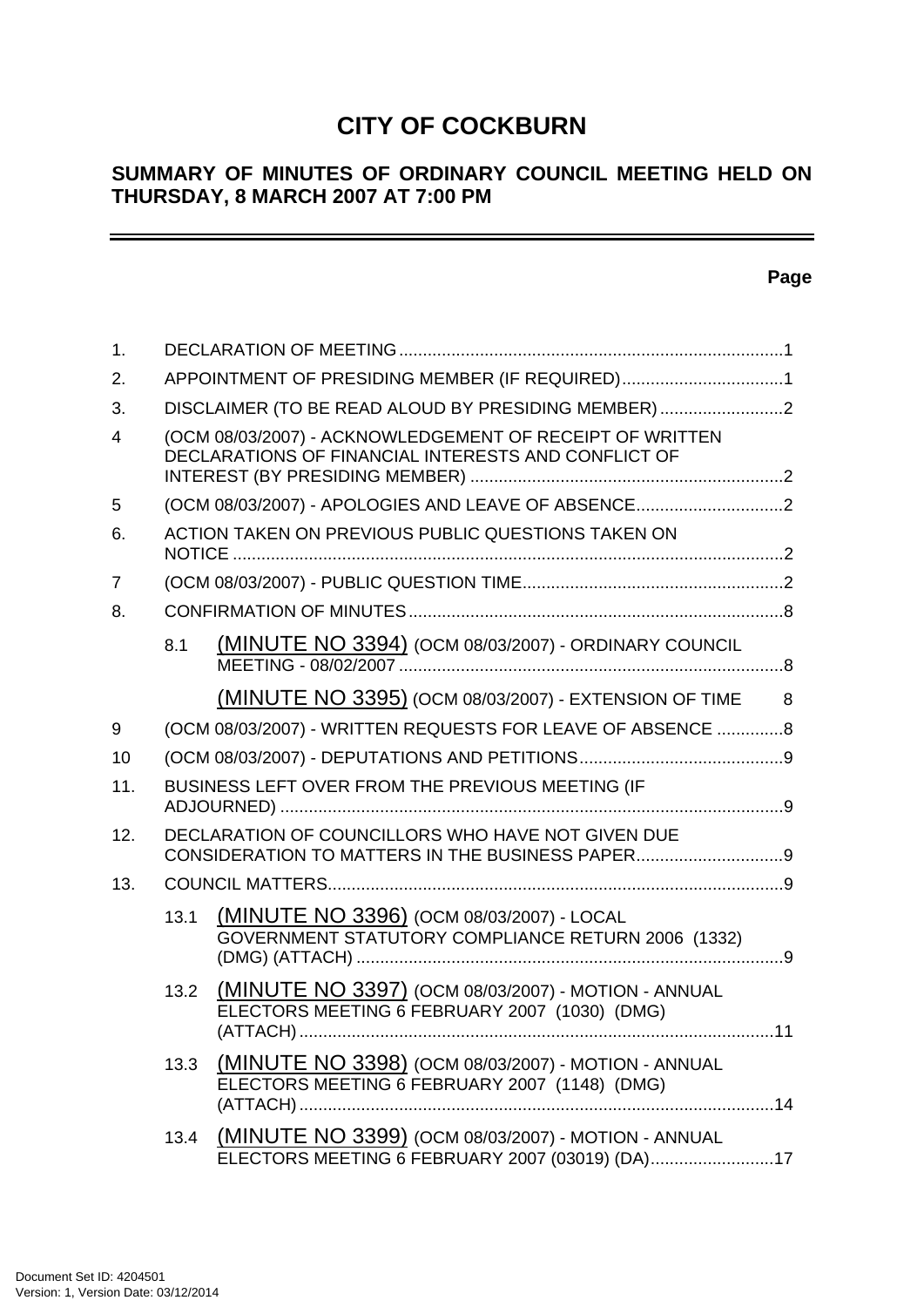|     |      | 13.5 (MINUTE NO 3400) (OCM 08/03/2007) - MOTION - ANNUAL<br>ELECTORS MEETING 6 FEBRUARY 2007 (03019) (DA)22                                                                                                                                                    |  |
|-----|------|----------------------------------------------------------------------------------------------------------------------------------------------------------------------------------------------------------------------------------------------------------------|--|
| 14. |      |                                                                                                                                                                                                                                                                |  |
|     | 14.1 | (MINUTE NO 3401) (OCM 08/03/2007) - SINGLE HOUSE AND<br>OUTBUILDING - LOT 163 (NO. 102) BRITANNIA AVENUE,<br>BEELIAR - OWNER: P & M CAMPBELL - APPLICANT: DARREN<br>MILLER BUILDING DESIGNER (6003135) (AJW) (ATTACH)25                                        |  |
|     | 14.2 | (MINUTE NO 3402) (OCM 08/03/2007) - PROPOSED<br>STRUCTURE PLAN - LOTS 802 & 9028 GIBBS ROAD AND LOT<br>803 LYON ROAD, AUBIN GROVE - OWNER: LANDCORP -<br>APPLICANT: ROBERTS DAY (9645F) (DA) (ATTACH) 31                                                       |  |
|     | 14.3 | (MINUTE NO 3403) (OCM 08/03/2007) - MULTIPLE<br>DWELLING DEVELOPMENT (17 DWELLINGS) - LOT 2166<br>O'CONNOR CLOSE, NORTH COOGEE (TO BE LOT 483 ENDERBY<br>CLOSE) OWNER: LANDCORP (TO BE CAPE BOUVARD) -<br>APPLICANT: CAPE BOUVARD DEVELOPMENTS (6003135) (AJW) |  |
|     | 14.4 | (MINUTE NO 3404) (OCM 08/03/2007) - RURAL LIVING<br>OUTBUILDING - LOT 224 (NO. 76) FANSTONE AVENUE, BEELIAR<br>- OWNER: P TREVIS - APPLICANT: DANIEL KERR (3411501) (BA)                                                                                       |  |
|     | 14.5 | (MINUTE NO 3405) (OCM 08/03/2007) - SINGLE HOUSE<br>CODES APPROVAL - HOUSE EXTENSIONS AT LOT 93 (NO. 21)<br>FARMHOUSE DRIVE, BIBRA LAKE - OWNER: J & K EDGAR -                                                                                                 |  |
| 15. |      | FINANCE AND CORPORATE SERVICES DIVISION ISSUES58                                                                                                                                                                                                               |  |
|     | 15.1 | (MINUTE NO 3406) (OCM 08/03/2007) - LIST OF CREDITORS                                                                                                                                                                                                          |  |
|     | 15.2 | <b>(MINUTE NO 3407)</b> (OCM 08/03/2007) - STATEMENT OF<br>FINANCIAL ACTIVITY - JANUARY 2007 (5505) (NM) (ATTACH)59                                                                                                                                            |  |
|     | 15.3 | (MINUTE NO 3408) (OCM 08/03/2007) - BUDGET REVIEW -<br>PERIOD ENDING 31 DECEMBER 2006 (5402) (ATC) (ATTACH)61                                                                                                                                                  |  |
| 16. |      |                                                                                                                                                                                                                                                                |  |
|     | 16.1 | (MINUTE NO 3409) (OCM 08/03/2007) - STINGER NETS AT                                                                                                                                                                                                            |  |
|     | 16.2 | (MINUTE NO 3410) (OCM 08/03/2007) - CATHERINE POINT                                                                                                                                                                                                            |  |
|     | 16.3 | (MINUTE NO 3411) (OCM 08/03/2007) - COMPULSORY LAND<br>ACQUISITION PORTION OF LOT 26 HOWSON WAY, LOT 33, LOT<br>303 & LOT 42 MIGUEL ROAD, BIBRA LAKE - OWNER: CITY OF                                                                                          |  |
| 17. |      |                                                                                                                                                                                                                                                                |  |
|     | 17.1 | (MINUTE NO 3412) (OCM 08/03/2007) - DISABILITY<br>ADVISORY COMMITTEE MEMBERSHIP (8413) (BF) (ATTACH) 78                                                                                                                                                        |  |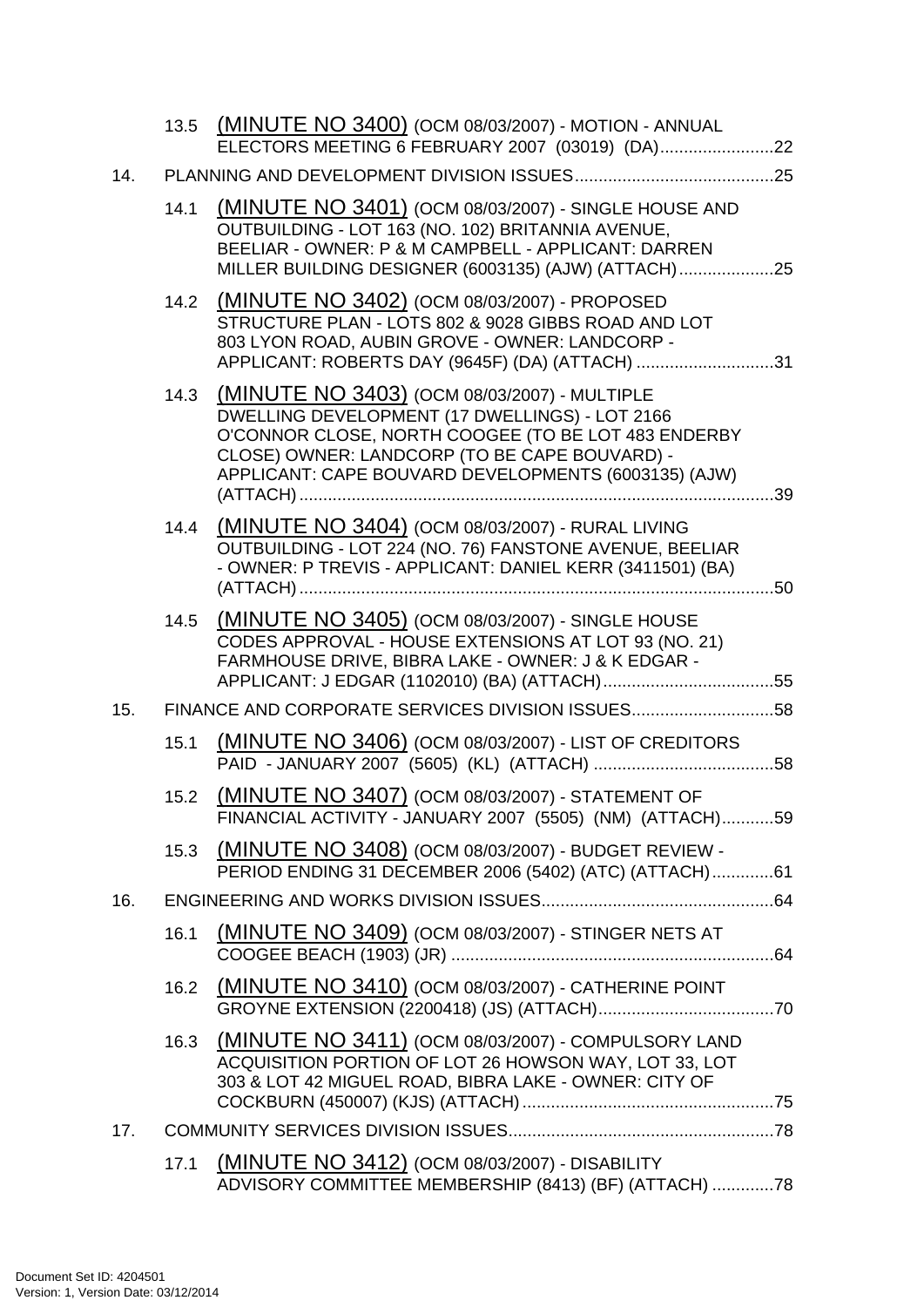|     |      | 17.2 (MINUTE NO 3413) (OCM 08/03/2007) - APPLICATION TO<br>KEEP MORE THAN 2 DOGS - 4 CHRISTINE CRESCENT, COOGEE    |  |
|-----|------|--------------------------------------------------------------------------------------------------------------------|--|
|     |      | 17.3 (MINUTE NO 3414) (OCM 08/03/2007) - NATIVE ARC LEASE<br>OF PREMISES, HOPE ROAD, BIBRA LAKE - (1114662) (RA)83 |  |
| 18. |      |                                                                                                                    |  |
|     | 18.1 | (MINUTE NO 3415) (OCM 08/03/2007) - SISTER CITY<br>COMMITTEE MINUTES - 12 FEBRUARY 2007 (1192) (SC)                |  |
| 19. |      | MOTIONS OF WHICH PREVIOUS NOTICE HAS BEEN GIVEN                                                                    |  |
| 20. |      | NOTICES OF MOTION GIVEN AT THE MEETING FOR CONSIDERATION<br>AT NEXT MEETING ………………………………………………………………………………………93    |  |
| 21. |      | NEW BUSINESS OF AN URGENT NATURE INTRODUCED BY                                                                     |  |
| 22. |      | MATTERS TO BE NOTED FOR INVESTIGATION, WITHOUT DEBATE94                                                            |  |
| 23. |      |                                                                                                                    |  |
|     | 23.1 | (MINUTE NO 3416) (OCM 08/03/2007) - APPOINTMENT OF<br>DIRECTOR FINANCE AND CORPORATE SERVICES (ATTACH)             |  |
| 24  |      | (MINUTE NO 3417) (OCM 08/03/2007) - RESOLUTION OF<br>COMPLIANCE (SECTION 3.18(3), LOCAL GOVERNMENT ACT 1995)97     |  |
| 25  |      |                                                                                                                    |  |
|     |      |                                                                                                                    |  |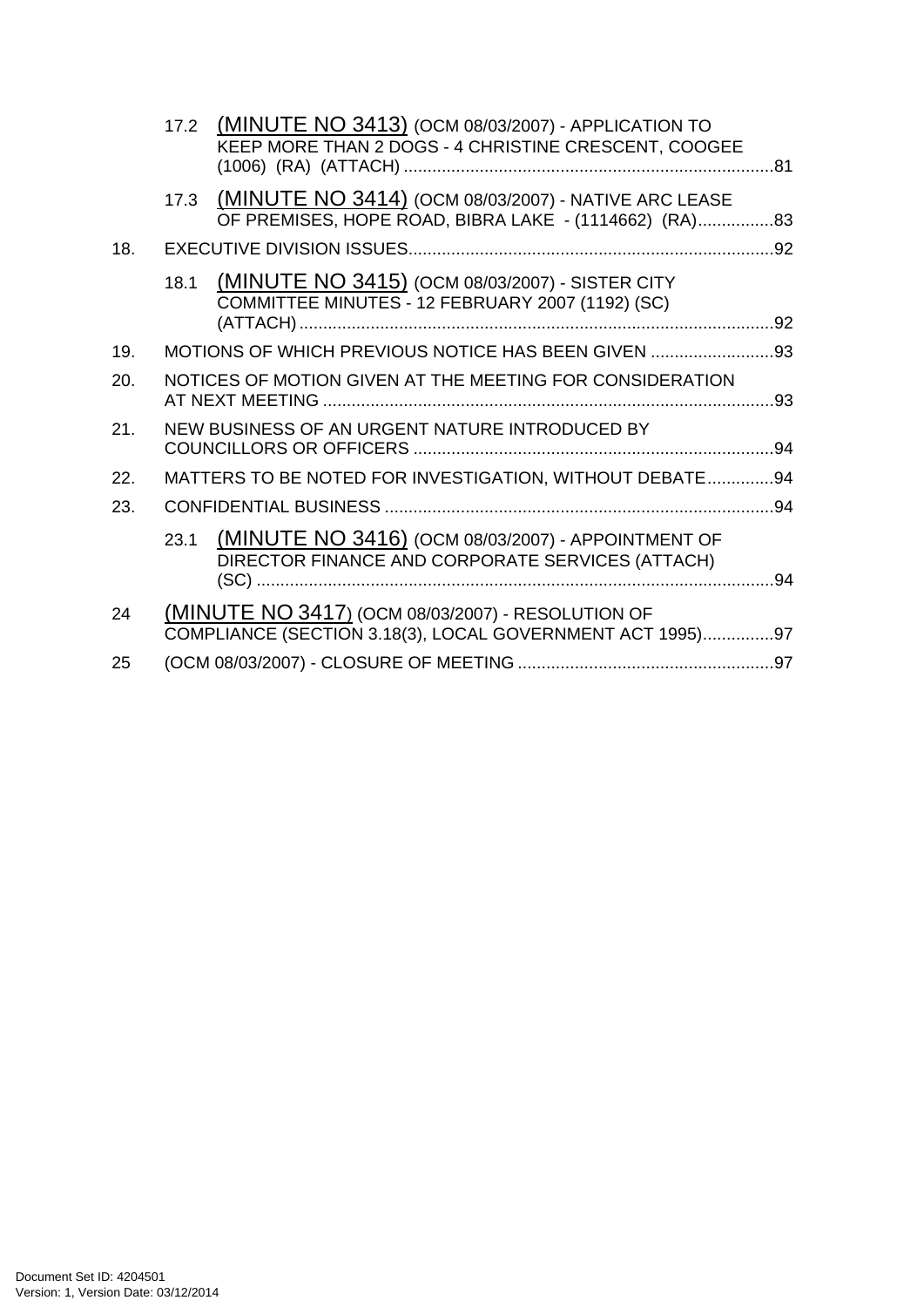Document Set ID: 4204501<br>Version: 1, Version Date: 03/12/2014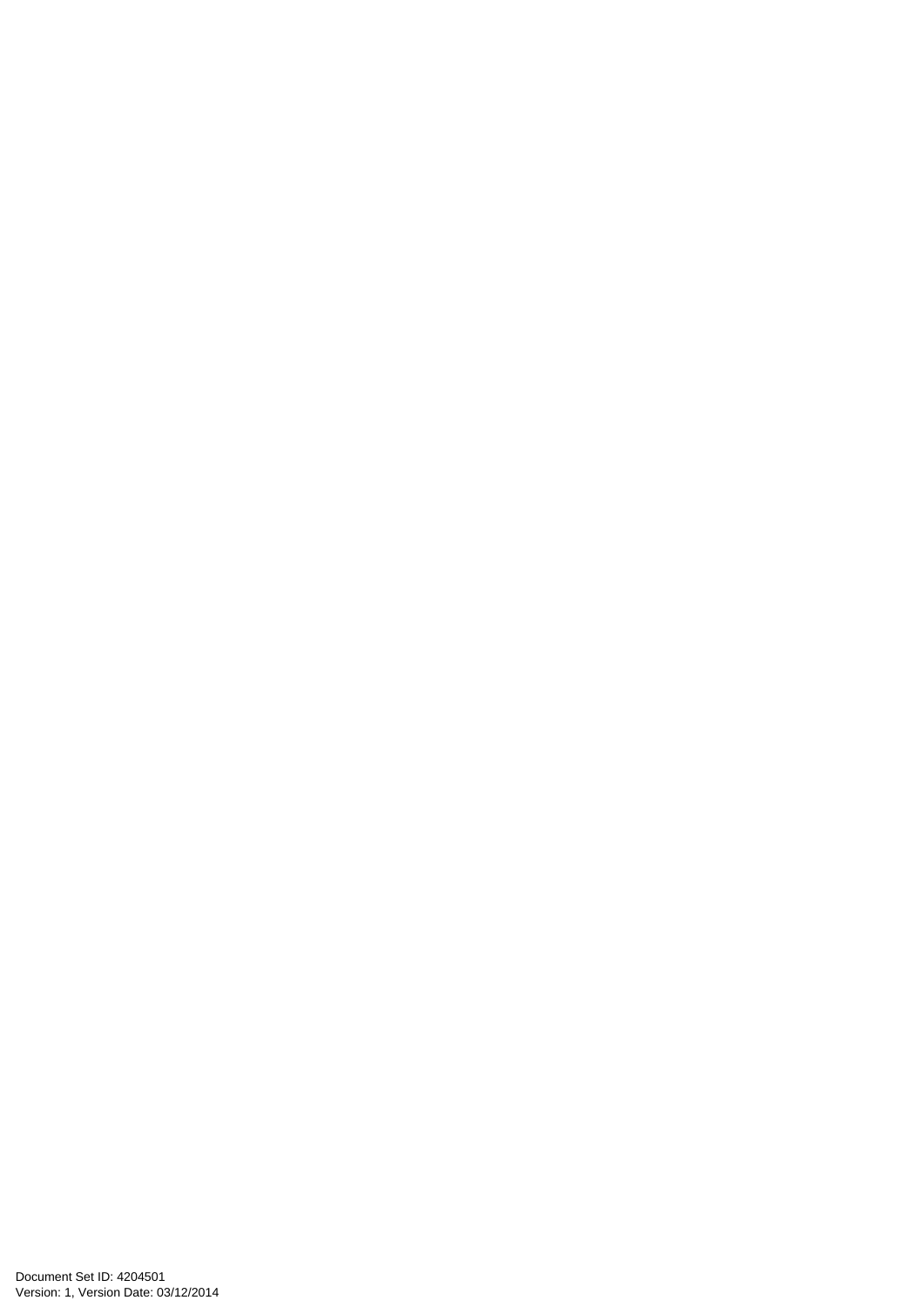# **CITY OF COCKBURN**

# <span id="page-4-0"></span>**MINUTES OF ORDINARY COUNCIL MEETING HELD ON THURSDAY, 8 MARCH 2007 AT 7:00 PM**

## **PRESENT:**

#### **ELECTED MEMBERS**

| Mr S Lee       | Mayor        |
|----------------|--------------|
| Mr R Graham    | Deputy Mayor |
| Ms A Tilbury   | Councillor   |
| Mr I Whitfield | Councillor   |
| Mr K Allen     | Councillor   |
| Ms L Goncalves | Councillor   |
| Mr T Romano    | Councillor   |
| Mrs J Baker    | Councillor   |
| Mrs S Limbert  | Councillor   |
| Mrs V Oliver   | Councillor   |

## **IN ATTENDANCE**

| Mr S. Cain      | $\sim 100$                   | <b>Chief Executive Officer</b>                |
|-----------------|------------------------------|-----------------------------------------------|
| Mr D. Green     | $\sim 100$                   | Director, Administration & Community Services |
| Mr A. Crothers  | $\sim 100$                   | Director, Finance & Corporate Services        |
| Mr M. Littleton | $\sim$ $-$                   | Director, Engineering & Works                 |
| Mr D. Arndt     | $\sim$ 100 $\mu$             | Director, Planning & Development              |
| Mr N. Evans     | $\sim 100$                   | Media Liaison Coordinator                     |
| Ms C O'Sullivan | $\sim 100$                   | <b>Communications Manager</b>                 |
| Ms V Viljoen    | $\qquad \qquad \blacksquare$ | <b>Personal Assistant to CEO</b>              |
|                 |                              |                                               |

# **1. DECLARATION OF MEETING**

The Presiding Member declared the meeting open at 7.09pm.

# **2. APPOINTMENT OF PRESIDING MEMBER (If required)**

N/A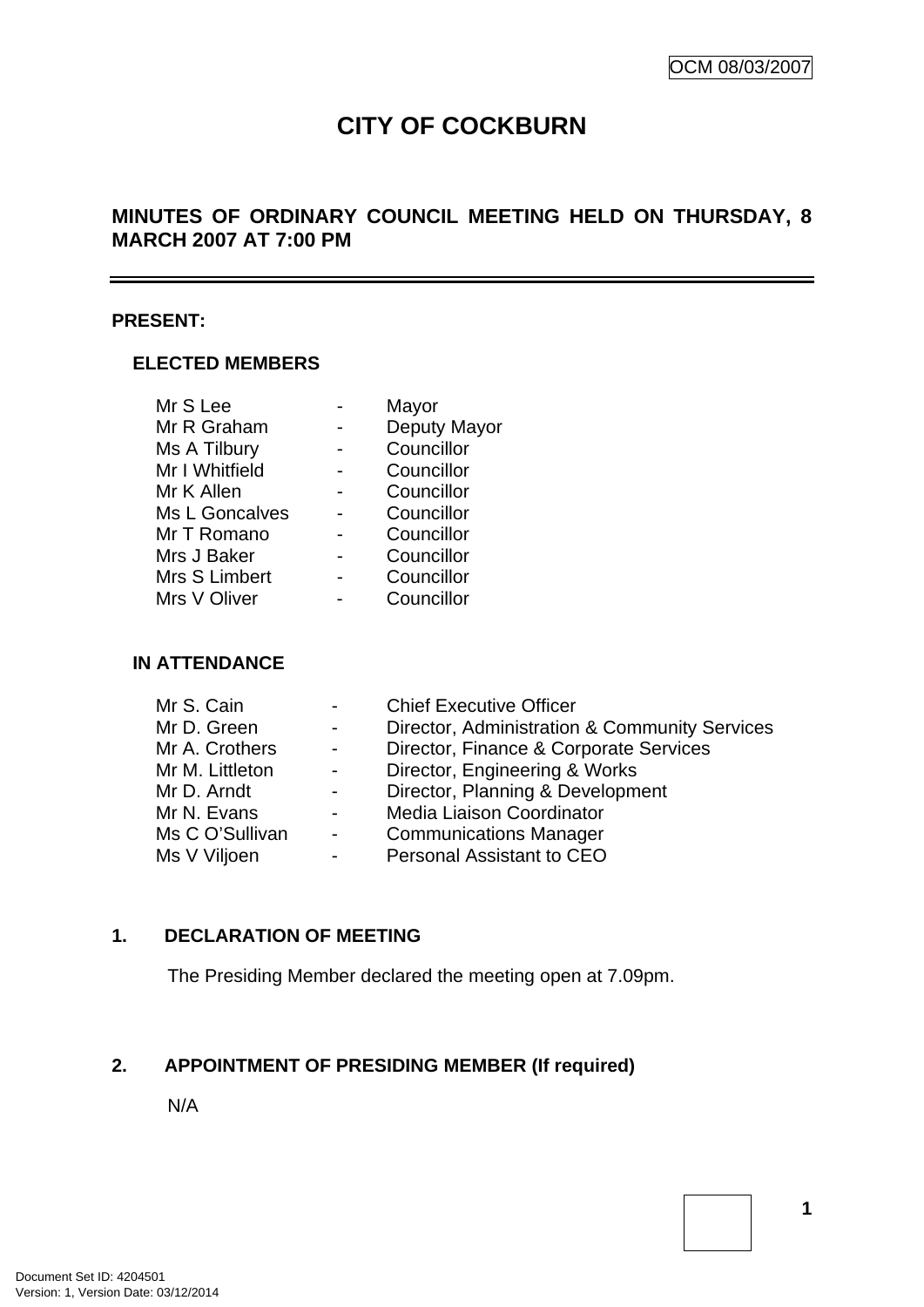## <span id="page-5-0"></span>**3. DISCLAIMER (To be read aloud by Presiding Member)**

Members of the public, who attend Council Meetings, should not act immediately on anything they hear at the Meetings, without first seeking clarification of Council's position. Persons are advised to wait for written advice from the Council prior to taking action on any matter that they may have before Council.

## **4 (OCM 08/03/2007) - ACKNOWLEDGEMENT OF RECEIPT OF WRITTEN DECLARATIONS OF FINANCIAL INTERESTS AND CONFLICT OF INTEREST (BY PRESIDING MEMBER)**

The Presiding Member advised the meeting that he had received two declarations of a Conflict of Interest from Clr Tilbury; and one declaration of a Conflict of Interest from Clr Allen, which would be read at the appropriate time.

## **5 (OCM 08/03/2007) - APOLOGIES AND LEAVE OF ABSENCE**

Nil

## **6. ACTION TAKEN ON PREVIOUS PUBLIC QUESTIONS TAKEN ON NOTICE**

Nil

## **7 (OCM 08/03/2007) - PUBLIC QUESTION TIME**

## **Michael Staines – Christine Crescent, Coogee**

ITEM 17.2 – APPLICATION TO KEEP MORE THAN 2 DOGS – 4 CHRISTINE CRESCENT, COOGEE

- *Q1 Will council in particular consider that the three dogs are currently almost exclusively confined for long periods on the east side of the premises where they grizzle and perform on their owners arrival at all times of the day and night till they get their demanded attention, or when anything else gives them reason?*
- A1 An application to accommodate more than two (2) dogs at 4 Christine Crescent Coogee will be considered at this evenings meeting. Mr Staines' observation of the location of the dogs on the property is noted.
- *Q2 I don't think Mr Mayor that you should be presiding at this meeting and I ask you to resign. Did you hear my question?*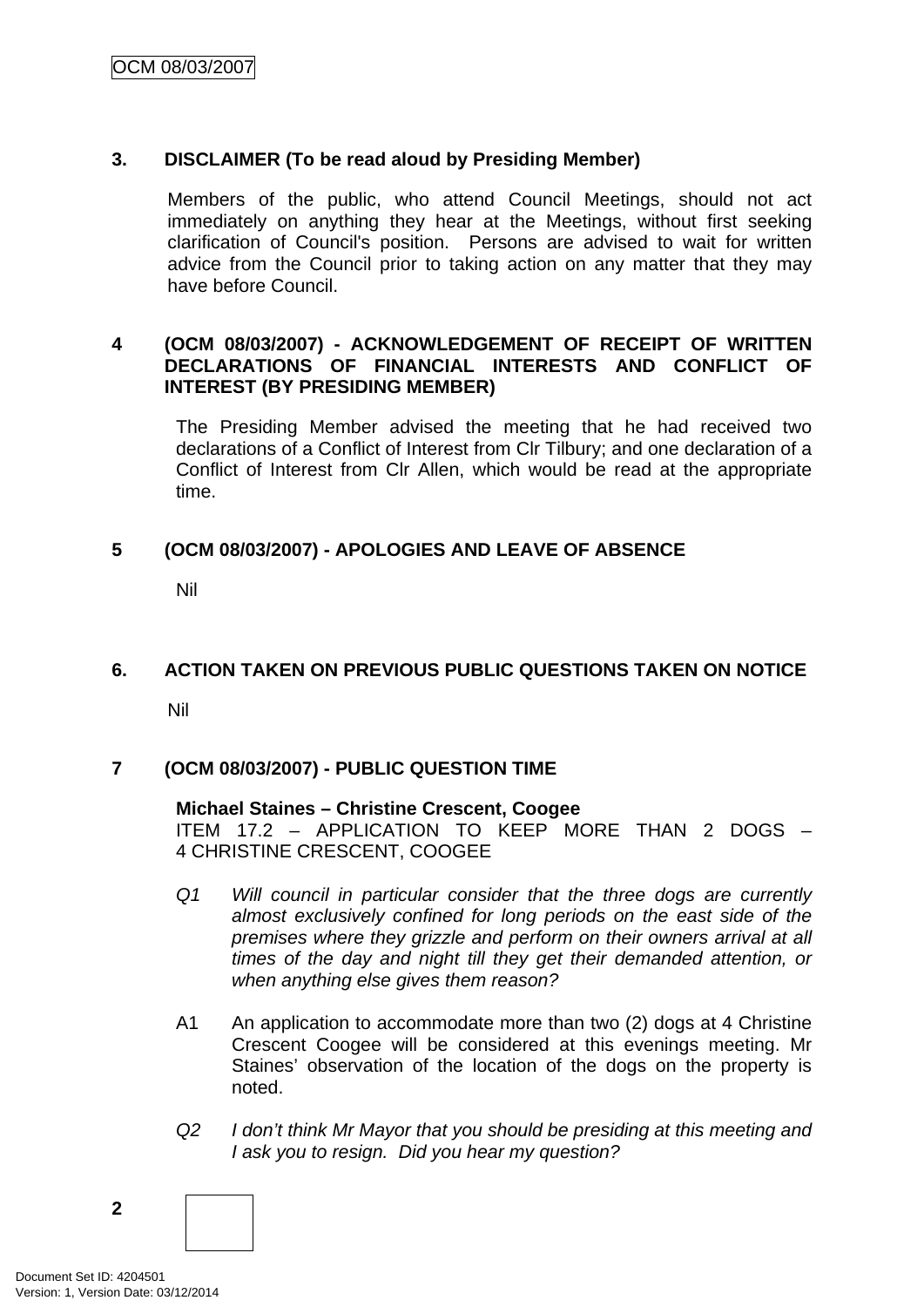The Presiding Member invited the next person to present his question, in accordance with Public Question Time protocols.

DUE TO CONTINUOUS DISTURBANCE FROM THE PUBLIC GALLERY, THE ELECTED MEMBERS LEFT THE CHAMBER AND THE MEETING WAS COUNTED OUT AT 7.19PM. THE MEETING RESUMED AT 8.35PM.

#### **Bob Dunn – Hammond Road, Success**

ITEM 17.3 – NATIVE ARC LEASE OF PREMISES, HOPE ROAD, BIBRA LAKE

- *Q1 Can the officer with the plans for proposed works at Native ARC expedite them ASAP as the contractor has been waiting for approval to start and has concerns with on coming weather?*
- A1 Council will be considering an item in relation to Native Arc at this evenings meeting. We are confident that once the Site Plan has been considered by the executive committee of Native Arc and forwarded to the City, it will be considered promptly.

## **D Hopkins – Vairview Street, Coogee Beach**

ITEM 16.1 – STINGER NETS AT COOGEE BEACH

- *Q1 Could the Council please tell me how the costs of stinger nets can be justified, when stingers only occur during certain weather conditions? Parents down the years just keep children out of the water during these times.*
- A1 The item before Council identifies that more assessment needs to be undertaken on the proposal before a decision can be made on the benefits of the stinger net enclosure. The recommendation seeks to establish some short term measures to increase the awareness of the problem of stingers at Coogee, to outline the best method of treatment and to improve the infrastructure available to the users.
- *Q2 When is Council going to beautify the entrance to the actual beach area and keep the facility open to all – ramp, etc?*
- A2 The City is not aware of any issues to do with the entrance to the beach. Officers believe it to be serviceable. Regular inspections are undertaken to ensure access is maintained.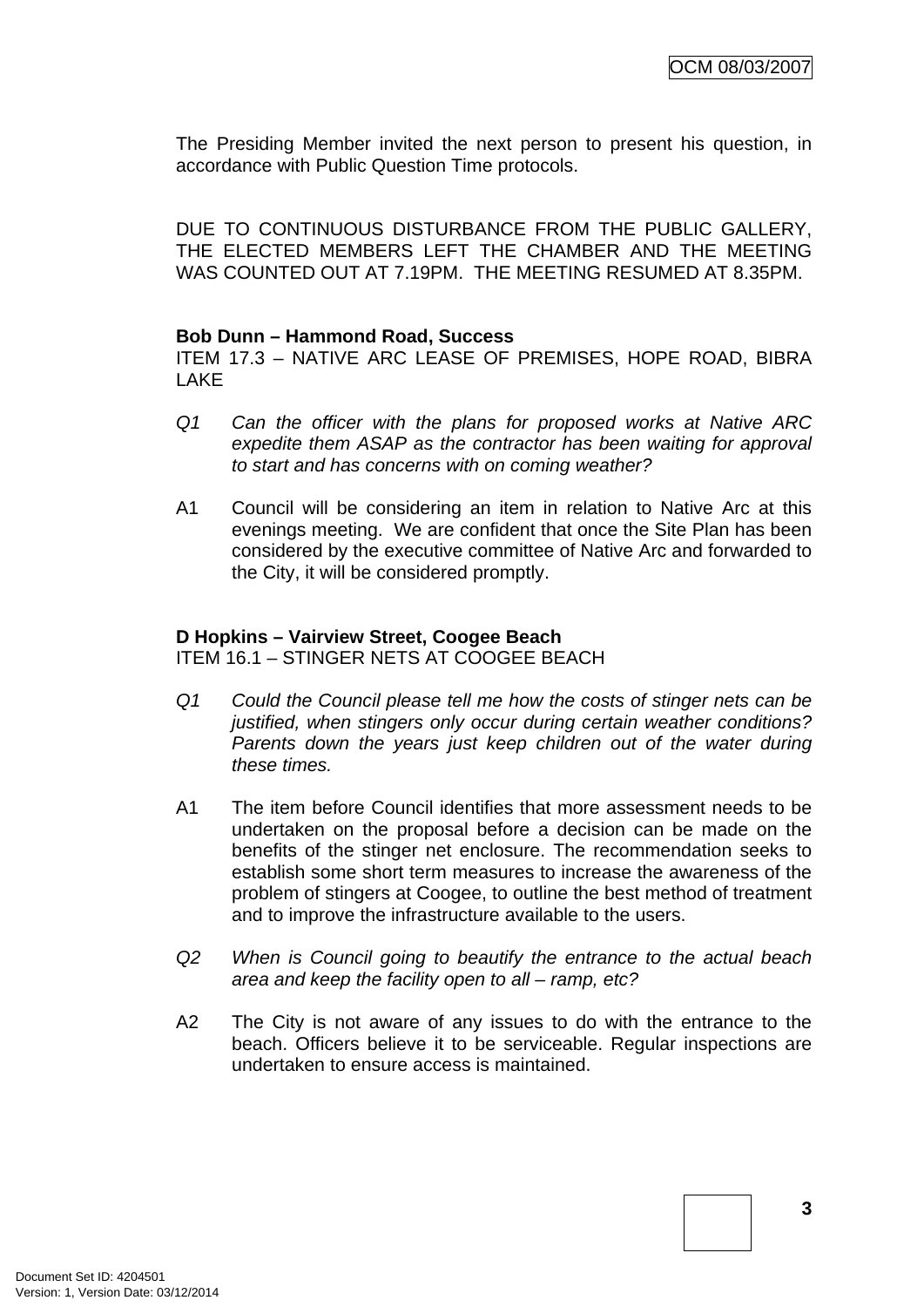## **Robyn Scherr – Amity Boulevard, Coogee**

ITEM 16.1 - STINGER NETS AT COOGEE BEACH

- *Q1 What interpretive signage is Council planning to install at Coogee Beach and where?*
- A1 Council is planning to install interpretative signage at the entrance to Coogee Beach to raise the awareness of the incidence of stingers and to provide some information on how best to treat stinger bites.
- *Q2 Where do you propose to place the second shower?*
- A2 We propose to place the additional shower as close as practical to the entry to the beach.
- *Q3 Why is this only in consultation with the surf club?*
- A3 The surf club have identified stingers as an issue and the City has been working with that organisation to identify solutions. Part of the treatment for stingers is to apply fresh water on the stings.
- *Q4 Has Council surrendered its responsibility for Coogee Beach to the Surf Club?*
- A4 No.
- *Q5 Will the Council toss out the Stinger Nets proposal once and for all onto its too-silly-for-words pile?*
- A5 Council will make an informed decision regarding stinger nets when all of the information has been presented to it.
- *Q6 Will Council dedicate any discretionary funds towards better maintenance of Coogee Beach and a greater ranger presence?*
- A6 The City will continue to maintain Coogee Beach and will continue to review how its resources are best utilised in this area.

## **Dan Scherr – Amity Boulevard, Coogee**

ITEM 17.2 – APPLICATION TO KEEP MORE THAN 2 DOGS – 4 CHRISTINE CRESCENT, COOGEE

- *Q1 How frequently is Council asked to allow the keeping of more than two dogs on a residential property?*
- A1 There are currently 49 property owners approved to have three dogs. Applications are received at the rate on average of 1 per month.

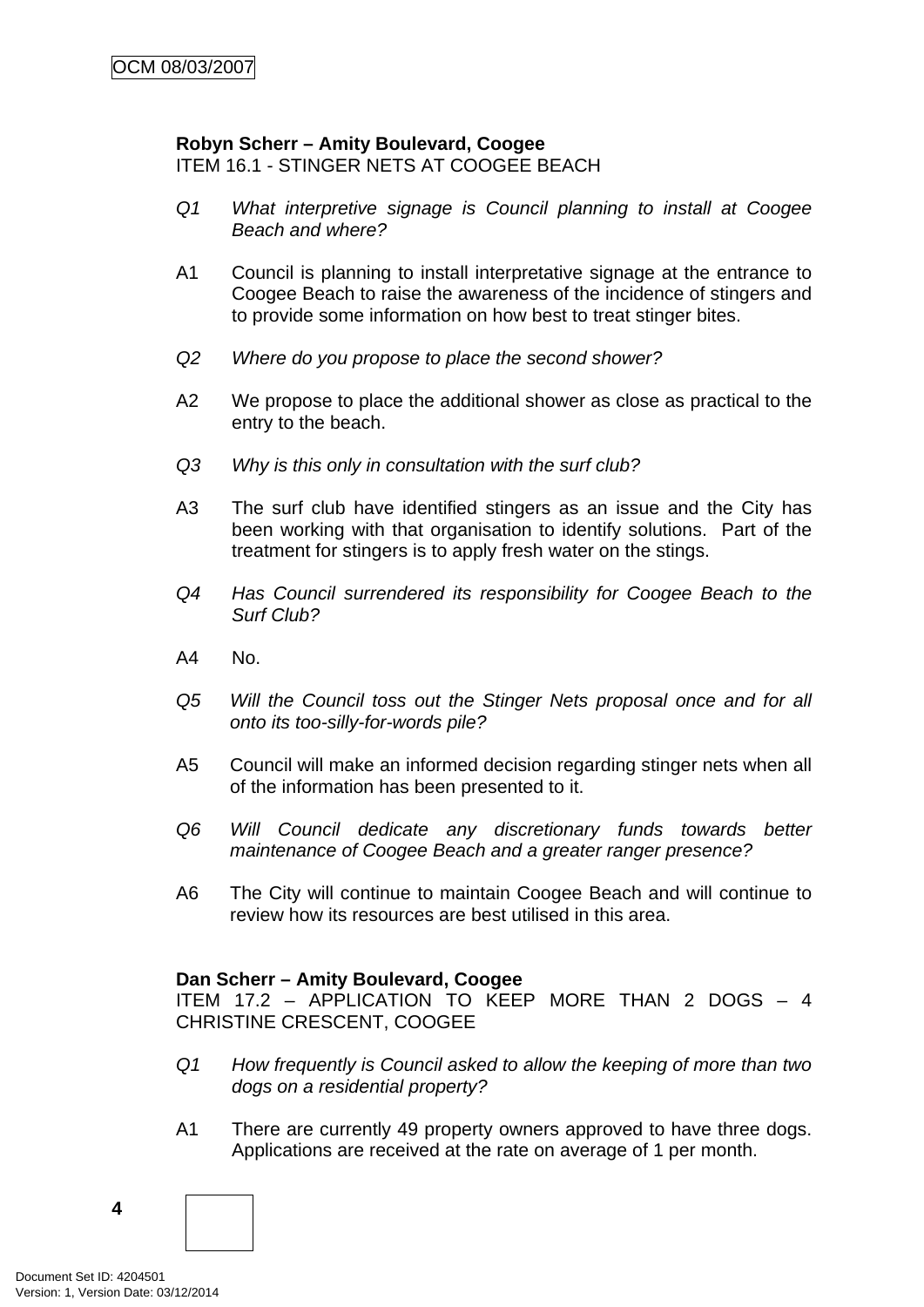- *Q2 Can you advise the last such time and how it was resolved?*
- A2 The last application was received and approved on 11 January 2007 under delegated authority in accordance with Part II Division 3 Section 2.9 of the City of Cockburn Local Laws.
- *Q3 What are the criteria for such an allowance?*
- A4 The criteria and process seeking approval to have more than two dogs is somewhat lengthy and is spelt out in the City of Cockburn Local Laws Part II Division 3 Section 2.9.

## **Carol Reeve-Fowkes – Maritime Terrace, Coogee**

ITEMS 13.4 AND 13.5 – MOTIONS – ANNUAL ELECTORS MEETING 6 FEBRUARY 2007

- *Q1 Has Council received a reply to its letter of 9th November 2004 to Dr Jim Gill - Director General Water Corporation? If not, can we please write again as two years and four months is an unreasonable time to have to wait for a reply?*
- *Q2 When Council next undertakes further Public Consultation on the odour issues from the Woodman Point Waste Water Treatment Plant as mentioned in Item 3.3 (page 16), could we request that the residents to the north of the plant - at least as far as Fairbairn Road and adjacent cul de sacs - be included in the letterbox drop?*
- *Q3 Has Council received a response to its decision of 10th November 2005 where item 5 resolved to " Advise the Water Corporation that it should honour a commitment to bring forward elements of the Stage 1 odour control works as stated in the Water Corporation letter dated 23 September 2005?" If there has been a response - could we have a brief explanation?*

#### Response –

The Director, Planning & Development advised the meeting that Council had received responses from the Water Corporation however he had had insufficient time to collect all the details in relation to these questions and would need to take them on notice and a written response will be provided. The recommendation is to defer this item.

#### **Glen Diggins – Nancy Way, Coogee**

ITEM 16.2 – CATHERINE POINT GROYNE EXTENSION

*Q1 The paper attached to this item indicates that there will be a 5 - 15 metre erosion of the beach to the immediate south of the 30 metre extended groyne at Catherine Point. How far south will this erosion extend?*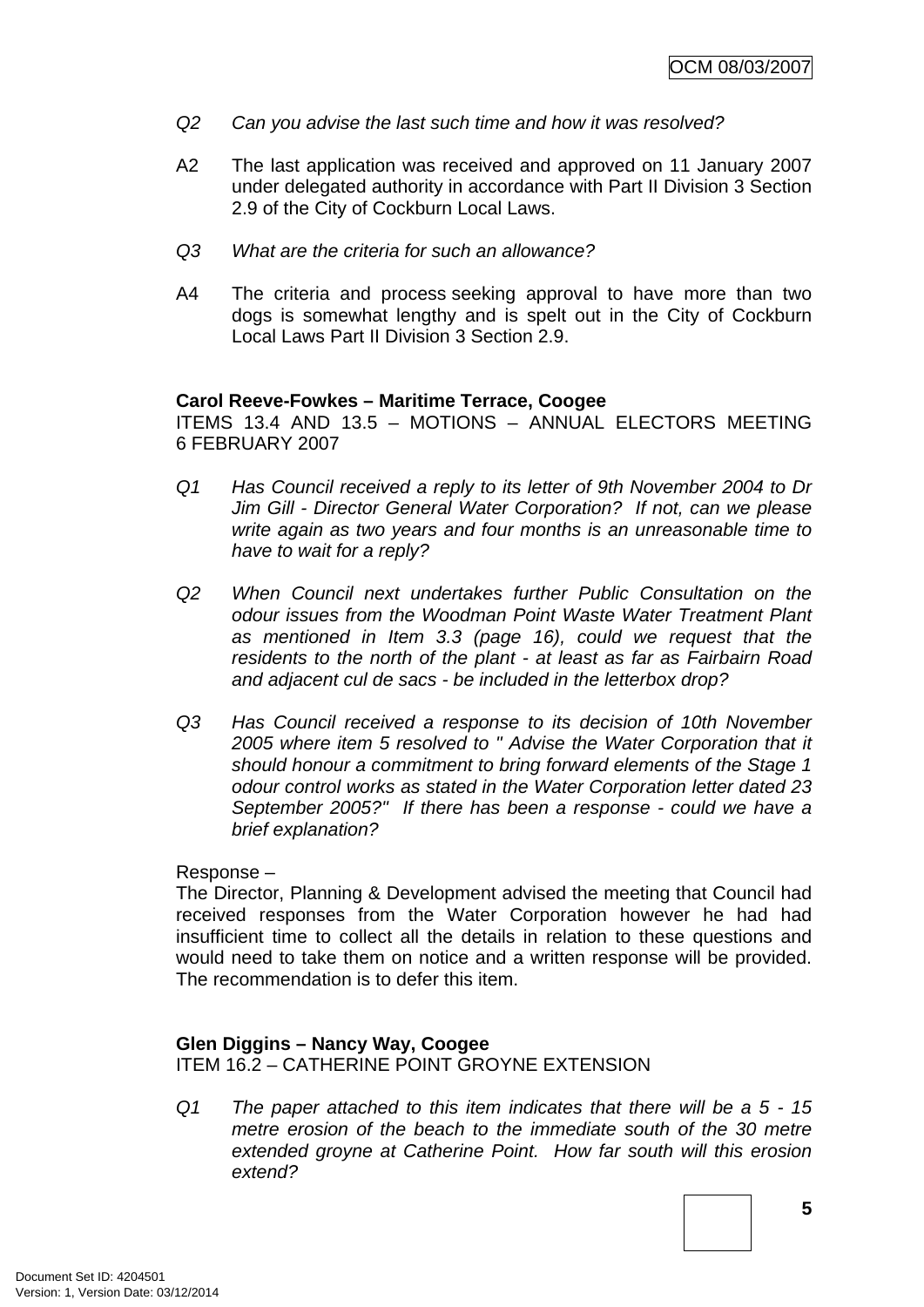- A1 The report identifies that erosion would be isolated to within 200 metres of the groyne. Obviously the impact of erosion would be greatest immediately south of the groyne. The report also identifies that this erosion would occur in an area that has had sand accretion over the past 30 years and the erosion can be further mitigated due to the seasonal variation of sedimentation influenced by the groyne itself.
- *Q2 Will it impact on the beach to the immediate north of the Port Coogee marina?*
- A2 No impact is expected to the beach immediately north of the Port Coogee Marina as a result of the groyne extension proposal.

## **Libby Hocking – Nancy Way, Coogee**

ITEM 16.2 - CATHERINE POINT GROYNE EXTENSION

- *Q1 Will the proposed Groyne extension pedestrian concrete path be able to be utilised by the disabled and will a fishing platform be provided to accommodate disabled use also?*  1.1.1.
- A1 The final design of the pedestrian concrete path would be finalised in the broader context of the South Beach Foreshore Management Plan that is currently being prepared over this area and is due to be presented to Council next month. As a general principle it is important that our footpath network is integrated and caters for the mobility impaired. Any other infrastructure such as a fishing platform again would need to be considered in the broader context of the Foreshore Management Plan.
- *Q2 Has the extension work proposal been subjected to the same or similar environmental and Government approval process that the world class Port Coogee Marina Development was subjected to?*
- A2 Any proposal to extend the existing groyne would be required to go through the necessary approval process prior to works commencing. The report before Council outlines the investigation undertaken by Mick Rogers & Associates to determine the technical requirements of the groyne and the impact this would have on the coastline. More detailed design and the approval process would be the next stage if Council supports the recommendation.

## **Geoffrey Sach – Atwick Place, Coogee**

ITEM 16.1 - STINGER NETS AT COOGEE BEACH

*Q1 1. When is progress going to be made on the installation of Stinger Nets at Coogee Beach?* 

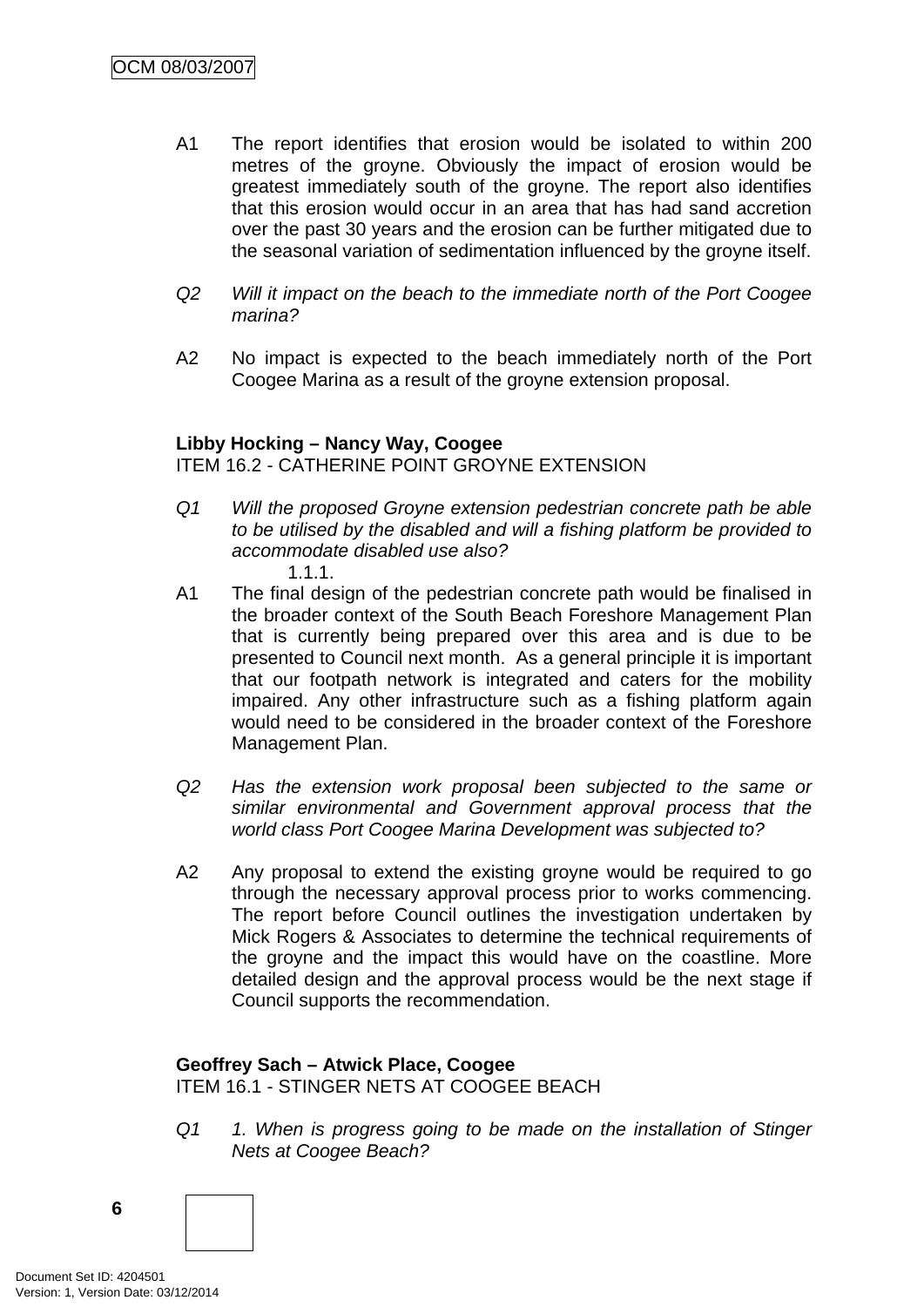- A1 A decision will be made after a full assessment of the advantages and disadvantages of Stinger Nets is completed and Council is fully aware of the cost and resource allocation required to maintain such an enclosure.
- *Q2 2. When will council and the local company finalise a design for a Stinger Net enclosure at Coogee Beach?*
- A2 Council staff are hoping to complete their assessment prior to the preparation of the 2007/08 financial budget so that the matter can be resolved at that time.
- *Q3 3. When is it estimated that a Stinger Net Enclosure will be provided at Coogee Beach for the protection of Swimmers?*
- A3 If Council agrees to establish a stinger net enclosure at Coogee Beach and provides for such an enclosure in the 2007/08 budget, officers would seek to establish an enclosure prior to the summer season (and the stinger season) which anecdotally commences in January 2008.

#### **Logan Howlett – Monaco Avenue, Coogee**

ITEM 16.1 - STINGER NETS AT COOGEE BEACH

- *Q1 When is the whole community going to be consulted about the proposed stinger nets at Coogee Beach – we all live in the City and should all be consulted, not just a select few.*
- A1 Council has sought advice from a number of areas to enable it to assess the suitability or otherwise of the stinger net proposal. Once that information is sourced and reviewed, it will be in a position to consider the matter further. The issue of stinger nets is not significant in the broader context of Council business. The stinger net proposal would not normally be widely consulted on and it is before Council as a means of improving the beach environment for users.

## **Logan Howlett – Monaco Avenue, Coogee**

ITEM 13.1 – LOCAL GOVERNMENT STATUTORY COMPLIANCE RETURN 2006

- *Q1 When and where is the list of 'Declaration of Financial Interests (Primary Return)' by designated officers available for the public to view? If available, what are the restrictions, if any?*
- A1 The Primary and Annual Returns for current designated officers are available for inspection at Council's temporary Customer Service Counter located at the Spearwood Library, from 8.30am to 4.30pm, Monday to Friday.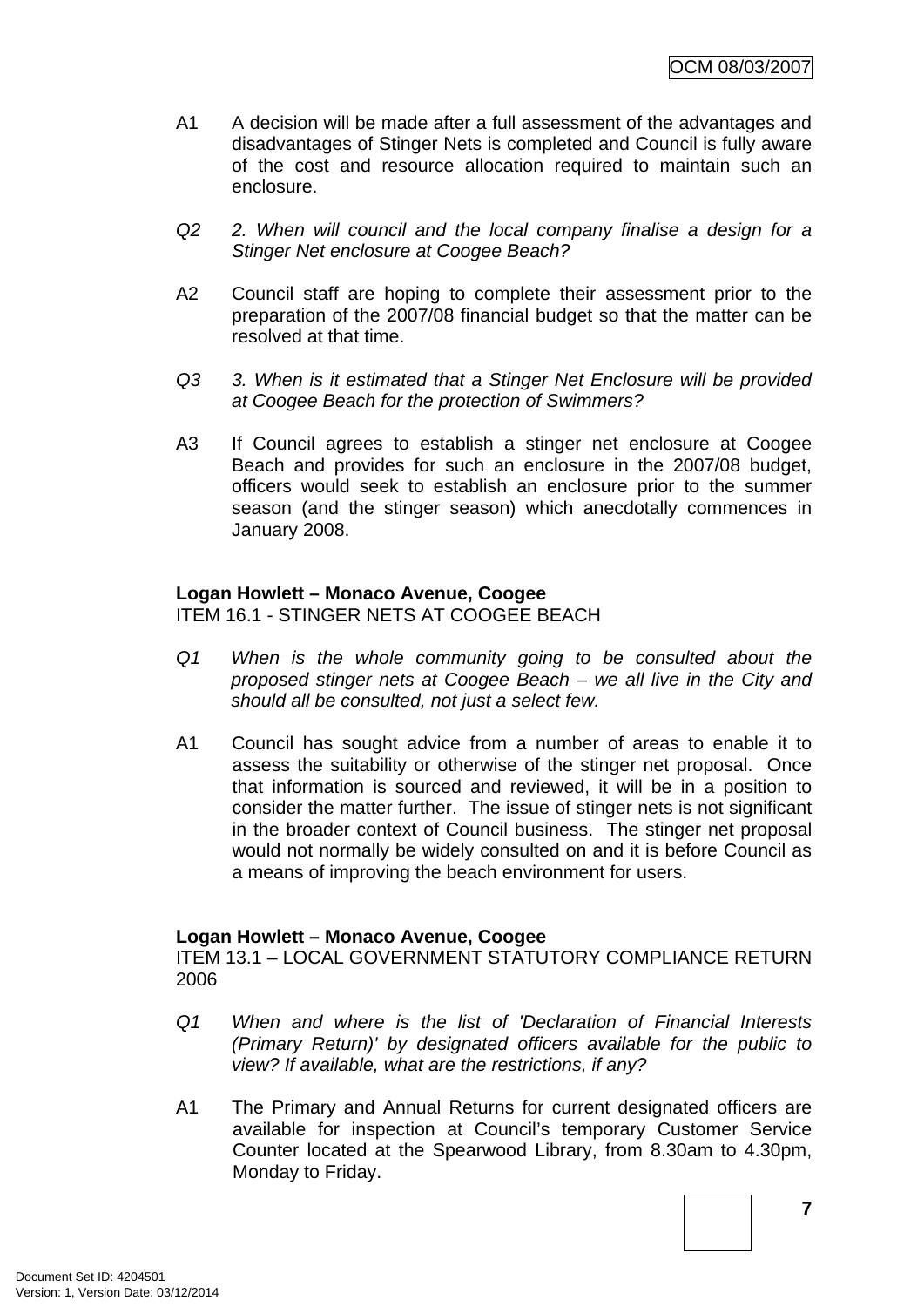#### <span id="page-11-0"></span>**8. CONFIRMATION OF MINUTES**

#### **8.1 (MINUTE NO 3394) (OCM 08/03/2007) - ORDINARY COUNCIL MEETING - 08/02/2007**

#### **RECOMMENDATION**

That the Minutes of the Ordinary Council Meeting held on Thursday, 8 February 2007, be adopted as a true and accurate record.

## **COUNCIL DECISION**

MOVED Deputy Mayor R Graham SECONDED Clr S Limbert that that the Minutes of the Ordinary Council Meeting held on Thursday, 8 February 2007 be adopted as a true and accurate record.

**CARRIED 10/0**

DUE TO FURTHER DISTURBANCE FROM THE PUBLIC GALLERY, THE ELECTED MEMBERS LEFT THE CHAMBER AND THE MEETING WAS COUNTED OUT AT 9.05PM. THE MEETING RESUMED AT 9.50PM.

## **(MINUTE NO 3395) (OCM 08/03/2007) - EXTENSION OF TIME**

#### **COUNCIL DECISION**

MOVED Deputy Mayor R Graham SECONDED Mayor S Lee that Council suspend Standing Order 4.14.

## **CARRIED 10/0**

## **Reason for Decision**

Suspending standing Order 4.14 will allow Council sufficient time to conclude business this evening.

## **9 (OCM 08/03/2007) - WRITTEN REQUESTS FOR LEAVE OF ABSENCE**

Nil

**8**

Document Set ID: 4204501<br>Version: 1, Version Date: 03/12/2014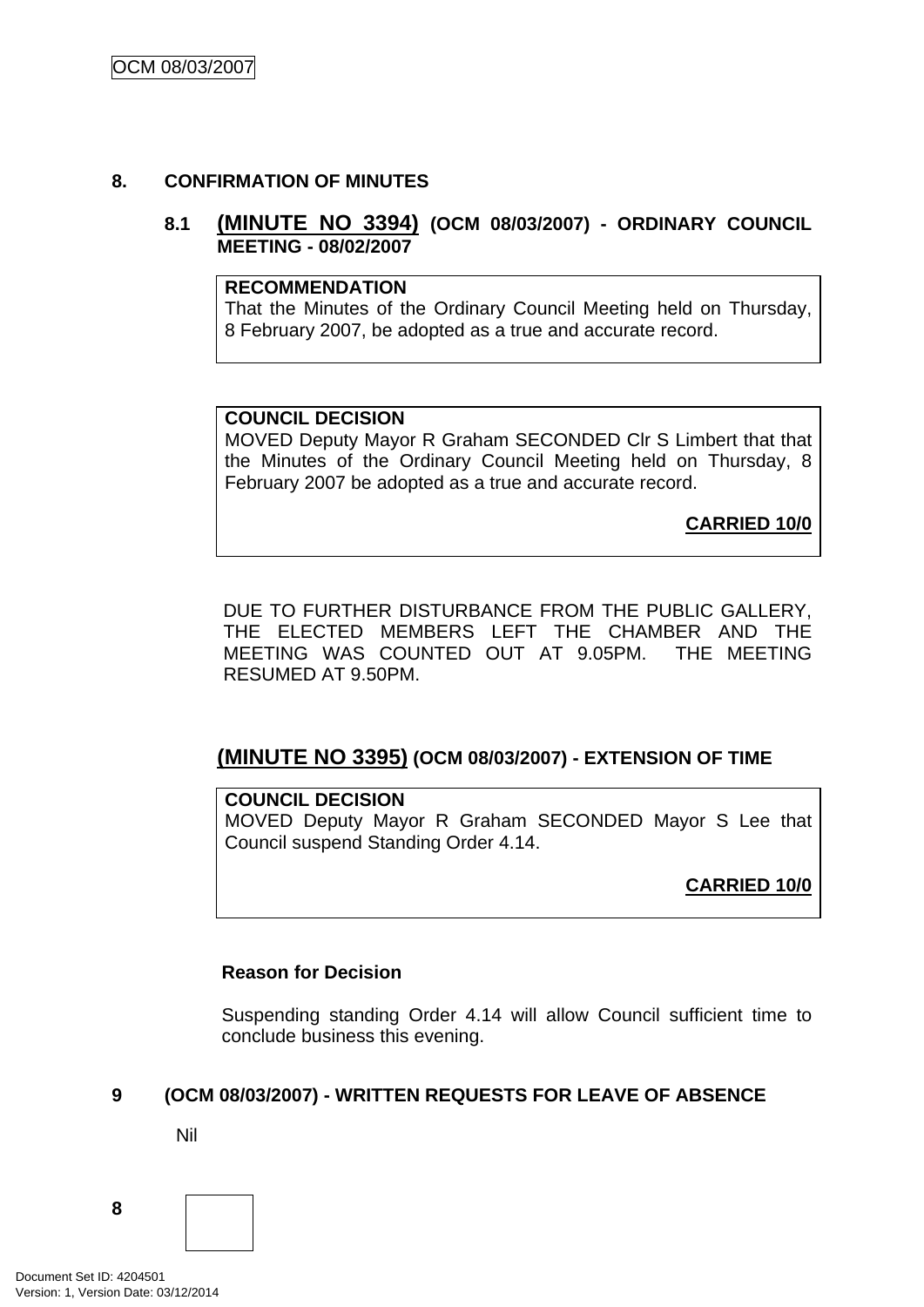## <span id="page-12-0"></span>**10 (OCM 08/03/2007) - DEPUTATIONS AND PETITIONS**

Mr Irwin Roberts from Roberts Day (Planning consultants acting on behalf of LandCorp), made a deputation to Council in relation to Item 14.2 "Proposed Structure Plan – Lots 802 & 9028 Road and Lot 803 Lyon Road, Aubin Grove".

## **11. BUSINESS LEFT OVER FROM THE PREVIOUS MEETING (If adjourned)**

Nil

## **12. DECLARATION OF COUNCILLORS WHO HAVE NOT GIVEN DUE CONSIDERATION TO MATTERS IN THE BUSINESS PAPER**

Nil

## **13. COUNCIL MATTERS**

## **13.1 (MINUTE NO 3396) (OCM 08/03/2007) - LOCAL GOVERNMENT STATUTORY COMPLIANCE RETURN 2006 (1332) (DMG) (ATTACH)**

#### **RECOMMENDATION**

That Council adopts the Local Government Compliance Audit Return for the period 1 January 2006 to 31 December 2006, as presented.

## **COUNCIL DECISION**

MOVED Clr S Limbert SECONDED Clr V Oliver that the recommendation be adopted.

**CARRIED 10/0**

## **Background**

Since 2000, completion of this Return has been mandatory for all local governments in this state.

## **Submission**

To adopt the Return in its submitted form.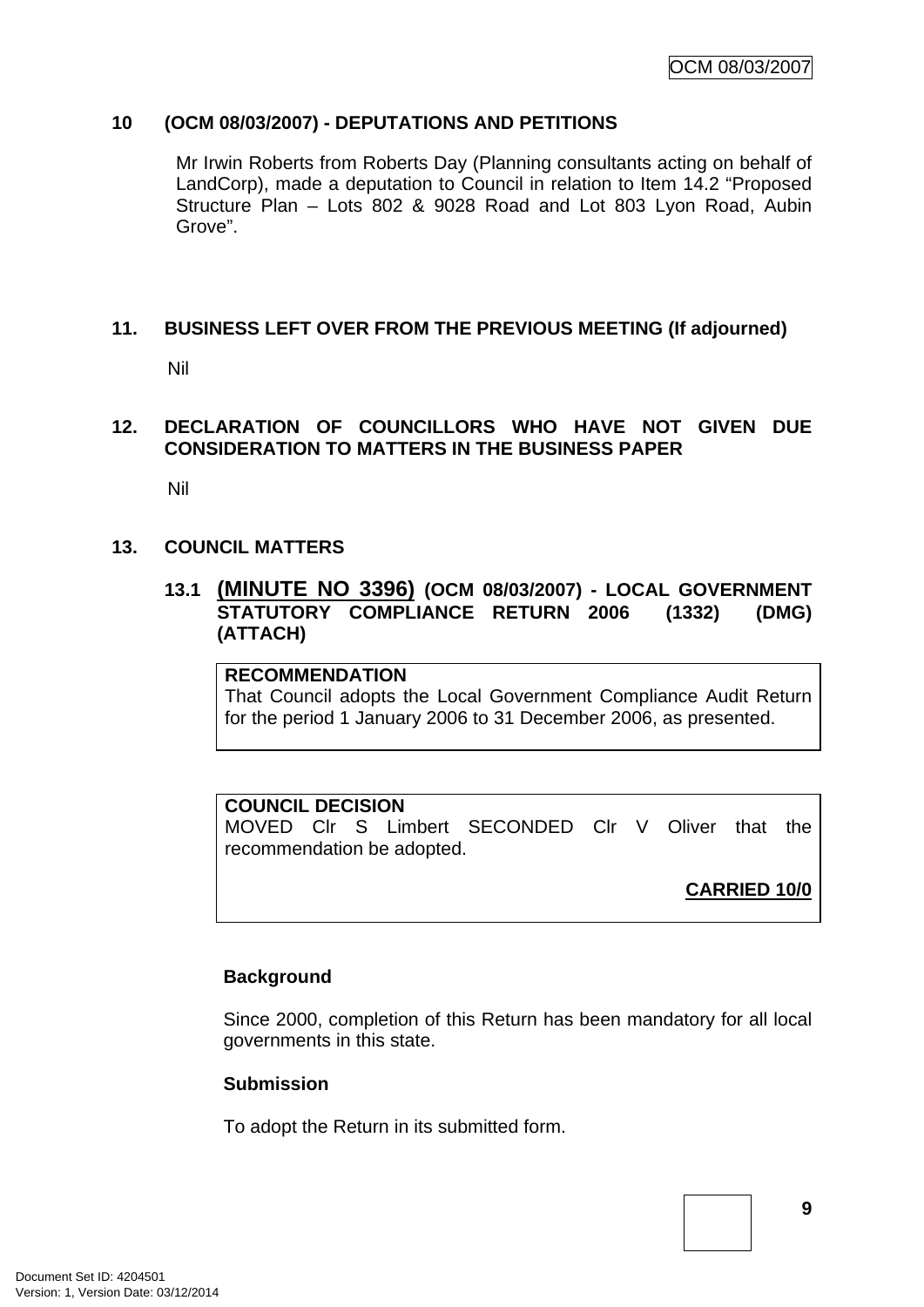## **Report**

The annual Compliance Audit Return is to be presented to, and adopted by, a meeting of Council.

Following adoption by Council, a certified copy of the Return, signed by the Mayor and Chief Executive Officer, along with a copy of the relevant section of the Council Minutes, is required to be submitted to the Director General, Department of Local Government and Regional Development.

The Return indicates a conformity rating of 98% for the year.

The major issue of non-conformity was with the Tender Procedures. On three separate occasions during the year, Purchase Orders were raised for the provision of services/products in excess of the statutory limit of \$55,000 (G.S.T. inclusive). Further commentary has been provided to Management by the Purchasing and Tenders Coordinator and explained in further detail.

In addition, there were two instances of Purchase Orders being raised for bore drilling services where the combined total of the purchases were in excess of the tender limits. Again, the circumstances and further information was provided to Management.

In order to address this issue, and others involving non-compliance with procurement procedures, an extensive review has been undertaken of Council's in-house purchasing procedures and a comprehensive update of all requirements associated with acquiring goods or services, either subject to tender requirements, or otherwise has been undertaken, produced and provided to all staff, to mitigate against the likelihood of non-compliance in future.

In addition, there were two examples of designated employees failing to complete a Declaration of Financial Interests (Primary Return), within three months of their start date. One was submitted 13 days after the due date and the other 19 days, thus ultimately satisfying the requirements to lodge the Return. A list of positions within the organisation which require (or could require) an appointed person to complete a Disclosure Return, and a copy of the Primary Return Form have been provided to Council's recruitment unit, as a means of identifying employees to whom this requirement applies in the future and mitigating against the risk of future non-compliance in this area.

## **Strategic Plan/Policy Implications**

## *Governance Excellence*

*• To conduct Council business in open public forums and to manage Council affairs by employing publicly accountable practices.* 

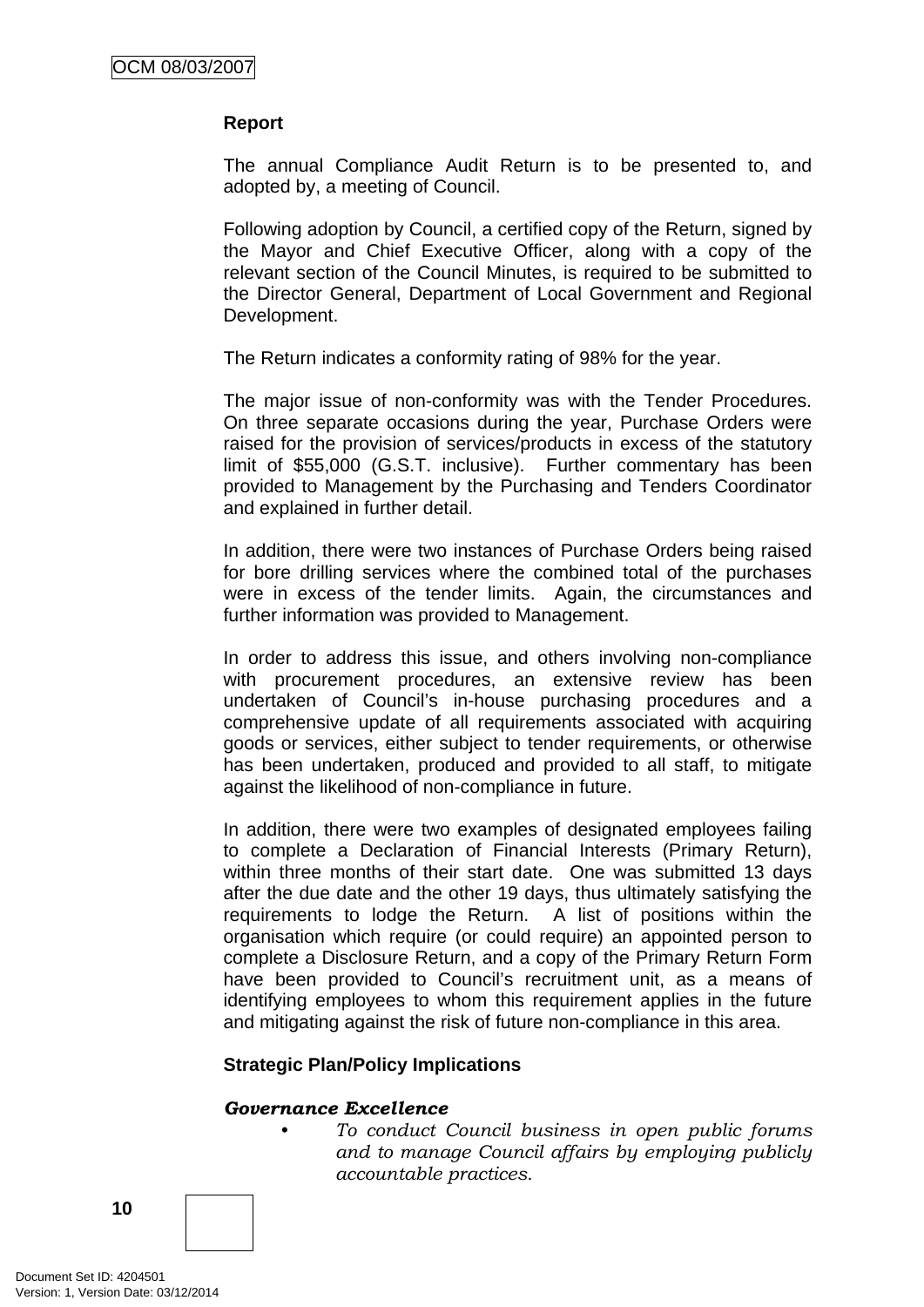# <span id="page-14-0"></span>**Budget/Financial Implications**

N/A

# **Legal Implications**

Local Government (Audit) Amendment Regulations, 1991 (Regs. 14 and 15) refer.

# **Community Consultation**

N/A

# **Attachment(s)**

1. 2006 Compliance Return.

# **Advice to Proponent(s)/Submissioners**

N/A

# **Implications of Section 3.18(3) Local Government Act, 1995**

Nil.

# **13.2 (MINUTE NO 3397) (OCM 08/03/2007) - MOTION - ANNUAL ELECTORS MEETING 6 FEBRUARY 2007 (1030) (DMG) (ATTACH)**

## **RECOMMENDATION**

That Council retains its current processes of providing and disseminating information to elected members, as provided for in Policy SC6 "Communication and Information Dissemination" and the related attachment "Agenda Forums and Other Information Sessions".

## **COUNCIL DECISION**

MOVED Clr A Tilbury SECONDED Clr I Whitfield that Council:

- (1) as recommended; and
- (2) request the Delegated Authorities Policies and Position Statements Committee to review Policy SC6 to investigate the possibility of the Agenda Briefing Forum being open to the public.

# **MOTION LOST 4/6**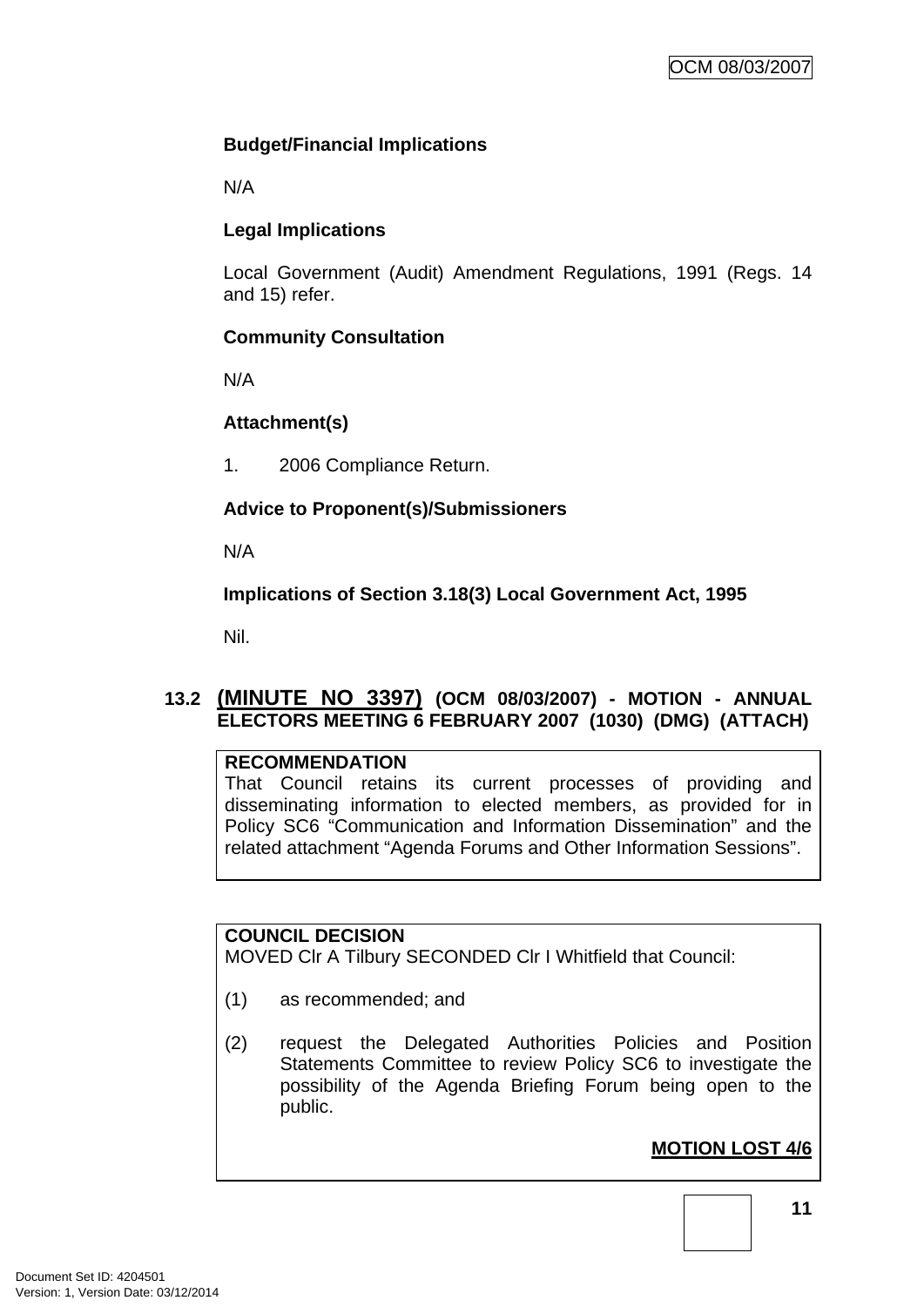## **COUNCIL DECISION**

MOVED Clr K Allen SECONDED Clr S Limbert that Council adopt the original recommendation.

# **CARRIED 6/4**

## **Background**

At the Annual Electors Meeting conducted on 6 February 2007, the following motion was carried:-

"**MOVED** Murray O'Brien (Fawcett Road, Munster) **SECONDED** Robyn O'Brien (Fawcett Road, Munster) that the meeting vote to cancel the private briefing meetings prior to the normal meetings and instead have full and open discussions and debates at Council's meetings.

## **MOTION CARRIED 6/5**"

As it is a requirement for resolutions of Electors Meetings to be considered by Council as soon as practicable following their adoption, the matter is now presented for deliberation by Council.

#### **Submission**

N/A

## **Report**

The intent of the resolution passed at the Electors' Meeting is to have Council disband its procedure which enables items to be explained to elected members, prior to the Council meeting at which they are to be considered, by Council staff.

Since 1999, Council has conducted Agenda briefings, initially with Commissioners, during the period of the dismissal of Council, and thereafter with successive democratically elected Councils. The procedure associated with these sessions have been modified from time to time to satisfy any issues raised by elected members, however, no considerable changes to the concept have been made since 2000. This in itself is evidence that the forums are a useful and efficient process in ensuring that elected members are adequately briefed on matters which they are responsible for determining.

In addition, the process has been endorsed by the Department of Local Government and Regional Development and has even been the subject of a model guideline prepared by the Department on the subject in January 2004.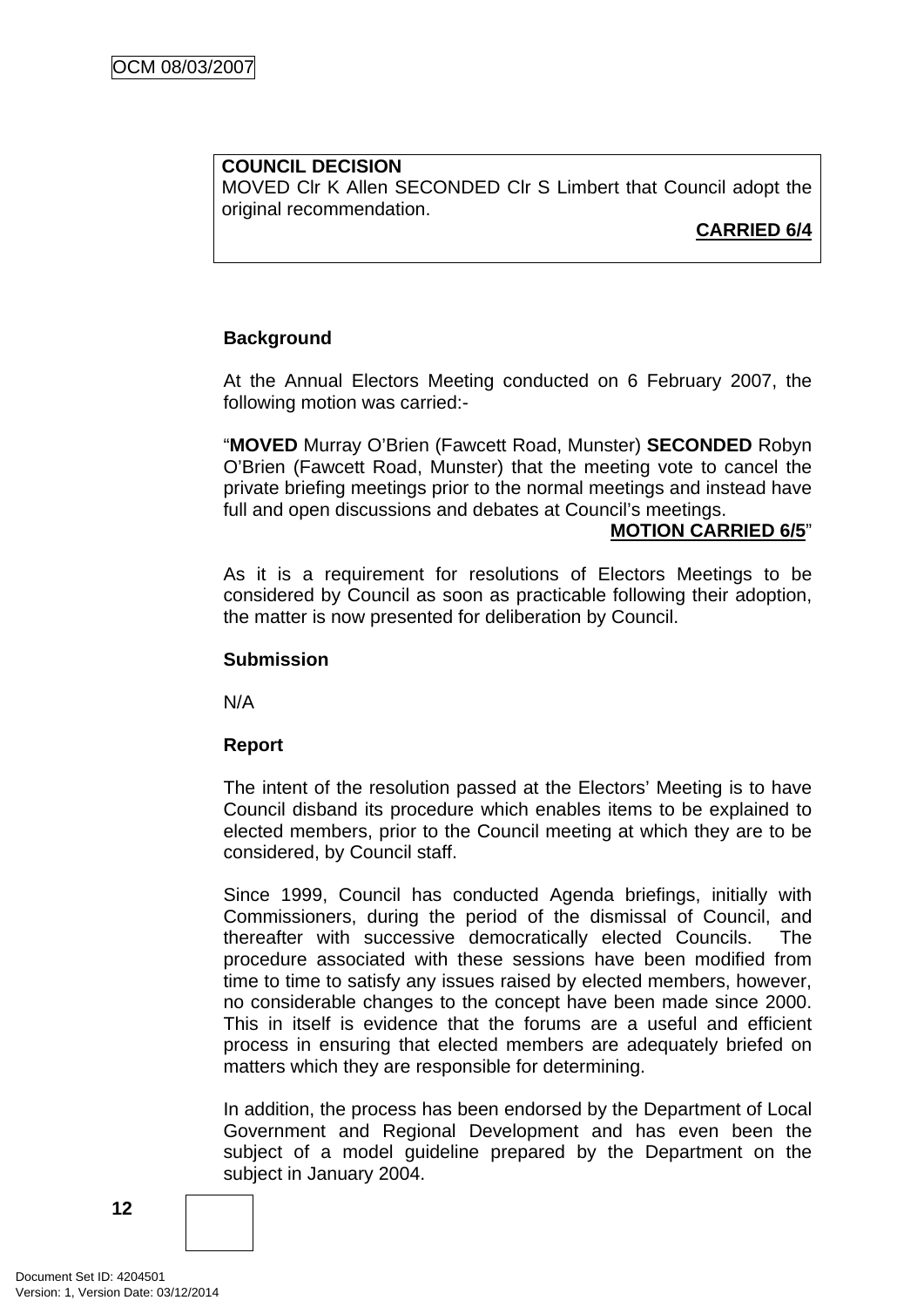To further enhance the integrity of the process, the forums are taped to ensure a record of proceedings is kept.

The efficiencies gained by the introduction of these processes are such that they have succeeded in maximising the flow of information from the administrative to the decision making areas of Council through the most effective use of time management.

The forums are professionally facilitated and conducted in a manner which enables matters of specific interest to the elected members to be comprehensively explained and the members to ask questions to ensure they are properly informed on matters which they are responsible for deciding.

Any withdrawal from such a thorough and rigorous process of information provision would be seen as a retrograde step in the administrative process.

It is therefore recommended that the current status of these forums be continued into the future.

## **Strategic Plan/Policy Implications**

#### *Governance Excellence*

*• To conduct Council business in open public forums and to manage Council affairs by employing publicly accountable practices.* 

## **Budget/Financial Implications**

N/A

## **Legal Implications**

Part 5, Sub-division 3 of the Local Government Act, 1995, refers.

## **Community Consultation**

N/A

## **Attachment(s)**

1. Copy of Council Policy SC6 "Communication and Information Dissemination" and attached document "Agenda Forums and Other Information Sessions"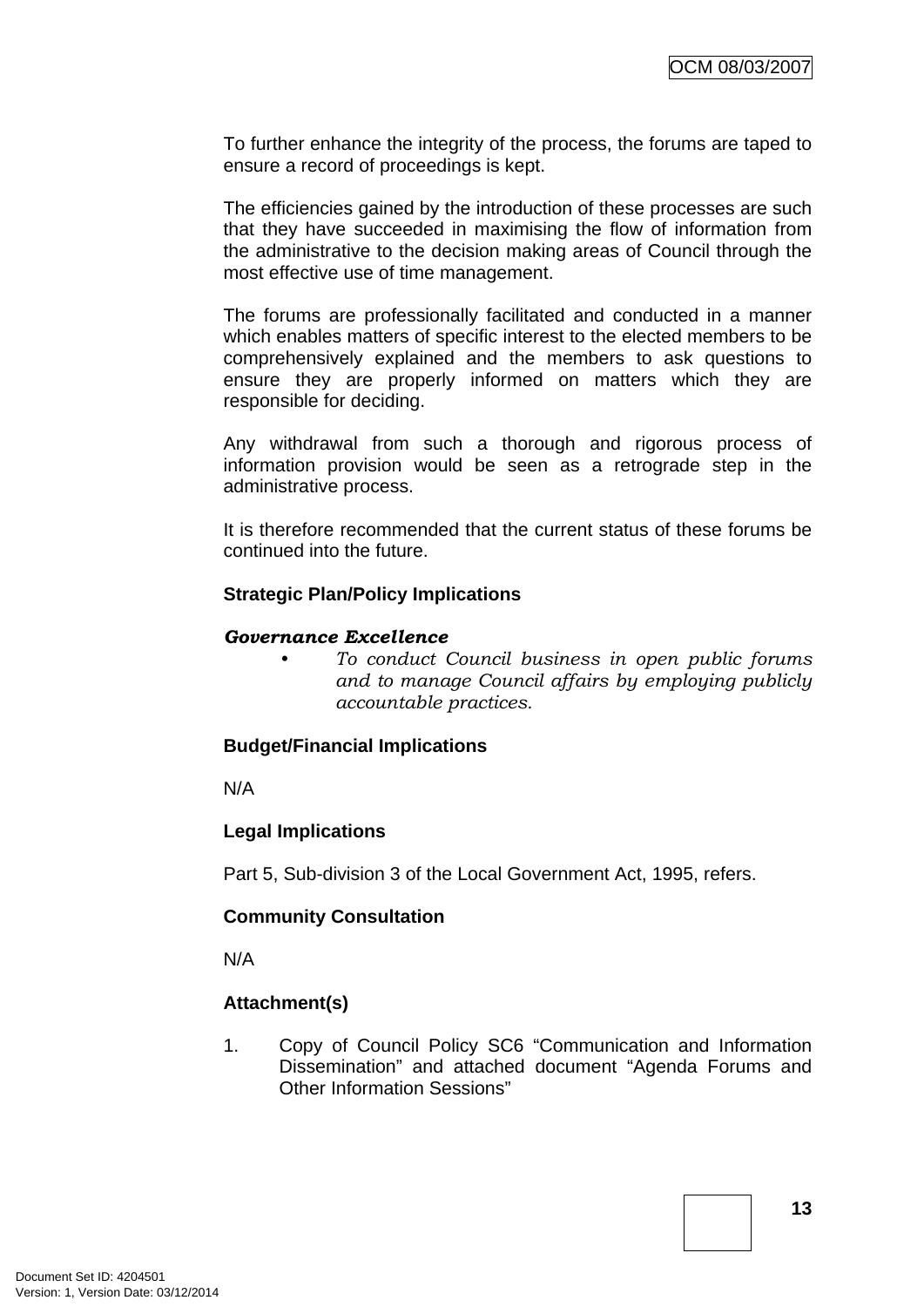## <span id="page-17-0"></span>**Advice to Proponent(s)/Submissioners**

The mover of the motion has been advised that this matter is to be considered at the Council Meeting to be held on 8 March 2007.

## **Implications of Section 3.18(3) Local Government Act, 1995**

Nil.

## **13.3 (MINUTE NO 3398) (OCM 08/03/2007) - MOTION - ANNUAL ELECTORS MEETING 6 FEBRUARY 2007 (1148) (DMG) (ATTACH)**

# **RECOMMENDATION**

That Council:-

- (1) notes the information that procedures for Public Question Time at Council Meetings are governed by statute; and
- (2) not amend its Standing Orders Local Law to allow Council meetings to be extended beyond three (3) hours duration, as provided under clause 4.14 "Closure of Meeting".

# **COUNCIL DECISION**

MOVED Clr S Limbert SECONDED Clr V Oliver that the recommendation be adopted.

**CARRIED 10/0**

## **Background**

At the Annual Electors Meeting conducted on 6 February 2007, the following motion was carried.

"**MOVED** Murray O'Brien (Fawcett Road, Munster) **SECONDED** Robyn O'Brien (Fawcett Road, Munster) that Council increase the question time during the normal Council Meetings from 3 minutes to 5 minutes per person and change the standing orders to reflect this; and for meeting time to be extended to 10.30pm.

**MOTION CARRIED 6/5**"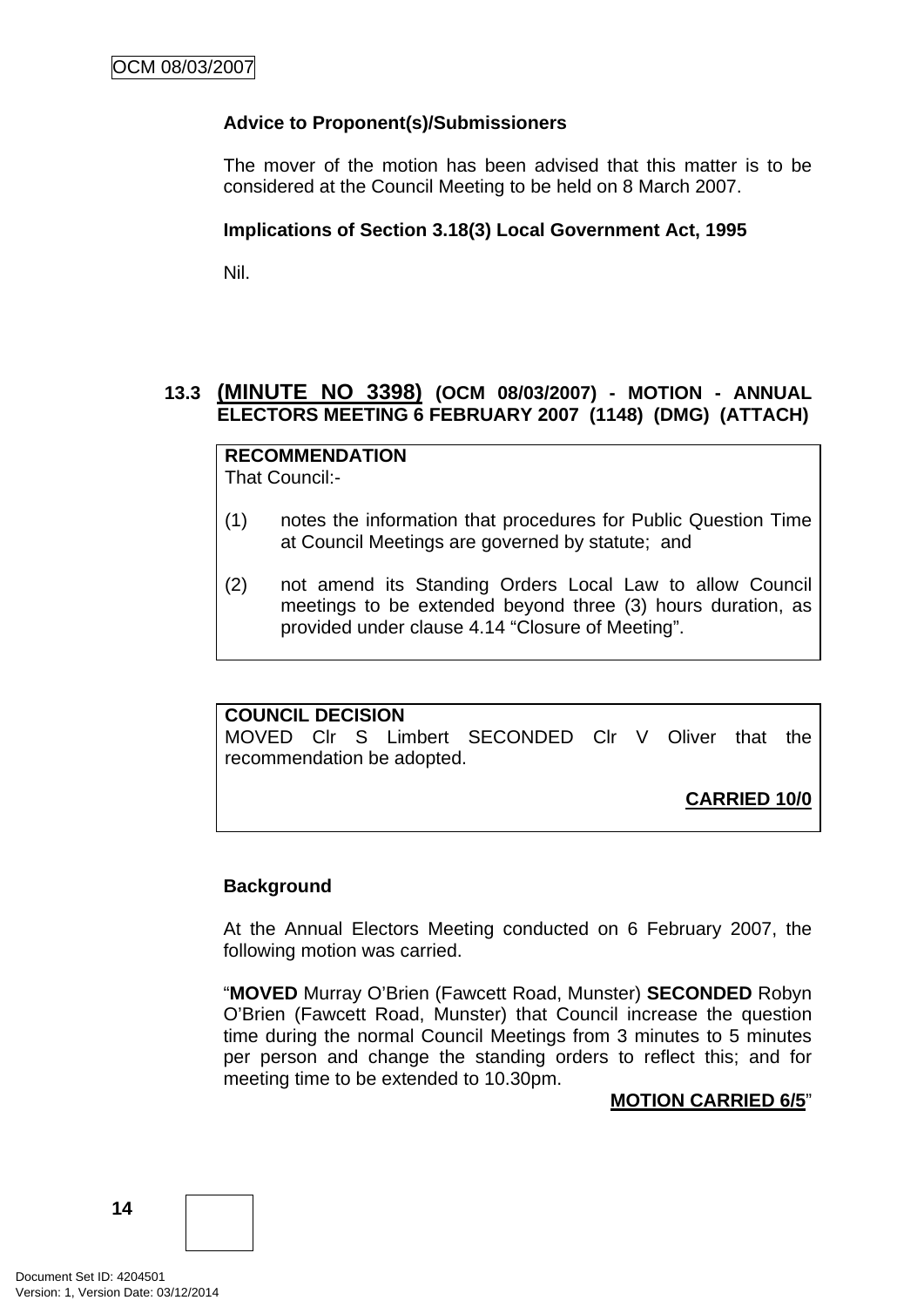As it is a requirement for resolutions of Electors Meetings to be considered by Council as soon as practicable following their adoption, the matter is now presented for deliberation by Council.

#### **Submission**

N/A

#### **Report**

The resolution carried at the Electors' Meeting seeks to amend the protocol established by the Presiding Member at Council Meetings, which limits the time allocated for the asking of questions and receiving responses, to a maximum of 3 minutes per person and to extend the time available for meetings of Council until 10.30 pm.

This conforms with Regulation 7 of the Local Government (Administration) Regulations, which enable the Presiding Member, or the majority of members present at the meeting, to determine the procedures applicable to Public Question Time, subject to a minimum period of 15 minutes being allocated and the public being given an equal and fair opportunity to ask a question.

These conditions are adequately covered by the protocols accepted by Council and provide sufficient flexibility for the administration of Public Question Time.

Should the Presiding Member, or the majority of members present at the meeting, wish to amend any aspect of the relevant protocols, including increasing the allocation of time available for the public to ask questions and receive answers, then it can be accommodated within the current framework.

With regard to the extension of time for the conclusion of the meeting until potentially 10.30pm, Council's current Standing Orders allows for the meeting to be of 2 hours duration, with an extension of up to 1 hour allowable by Council resolution.

With the meetings commencing at 7.00pm, it is already possible for meetings to conclude at 10.00pm, should the business of Council so require.

There would seem little point in extending this to 10.30pm, as it has never been required and would not be likely to be required, should Council retain its methods of providing information to its elected members.

Accordingly, it is recommended that the status quo remain in relation to the closure of Council meetings.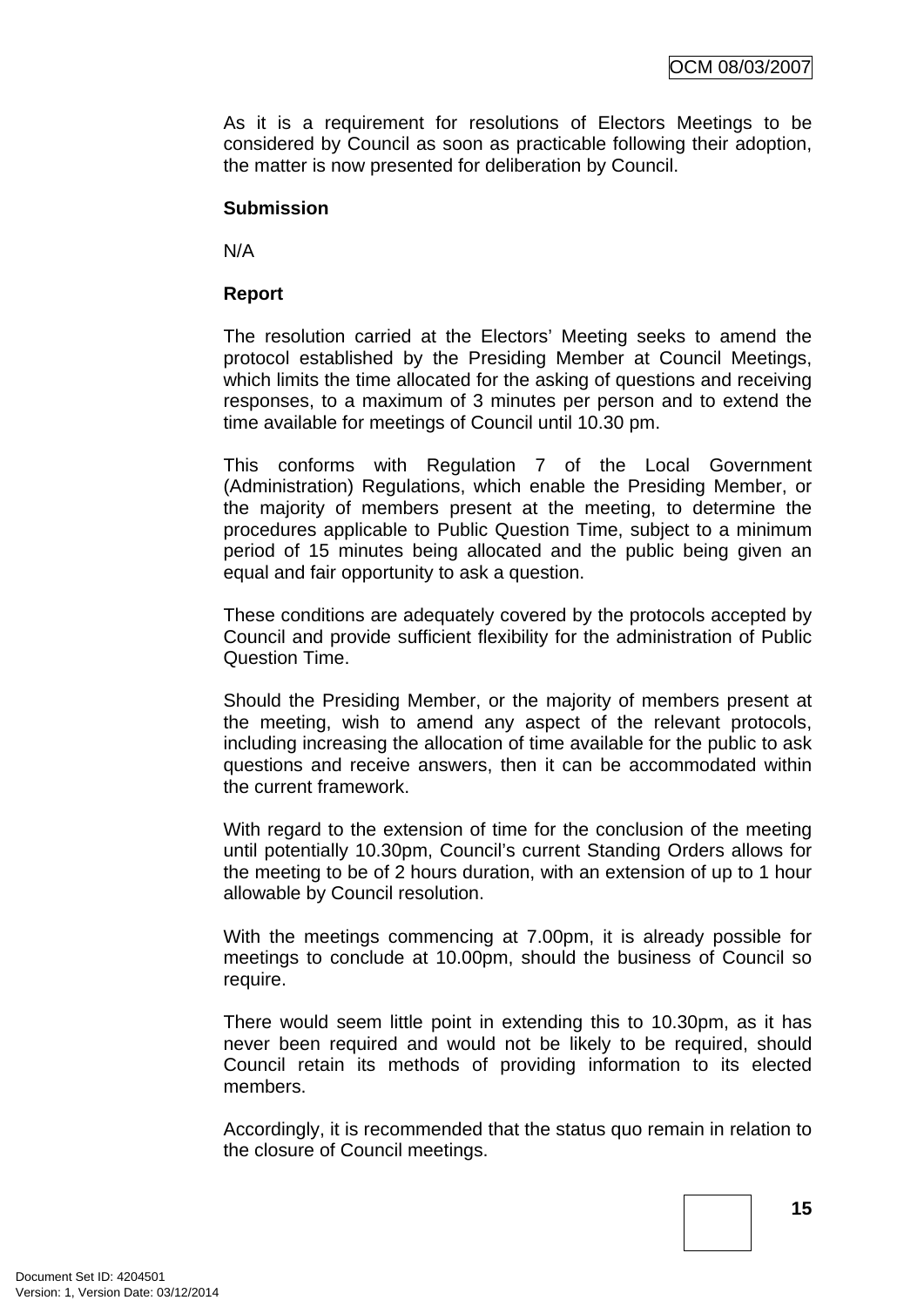## **Strategic Plan/Policy Implications**

#### *Governance Excellence*

*• To conduct Council business in open public forums and to manage Council affairs by employing publicly accountable practices.* 

#### **Budget/Financial Implications**

N/A

#### **Legal Implications**

Sec. 5.23 of the Local Government Act, 1995, Regulation 7 of the Local Government (Administration) Regulations and Clause 4.14 of Council's Standing Orders Local Law, refer.

## **Community Consultation**

N/A

## **Attachment(s)**

1. Copy of Clause 4.14 of Council's Standing Orders Local Law.

## **Advice to Proponent(s)/Submissioners**

The mover of the motion has been advised that this matter is to be considered at the Council Meeting to be held on 8 March 2007.

## **Implications of Section 3.18(3) Local Government Act, 1995**

Nil.

## **DECLARATION OF INTEREST**

Clr Tilbury declared a Conflict of Interest in Items 13.4 and 13.5, the nature being that she worked in close association with the Water Corporation as part of her employment.

CLR TILBURY LEFT THE MEETING AT THIS POINT, THE TIME BEING 10.01PM.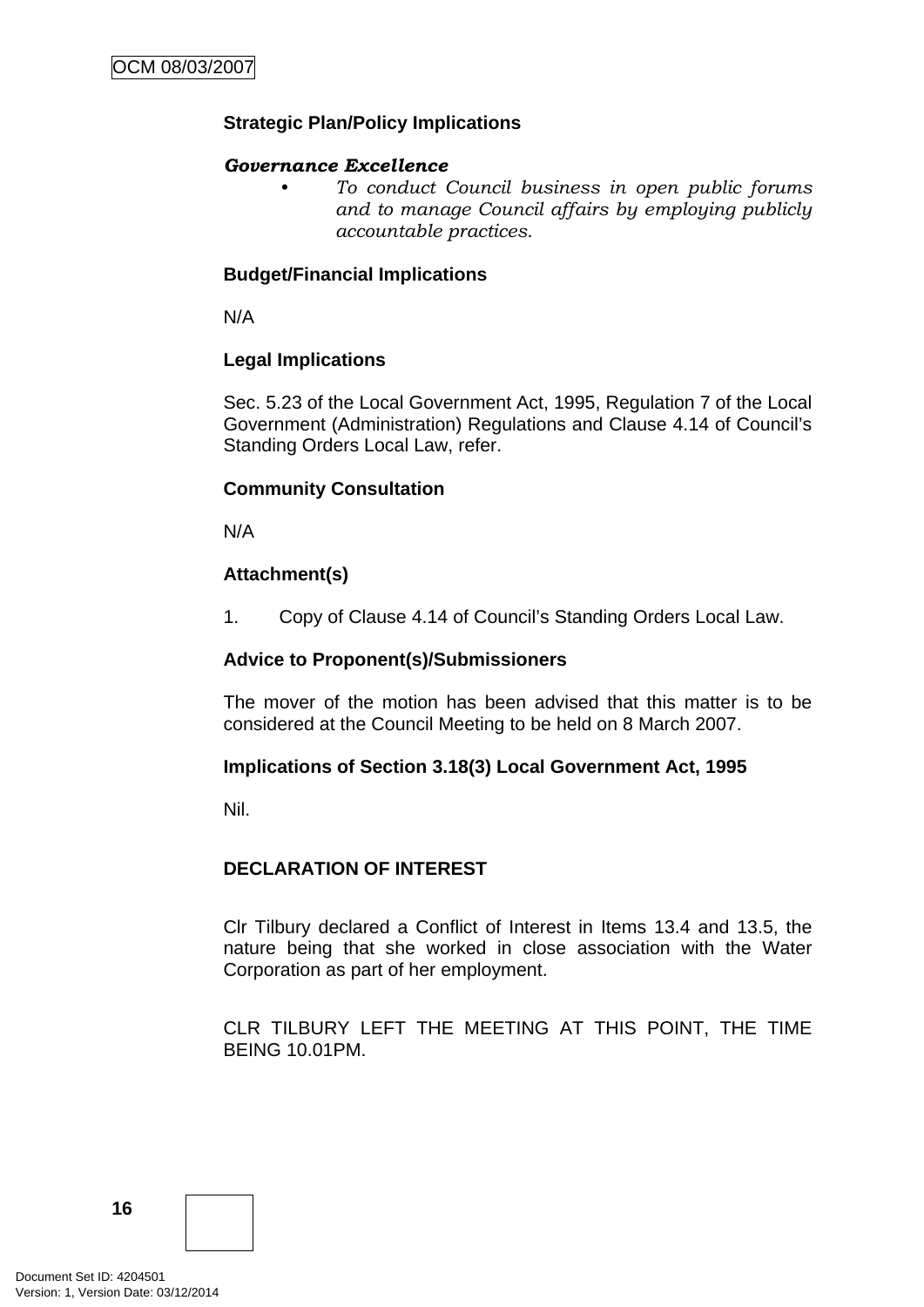## <span id="page-20-0"></span>**13.4 (MINUTE NO 3399) (OCM 08/03/2007) - MOTION - ANNUAL ELECTORS MEETING 6 FEBRUARY 2007 (03019) (DA)**

# **RECOMMENDATION**

That Council:

- (1) note the Officer's report; and
- (2) require Council Officers to determine whether to appeal against any of the conditions specified in works approval once the works approval has been advertised by the Environmental Protection Authority.

## **COUNCIL DECISION**

MOVED Clr I Whitfield SECONDED Clr S Limbert that the recommendation be adopted.

**CARRIED 9/0**

## **Background**

At the Annual Electors Meeting conducted on 6 February 2007, the following motion was carried:-

"**MOVED** Murray O'Brien (Fawcett Road, Munster) **SECONDED**  Carol Reeve Fowkes (Maritime Tce, Coogee) that Council seek to appeal the Works Approval for the Woodman Point Waste Water Treatment Plant and ask for specific Ministerial conditions protecting the community from odours to be written into the approval.

#### **MOTION CARRIED 10/0**"

As it is a requirement for resolutions of Electors Meetings to be considered by council as soon as practicable following their adoption, the matter is now presented for deliberation by Council.

The Water Corporation operates the Woodman Point Waste Water Treatment Plant ("WPWTP") in Munster, which is the largest wastewater treatment plant in Western Australia, currently serving the majority a population of Perth South Metropolitan area.

The WPWTP was upgraded in 2000/03 at the cost of \$150 million to improve treatment and reduce odour emissions. However, a review of odour complaints, together with odour modelling and verification from a community annoyance survey demonstrated that the WPWWTP is still not achieving the level of odour control required by the community.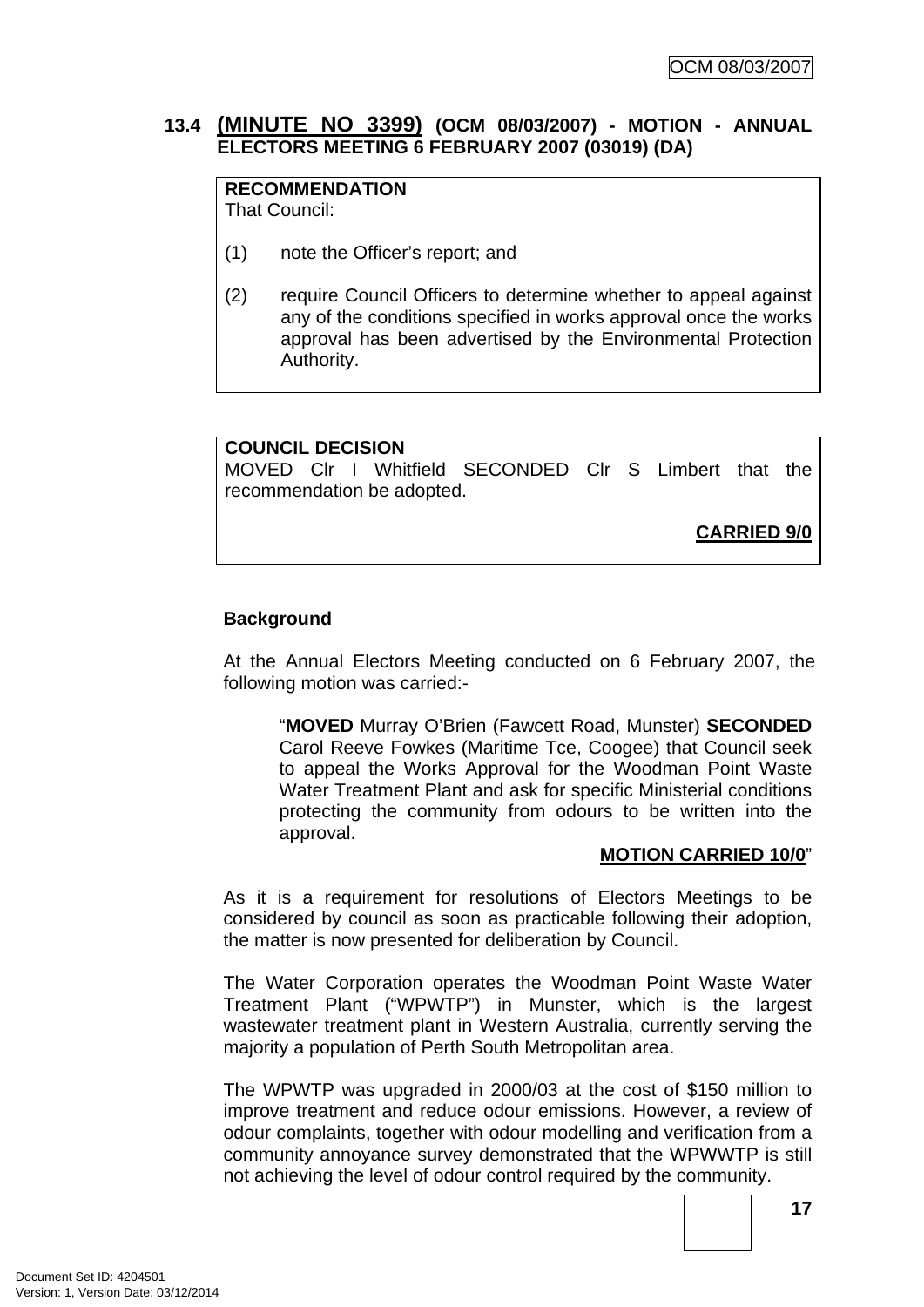In March 2004 the Minister for the Environment requested that Environmental Protection Authority provide advice under Section 16(e) of the Environmental Protection Act 1986. Subsequently the Water Corporation prepared a Strategic Environmental Review document ("SER") to outline a strategy to reduce existing and future odour emissions from the WPWWTP. It provided justification for an offsite odour buffer for the endorsement of the Environmental Protection Authority ("EPA") and Minister for Environment. The SER was made available for a public review period, which closed on Tuesday 22 November 2005.

Following the consideration of an officers report regarding the SER at the ordinary meeting of Council held 10 November 2005 Council resolved to:

- (1) *note the Officer's report;*
- *(2) prepare a submission to the Environmental Protection Authority reconfirming Council's current position for the 750m odour buffer to be contracted back to the eastern shoreline of Lake Coogee;*
- *(3) Oppose the "in principle approval" sought from the Environmental Protection Authority for the suggested compatible land use of Industrial and Commercial for land within the odour buffer;*
- *(4) request the Environmental Protection Authority acknowledge the need for a comprehensive planning study initiated by the City and involving landowner consultation to examine alternative land use for the land affected by the odour buffer should the odour buffer remain unchanged;*
- *(5) advise the Water Corporation that it should honour a commitment to bring forward elements of the Stage 1 odour control works as stated in the Water Corporation letter dated 23 September 2005; and*
- *(6) advise all affected ratepayers and residents who live in the Urban Deferred area of Council's decision and provide them with a copy of Council's submission to the EP".*

The EPA then determined the Water Corporation's SER report, its assessment including the public submissions received, publishing its section 16(e) advice to the Minister of the Environment in November 2006. The EPA made the following recommendations: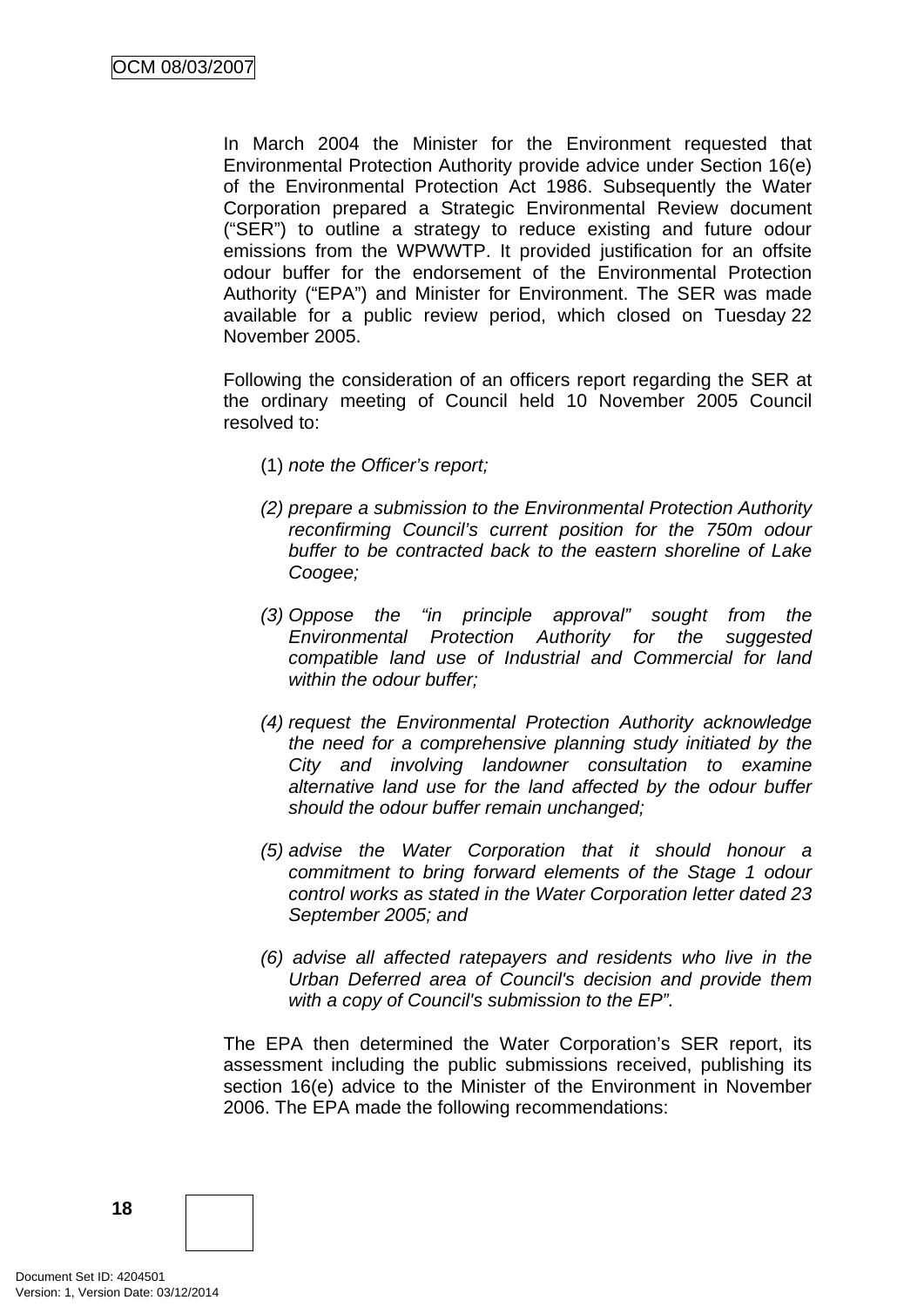- *that the Minister notes that this strategic advice addresses odour issues associated with the Woodman Point Wastewater Treatment Plant;*
- *that the Minister considers the advice;*
- *that the EPA recommends the urgent implementation of Stage 1 controls to achieve a reduction of fifty percent of the current odour levels as soon as possible but no later than the end of 2008;*
- that the Minister notes that the EPA is of the view that the *establishment of a long-term buffer for the plant needs to be reconsidered once a fifty percent reduction in odour is achieved;*
- *that the current proposed buffer should be retained until after the implementation of Stage 1 measures, which are to achieve a fifty percent odour reduction, after which further emissions estimates, modelling and ground-truthing should be undertaken to determine the extent of odour impact and a long term buffer reconsidered; and*
- *that further odour reduction measures beyond the fifty percent reduction are likely to be necessary to meet the goal of no impact on odour sensitive premises at residential areas.*

The Water Corporation subsequently developed an Odour Improvement Plan (OIP) for the WPWTP in consultation with the community through the Woodman Point Wastewater Treatment Plant Community Reference Group (WPWTPCRG). This OIP forms the basis for the current works approval.

## **Submission**

Nil

## **Report**

The Water Corporation recently submitted an "Application for Works Approval" to the Department of Environment and Conservation for Sludge Amplification and Odour control works at the WPWTP. This Application seeks to increase the capacity of the plant to treat sludge and improve odour control at the plant to reduce the plants odour impact on the Community.

It is proposed that the sludge amplification will be done in three stages:

- Stage 1: 2007-09
- Stage 2: 2010-11 and
- Stage 3: 2011-13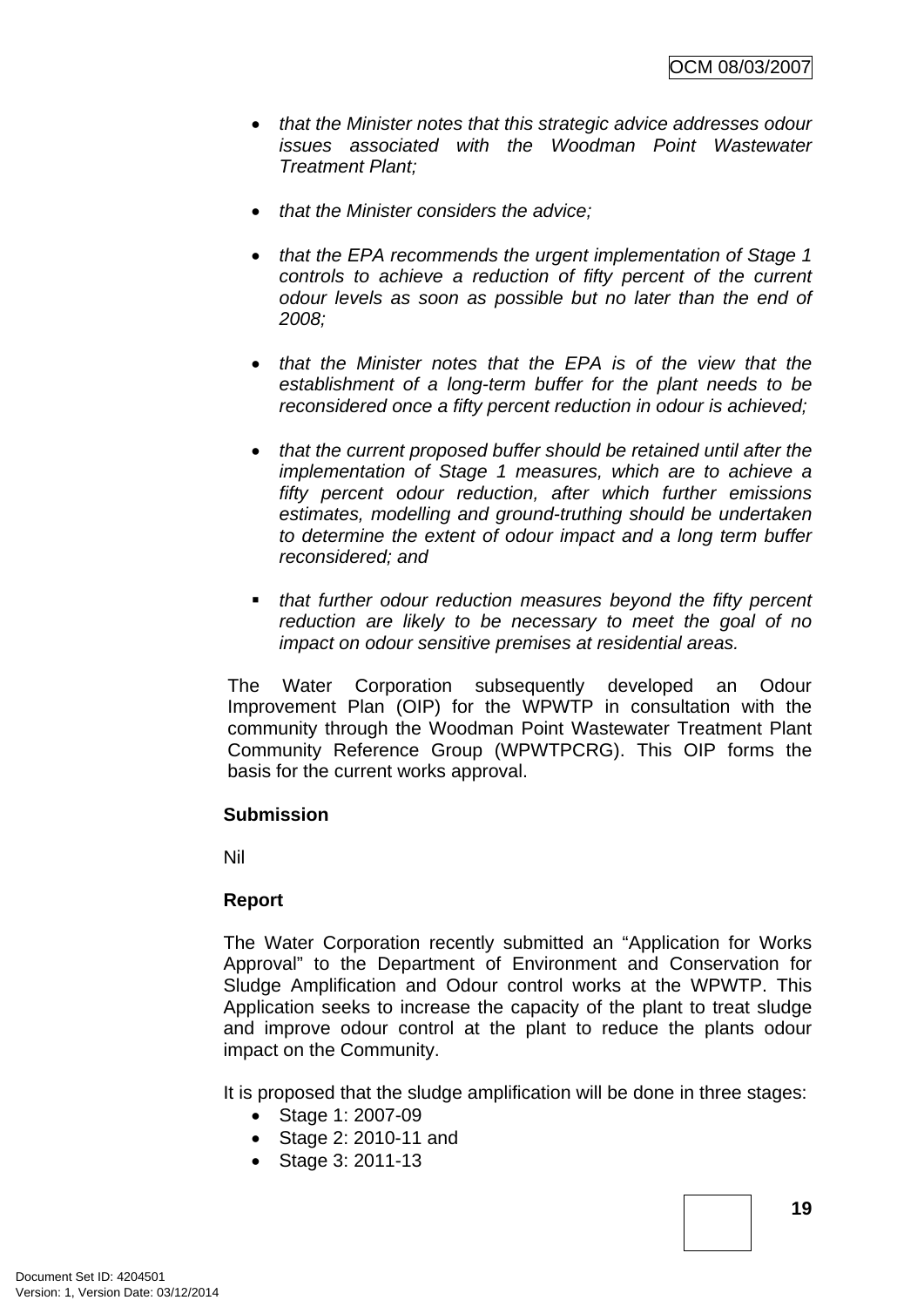It is proposed that the odour control works be done in two stages:

- Stage 1: 2007-09
- Stage 2: 2008-11.

The works proposed are substantially those identified in the SER report and the OIP. It is expected that odour emissions will decrease by 47.7% after Stage 1 of the odour controls are completed and by 52% after the Stage 2 upgrade.

At the most recent WPWTPCRG meeting the DEC officer, who is processing the application, indicated that he is willing to receive comments from members of the community, the CRG and other stakeholders for consideration for development of conditions of approval for the works approval. The Officer also undertook to produce a draft 'Works Approval' with conditions for comment by CRG members prior to finalisation of the approval.

Upon issue of the "Works Approval" the decision is advertised in the West *Australian* newspaper and any persons with an interest have an opportunity to submit an appeal with the Minister of Environment within a 21-day appeal period. An appeal can be made against: refusal to grant works approval or licence; refusal to transfer a works approval or licence; or conditions specified in works approval or licence amendment thereto.

Section 38(1) of the Environmental Protection Act 1986 provides that where a development proposal is likely to have a significant effect on the environment, a proponent or any other person may refer the proposal to the Environmental Protection Authority (EPA) for a decision on whether or not it requires assessment under the Act.

#### Conclusion

Until such time as the 'Works Approval' is approved there is no opportunity to formally "appeal" it or any of the conditions in it. It is noted that any person including the proposer and seconder of the motion can make a section 38 referral. Both processes however need to be supported by grounds for appeal or with recommendations for conditions of approval. The proponents of the resolution have not indicated exactly what the grounds are or what conditions are necessary to achieve their objectives.

Given the proposed works have already been subject to a section 16(e) SER process and the EPA have recommended that "…*the urgent implementation of Stage 1 controls to achieve a reduction of fifty percent of the current odour levels as soon as possible but no later than the end of 2008"* any section 38 referral is unlikely to result in a different level of assessment being imposed.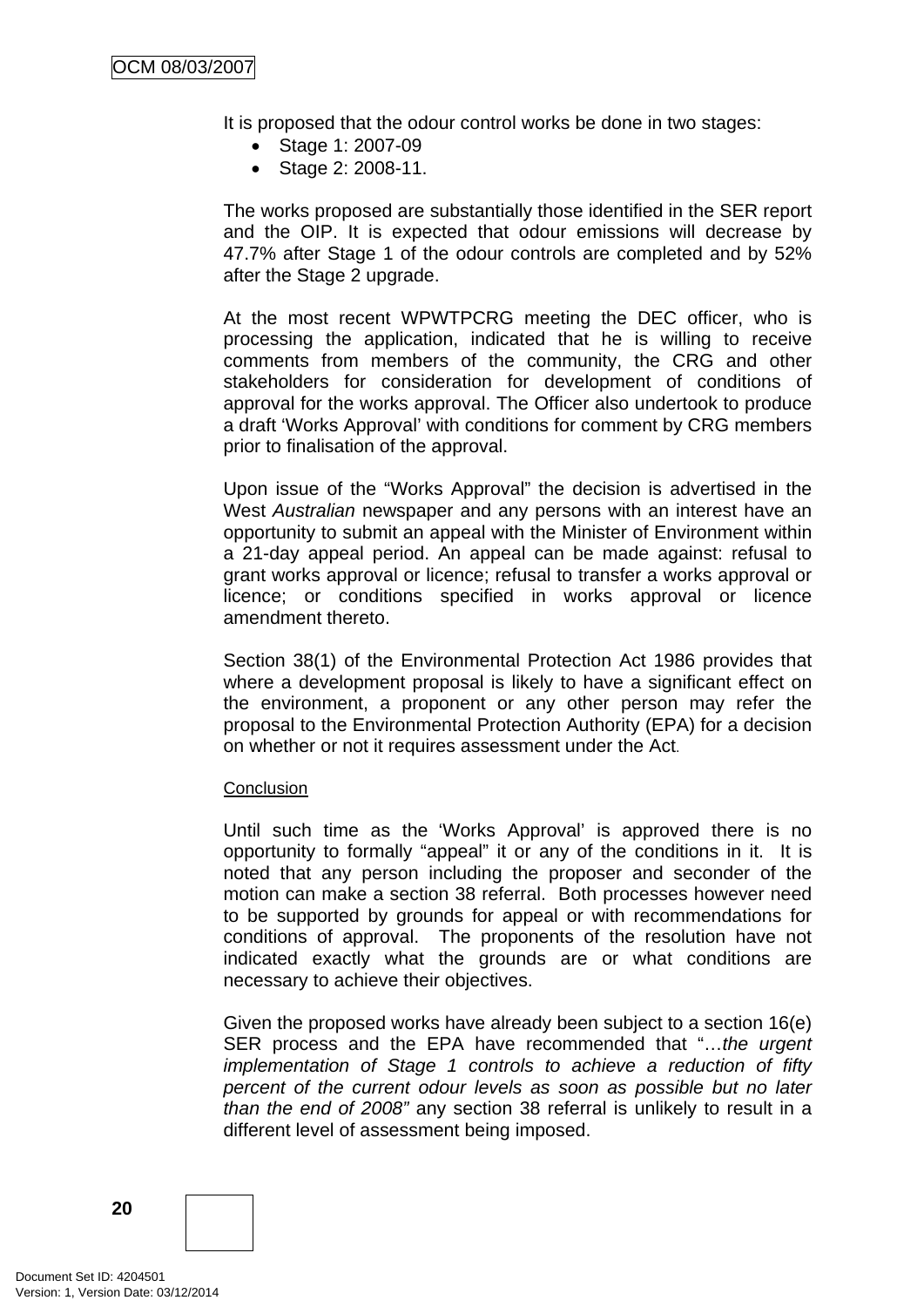It is therefore recommended that as there is no formal appeal process available that Council waits until the works approval, and any conditions, are formally advertised, following which an assessment be made at Officer level (given the limited time frame available for appeals), as to whether the conditions adequately cover the issues/concerns that have been raised. At which time an appeal can be lodged seeking a review of the conditions or the imposition of additional conditions.

## **Strategic Plan/Policy Implications**

## *Demographic Planning*

- *To ensure the planning of the City is based on an approach that has the potential to achieve high levels of convenience and prosperity for its citizens.*
- *To ensure development will enhance the levels of amenity currently enjoyed by the community.*

## *Governance Excellence*

*• To conduct Council business in open public forums and to manage Council affairs by employing publicly accountable practices.* 

## **Budget/Financial Implications**

Nil

## **Legal Implications**

Environmental Protection Act

## **Community Consultation**

N/A

## **Attachment(s)**

Nil

## **Advice to Proponent(s)/Submissioners**

The mover of the motion has been advised that this matter is to be considered at the Council Meeting to be held on 8 March 2007.

## **Implications of Section 3.18(3) Local Government Act, 1995**

Nil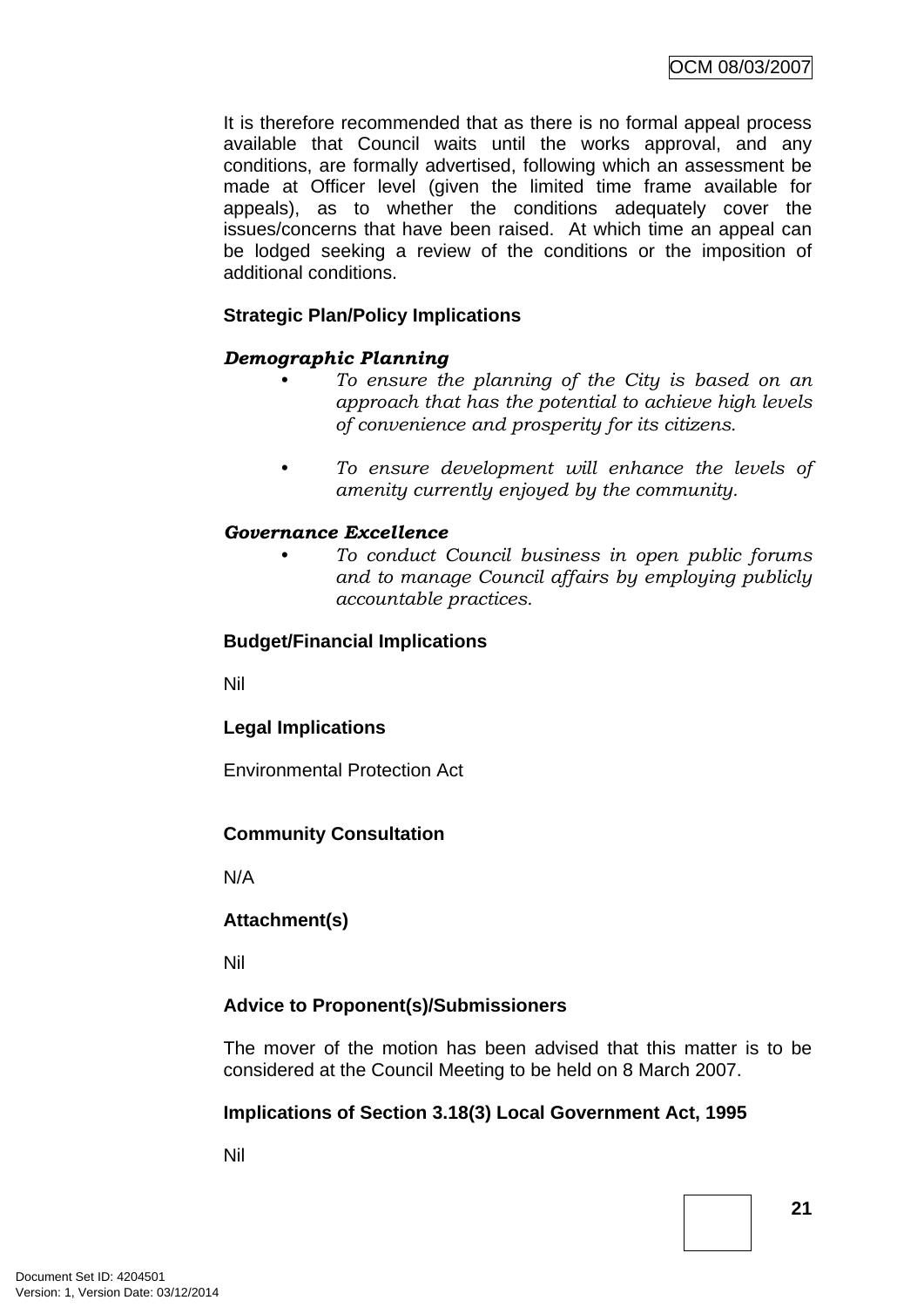## <span id="page-25-0"></span>**13.5 (MINUTE NO 3400) (OCM 08/03/2007) - MOTION - ANNUAL ELECTORS MEETING 6 FEBRUARY 2007 (03019) (DA)**

## **RECOMMENDATION**

That Council defers consideration of the matter to allow further investigation into the implications of any potential rezoning of land within the air quality buffer of Development Area 5.

## **COUNCIL DECISION**

MOVED Clr I Whitfield SECONDED Clr S Limbert that the recommendation be adopted.

**CARRIED 9/0**

## **Background**

At the Annual Electors Meeting conducted on 6 February 2007, the following motion was carried:-

"**MOVED** Mrs Robyn O'Brien (Fawcett Road, Munster) **SECONDED** Mr Dan Sherr (Amity Boulevard, Coogee). To bring a motion to the March Council Meeting asking that the November 2004 Council Meeting Agenda item 14.7 not be supported as there is no scientific basis for an odour buffer and no reason in this case for any alteration backwards to either rural living or parks and recreation zoning and Council do not support the rezoning of the land back to rural.

## **MOTION CARRIED 7/1**"

As it is a requirement for resolutions of Electors Meetings to be considered by council as soon as practicable following their adoption, the matter is now presented for deliberation by Council.

## **Submission**

N/A

## **Report**

At it's meeting on the 16 November 2004 Council considered a report on suitable zonings for land within air quality buffer area of Development Area 5, and resolved to:

*(1) receive the Report;*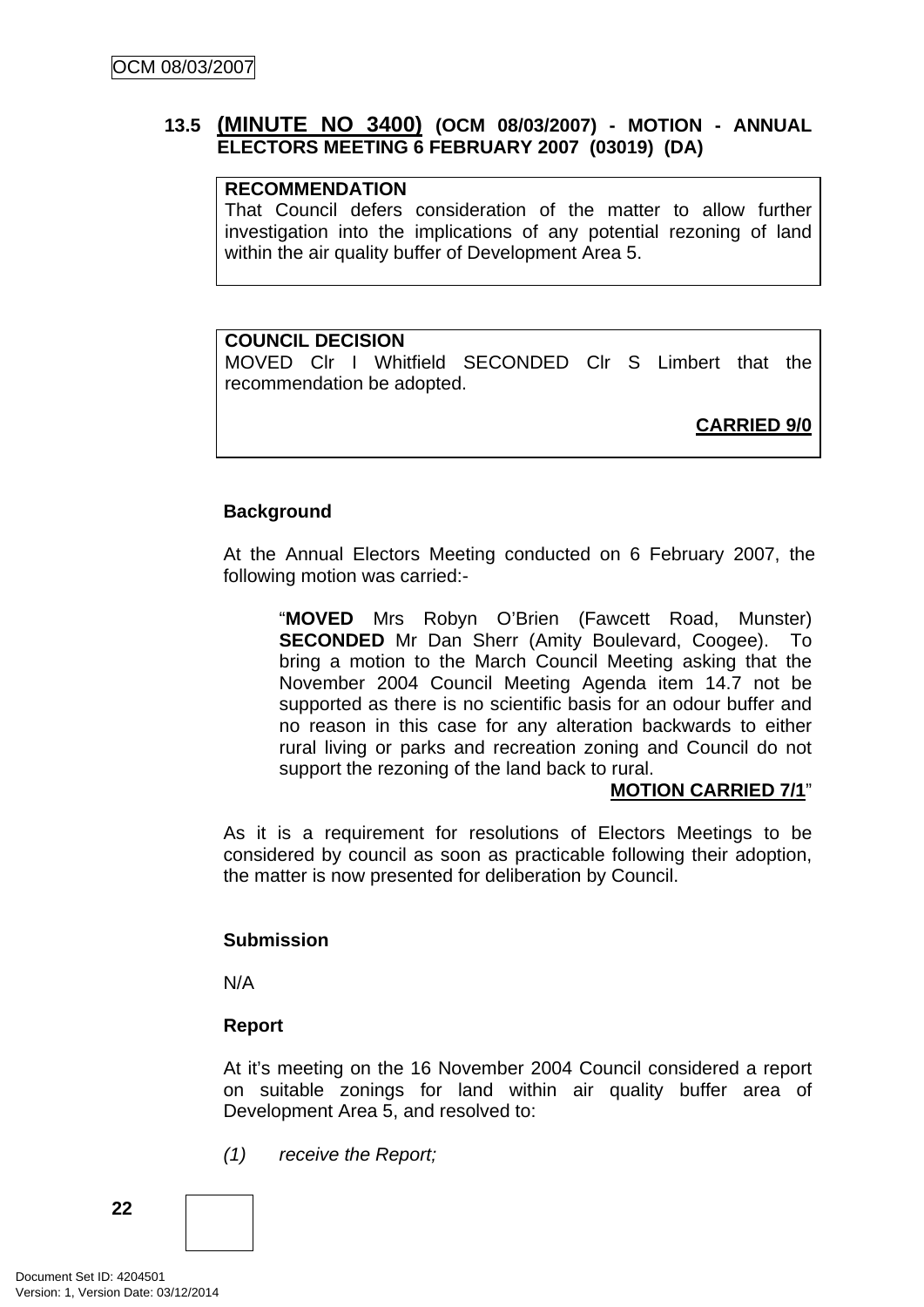- *(2) defer consideration to initiate a scheme amendment for the land affected by the Woodman Point Waste Water Treatment Plant odour buffer, until such time as:-* 
	- *1. the letter from the Mayor to the Director General of Water Corporation, Dr Jim Gill, dated 9 November 2004 has been responded to and said response has been considered by Council.*
	- *2. extensive consultation has been undertaken seeking public comment on the future use of the land affected by the Woodman Point Waste Water Treatment Plant odour buffer;*
- *(3) following consideration of the response from Dr Gill, and subject to there being no conflict with the Water Corporation's position, commence the public consultation referred to in (2) 2. above by:-* 
	- *1. conducting a telephone survey by a suitably qualified consultant of residents and ratepayers living in the district, to ascertain their opinion about the future of the land affected by the odour buffer, including but not limited to residential, rural living and recreational (golf course) uses;*
	- *2. including a survey in an issue of the Cockburn Soundings, with the survey questionnaire being the same as that used in the telephone survey;*
	- *3. undertaking a letter drop of property owners living in the vicinity, namely between Cockburn Road and Stock Road and between Mayor Road and Russell Road, with the questionnaire being the same as that used in the telephone survey;*
- *(4) reconsider the matter at a subsequent meeting of Council, following the closing of public comment period.*

The report was prepared in response to a resolution of Council on 20 July 2004 requesting that Council investigate the proposed buffer around the Waste Water Treatment Plant at Lake Coogee and ascertain the impact on local residents.

Since Council's resolution in 2004 there have been a number of studies into the odour buffer around the Woodman Point Waste Water Treatment Plant, including a Strategic Environmental Review in September 2005, an Independent Review of the SER Odour Modelling by Katestone, commissioned by local residents, an independent review by Air Assessment Pty Ltd, commissioned by the EPA in December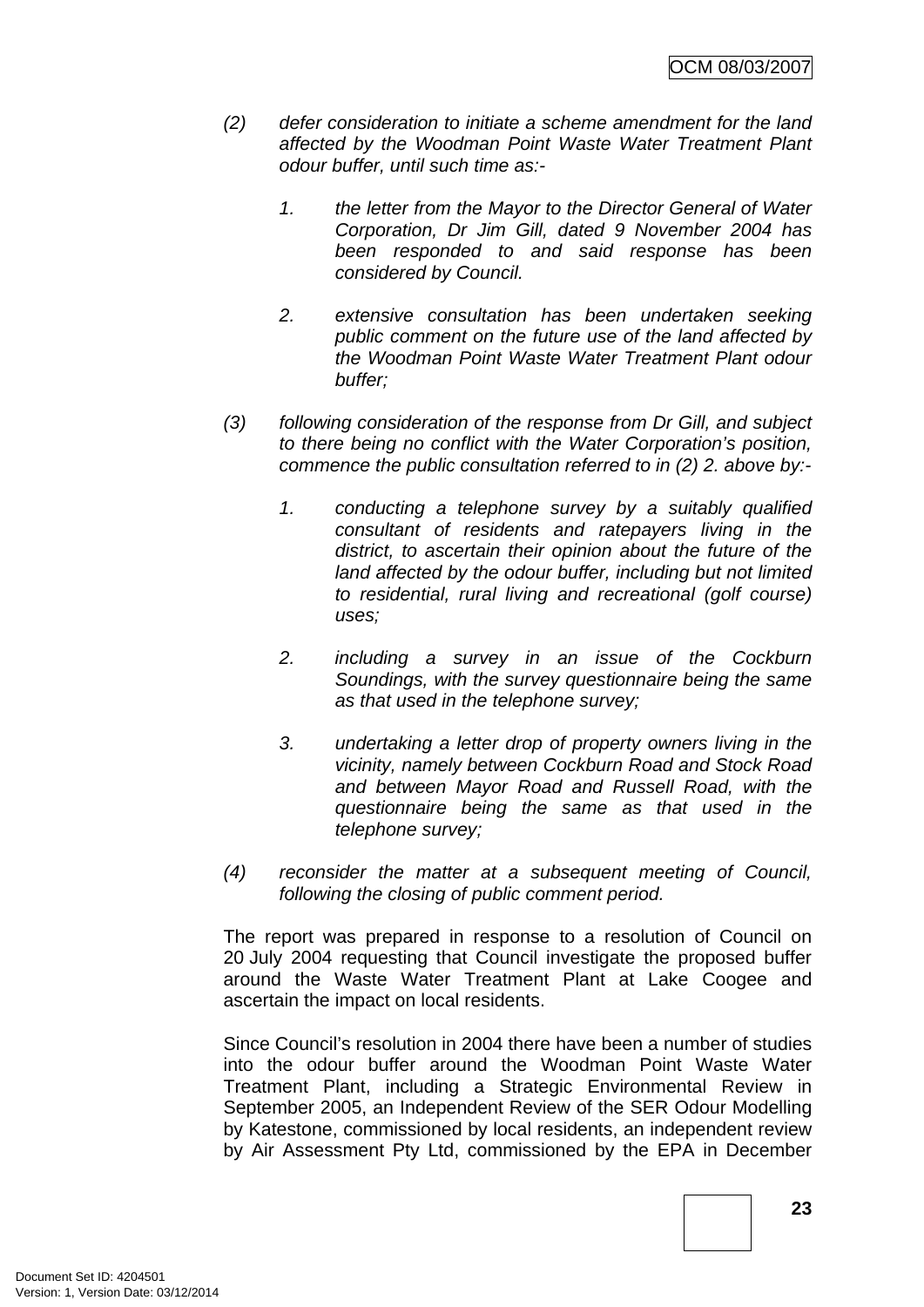2005, and a EPA Bulletin ('Strategic advice on the proposed buffer for the Woodman Point Wastewater Treatment Plant') in November 2006.

It should also be noted that at it's meeting on the 10 November 2005 Council considered a report on the SER and resolved to:

- *(1) note the Officer's report;*
- *(2) prepare a submission to the Environmental Protection Authority reconfirming Council's current position for the 750m odour buffer to be contracted back to the eastern shoreline of Lake Coogee;*
- *(3) Oppose the "in principle approval" sought from the Environmental Protection Authority for the suggested compatible land use of Industrial and Commercial for land within the odour buffer;*
- *(4) request the Environmental Protection Authority acknowledge the need for a comprehensive planning study initiated by the City and involving landowner consultation to examine alternative land use for the land affected by the odour buffer should the odour buffer remain unchanged;*
- *(5) advise the Water Corporation that it should honour a commitment to bring forward elements of the Stage 1 odour control works as stated in the Water Corporation letter dated 23 September 2005; and*
- *(6) advise all affected ratepayers and residents who live in the Urban Deferred area of Council's decision and provide them with a copy of Council's submission to the EPA.*

In addition there have been recent moves by local residents to reassess the current zoning of the locality and investigate alternative development options.

It is therefore recommended that Council defer any formal consideration of the issue of the zoning of the land to allow Administration sufficient time in which to fully investigate all the issues and the implications that any potential rezoning may have.

## **Strategic Plan/Policy Implications**

## *Demographic Planning*

*• To ensure the planning of the City is based on an approach that has the potential to achieve high levels of convenience and prosperity for its citizens.* 

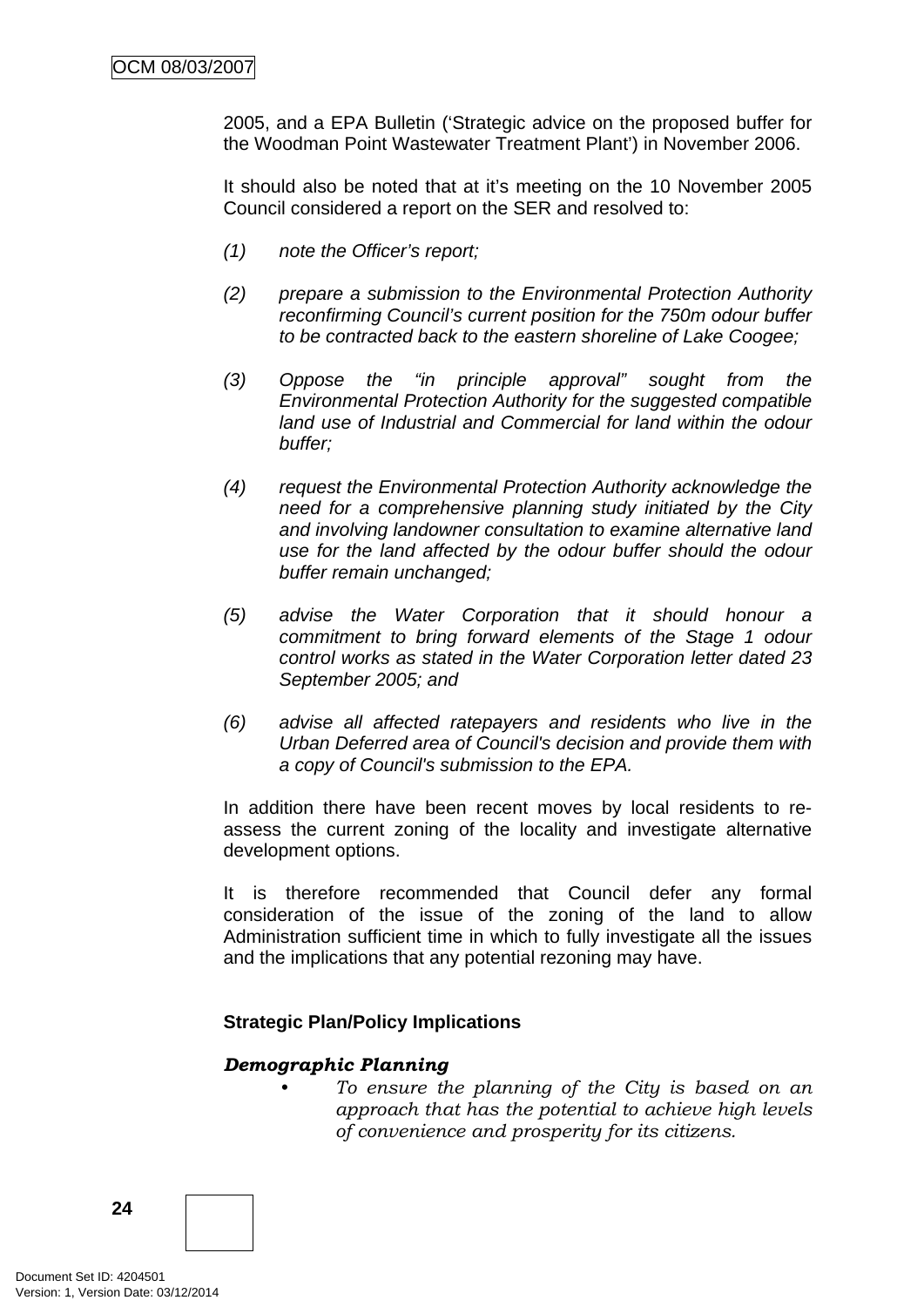## <span id="page-28-0"></span>**Budget/Financial Implications**

N/A

## **Legal Implications**

Town Planning Scheme No. 3 Planning and Development Act 2005

## **Community Consultation**

N/A

## **Attachment(s)**

Nil

## **Advice to Proponent(s)/Submissioners**

The mover of the motion has been advised that this matter is to be considered at the Council Meeting to be held on 8 March 2007.

## **Implications of Section 3.18(3) Local Government Act, 1995**

Nil

CLR TILBURY RETURNED TO THE MEETING, THE TIME BEING 10.02PM.

THE PRESIDING MEMBER ADVISED CLR TILBURY OF THE DECISIONS OF COUNCIL WHILST SHE WAS ABSENT FROM THE MEETING.

## **14. PLANNING AND DEVELOPMENT DIVISION ISSUES**

**14.1 (MINUTE NO 3401) (OCM 08/03/2007) - SINGLE HOUSE AND OUTBUILDING - LOT 163 (NO. 102) BRITANNIA AVENUE, BEELIAR - OWNER: P & M CAMPBELL - APPLICANT: DARREN MILLER BUILDING DESIGNER (6003135) (AJW) (ATTACH)** 

# **RECOMMENDATION**

That Council:

(1) grant its approval for the erection of a single residence and outbuilding (including associated site works and retaining) on Lot 163 (No.102) Britannia Avenue, Beeliar, in accordance with the approved plans subject to the following conditions: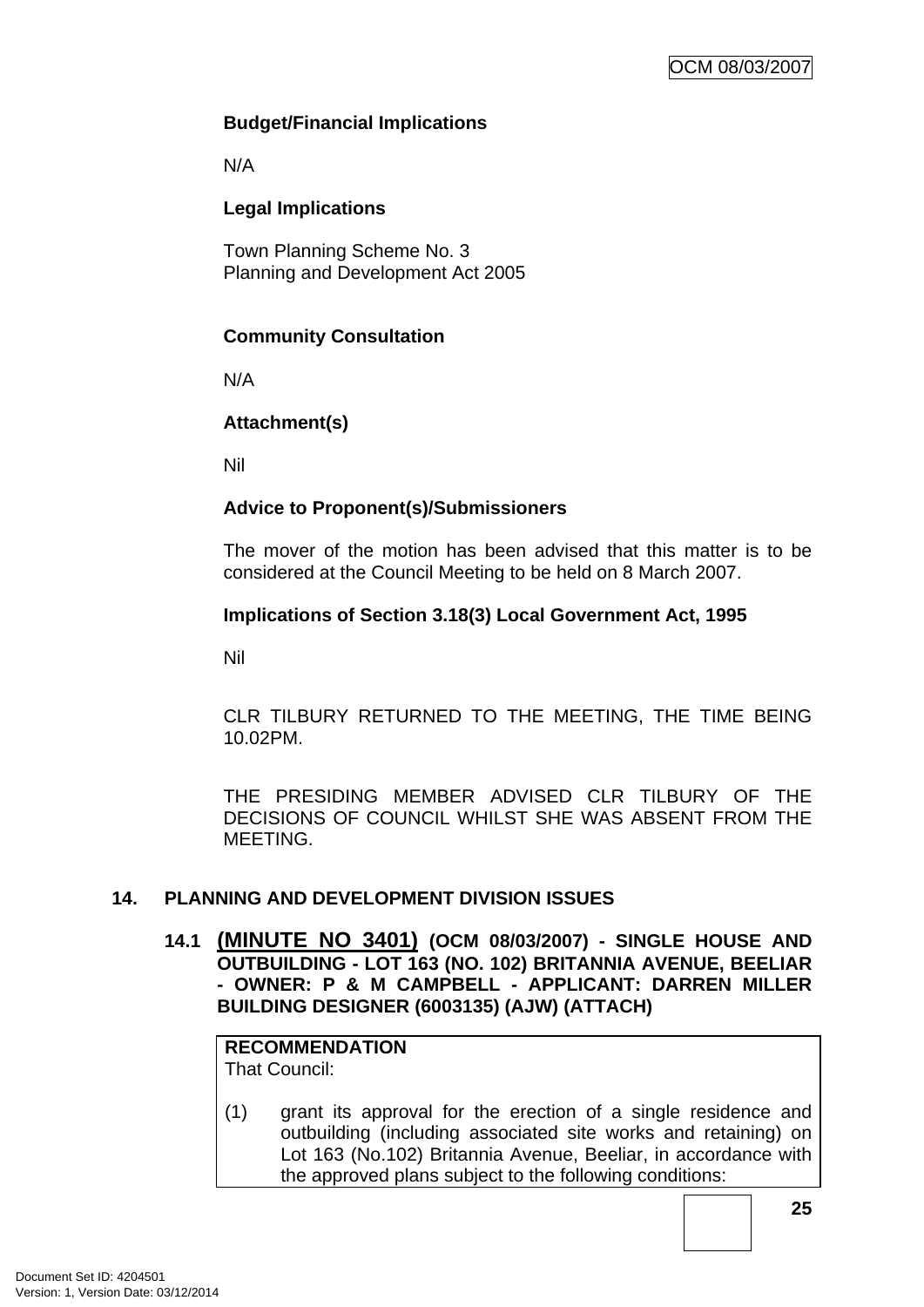- 1. Development can only be undertaken in accordance with the details of the application as approved herein and any approved plans.
- 2. Nothing in the approval or these conditions shall excuse compliance with all other relevant written laws in the commencement and carrying out of the development.
- 3. The portico structure being reduced in height by at least 1.25 metres to the satisfaction of Council at working drawings stage.
- 4. The height of the Colourbond fence to be erected above the existing eastern side retaining wall being no greater than 1.2 metres in height as shown generally by the dashed line on the elevations Drawing No. A3.01 dated 12 February 2007 and received by Council on 13 February 2007.
- 5. Landscaping is to be undertaken, reticulated/irrigated and maintained in accordance with the approved plan prior to the occupation of the site.
- 6. Walls, fences and landscape areas are to be truncated within 1.5 metres of where they adjoin vehicle access points where a driveway and/or parking bay meets a public street or limited in height to 0.75 metres.
- 7. All stormwater is to be contained and disposed of on-site.
- 8. Any retaining wall(s) are to be constructed in accordance with a qualified Structural Engineer's design.
- 9. Earthworks over the site and batters must be stabilised to prevent sand or dust blowing, and appropriate measures shall be implemented within the time and in the manner directed by the Council in the event that sand or dust is blown from the site.
- 10. No activities causing noise and/or inconvenience to neighbours being carried out after 7.00pm or before 7.00am, Monday to Saturday, and not at all on Sunday or Public Holidays.

## FOOTNOTES

- 1. The application has been determined on the basis of the amended plans provided for assessment by Council.
- 2. In the event there are any questions regarding the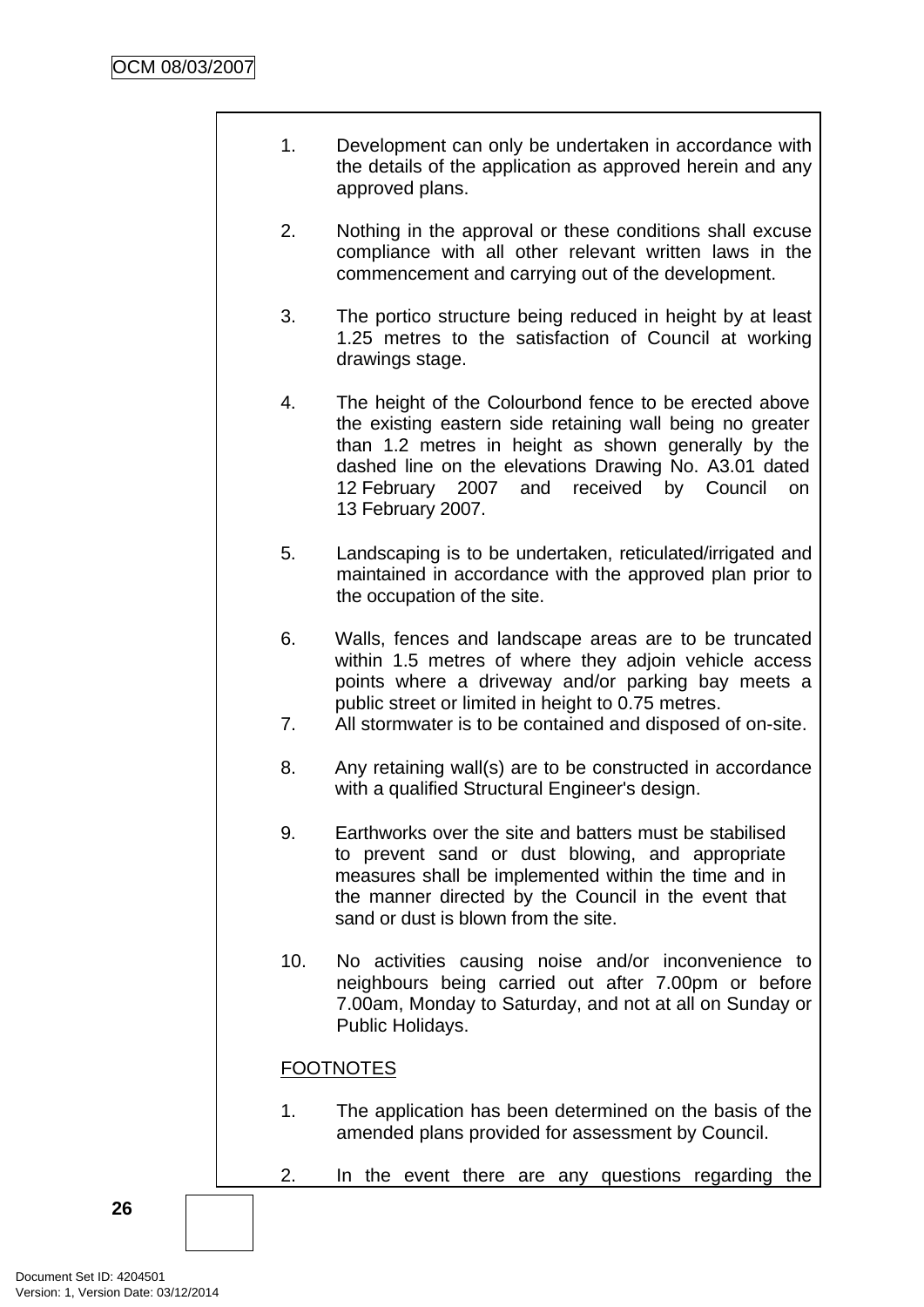requirements of this approval, or the planning controls applicable to the land and/or location, Council's Planning Services should be consulted.

- 3. The development is to comply with the requirements of the Building Code of Australia.
- (2) issue a Schedule 9 Notice of Determination on Application for Planning Approval (inclusive of MRS Form 2 Notice of Approval);
- (3) advise the applicant and submissioner of Council's decision accordingly.

## **COUNCIL DECISION**

MOVED Clr S Limbert SECONDED Clr T Romano that Council adopt the recommendation with the exception that Condition 3 be amended as follows:

 3. The portico structure to be approved as per the revised plan.

## **TIED VOTE 5/5 MOTION CARRIED BY CASTING VOTE OF PRESIDING MEMBER**

## **Reason for Decision**

To reduce the portico structure will most definitely have a detrimental effect on the architecture of this residence. It would massively change the balance of the architecture and have an intense impact on the style and function of the residence. The owner has cooperated well with the Council staff and, as you can read in the Officer's report, has agreed to several changes to the original plan for the purpose of addressing concerns identified by Council's Statutory Planning Service, and raised by the adjoining property owner to the east. However, the owner feels so strongly about maintaining the integrity of the architecture, that he seeks Council's support to approve the portico structure as per the revised plan.

## **Background**

| ZONING:   | MRS: Rural |                                             |
|-----------|------------|---------------------------------------------|
|           |            | TPS3:   Rural Living                        |
| LAND USE: |            | <b>Residential/Rural Living</b>             |
| LOT SIZE: | 4047m2     |                                             |
|           |            | USE CLASS:   House – Single 'P' (Permitted) |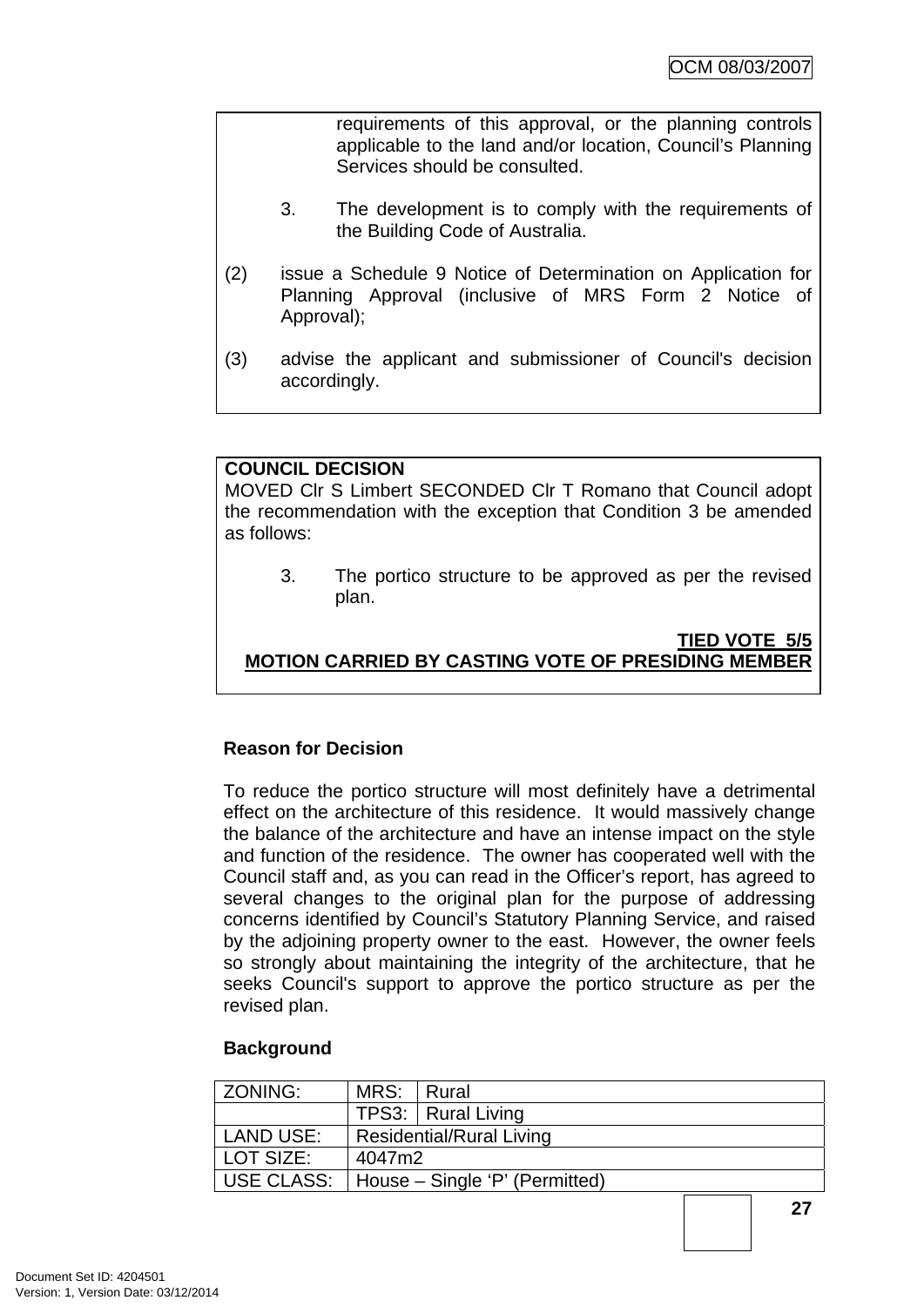The subject land is located on the north side of Britannia Avenue, between Jervois Road and the Fremantle-Kwinana railway line (to the east). The land is currently vacant, and flanked either side by similar size lots on which single dwellings have been erected (adjacent to Britannia Avenue). The locality generally, is characterised by a mix of original and more recent dwellings on large 'rural living' lots, interspersed with numerous lots used for:

- both residential and rural living/agricultural purposes; or
- solely intensive agricultural purposes (market gardening, orchards etc).

There are also a number of 'bush' blocks in the area.

Applications recently considered by Council for the subject land include one that sought retrospective approval for retaining walls constructed around the land. The application was conditionally approved in January 2006.

#### **Submission**

Application has been made to erect a single residence on the land, adjacent to the Britannia Avenue frontage of the lot, and an outbuilding toward the rear of the lot. In detail, the following is proposed:

- A single dwelling, comprising five (5) bedrooms and various internal and external living spaces;
- A 'drive-thru' driveway between the dwelling and the street;
- A driveway extending along the eastern boundary of the land, from the front of the property to the rear;
- An entry portico structure on the eastern side of the dwelling, through which the driveway mentioned in the above point extends;
- A lawn yard area (on the northern side of the dwelling); and
- A shed (outbuilding) and lean-to structure at the rear of the land.

A number of additional retaining walls are also proposed, extending in an easterly and southerly direction from the north-west corner of the lot. The purpose of this retaining is to facilitate the construction of the shed/lean-to on flat land relative in height to the top of the retaining wall constructed along the eastern boundary of the land.

It is noted that the plans now before Council supersede those submitted with the application. Several changes have been made to the original plans for the purpose of addressing concerns identified by Council's Statutory Planning Service, and raised by the adjoining property owner to the east. The changes are as follows: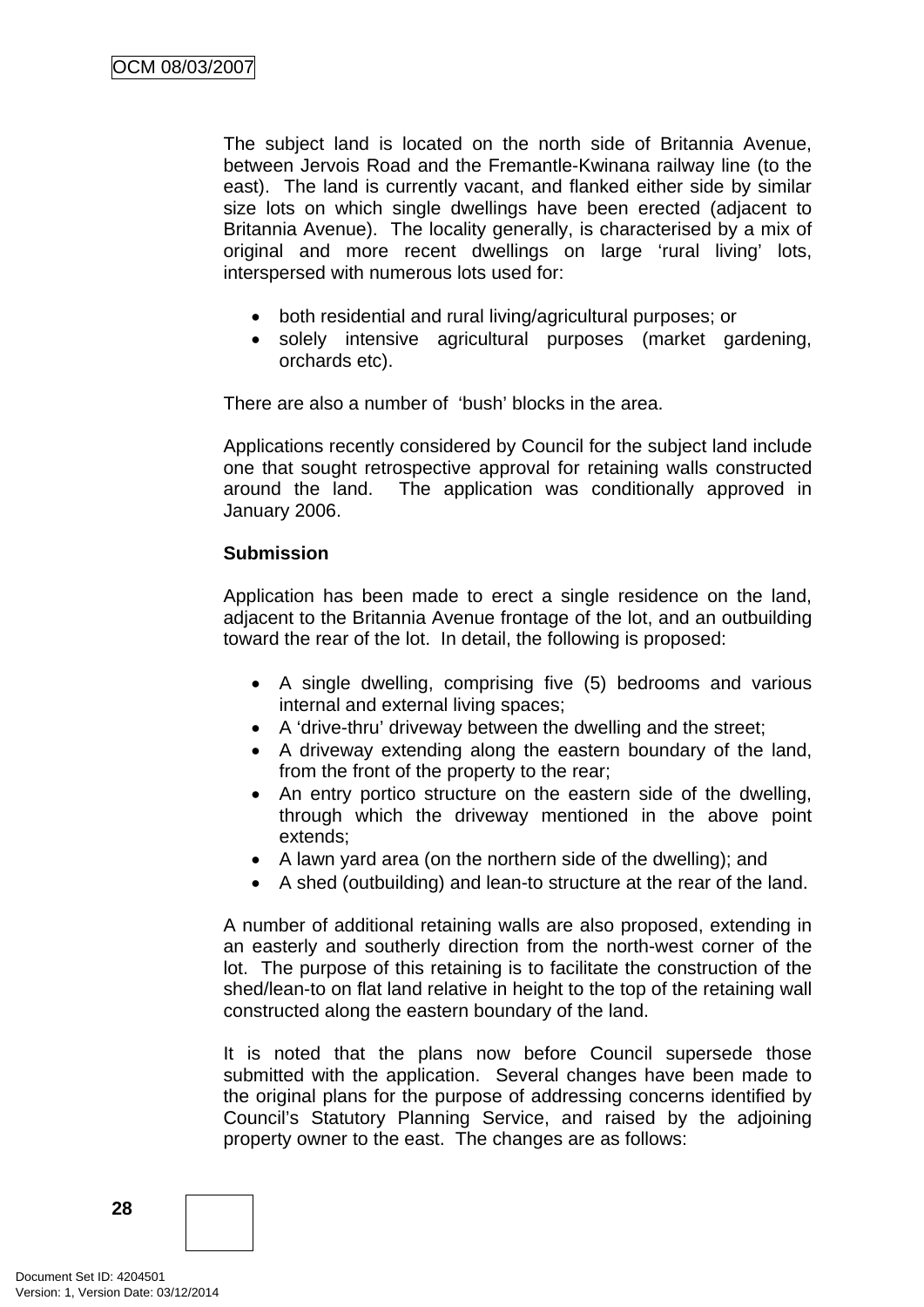OCM 08/03/2007

- The driveway to the rear shed is now proposed at a height constant with that at the front of the property (previously the level increased toward the rear of the site);
- The portico structure has been set off the side boundary by 0.5 metres – to a distance of two (2.0) metres;
- A side wall rising above the water feature on the eastern side of the entry portico has been reduced in height approximately 300mm (0.3 metres);
- A reduction in the size of the rear shed to 200m2; and
- A reduction in the size of the shed lean-to by approximately 75m2.

## **Report**

In determining applications for development within a Rural Living Zone, Council needs to have regard for the Town Planning Scheme objectives of the zone, and any applicable standards and/or policies. The objective of the Zone is *To provide residential use in a rural environment*. The main standards relate to the siting of development where no building envelope exists. Within a Rural Living Zone, the Scheme states that *no building shall be erected within 10 metres of any boundary of the lot or 20 metres from any road reserve*.

With respect to outbuildings, Council's Policy dealing with such refers to a maximum floor area of 200m2, and maximum wall and ridge heights of 4.0 and 6.0 metres. By virtue of the amendments mentioned above, the outbuilding proposed for the rear of the lot is generally compliant in terms of size. It is also compliant in terms of height, whilst the proposed siting of the structure is also supported. In this regard, it is noted that many properties within the Rural Living Zone have outbuildings erected upon them, in several instances in similar locations to that proposed.

The retaining walls and revised level proposed for the driveway leading to the rear of the site are also supported, noting the level in particular, has been reduced in height by approximately 300mm for a distance of 40 metres (approximately). With respect to the reduced level, it is noted that with the exception of the rear 15 metres (atop which the proposed outbuilding will be erected), the reduction in height addresses a concern raised by the adjoining property owner.

## Portico (and side wall water feature)

The main concern regarding the plans now before Council relates to the entry portico intended for the eastern side of the proposed dwelling. In this regard, it is noted that the adjoining property owner also has concerns.

The underlying objective of the main planning controls applicable to the location (setback requirements) is to facilitate development that is more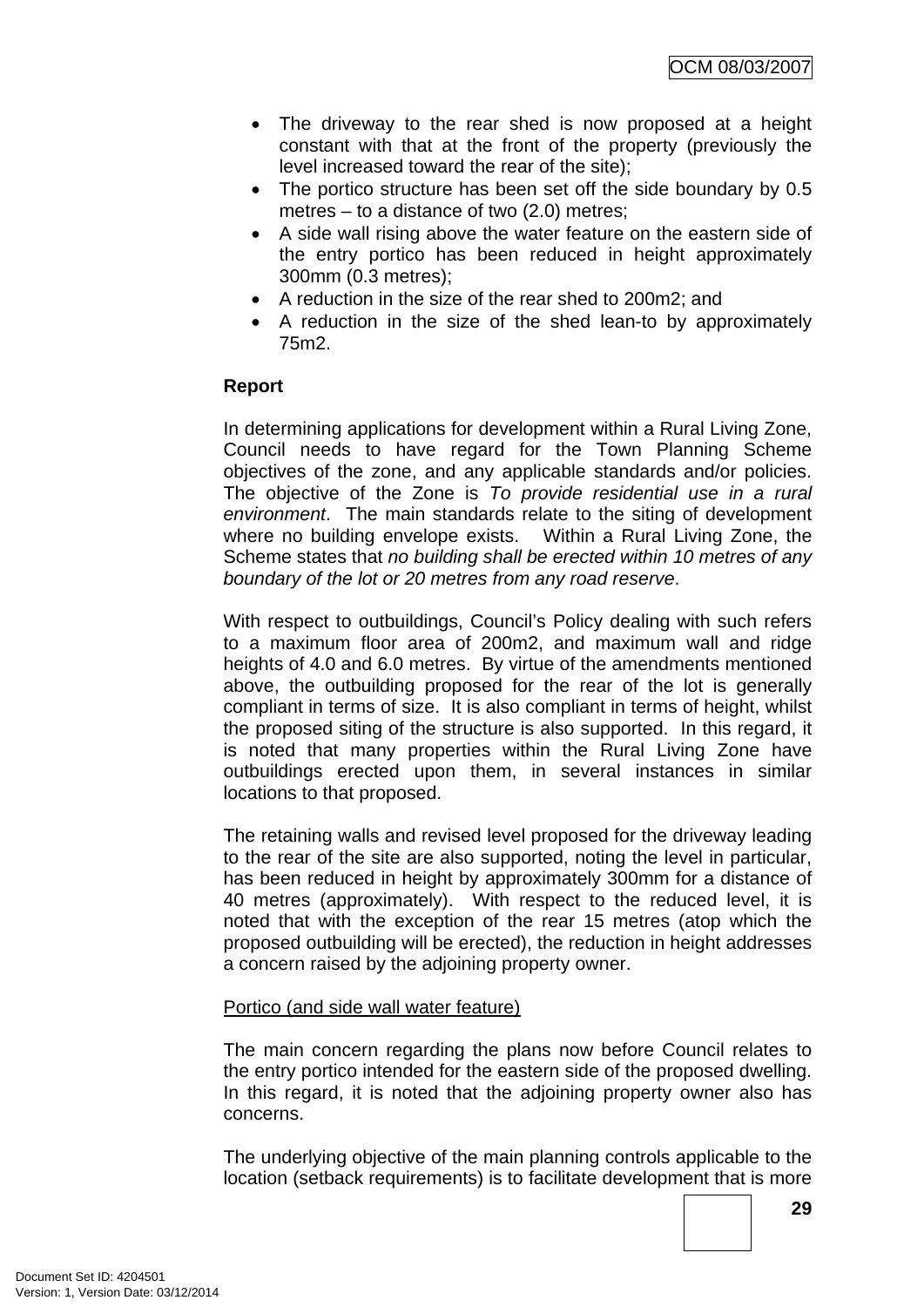'rural' in character than 'suburban'. Whilst this has not necessarily transpired in terms of increased building setbacks from side boundaries, it is the case that the majority of recent development undertaken in the locality is single storey in height (where reduced setbacks do not necessarily result in impacts on adjoining properties). The proposed portico, however, has been presented with a wall and total height of 6.0 and 8.5 metres respectively, and is therein considered the equivalent of a two (2) storey structure.

Notwithstanding the increased portico setback proposed by the applicant, which is considered to improve the relationship of the structure to the adjoining property, the structure is considered to remain unnecessarily high. Without compromising the future access intentions of the property owner, therefore, it is recommended that an appropriate condition requiring a reduction in the height of the structure be imposed on the approval. It is recommended that the condition require the height of the portico be reduced by at least 1.25 metres to Council's satisfaction at working drawings stage. This amounts to the removal of the large plinth atop which sits the cedar louvres and the roof itself.

Architecturally, the above requirement is not considered to compromise the integrity of the remainder of the street elevations. Importantly, the symmetry of the elevation will be generally maintained.

With respect to the minor increase in the wall height on the eastern boundary adjoining the water feature, it is noted the plans have been amended, as mentioned, responding to a concern regarding this aspect of the proposal by the adjoining owner.

#### **Conclusion**

Having regard for the above comments, it is recommended that the amended plans now before Council be approved. The amendments have provided for a more compliant proposal in terms of the standards that apply, and have addressed generally, the concerns raised by the adjoining owner. It is noted that the adjoining owner has been advised of the changes made to the plans, and that the application is being presented to Council for determination.

#### Recommendation

That Council conditionally approve the application to erect a single residence and outbuilding (including associated site works and retaining) on Lot 163 (No.102) Britannia Avenue, Beeliar.

## **Strategic Plan/Policy Implications**

Council Policy – Outbuildings – APD18.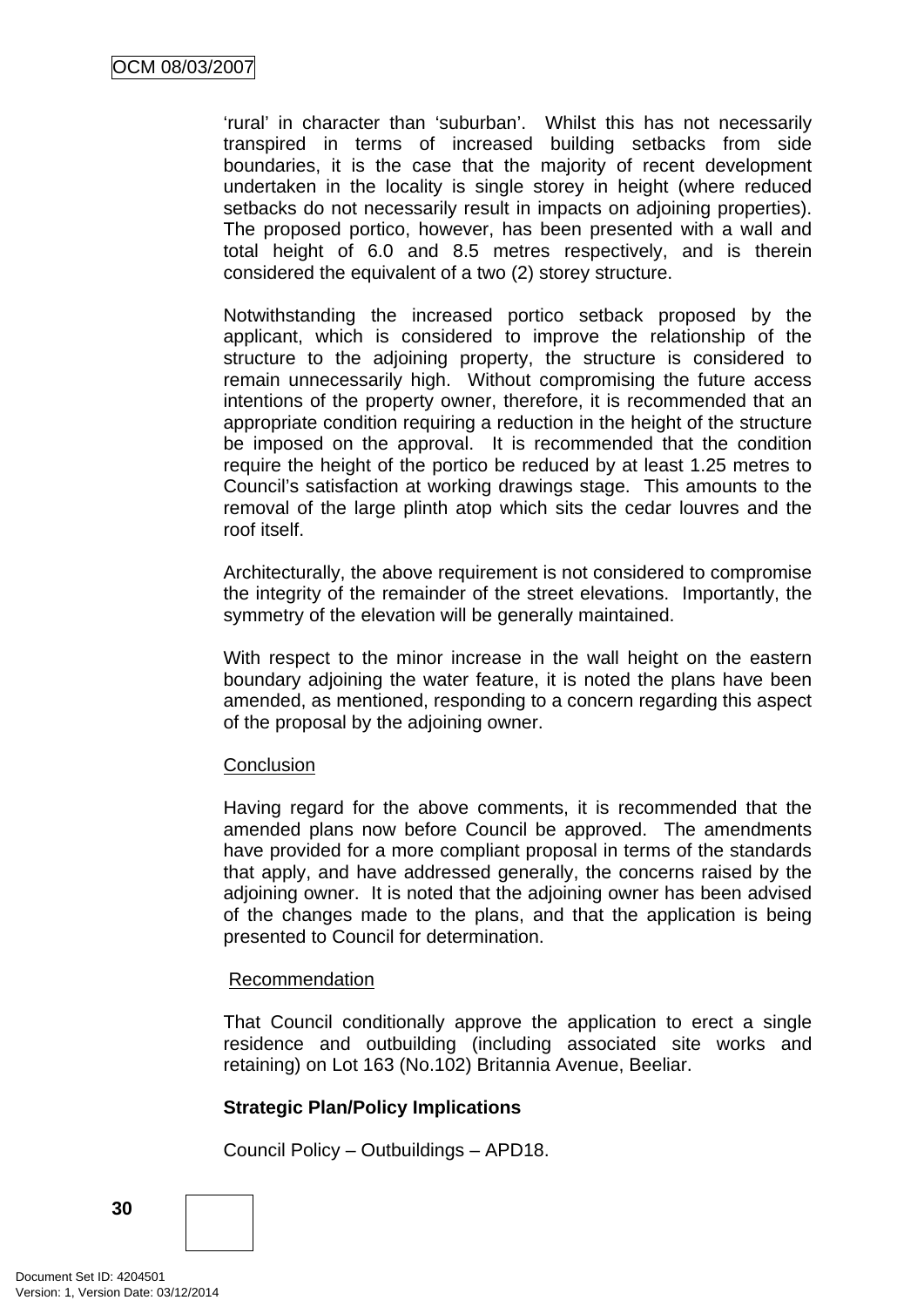## <span id="page-34-0"></span>*Demographic Planning*

*• To ensure development will enhance the levels of amenity currently enjoyed by the community.* 

## **Budget/Financial Implications**

In the event an application for review to the State Administrative Tribunal arises in respect of any of the conditions proposed to be imposed on approval, there may be a cost to be borne by Council.

## **Legal Implications**

Town Planning Scheme No.3 Planning and Development Act 2005

## **Community Consultation**

Adjoining owners were consulted regarding the proposal.

## **Attachment(s)**

- (1) Site plan, floor plans and elevations;
- (2) Objector submissions.
- (3) Site Photographs

## **Advice to Proponent(s)/Submissioners**

The Proponent(s) and those who lodged a submission on the proposal have been advised that this matter is to be considered at the 8 March 2007 Council Meeting.

## **Implications of Section 3.18(3) Local Government Act, 1995**

Nil.

## **14.2 (MINUTE NO 3402) (OCM 08/03/2007) - PROPOSED STRUCTURE PLAN - LOTS 802 & 9028 GIBBS ROAD AND LOT 803 LYON ROAD, AUBIN GROVE - OWNER: LANDCORP - APPLICANT: ROBERTS DAY (9645F) (DA) (ATTACH)**

#### **RECOMMENDATION**  That Council:

- (1) adopt the structure plan for Lots 802 & 9028 Gibbs Road and Lot 803 Lyon Road (formerly Lot 204 Lyon Rd), Aubin Grove subject to the following modifications to the structure plan:
	- 1. Include on-street car parking bays for the northern R30 laneway lots located in the North-East development cell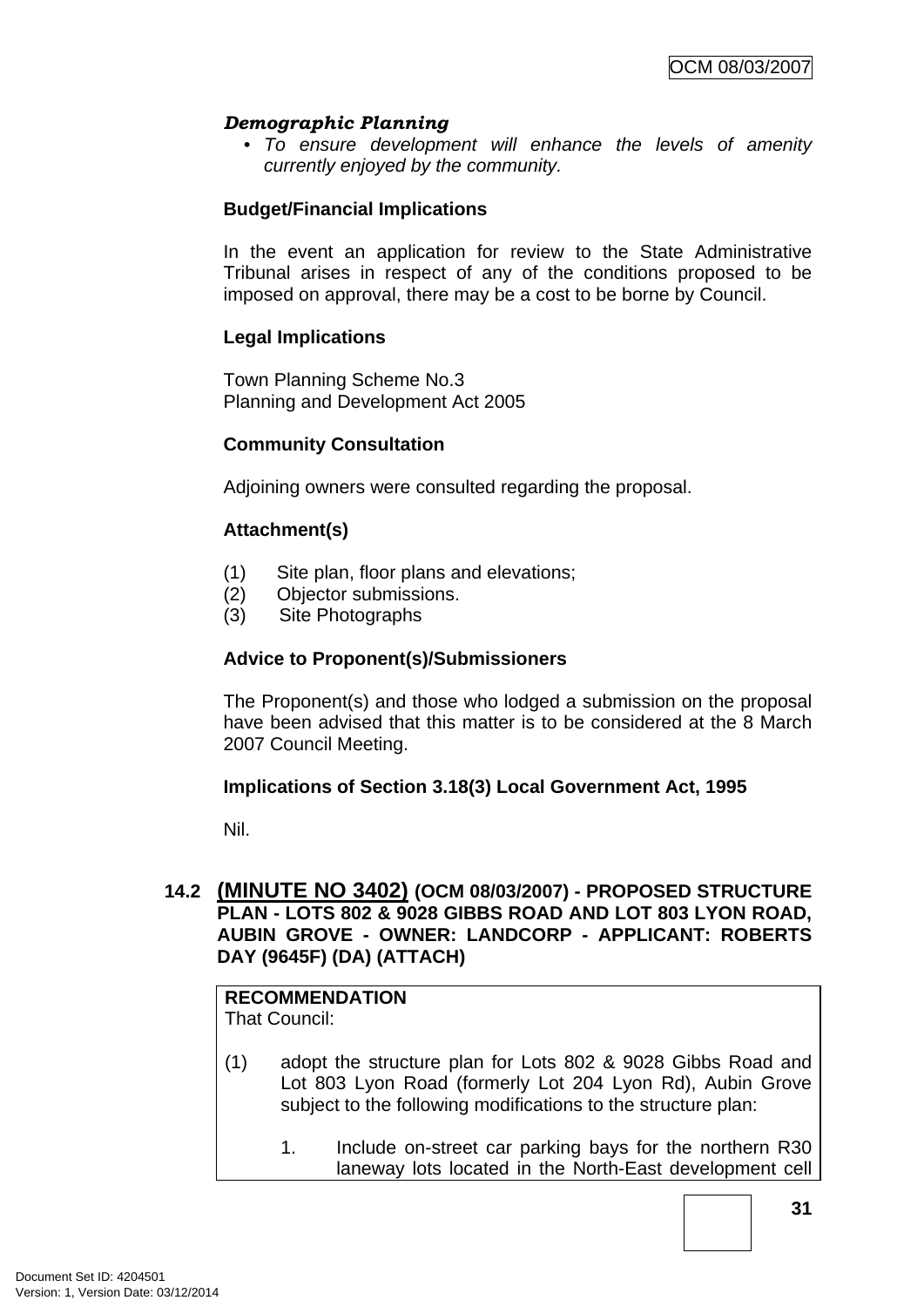at a rate of 1 bay per two lots.

- 2. Amend the 12 metre road reserve adjacent to the public open space within the north-east development cell to 13.5 metres in width.
- (2) upon receipt of a revised Structure Plan compliant with Clause (1) above, forward the Structure Plan documents and schedule of submissions to the Western Australian Planning Commission for its endorsement pursuant to Clause 6.2.10 of Town Planning Scheme No 3;
- (3) adopt the officer comments within the Schedule of Submissions contained in the Agenda attachments for Lots 802 & 9028 Gibbs Road and Lot 803 Lyon Road (formerly Lot 204 Lyon Rd), Aubin Grove and forward those comments requiring consideration to the applicant for information;
- (4) advise the proponent that a road reserve will be requested at the subdivision/development stage for the north western development cell to provide a hard edge interface to the public open space and Bush Forever site to the south; and
- (5) advise those persons who made a submission of Council's decision.

## **COUNCIL DECISION**

MOVED Clr A Tilbury SECONDED Clr J Baker that Council:

- (1) Refer the proposal to the EPA for Formal Assessment; and
- (2) Approach DEC with the suggestion that this block be purchased by Main Roads for inclusion in the Jandakot Regional Park as part of their offset obligations for the Tonkin Highway extensions to Mundijong Road.

**CARRIED 9/1**

## **Reason for Decision**

Council should reject this application because urban development is inappropriate so close to an important Bush Forever Site.

Lot 204, Lyon Rd, Aubin Grove is pristine bushland and was nominated for its entire inclusion in Bush Forever due to its conservation values and important seasonal wetlands. It has the highest classification for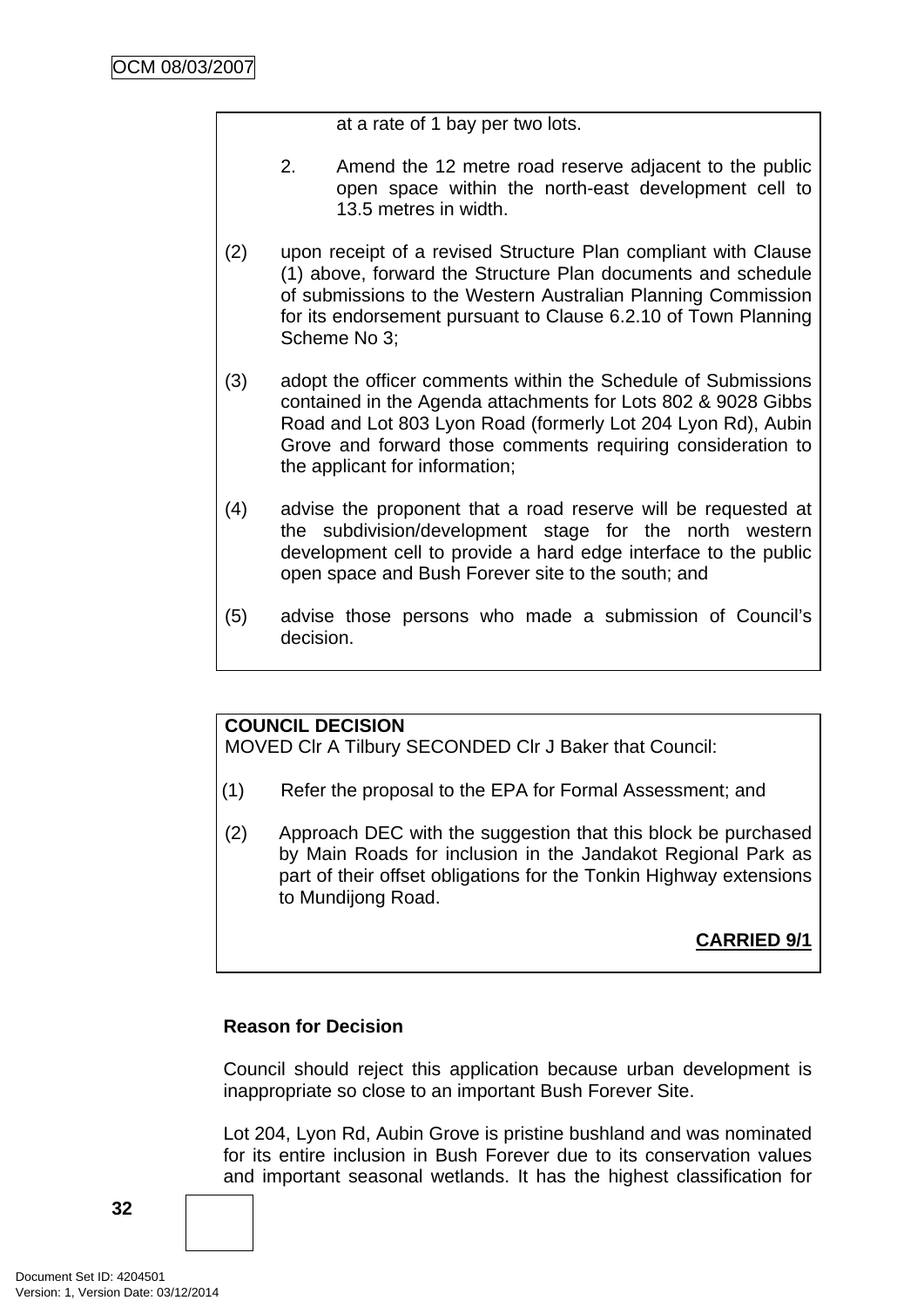Bush Forever and the highest classification Conservation Category Wetland. You cannot get a higher environmental classification for a site. It is one of the very few remaining banksia woodlands in the area. Other banksia woodlands included in the Jandakot Regional Park are a lot smaller and very scattered. This site is reasonably large and compact, and is in pristine condition.

The Wetlands Conservation Society expected that the Council and the WAPC would conserve the whole site and include it in the Jandakot Regional Park.

LandCorp are proposing to develop 40% of this site, including two areas of very high biodiversity (lots 802 and 803). All of the high quality vegetation on former lot 204 should be conserved, as pristine Jandakot woodland is now very scarce and under-represented in the conservation estate.

If the conservation values of this site are to be preserved, NO development should be allowed adjacent to the site. There are many examples of pristine wetlands in Cockburn that have completely degraded due to development, even with the 50m buffers. These include Freshwater Reserve in Banjup, which had grassed areas in the buffer zone to the wetlands. This has now lost all of its conservation values. Another example is Market Garden Swamp. Even with a 50m buffer the area has degraded significantly due to development and now they are looking at infill. Developments adjacent to CCW result in the conservation values being destroyed. It's a fact.

If we look closely at what is being proposed it is evident that this proposal will kill this area.

It can be seen from the contour maps that the development areas are proposed in the best highlands. This is about 2 meters above the water table.

Highlands are an essential part of the ecosystem of wetlands. Many birds eat nectar from bush in the highlands.

Developing the highlands will result in the drainage running straight into the wetland. Some will argue that the drainage can be managed, but ultimately storms will result in runoff that cannot be contained by drainage basins. This will carry nutrients and pollution in to the wetlands.

We also know that urban development so close to this wetland will result in the lowering of the water table and the pollution of the shallow ground water by fertilisers and pesticides.

The Bush Forever Site will be degraded because the proposed reserve boundary is long and meandering. The best highland has been excised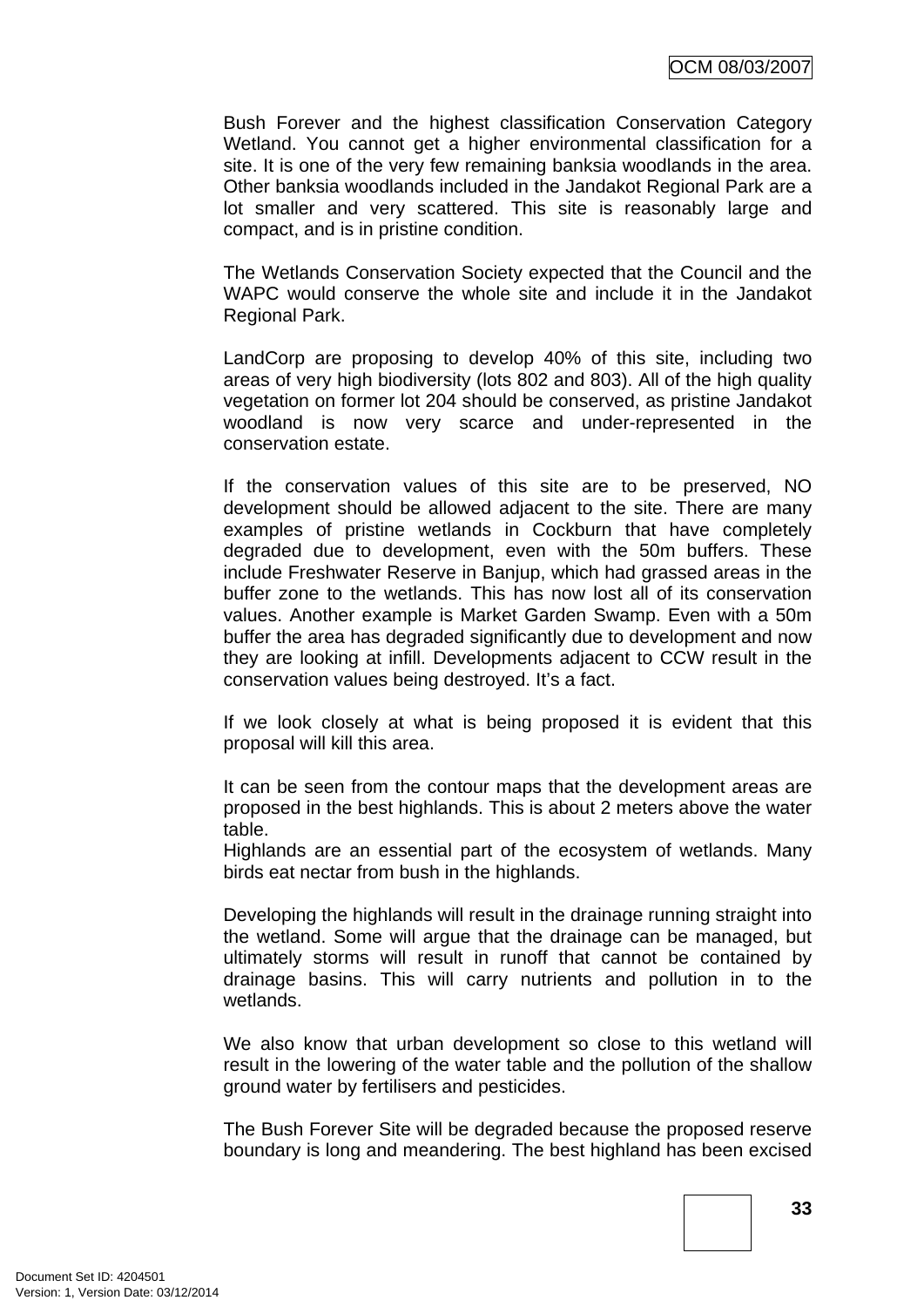for development, leaving an unviable reserve squeezed in-between the houses.

Furthermore, rubbish dumping, weeds, dieback, nutrients, cats, dogs, trail bikes and fire breaks etc will be brought in by the residents and will contribute to the demise of the wetlands.

The structure plan proposes a reduced buffer of 30m from the CCW. Furthermore, most of the 30m buffer is shown to be POS. This means that the natural vegetation adjacent to the wetland in the 30 m buffer will be cleared and grassed. The DEC stated that "the CCWs are given the highest priority and their management objective is for preservation" and originally requested a 50 m buffer, but after a letter from LandCorp's environmental consultant, put in a second submission agreeing to the reduced buffer.

This flies in the face of their own policy. The DEC's policy states "Clearing of Native Vegetation"……It should be noted that under a notice declared by the Minister for Environment certain wetlands are defined as environmentally sensitive. These include ….CCW…. Exemptions do not apply in these wetlands or within 50 m of their boundary".

So there are no exemptions for clearing natural vegetation within 50 m of a CCW. Not only does the structure plan have only have 30m, but it is going to be cleared! How can this happen?

The DEC gave 5 reasons as to why they approved the 30m buffer. NONE of these reasons have been justified on a scientific basis. They are all political.

The DEC also stated that a vegetated buffer of 50 m will be accepted. Why would you clear natural vegetation and to replace it with other plants? Nothing is ever as good as the original natural state. Rehabilitation gets close, but it never achieves the original state.

I have no confidence in their assessment of this proposal by the DEC for all the above reasons, and this is why we should request a formal assessment by the EPA.

So what can the outcomes be for this site?

When Main roads extended the Tonkin Hwy from Armadale to Mundijong they destroyed 35 hectares of high conservation category wetlands. They are now under obligation to find 35 hectares of similar conservation value. Finding this will be very difficult, as there are not many CCW left in the metro area. This site is perfect.

Main roads could purchase this site from LandCorp for inclusion in the Jandakot Regional Park. Main roads will then have met their offset,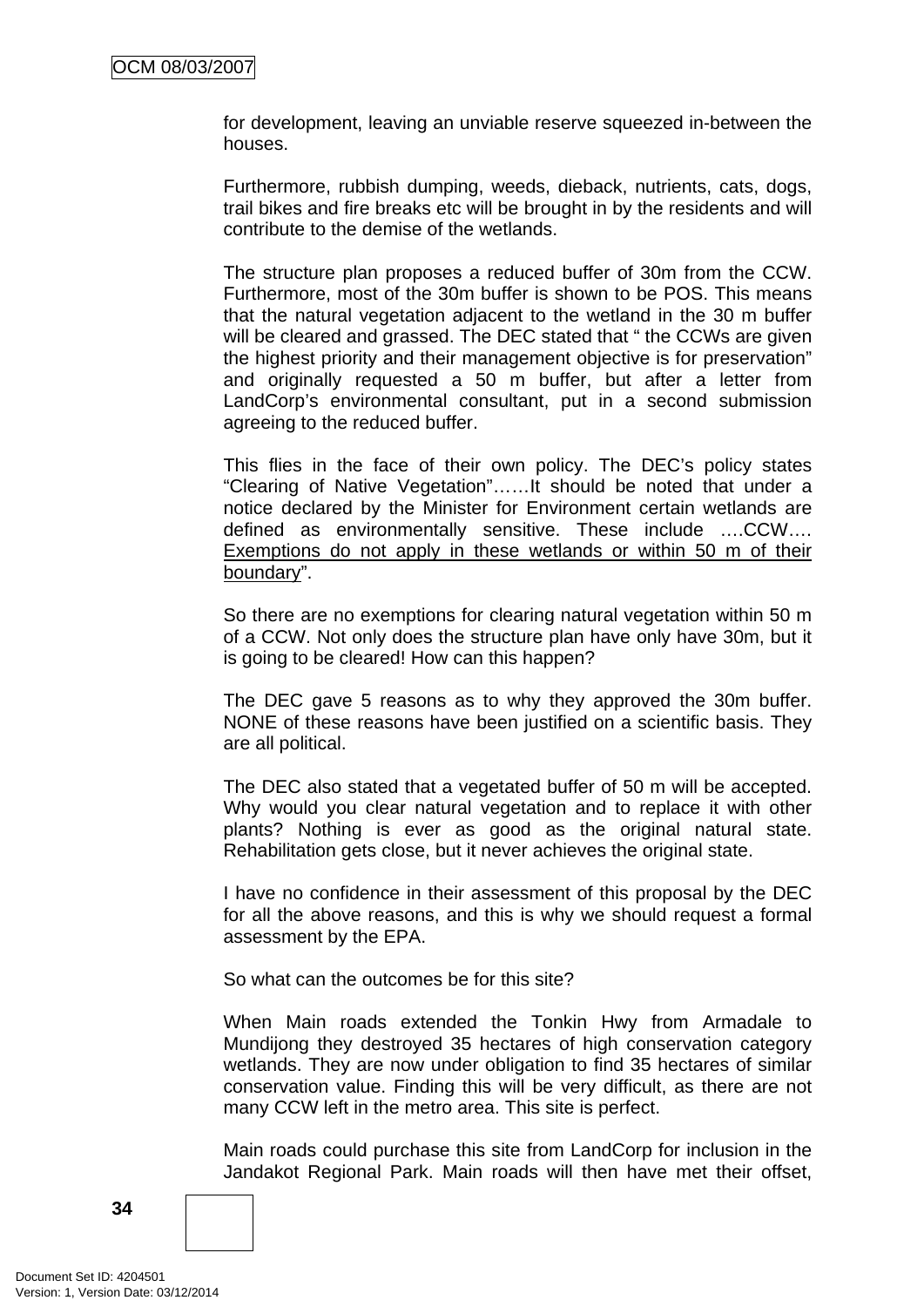LandCorp will be paid for the land, CALM will have it in the Jandakot Regional Park and the ratepayers of Cockburn will have a preserved wetland for future generations. It is a win, win, win, win situation!

## **Background**

| ZONING:          | MRS:                                    | Urban               |  |
|------------------|-----------------------------------------|---------------------|--|
|                  |                                         | TPS3:   Development |  |
|                  |                                         | Development Area 11 |  |
| <b>LAND USE:</b> | Vacant - bushland                       |                     |  |
| LOT SIZE:        | SW Cell: 2.7275 ha                      |                     |  |
|                  | NW Cell: 3.2494 ha                      |                     |  |
|                  | NE Cell: 9.5058 ha                      |                     |  |
|                  | Lot 800 (Bush Forever site): 26.7180 ha |                     |  |

This matter was considered by Council at its meeting held on 8 February 2007 and it was resolved that the matter be deferred to a future Council meeting, subject to:

- (1) Elected Members being provided with a copy of the covering letters and full submissions received by the DEC (formerly DoE) and the Water Corporation, along with a report by an Environmental Officer detailing the specific concerns raised by each of the Agencies and how they are addressed in the proposed Structure Plan;
- (2) information on how the boundaries to the Bush Forever site were determined and whether any aspect of this proposal has been referred to the EPA for assessment;
- (3) an aerial photograph being provided in the attachments; and
- (4) original Bush Forever documents being provided.

The reason given for this decision was that the report in the Agenda is focussed directly at the Structure Plan. It fails to address the most important environmental issues associated with the Bush Forever site. This area of land is pristine bushland, is rich in biodiversity and contains two conservation category wetlands. The areas proposed to be developed need to be carefully reviewed by Council, as the north east corner is high quality bushland. More time and more information is needed before such an important decision is made.

The site was originally known as Lot 204 Lyon Road, Aubin Grove and partially contained Bush Forever Site No. 492. In 2006 the site was subdivided as a result of a Negotiated Planning Solution to protect the Bush Forever Site while allowing some residential development to occur. Bush Forever Site No. 492 (Lot 800 Lyon Road) was subsequently excised from the remaining land zoned for 'Development'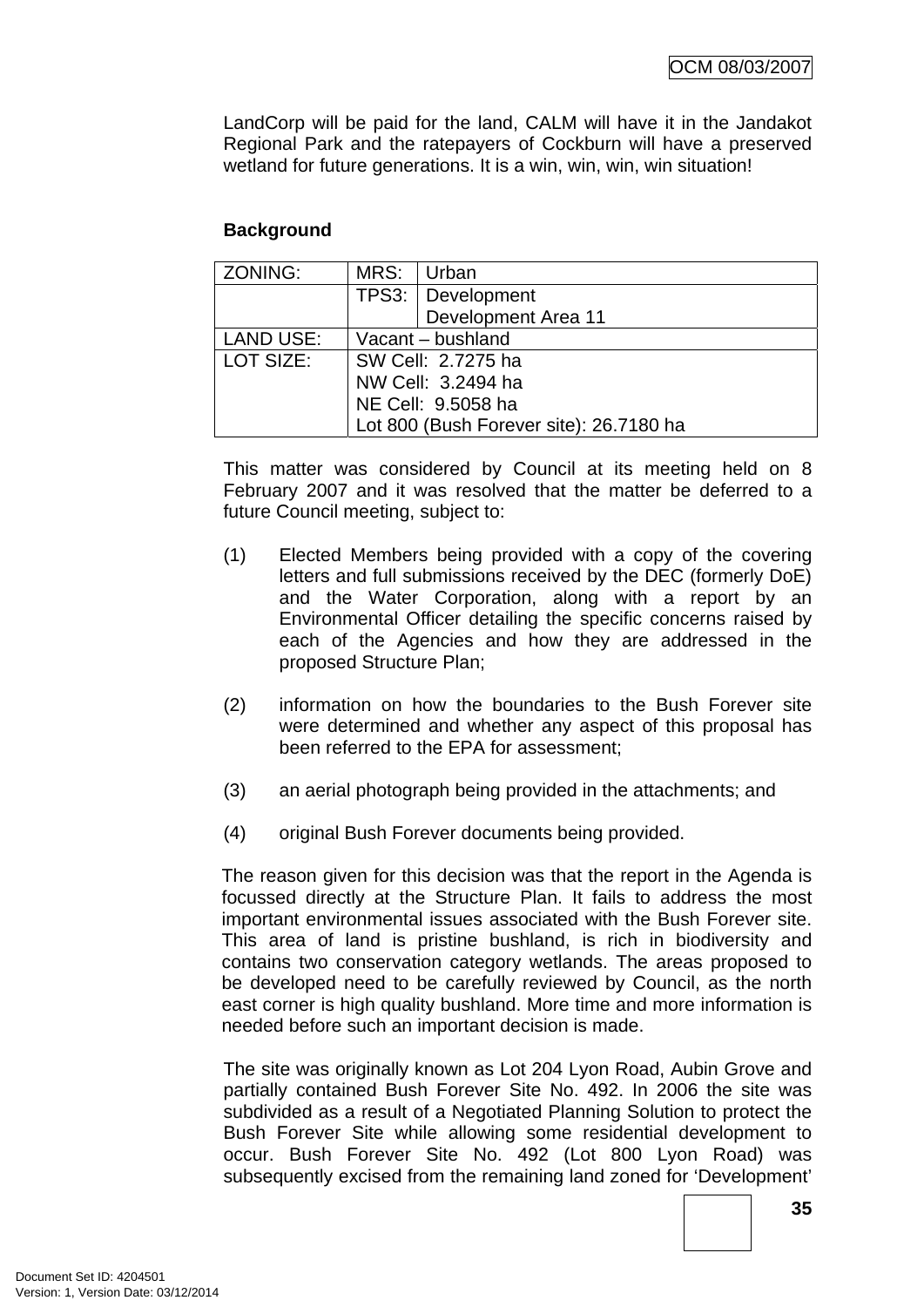and vested with the Western Australian Planning Commission. The subdivision created three separate and distinct 'Development' cells in the South West, North West and North East corners of the site.

#### **Submission**

Roberts Day has submitted a proposed structure plan for Lots 802 & 9028 Gibbs Road and Lot 803 Lyon Road (formerly Lot 204 Lyon Rd), Aubin Grove on behalf of the landowner, LandCorp.

The structure plan proposes the creation of approximately 135 residential lots ranging in area from  $339m^2$  to 14054 $m^2$  in three distinct development cells. The lot sizes reflect the residential densities (R20, R30 and R40) as depicted on the Structure Plan. The North Western cell proposes the creation of one 'super' lot that will be later subdivided when plans for the adjoining Harvest Lakes Neighbourhood Centre have been finalised.

As well as a Bush Forever site, the site also contains a Conservation Category Wetland (CCW), with buffers to the wetland being contained within the public open space and Bush Forever site.

Refer to site plan and proposed Structure Plan contained with the Agenda attachments.

## **Report**

The proposed structure plan is generally in accordance with the Southern Suburbs District Structure Plan (stage 2) in that it proposes medium density (R40) in the north-west cell and generally residential R20 for the remaining areas.

#### Public Open Space

The net subdividable area of the site, once the deductions for the pump station, core wetland and drainage were removed, totalled 13.7633 ha.

The structure plan proposes 1.1614 ha (8.4%) creditable public open space (POS) and it is proposed to provide cash-in-lieu for the remaining 0.2149 ha (1.6%) shortfall of POS, which is consistent with the approach used on the Sanctuary Estate by Stocklands, which is located immediately to the south.

The public open space comprises a 50% credit towards areas within a 30 metre CCW buffer, totalling 0.7793 ha.

The City is supportive of the amount of POS provided for the site, given that the Bush Forever site (approximately 26.72 ha in area) and majority of the CCW has been excised from the developable land and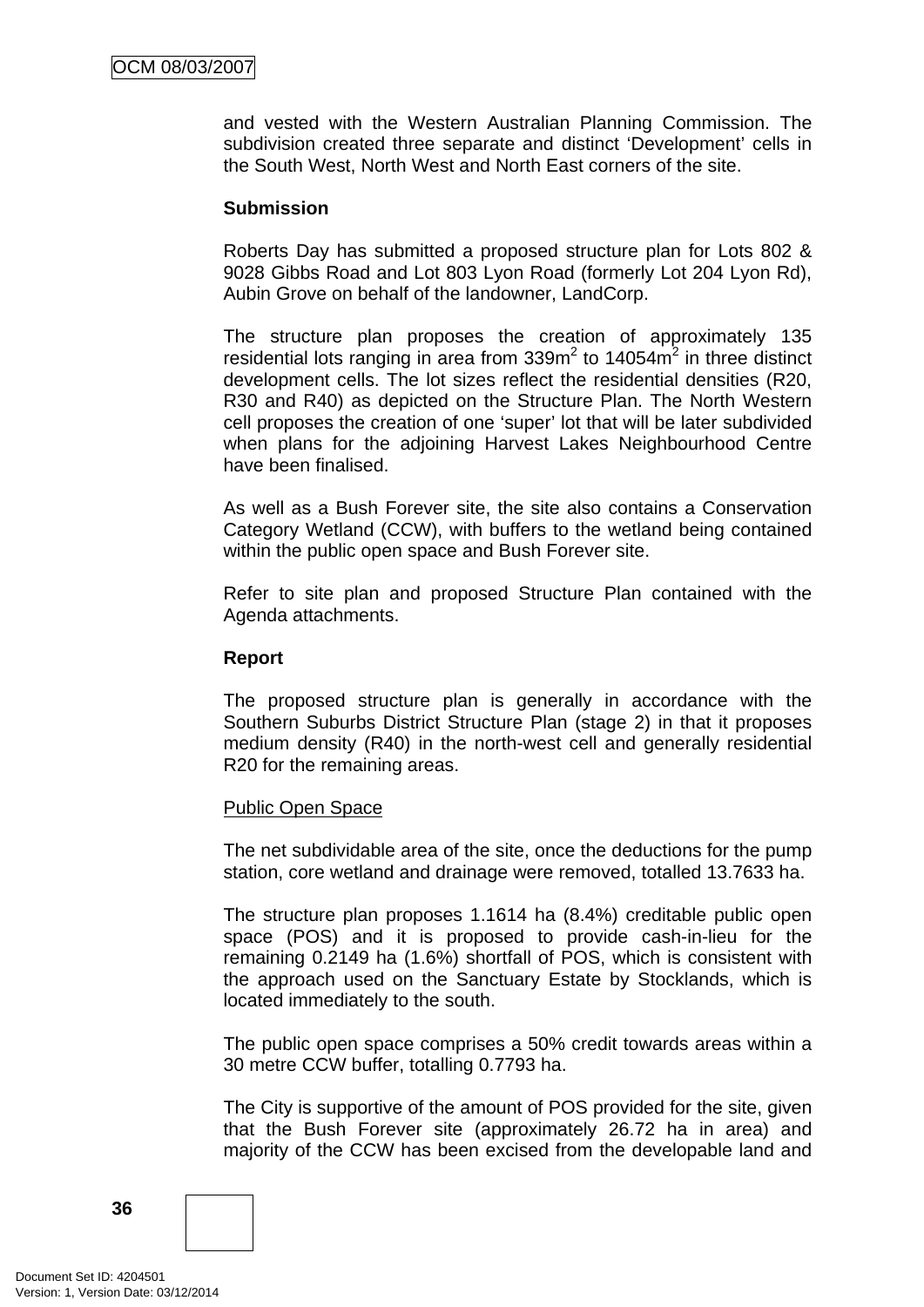will be protected within a Parks and Recreation reserve, to be managed by the City.

The cash-in-lieu could be used to fund playgrounds within the POS, dual use paths within the Bush Forever site etc.

#### Bush Fire Management Plan

The proponent has submitted a Bush Fire Management Plan to the City to demonstrate how bush fire protection can be provided to the development cells while still providing protection from clearing to the Bush Forever site.

The Bush Fire Management Plan demonstrates that a 20 metre low fuel zone can be achieved to buildings, with the low fuel zone comprising 7 metres within the backyard of properties, 10 metres within POS and road reserves and 3 metres within the existing fire breaks around the Bush Forever site.

The Bush Fire Management Plan has been referred to the City's FESA representative and is acceptable to the City.

## Community Consultation

The City received eight (8) submissions in respect to the proposed structure plan, including submissions from Western Power, Water Corporation and the Department of Environment.

The Department of Environment (DoE) originally raised concern regarding the reduced buffers (less than 50 metres) to the Conservation Category Wetland (CCW). However, after receiving a submission from the applicant's environmental consultant on the proposal, the Department of Environment provided a second submission on the proposed structure plan, stating that the buffers proposed to the CCW are considered environmentally acceptable, for reasons outlined in the submission contained in the schedule of submissions. Given the DoE's acceptance of the proposed buffers to the CCW, the City supports the buffers proposed in the structure plan.

The City also received four (4) submissions from nearby landowners. One submission raised concerns with respect to the impact the development would have on their lifestyle, particularly during the subdivision/ construction stage. In response to this submission, the site is zoned 'Development' for the purposes of residential development and it is inevitable that residential development will occur. Many of the concerns raised can be monitored and controlled through the Environmental Protection Act (i.e. with respect to noise) and a dust management plan will need to be prepared prior to subdivision and/or development. This will ensure that any emissions from the subdivision can be minimised.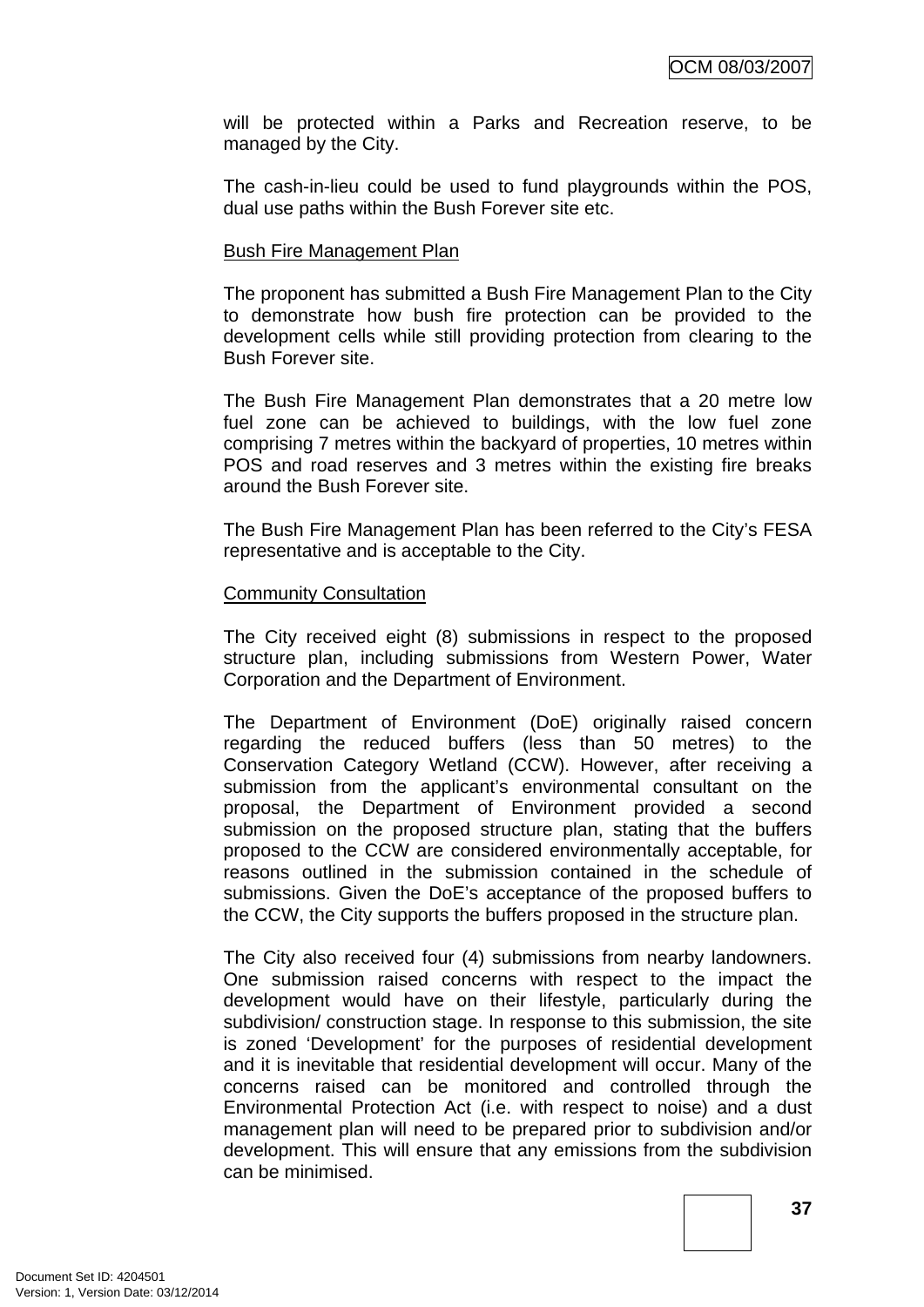Another resident objected to the number of lots proposed within the south-west development cell. In response to this submission it is advised that the development is proposed at an R20 density. This density is adopted as a base density throughout the City and is also consistent with the R-Coding applicable to the immediate surrounding locality. The Residential Design Codes have provisions relating to setbacks and maintaining privacy to adjoining dwellings.

#### **Conclusion**

A summary of the history of the Bush Forever determination, including correspondence from the DPI and DoE, is included for Council's information, as per Council's 8 February 2007 resolution.

It is recommended that the Council adopt the structure plan for Lots 802 and 9028 Gibbs Road and Lot 803 Lyon Road (formerly Lot 204 Lyon Rd), Aubin Grove and refer the structure plan to the WA Planning Commission for final consideration.

## **Strategic Plan/Policy Implications**

#### *Infrastructure Development*

*• To construct and maintain parks and bushland reserves that are convenient and safe for public use, and do not compromise environmental management.* 

## *Natural Environmental Management*

- *To conserve, preserve and where required remediate the quality, extent and uniqueness of the natural environment that exists within the district.*
- *To ensure development of the district is undertaken in such a way that the balance between the natural and human environment is maintained.*

The Planning Policies which apply to this item are:

| <b>Bushland Conservation Policy</b>          |
|----------------------------------------------|
| <b>Wetland Conservation Policy</b>           |
| <b>Public Open Space</b>                     |
| <b>Public Open Space Credit Calculations</b> |
|                                              |

## **Budget/Financial Implications**

The cost of maintaining the public open space at the expiry of the 2 year maintenance period.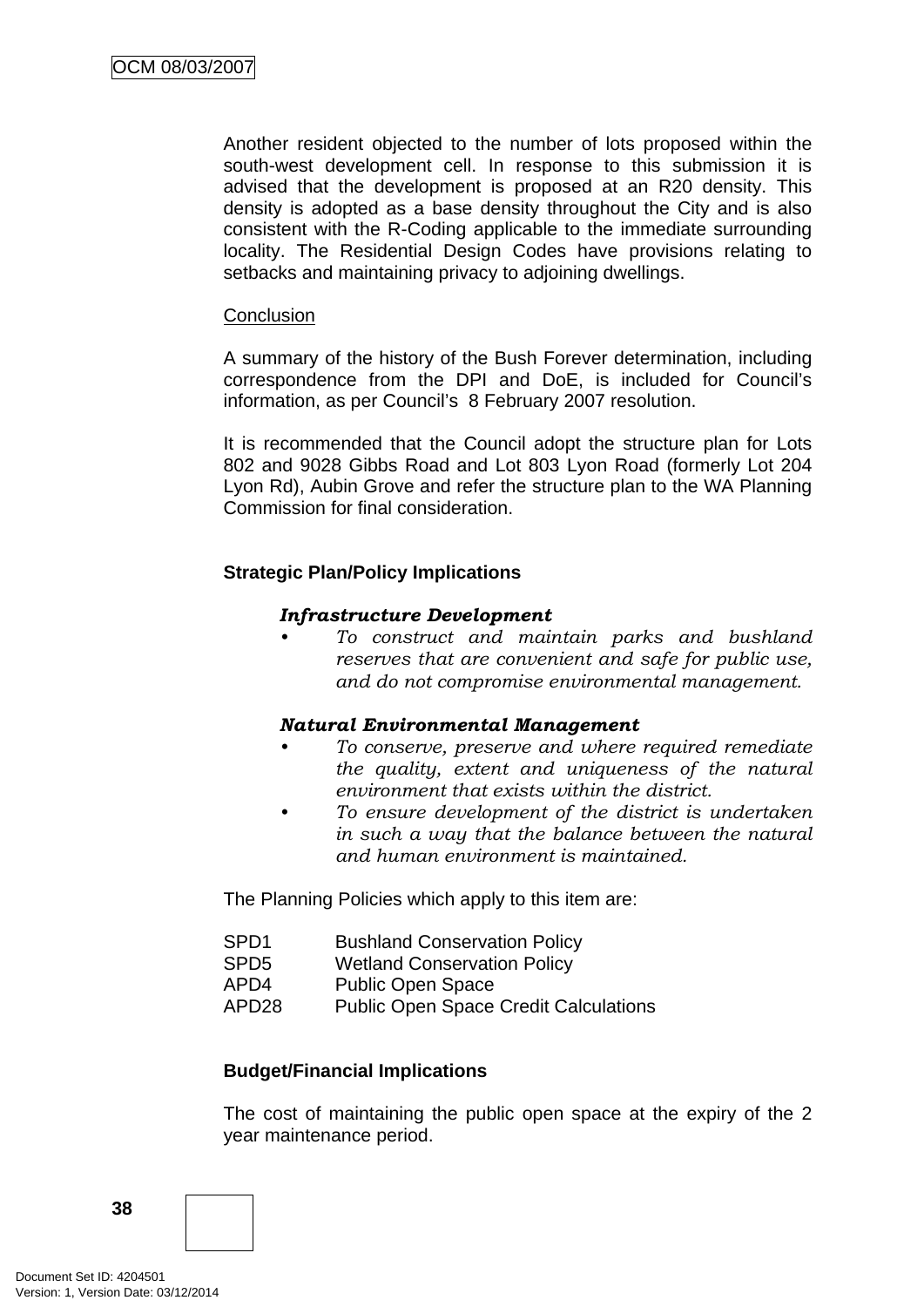# **Legal Implications**

Advertised in accordance with the provisions of section 6.2.8 of City of Cockburn Town Planning Scheme No 3.

# **Community Consultation**

The structure plan was advertised to the community for a period of 21 days. This included an advertisement in two local papers circulating in the District, letters to adjoining owners, letters to servicing and other government agencies, copies of the report and plans on Councils web site and a copy at the front counter.

# **Attachment(s)**

- (1) Proposed Structure Plan
- (2) Additional Requested Information
- (3) Schedule of Submissions.

# **Advice to Proponent(s)/Submissioners**

The Proponent(s) and those who lodged a submission on the proposal have been advised that this matter is to be considered at the 8 March 2007 Council Meeting.

## **Implications of Section 3.18(3) Local Government Act, 1995**

Nil.

## **14.3 (MINUTE NO 3403) (OCM 08/03/2007) - MULTIPLE DWELLING DEVELOPMENT (17 DWELLINGS) - LOT 2166 O'CONNOR CLOSE, NORTH COOGEE (TO BE LOT 483 ENDERBY CLOSE) OWNER: LANDCORP (TO BE CAPE BOUVARD) - APPLICANT: CAPE BOUVARD DEVELOPMENTS (6003135) (AJW) (ATTACH)**

# **RECOMMENDATION**

That Council:

- (1) grant its approval for the erection of a five (5) storey plus part basement building containing 17 multiple dwellings on Lot 2166 O'Connor Close, North Coogee, in accordance with the approved plans subject to the following conditions:
	- 1. Development can only be undertaken in accordance with the details of the application as approved herein and any approved plans.
	- 2. Nothing in the approval or these conditions shall excuse compliance with all other relevant written laws in the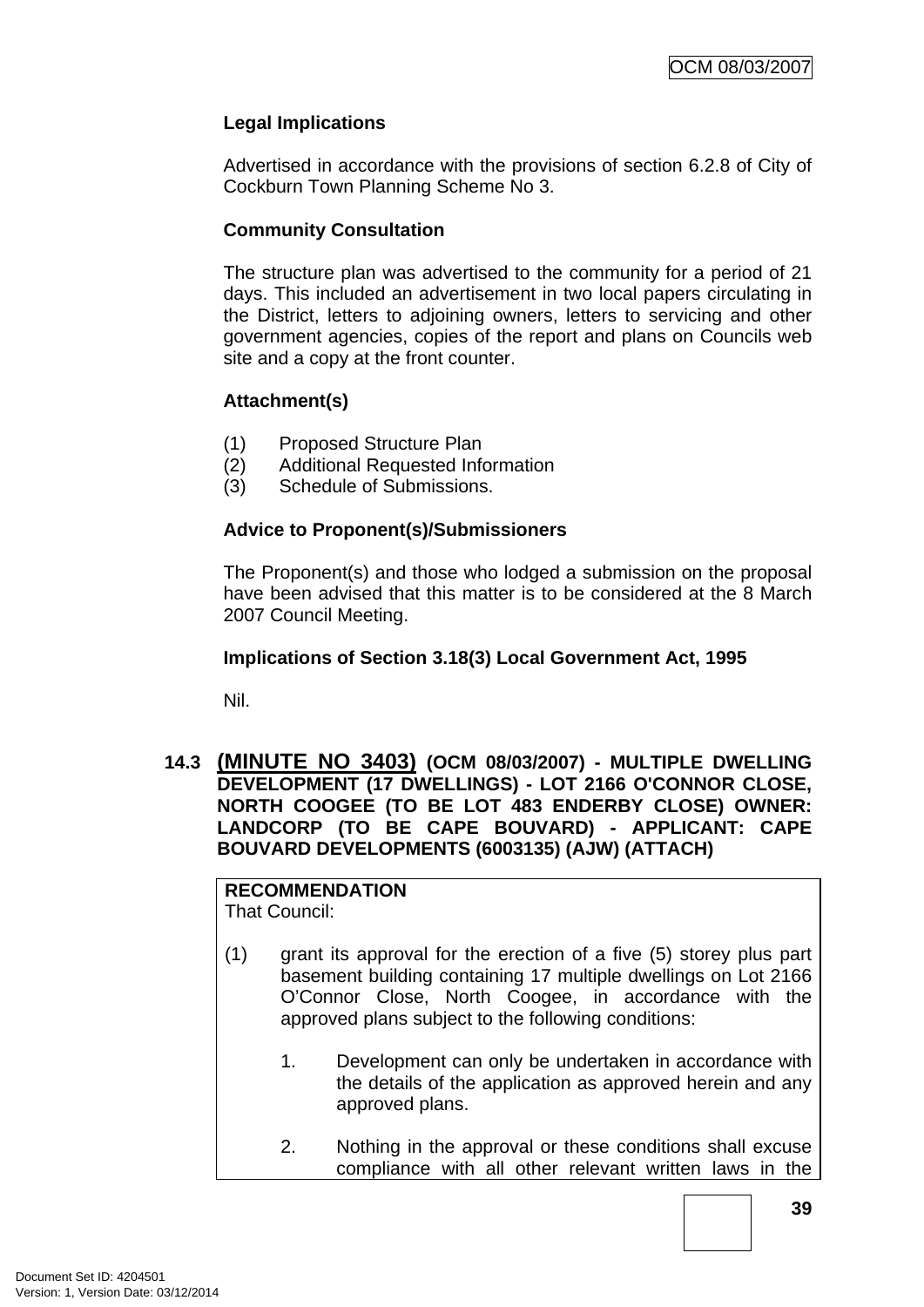commencement and carrying out of the development.

- 3. The part basement sections that project beyond the height of the perimeter retaining wall are to be suitably detailed for the purposes of ensuring the appearance of such, combined with the height of the retaining walls, is aesthetically acceptable to the surrounding public domain. The details are to be provided to the satisfaction of Council at working drawings stage.
- 4. Car park ventilation grills/panels are to be suitably located relative to the surrounding public domain, taking into account the prominence of the subject land. The details are to be provided to the satisfaction of Council at working drawings stage.
- 5. The development being designed in consultation with a qualified acoustic consultant and/or engineer who must certify in an accompanying acoustic report that the development proposed complies with the requirements of MRS Amendment No.1008/33 relating to the South Beach location to the satisfaction of Council at working drawings stage.
- 6. The application of 'Quite House' design principles to the development, to the satisfaction of Council at working drawings stage.
- 7. Notification in the form of a memorial to be placed on the Title of all dwellings advising of the potential impacts of noise and vibration associated with the 24 hour operation of the freight rail line adjacent to the site. Details of the memorial are to be provided to Council at working drawings stage i.e. prior to the release of a Building Licence.
- 8. The submission of material, finish and colour details for the development to the satisfaction of Council at working drawings stage;
- 9. All service areas (clothes drying areas and bin stores) and service related hardware, including antennae, satellite dishes and air-conditioning units, being suitably located from public view and/or screened, the details of which are to be provided to the satisfaction of Council at working drawings stage;
- 10. The submission of a landscaping plan, detailing in particular: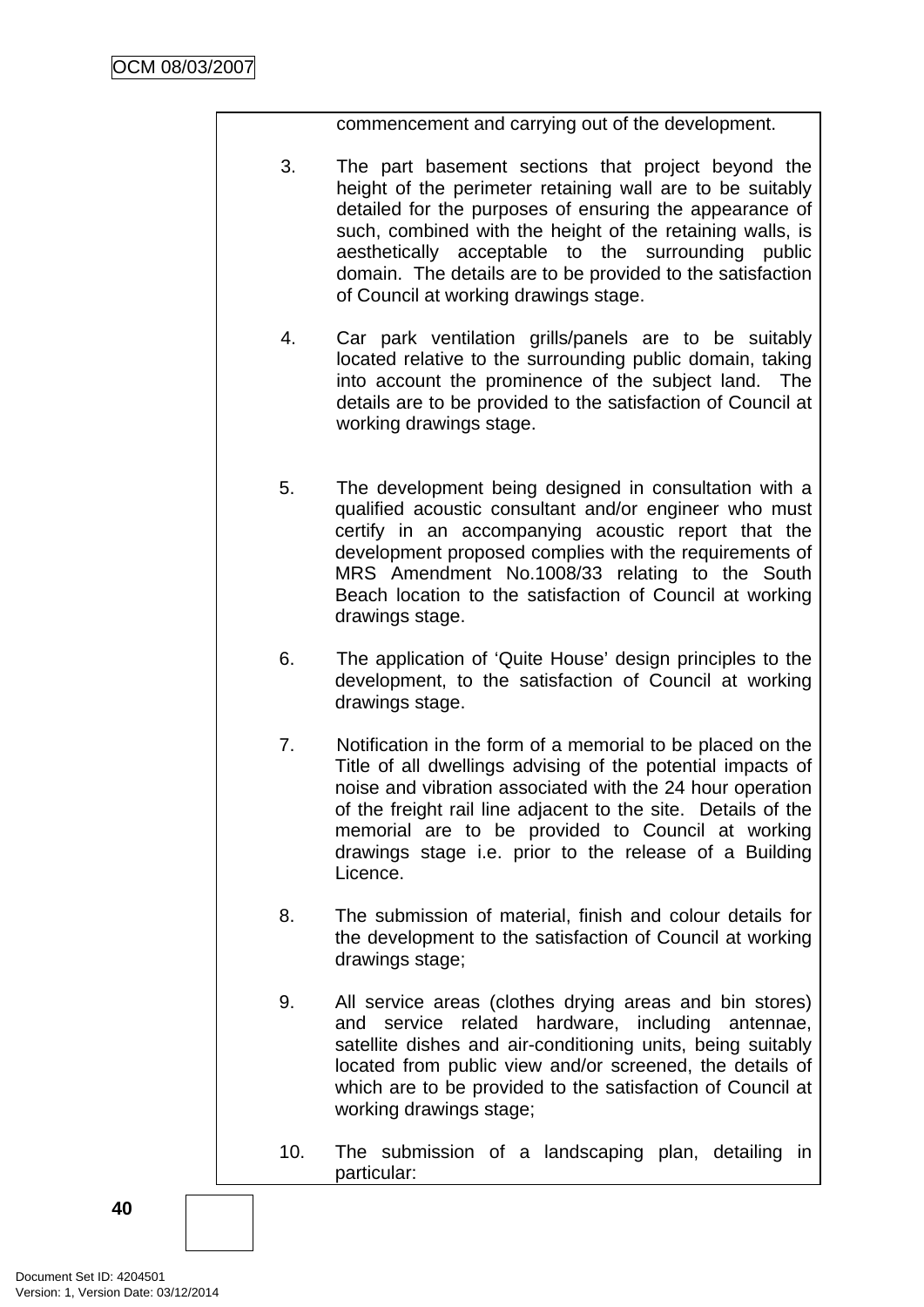- the relationship of on-site landscaping to that within adjoining public open space areas; and
- that proposed for the south eastern boundary of property (where the subject land meets the adjoining property);

to the satisfaction of Council at working drawings stage.

- 11. Walls, fences and landscape areas are to be truncated within 1.5 metres of where they adjoin vehicle access points where a driveway and/or parking bay meets a public street or limited in height to 0.75 metres.
- 12. All stormwater is to be contained and disposed of on-site.
- 13. All stormwater drainage shall be designed in accordance with the document entitled "Australian Rainfall and Runoff" 1987 (where amended) produced by the Institute of Engineers, Australia. The design in to be certified by a suitably qualified practicing Engineer and/or hydraulic design consultant or the like, and designed on the basis of a 1:10 year storm event.
- 14. Any retaining wall(s) are to be constructed in accordance with a qualified Structural Engineer's design.
- 15. All car parking and access complying with the minimum requirements of the applicable Australian Standard and the Building Code of Australia (including disabled parking), the details of which are to be provided to the satisfaction of Council at working drawings stage;
- 16. Car parking bays being allocated to specific dwellings at working drawings stage, to be later reflected in the strata plan for the site to the satisfaction of Council;
- 17. The visitor parking proposed at the front of the building being suitably sign posted and made available in perpetuity for such purposes.
- 18. The provision of bicycle parking for visitors to the building (to the satisfaction of Council at working drawings stage);
- 19. Earthworks over the site and batters must be stabilised to prevent sand or dust blowing, and appropriate measures shall be implemented within the time and in the manner directed by the Council in the event that sand or dust is blown from the site.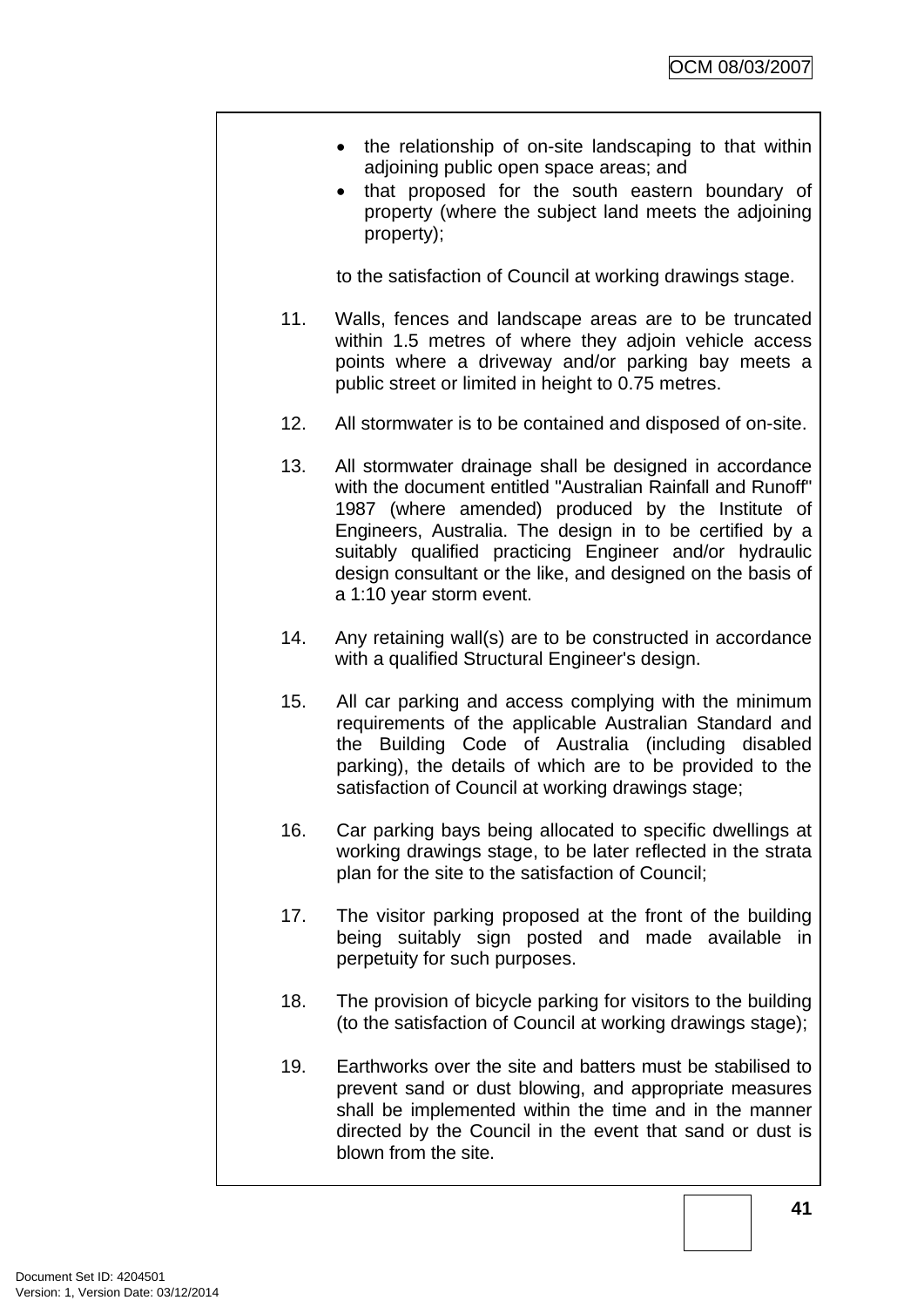- 20. The carrying on of the development must not cause a sand drift or airborne dust nuisance to neighbours. The developer must prepare and implement a Dust Management Plan in accordance with the Council's Policy of the Preparation of Dust Management Plans for development sites within the City of Cockburn. The plan is to be approved by Council's Health Services prior to the commencement of earthworks and complied with during the life of the development.
	- 21. The installation of outdoor lighting (if proposed) is to be in accordance with the requirements of Australian Standard AS 4282-1997: 'Control of the Obtrusive of Outdoor Lighting'.
	- 22. No building (or related) activities associated with this approval causing noise and/or inconvenience to neighbours being carried out after 7.00pm or before 7.00am, Monday to Saturday, and not at all on Sunday or Public Holidays.

# FOOTNOTES

- 1. The application has been determined on the basis of the plans and information provided to Council for assessment.
- 2. In the event there are any questions regarding the requirements of this approval, or the planning controls applicable to the land and/or location, Council's Planning Services should be consulted.
- 3. With respect to condition 7 the Memorial should state as follows: *This dwelling is in the vicinity of an operating freight line servicing the Port of Fremantle and associated industrial areas. The line operates 24 hours a day, 7 days a week. Residential amenity, therefore, may be affected by noise, vibration and other impacts from freight traffic using the rail line*.
- 4. With respect to condition 8, the material, finish and colour details for the development should have regard for the South Beach Design Guidelines applicable to the land and location.
- 5. With respect to condition 9, given the prominent location of the subject land, the placement of services and related hardware will require specific attention at working<br>drawings stage. With respect to air conditioning With respect to air conditioning condenser units, a generic approach to screening such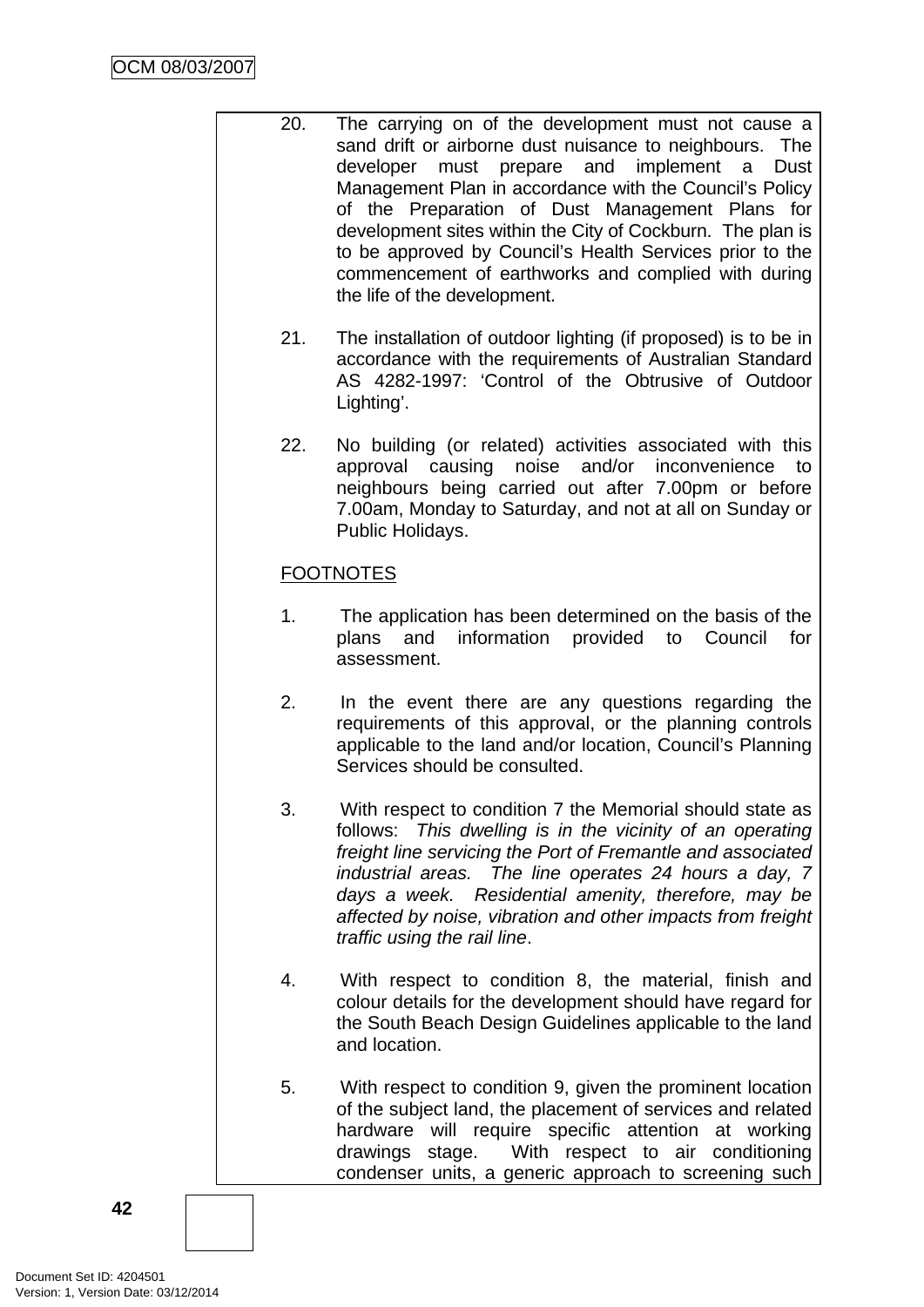units may be necessary (through a consistent element in balustrades for example).

- 6. Consideration should be given to the installation of a clothes dryer within dwelling laundries; the drying of clothes on unit balconies is not supported.
- 7. The development is to comply with the requirements of the Building Code of Australia.
- (2) issue a Notice of Determination of Application for Planning Approval under the City of Cockburn Town Planning Scheme No.3;
- (3) advise the applicant and the Western Australian Planning Commission of Council's decision accordingly.
- (4) agree the matter of the MRS Clause 32 resolution relating to 'Coastal Buildings Above Specified Heights' be raised with the Department of Planning and Infrastructure. In this respect, it is recommended that clarity be sought from the Department regarding the interpretation of the legislation for the purpose of determining which authority is responsible for determinations under the Metropolitan Region Scheme.

# **COUNCIL DECISION**

MOVED Clr I Whitfield SECONDED Clr S Limbert that Council adopt the recommnedation with the additional development Condition, as follows:

 23. The development of the part basement parking level taking place in a manner that has regard for the structural integrity of the retaining wall internal to the perimeter of the subject land, including the liner of the adjoining lake, to the satisfaction of Council prior to the issue of a Building Licence. In this regard, the applicant is to provide certification by a suitably qualified engineer confirming the existing infrastructure (retaining wall and lake liner) will be satisfactorily protected.

**CARRIED 10/0**

## **Reason for Decision**

The additional condition is to ensure protection of the retaining wall and lake liner prior to any construction being undertaken. The applicant has advised that they are fully aware of the need to ensure the structural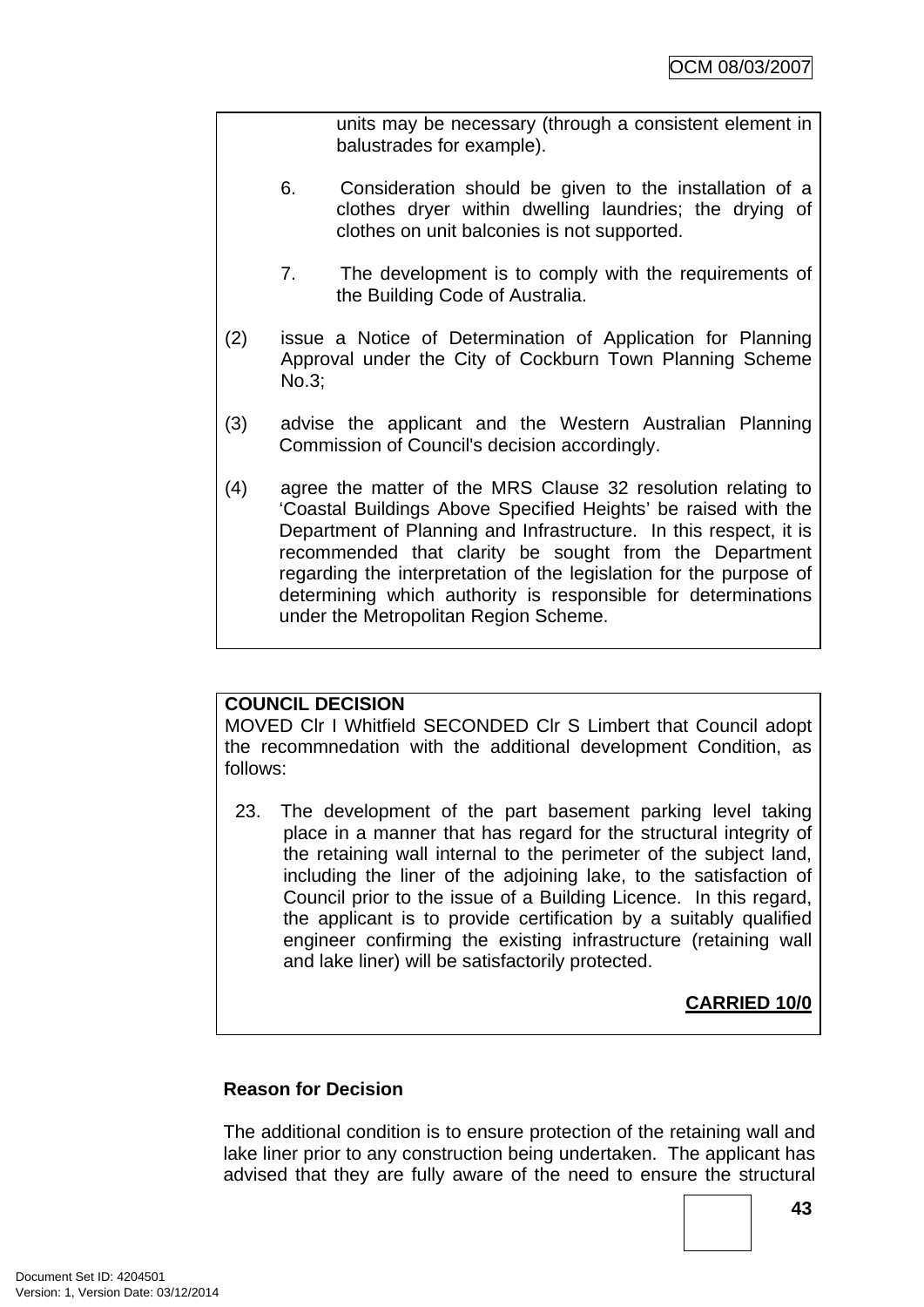integrity of the retaining wall and lake liner are maintained and do not consider the development will adversely impact on either. The condition, therefore, seeks to ensure that adequate documentation is provided to confirm the structural details.

## **Background**

| ZONING:           | MRS: Urban                              |                           |  |        |       |
|-------------------|-----------------------------------------|---------------------------|--|--------|-------|
|                   |                                         | TPS3: Development Area 16 |  | (South | Beach |
|                   |                                         | Development Zone)         |  |        |       |
| LAND USE:         | <b>Residential (Multiple Dwellings)</b> |                           |  |        |       |
| LOT SIZE:         | 1790m2                                  |                           |  |        |       |
| <b>USE CLASS:</b> | Multiple Dwelling 'P' (Permitted)       |                           |  |        |       |

The subject land is located at the northern end of the Public Open Space spine that extends in a north south direction within the South Beach redevelopment area. The site is generally flanked by open space to the east and north, and open space and the Fremantle rail line to the west. The southern side of the land is bordered by a single residential lot and Enderby Close.

## **Submission**

In accordance with the identification of the lot for higher density development in the South Beach Structure Plan, application has been made to develop 17 multiple dwellings on the land. In detail, the following is proposed:

- A part basement level containing 34 parking bays;
- A ground floor level containing three (3) dwellings, the building entrance and three (3) visitor parking bays;
- Three levels (1-3) containing four (4) dwelling per level (12 in total); and
- A top floor (level 4) containing two (2) penthouse apartments.

Surrounding the building footprint at the ground floor level is open space and landscaping, including communal open space for use by future occupants of the development. Vehicular access to the development will be via Enderby Close and a ramp into the lower level parking area.

It is noted, that by virtue of the part basement level projecting beyond the surrounding natural ground level (the perimeter retaining wall), the application needs to be referred to the Western Australian Planning Commission (WAPC) for determination under the Metropolitan Region Scheme (MRS). The WAPC's administration (the Department of Planning and Infrastructure) has recently confirmed that a part basement constitutes a storey and is to be taken into account when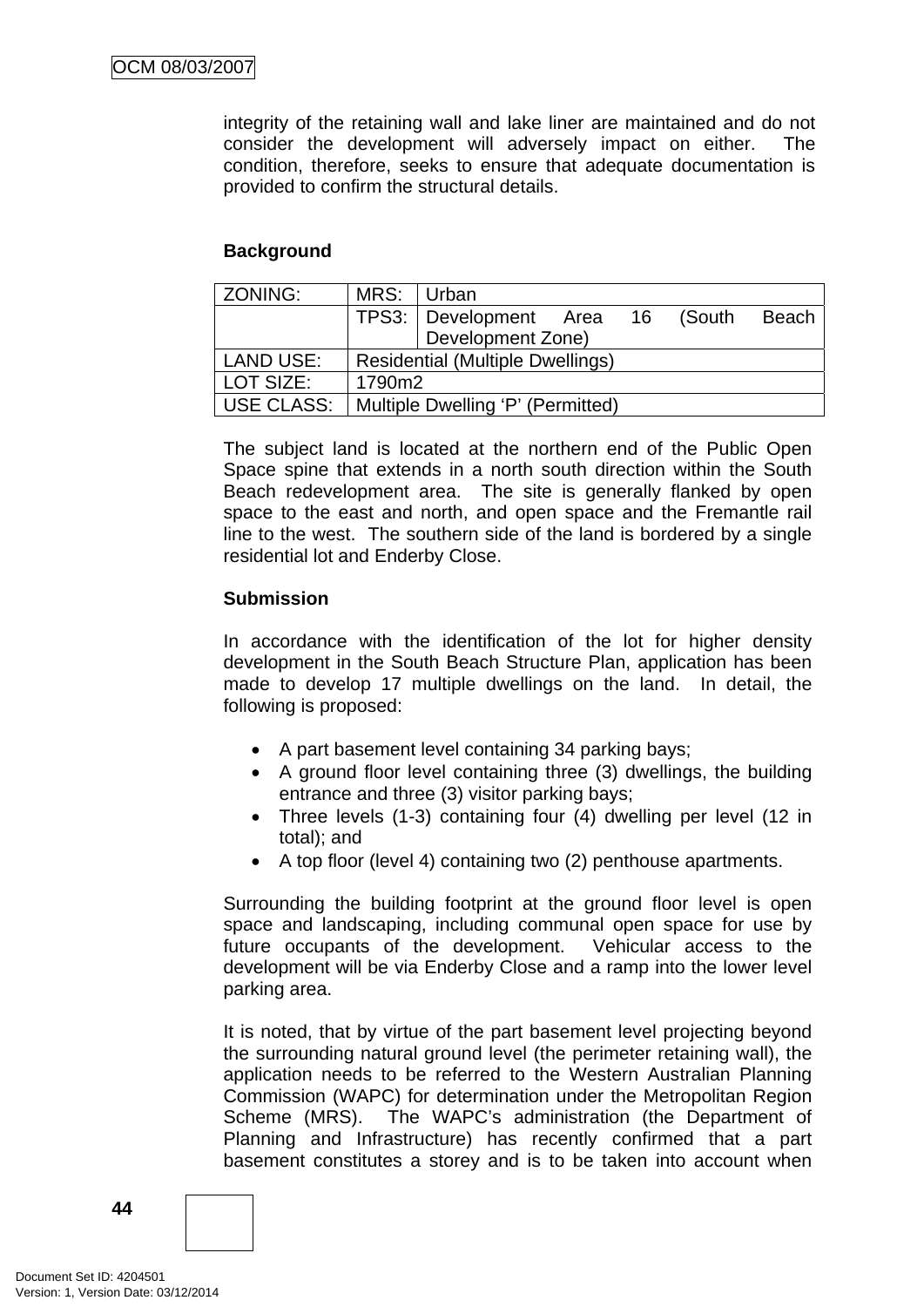considering the requirements of the MRS Clause 32 resolution relating to 'Coastal Buildings Above Specified Heights'.

The resolution states that local governments, including the City of Cockburn, *refer for determination by the Commission all applications for approval to commence development … exceeding five storeys or 21 metres in height (or both)*. Bearing this in mind, Council's responsibility relates to the determination of the application under Town Planning Scheme No.3 (and all related and/or relevant controls). Following determination under the City Planning Scheme, it is recommended that Council refer its determination to the WAPC for consideration.

## **Report**

The following matrix provides an account of compliance with the standard Scheme and Design Guideline/Detailed Area Plan (DAP) provisions applicable to the land. Elements that do not specifically comply are covered in more detail in the report.

| <b>Standard</b>   | Scheme/Guidelines/DAP<br><b>Provision</b>   | <b>Compliance</b>                                                          |
|-------------------|---------------------------------------------|----------------------------------------------------------------------------|
| Use               | Residential (Group/Multiple<br>Dwellings)   | Yes                                                                        |
| Density           | R60-100                                     | Yes (with R100 standard:<br>17 dwellings permissible;<br>17 proposed)      |
| <b>Plot Ratio</b> | 1.25:1.0 (or 2,237m <sup>2</sup> )          | No $(1.42:1.0 \text{ or } \sim 2.544 \text{ m}^2)$                         |
| <b>Setbacks</b>   | As per Design Guidelines<br>As per RD-Codes | Yes/No – see report                                                        |
| Open Space        | 55%                                         | Note:<br>Yes (~58%)<br>includes open<br>space<br>above part basement level |
| Height            | 20 metres                                   | Yes (16.6 and<br>18.2<br>metres)                                           |
| Car Parking       | Tenant: 2 bays/dwelling                     | Yes (34 proposed)<br>Three (3) visitor bays also<br>proposed               |

# Plot Ratio

The plot ratio proposed for the site exceeds that permitted by approximately 307 square metres (based on Council's calculations) and 375 square metres (based on the applicant's calculations). In support of the additional floorspace, the applicant states the following:

*We can fully understand the importance of not exceeding the density coding within a development zone. Additional dwellings bring additional people, noise, traffic and on-street parking which adversely affects the enjoyment of their property for all residents. Increasing*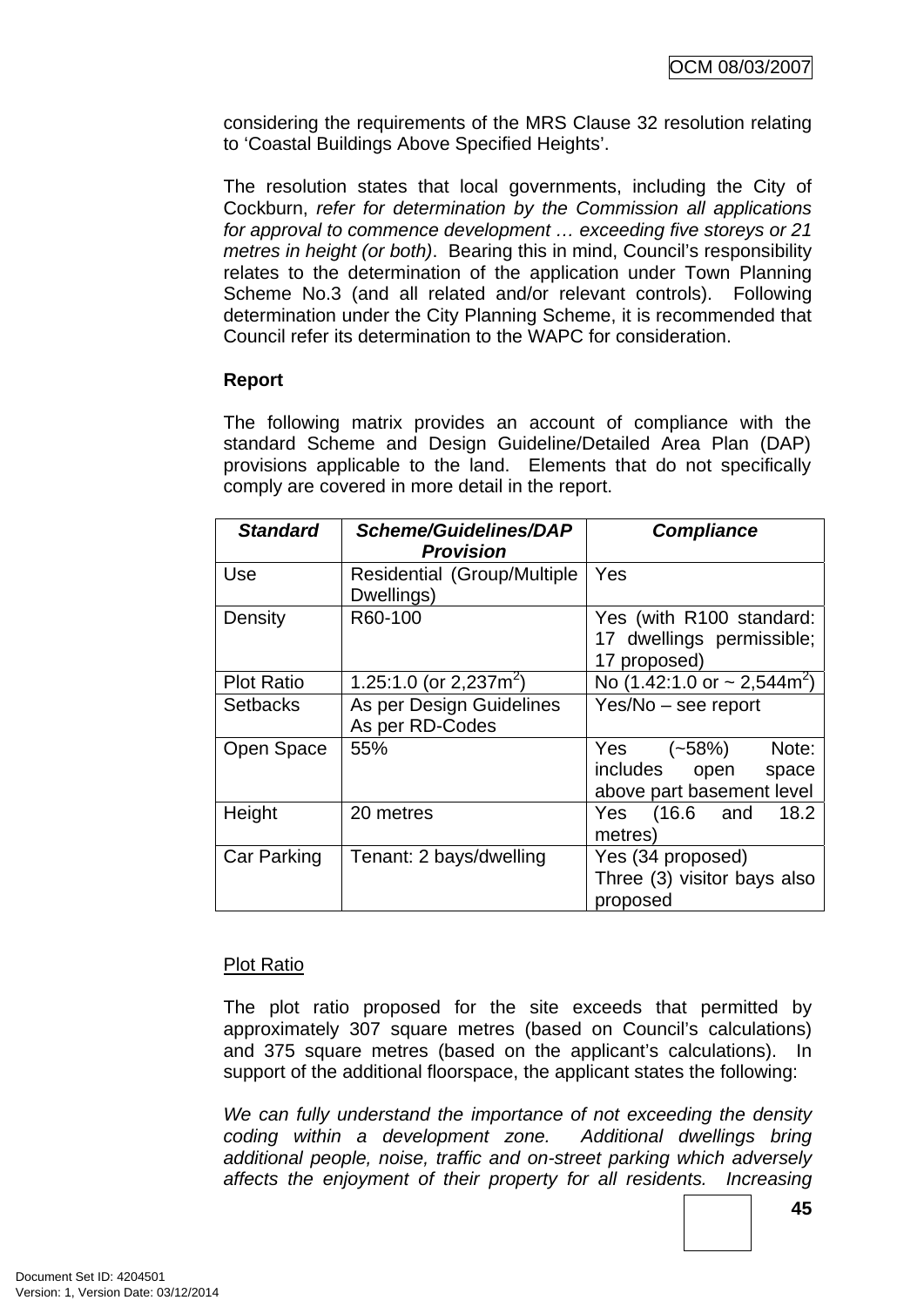*apartment floor areas on the other hand has a negligible affect on other residents particularly given the minor increase in massing which comes about as a result of adding 375sq.m into the overall floor area of the development. For the Lot 483 proposal: 375sq.m adds less than 1m to the overall length and depth of each floor level, and therefore has very little affect on the massing of the building.* 

In all other respects the proposal complies with the applicable planning *controls and, as such, will not impact on adjoining properties.* 

From a planning perspective, the use of plot ratio to control the extent of development on a property is often considered a somewhat rudimentary, arbitrary measure. In redevelopment locations like South Beach, greater emphasis is placed on desired builtform outcomes, which contribute to the character envisaged for a particular location. In South Beach, importance is placed on the siting and height of development for the purpose of achieving appropriate relationships between adjoining lots, and the private and public domain.

Bearing the above in mind, as the proposal doesn't involve excess density and is generally compliant with the majority of planning controls applicable to the land, the additional plot ratio proposed is supported.

#### Building Setbacks

The proposed building generally complies with the setback requirements applicable to the land with the exception of the following:

- The projection of the part basement level into the 1.5 metre setback area extending around the eastern, northern and western boundaries of the lot; and
- Parts of the south east facing elevation, notably bed room 3 at levels 2 and 3 (east side), bedroom 2 at level 3 (east side), and the majority of the south west corner of the building.

The part basement projection occurs as result of the area (footprint) required to accommodate parking and other requirements (storerooms etc). From a planning (and design) perspective, the setback projection is supported for the following reasons:

- The projection does not occur for the perimeter of the property (and generally, only the eastern and western sides – not the prominent northern side of the lot);
- The approximate height of the projection is just 1.25 metres (approx.) i.e. the height of the building itself will be situated distances greater than the required 1.5 metres from the boundary;
- The part basement level provides for parking screened from public view;

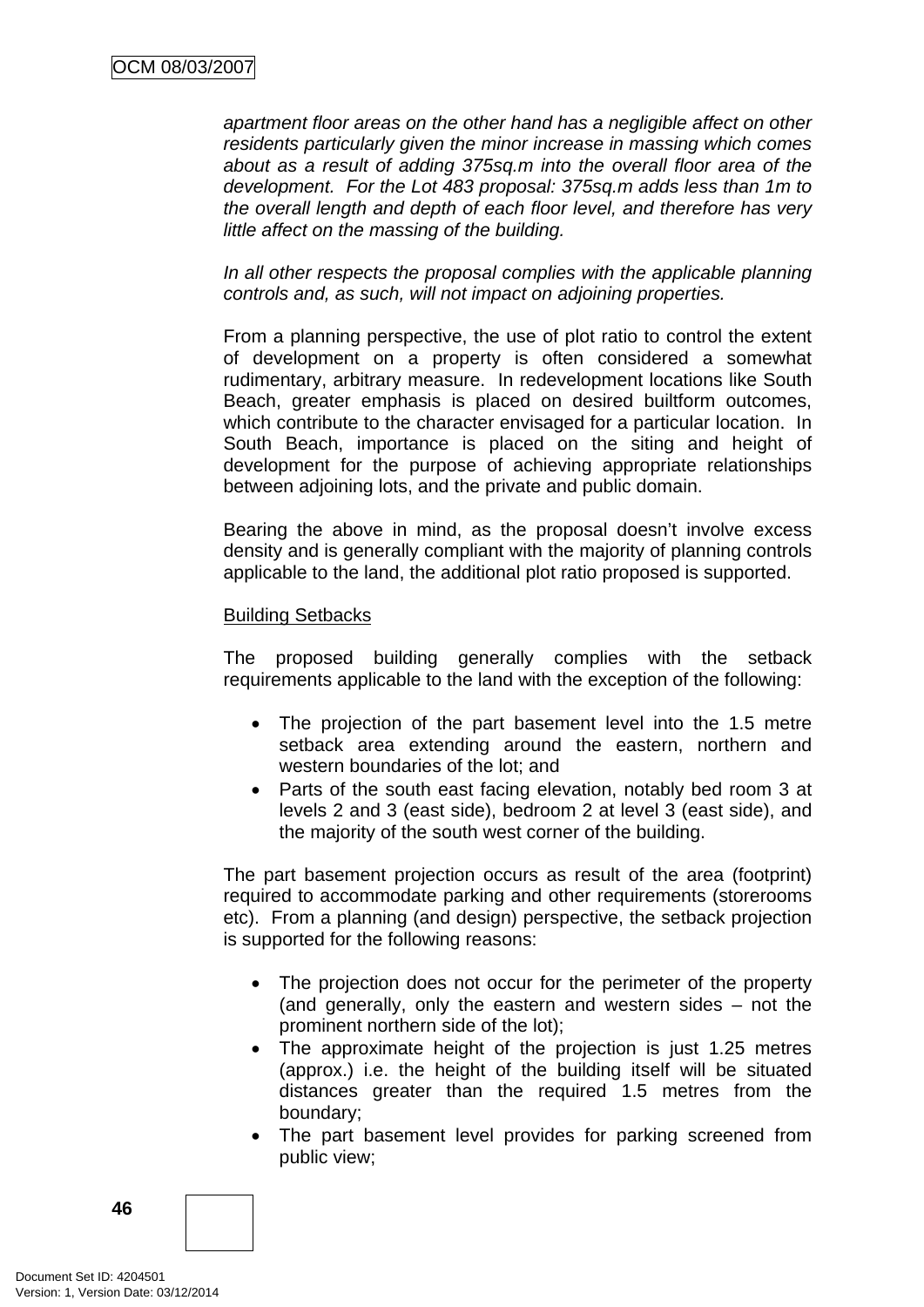- The projection enables the car park to be naturally ventilated in part, rather than mechanically ventilated; and
- The part basement projection will be architecturally integral to the design of the building, appearing as a podium or base to the building.

The main concern with the basement projection relates to the manner in which it will appear where it meets the retaining wall surrounding the property. Architecturally, this aspect of the proposal requires particular attention to ensure that it doesn't appear as a blunt or crude extension of the retaining wall. Additionally, attention will need to be paid to ensuring the wall is sufficiently detailed, whilst the location of ventilation grills is appropriate (relative to adjoining spaces). Accordingly, a condition regarding design and detailing of the wall is recommended.

The setback projections on the eastern side of the south east elevation are considered minor and are supported. The building is setback distances of 8.5-12.5 metres from the adjacent boundary. Given the 'urban' nature of the South Beach redevelopment, these distances are considered to be more than would typically be expected. For the purposes of softening the interface between the subject lot and that adjoining, and minimising the extent to which overlooking may cause a loss of privacy (due to the height of the proposed building), appropriate landscaping details for the south eastern boundary are to be sought.

The setback projections on the western side of the south east elevation (the south west corner of the building) are supported noting this part of the site sits adjacent to the Enderby Close road reserve.

# **Carparking**

The Design Guidelines for South beach require the provision of two (2) bays per dwelling. As proposed, each dwelling will be provided with two (2) bays in the part basement level. The Guidelines, however, are silent on the matter of visitor parking. The requirements of the R-Codes have therefore been applied.

For multiple dwellings, the R-Codes require 10% of the required amount of parking to be provided as visitor parking. If applied to the subject application, four (4) of the 34 bays proposed would need to be made available for visitor use. Instead, three (3) bays in addition to the 34 tenant bays are proposed for exclusive use by visitors. This number of bays, and their proposed location in front of the entrance to the building, are considered acceptable.

# **Other**

Other matters typically addressed by conditions of approval on applications similar to that proposed include: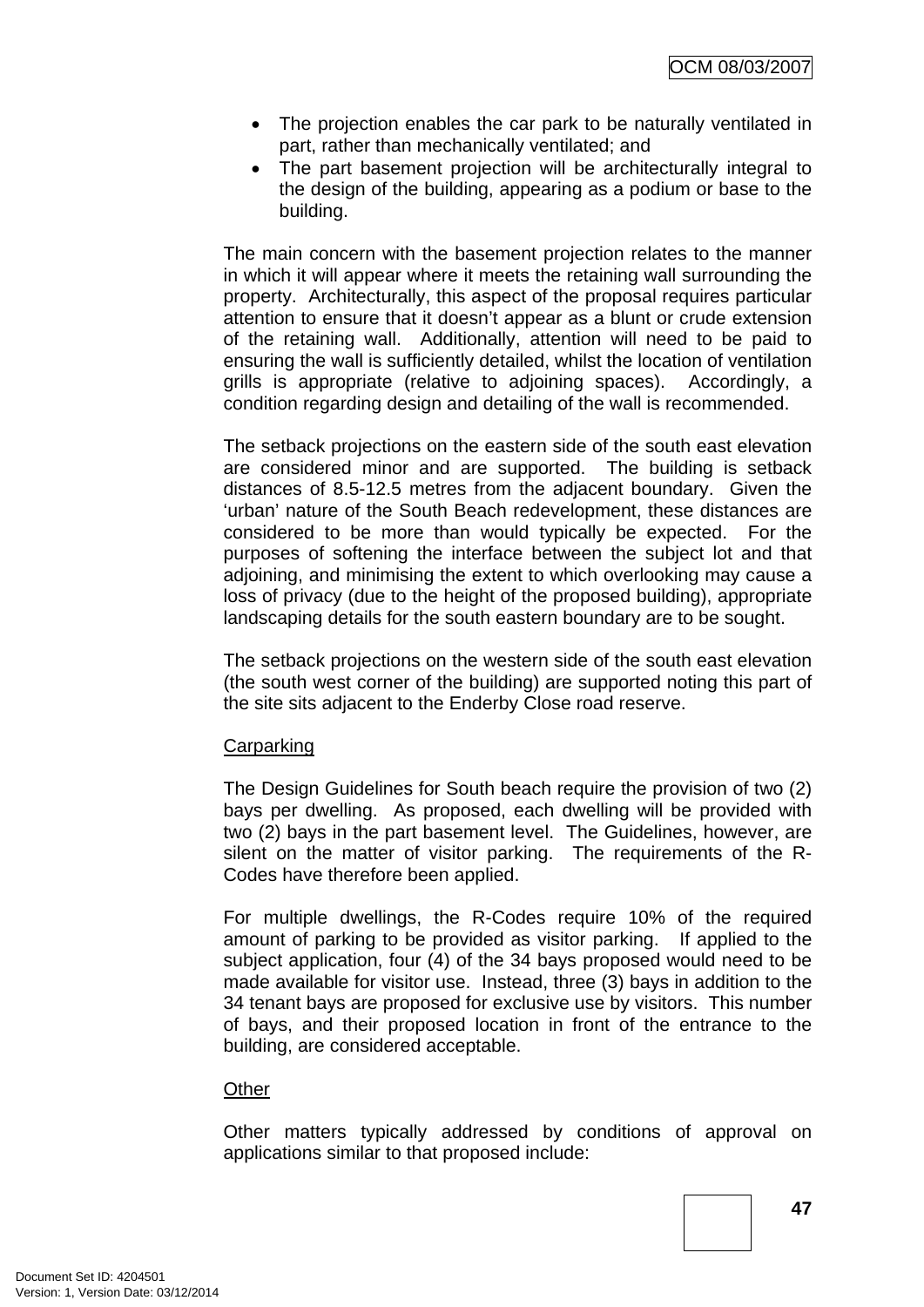- The submission of material, finish and colour details;
- Service hardware details i.e. where service hardware such as air conditioning condenser units are to be located on-site and/or screened (if necessary);
- Landscaping and fencing details;
- Parking details (and compliance with the relevant Australian Standard/s); and
- Acoustic and vibration details. In this regard, compliance with the requirements of MRS Amendment No.1008/33 need to be satisfied.

The above matters need to be addressed to Council's satisfaction at working drawings stage.

## **Consultation**

Fremantle Port Authority and the Public Transport Authority were consulted in respect of the application (given the proximity of the subject land to the Fremantle Port rail line). In response, the following comments were made.

## Fremantle Port Authority (FPA)

The FPA advised that it understands Quiet House design principles are to be applied to the development. The FPA also supports the Herring Storer recommendations contained in MRS Amendment No.1008/33. In response, it is noted that both Quiet House design principles and the Amendment are to be addressed (by condition) at working drawings stage.

Additionally, the requirement for Memorials on Title are proposed for the purpose of alerting future occupants to potential impacts associated with the rail line. The FPA made reference to the need for such in its response on the application for the ANI Bradken site.

## Public Transport Authority (PTA)

The PTA has reviewed the application, advising that the applicant should *undertake further noise and vibration studies … . Further, A Development Application should not be issued until those recommendations can be attached as conditions*. It is again noted, that for the development to proceed, the requirements of MRS Amendment No.1008/33 need to be satisfied. The Amendment deals in detail with the matter of noise and vibration.

#### **Conclusion**

It is considered the subject proposal will result in the appropriate development of a landmark site within the South Beach redevelopment area. Importantly, the building will address the surrounding public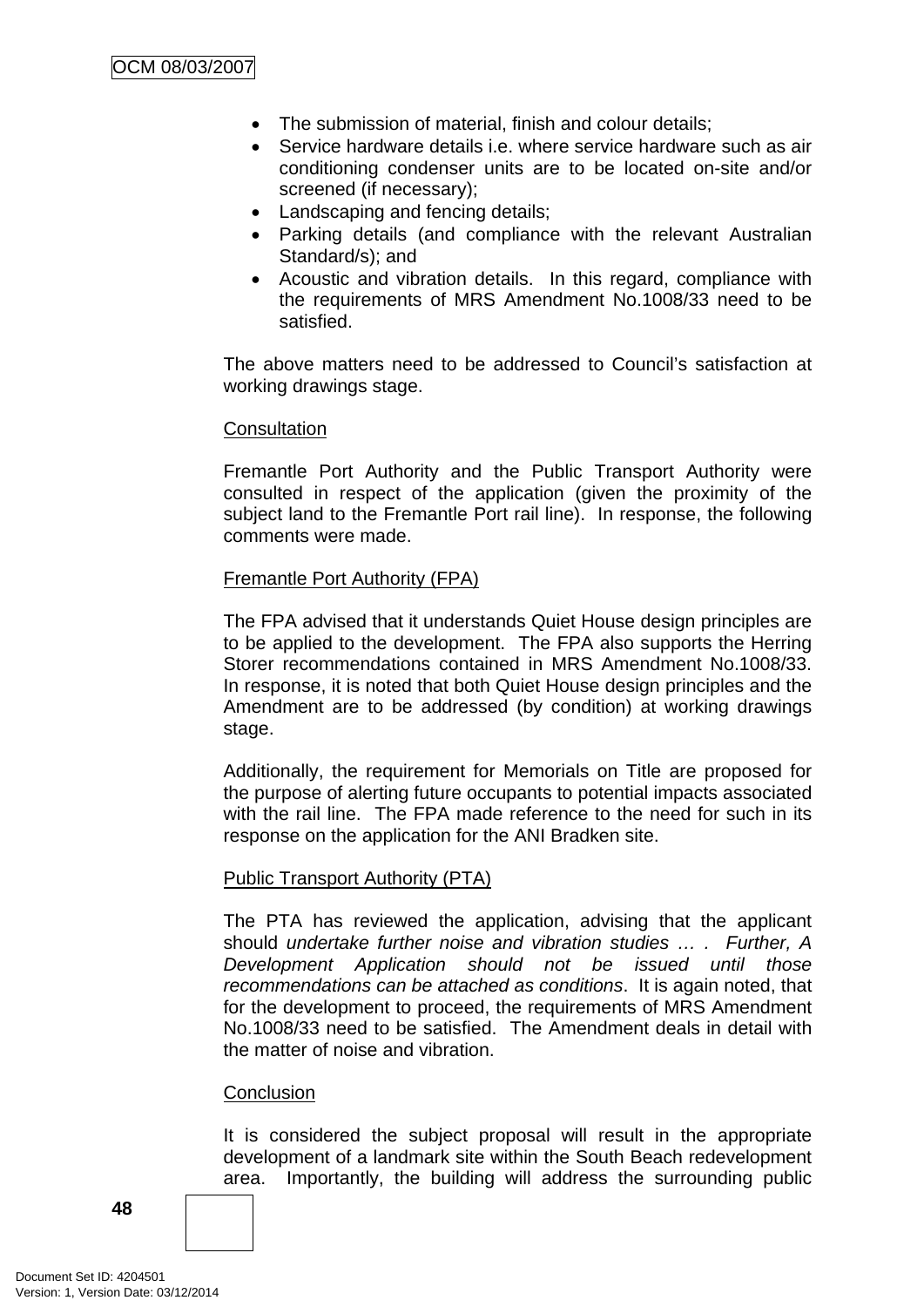domain, including a large area of open space, in a positive, respectful manner, reinforcing the design objectives for the location. Bearing these points in mind and the comments above, it is recommended that the application be conditionally approved by Council under Town Planning Scheme No.3.

## Recommendation

That Council conditionally approve the application for the erection of a five (5) storey plus part basement building containing 17 multiple dwellings on Lot 2166 O'Connor Close, North Coogee. It is also recommended the Council resolve to:

- issue a Notice of Determination of Application for Planning Approval;
- advise the applicant and the Western Australian Planning Commission of Council's decision; and
- agree the matter of the MRS Clause 32 resolution relating to 'Coastal Buildings Above Specified Heights' be raised with the Department of Planning and Infrastructure.

## **Strategic Plan/Policy Implications**

The Planning Guidelines and Detailed Area Plan which applies to this item are South Beach Design Guidelines and Detailed Area Plan (Type 3 – Lot 483).

# *Demographic Planning*

• To ensure development will enhance the levels of amenity currently enjoyed by the community.

## **Budget/Financial Implications**

In the event an application for review to the State Administrative Tribunal arises in respect of any of the conditions proposed to be imposed on approval, there may be a cost to be borne by Council.

## **Legal Implications**

Town Planning Scheme No.3 Planning and Development Act 2005

# **Community Consultation**

N/A – Fremantle Port Authority and Public Transport Authority have provided comment on the proposal.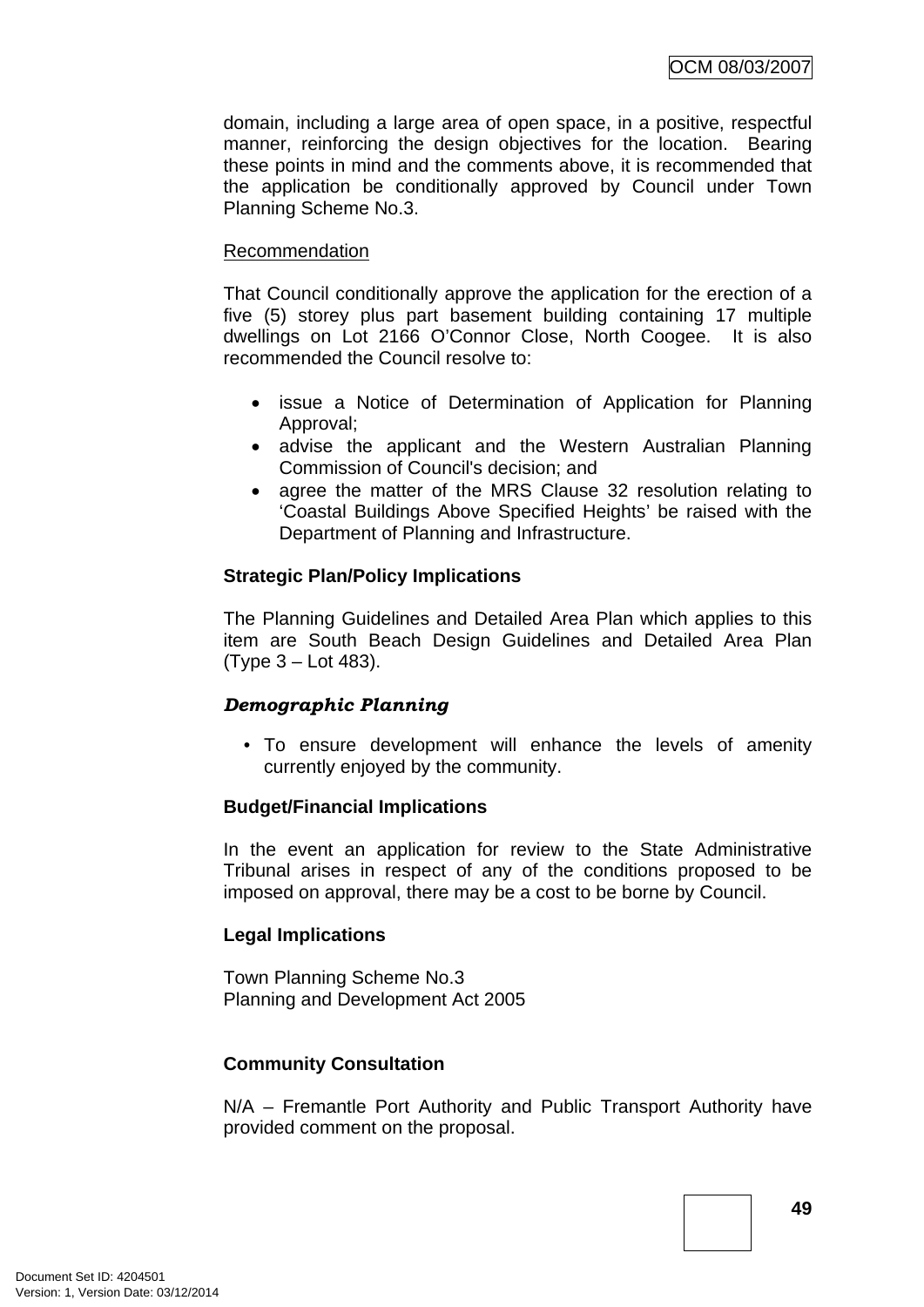# **Attachment(s)**

(1) Site plan, floor plans and elevations;

# **Advice to Proponent(s)/Submissioners**

The Proponent(s) have been advised that this matter is to be considered at the 8 March 2007 Council Meeting.

## **Implications of Section 3.18(3) Local Government Act, 1995**

Nil.

## **14.4 (MINUTE NO 3404) (OCM 08/03/2007) - RURAL LIVING OUTBUILDING - LOT 224 (NO. 76) FANSTONE AVENUE, BEELIAR - OWNER: P TREVIS - APPLICANT: DANIEL KERR (3411501) (BA) (ATTACH)**

# **RECOMMENDATION**

That Council:

(1) grant its approval to the proposed Outbuilding on Lot 224 (No.76) Fanstone Avenue, Beeliar in accordance with the approved plan subject to the following conditions:-

# STANDARD CONDITIONS

- 1. Development can only be undertaken in accordance with the terms of the application as approved herein and any approved plans.
- 2. Nothing in the approval or these conditions shall excuse compliance with all relevant written laws in the commencement and carrying out of the development.
- 3. No wall, fence or landscaping greater than 0.75 metres in height measured from the natural ground level at the boundary, shall be constructed within 1.5 metres of a vehicular accessway unless such wall or fence is constructed with a 2 metre truncation.
- 4. All stormwater being contained and disposed of on-site to the satisfaction of the Council.
- 5. No activities relating to this approval causing noise and/or inconvenience to neighbours being carried out after 7.00pm or before 7.00am, Monday to Saturday, and not at all on Sunday or Public Holidays.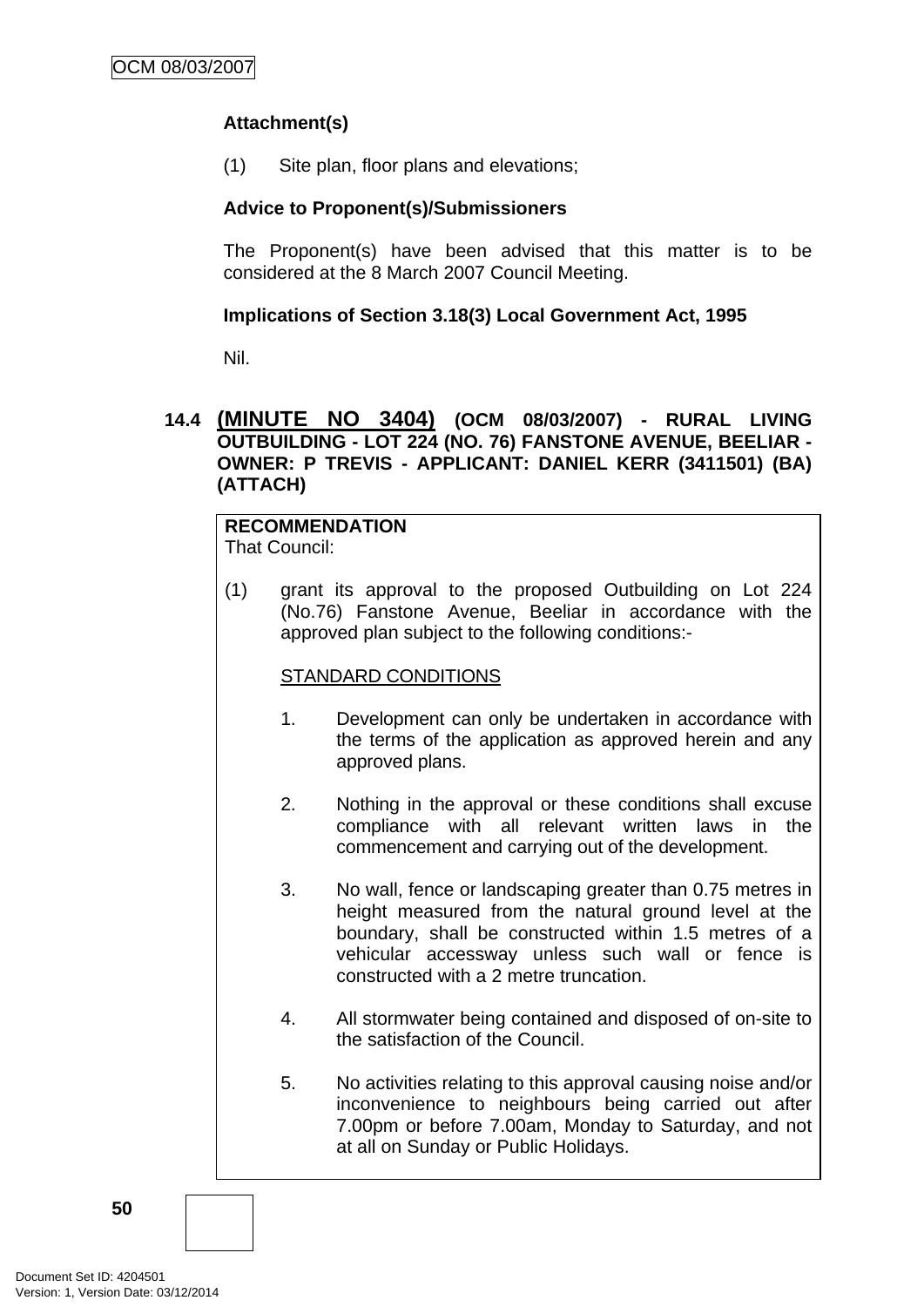6. All outbuildings require a Building Licence prior to construction.

# SPECIAL CONDITIONS

- 7. The development is to comply with the noise pollution provisions of the *Environmental Protection Act 1986*, and more particularly with the requirements of the *Environmental Protection (Noise) Regulations 1997*.
- 8. The development must not undertake any activity or conduct a business in such a way that dust, fume, light, liquid waste, noise, odour, smoke or vibration emissions from the site create a nuisance.
- 9. Liquid wastes, including washdown wastes, are not permitted to enter any storm or ground water system.

 The disposal of industrial liquid waste is to comply with the City of Cockburn(Health) Local Laws 2000 and meet one of the following requirements:

- (a) discharge to sewer as approved by the Water Corporation;
- (b) discharge to on-site effluent disposal as approved by the Executive Director, Public Health or the Principal Environmental Health Officer;
- (c) collection and disposal in an approved manner at an approved liquid waste disposal site.

 Discharge of industrial liquid wastes directly to soak or ground is also not permitted and requires the approval of the Department of Environment and Conservation.

- 10. Any commercial vehicles are to be screened from view from any public street or reserve and adjoining lots as far as practicable to the satisfaction of the Council.
- 11. No major repairs are to be carried out at any time on the site, the verge or the road. Minor servicing, including small mechanical repairs and adjustments and cleaning (except degreasing) that generates easily contained liquid waste may be carried out on-site
- 12. The commercial vehicle must not be started up on-site, on the verge or on the road between the hours of 10.00 pm and 6.00 am the following day subject to condition
- 13. No parking of the Commercial Vehicles on the verge or the street.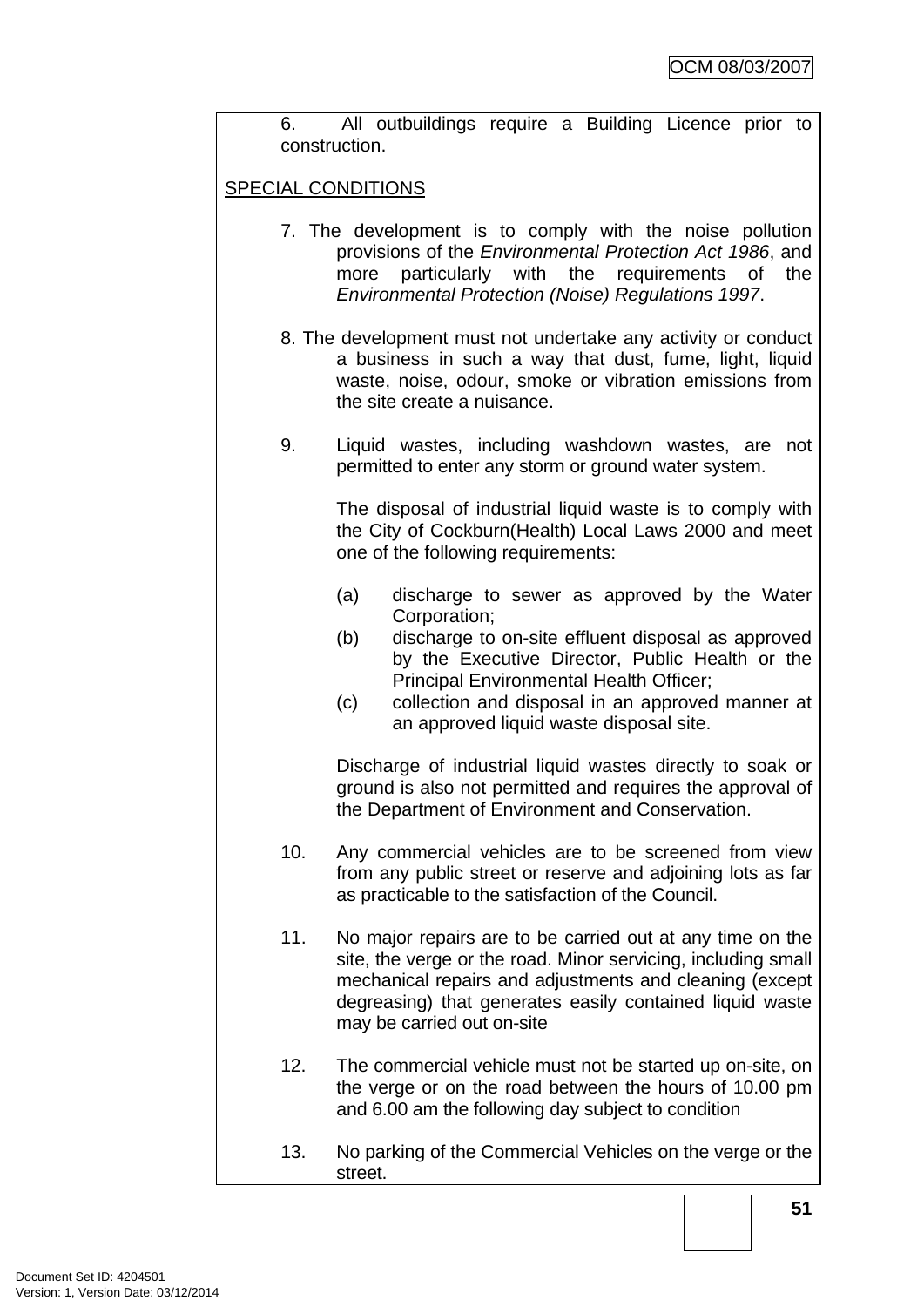- 14. Where a noise complaint is substantiated in accordance with the relevant Regulations made pursuant to the Environmental Protection Act 1986, the Council may further restrict the hours of operation of the Commercial Vehicle or revoke its approval to park a Commercial Vehicle on the property.
- 15. Any restrictions imposed on the hours of operation of a commercial vehicle shall not limit further application of the relevant Regulations made pursuant to the Environmental Protection Act 1986.
- 16. This approval is personal to the applicant only and is not transferable to another person.

## **FOOTNOTES**

- 1. The development is to comply with the requirements of the Building Code of Australia.
- (2) issue a Schedule 9 Notice of Determination on Application for Planning Approval – Approval (inclusive of MRS Form 2 Notice of Approval).

# **COUNCIL DECISION**

MOVED Clr S Limbert SECONDED Clr V Oliver that the recommendation be adopted.

**CARRIED 10/0**

## **Background**

| ZONING:           | MRS: Rural         |                     |
|-------------------|--------------------|---------------------|
|                   |                    | TPS3   Rural Living |
| LAND USE:         | Residential        |                     |
| l LOT SIZE:       | 4047M <sup>2</sup> |                     |
| <b>USE CLASS:</b> | יים "              |                     |

## **Submission**

The applicant proposes an oversized shed measuring 280m². The applicant has provided the following justification in support of the need for an oversized shed which has been summarised accordingly:-

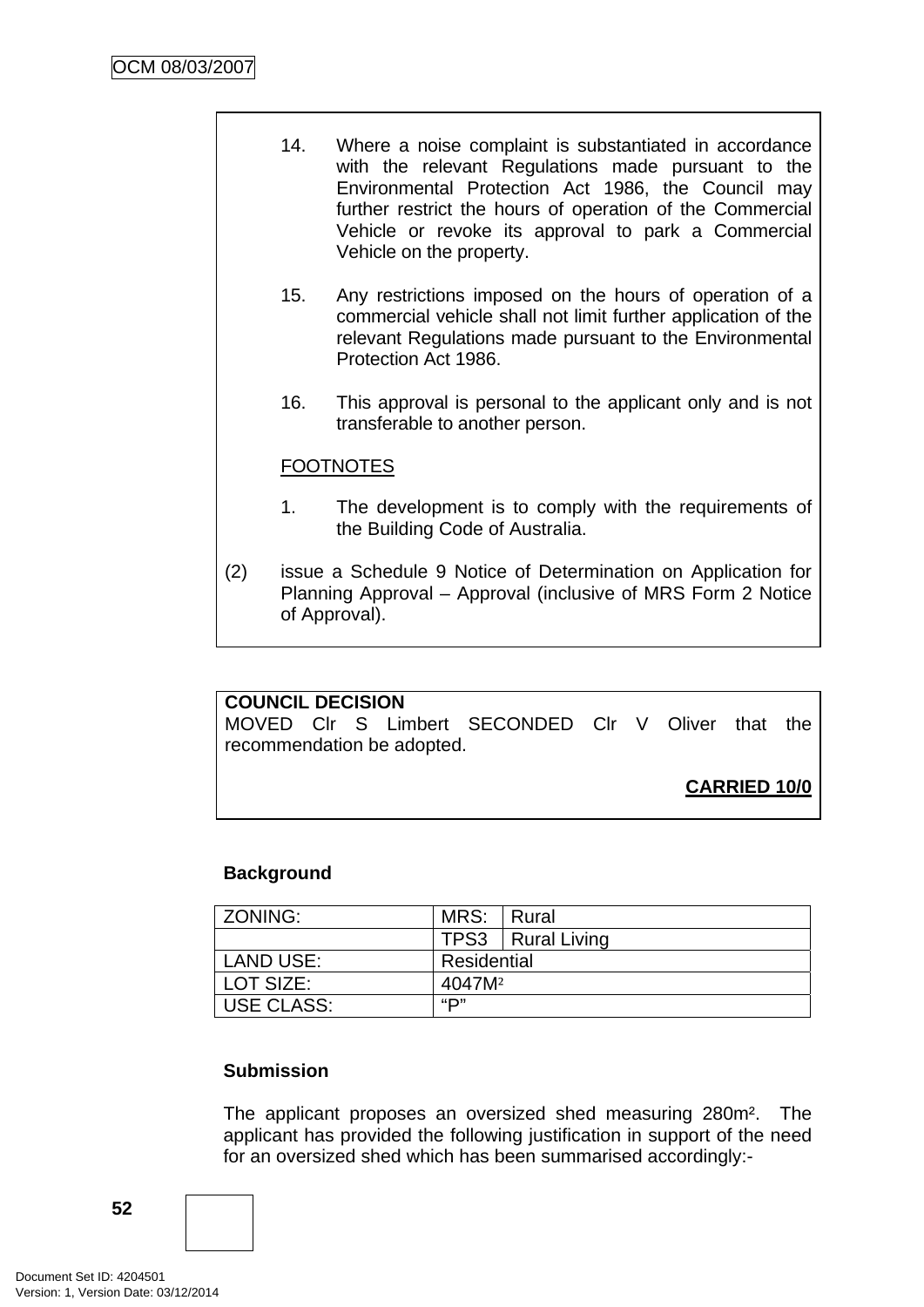- To secure a bobcat;
- Store 3 large trucks;
- Store a 30 foot boat:
- Keep vehicles sheltered from the emissions of Cockburn Cement; and
- Workshop area, so home vehicles can have maintenance work carried out

A copy of the applicant's full submission should be read in conjunction with this report and is contained in the agenda attachments.

## **Report**

The subject land is zoned Rural Living under the City of Cockburn Town Planning Scheme No 3. Council has the discretion to either approve (with or without conditions) or to refuse the application.

The proposed development complies with the standards and provisions of the City's Town Planning Scheme No 3 and Council Policy APD 18 with the exception of the following:-

• *Council Policy APD 18- " Outbuildings in a Rural Living Zone are to have a maximum floor area of 200m² ".* 

The applicant seeks a variation to the above by proposing a floor area of 280m². The applicant is a tow truck driver who sub-contracts for a company called Auto Care. Auto Care have two depots that are used to store wrecked vehicles, in Clune Street, Bayswater and McCoy Street, Myaree. The applicant's working hours vary, though typically he will leave the house at 9am and return around 7pm. As a sub-contractor, the applicant has no employees working under him.

Three (3) landowners were advised of the development application. No objections were received.

It is recommended that Council support the application on the basis the proposed oversized shed will not adversely affect the amenity of neighbouring properties. Additionally, it is believed the construction of the outbuilding will vastly improve the amenity for all concerned by providing adequate storage for vehicles that would otherwise be left out in the backyard.

# **Strategic Plan/Policy Implications**

## *Demographic Planning*

*• To ensure development will enhance the levels of amenity currently enjoyed by the community.*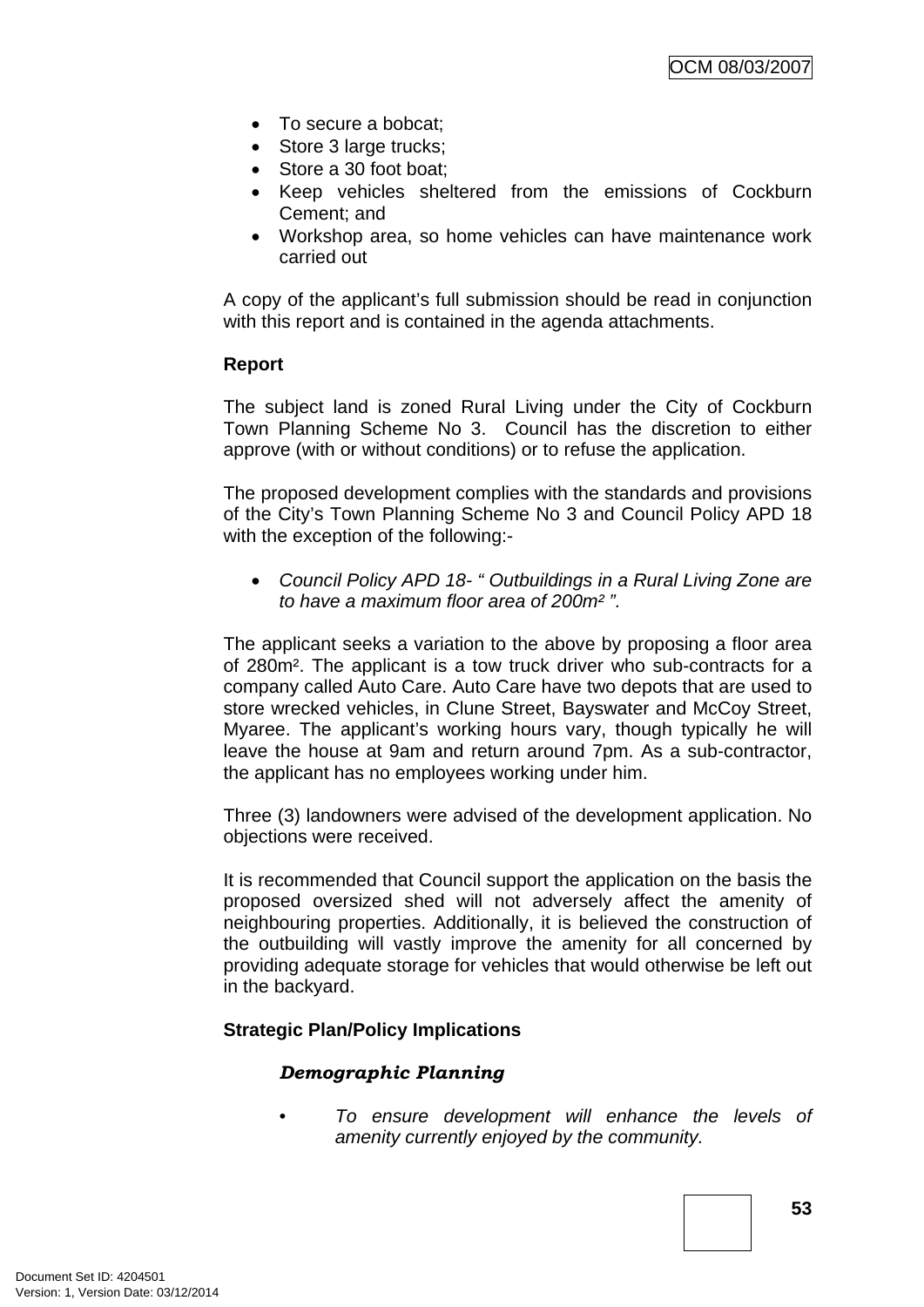The Planning Policies which apply to this item are:-

APD18 Outbuildings

## **Budget/Financial Implications**

Nil

## **Legal Implications**

Town Planning Scheme No 3 Planning and Development Act 2005 State Administrative Tribunal Regulations

#### **Community Consultation**

Three (3) landowners were advised of the development application. No objections were received.

## **Attachment(s)**

- (1) Location Plan.
- (2) Site Plan
- (3) Elevations
- (4) Applicant's justification
- (5) Applicant's Proposed Shed Use Information
- (6) Neighbours Consent
- (7) Site Photograph

## **Advice to Proponent(s)/Submissioners**

The proponent and submissioners(s) have been advised that this matter is to be considered at the March 2007 Council Meeting.

## **Implications of Section 3.18(3) Local Government Act, 1995**

Nil.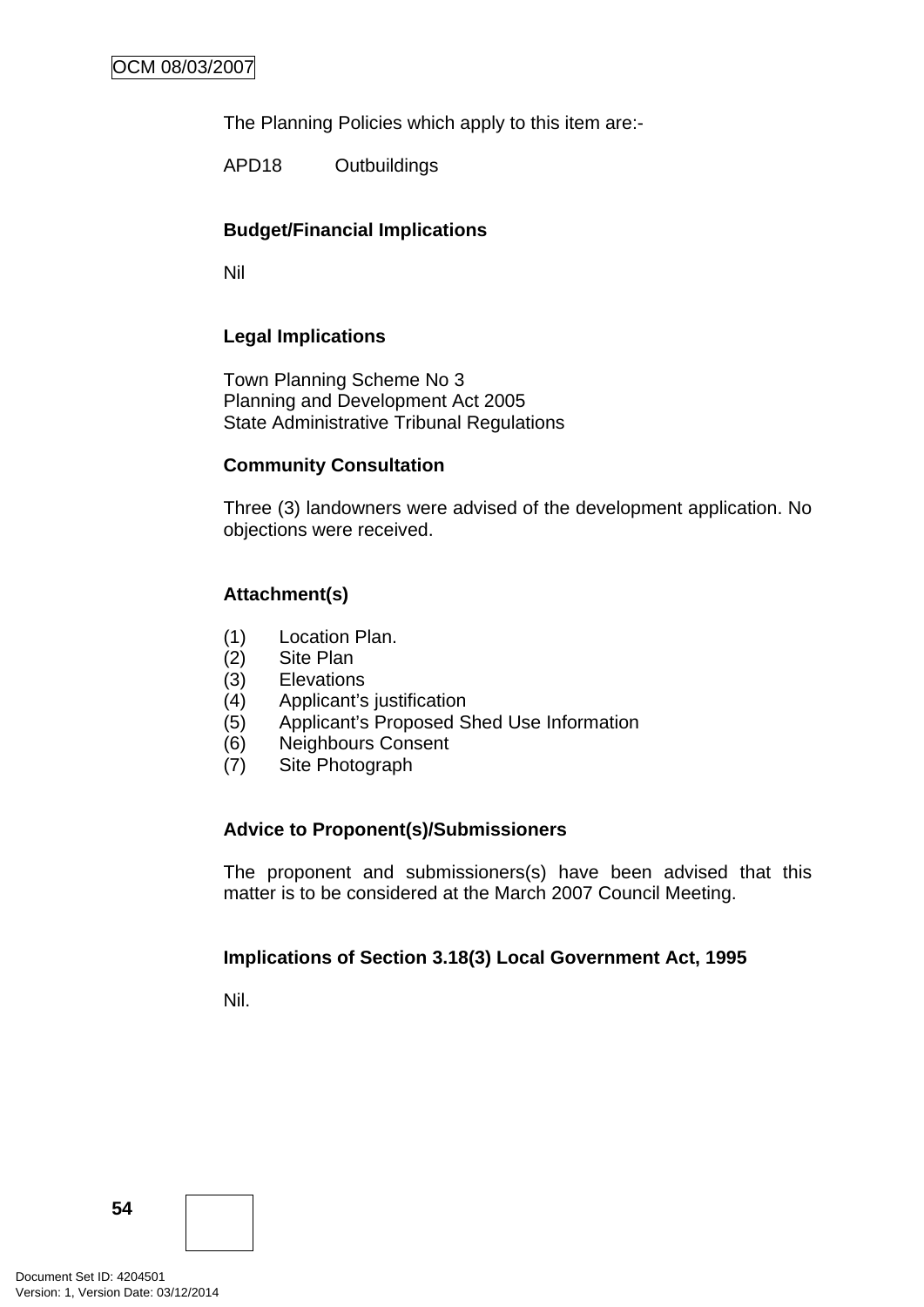**14.5 (MINUTE NO 3405) (OCM 08/03/2007) - SINGLE HOUSE CODES APPROVAL - HOUSE EXTENSIONS AT LOT 93 (NO. 21) FARMHOUSE DRIVE, BIBRA LAKE - OWNER: J & K EDGAR - APPLICANT: J EDGAR (1102010) (BA) (ATTACH)** 

## **RECOMMENDATION**

That Council:

(1) grant its approval to the proposed Single (R-Code) House Extensions at Lot 93 (No.21) Farmhouse Drive, Bibra Lake, in accordance with the approved plans subject to the following conditions:-

## STANDARD CONDITIONS

- 1. Development can only be undertaken in accordance with the terms of the application as approved herein and any approved plans.
- 2. Nothing in the approval or these conditions shall excuse compliance with all relevant written laws in the commencement and carrying out of the development.
- 3. No wall, fence or landscaping greater than 0.75 metres in height measured from the natural ground level at the boundary, shall be constructed within 1.5 metres of a vehicular accessway unless such wall or fence is constructed with a 2 metre truncation.
- 4. All stormwater being contained and disposed of on-site to the satisfaction of the Council.
- 5. No activities relating to this approval causing noise and/or inconvenience to neighbours being carried out after 7.00pm or before 7.00am, Monday to Saturday, and not at all on Sunday or Public Holidays.

# FOOTNOTES

- 1. The development is to comply with the requirements of the Building Code of Australia.
- (2) issue a Schedule 9 Notice of Determination on Application for Planning Approval – Approval (inclusive of MRS Form 2 Notice of Approval).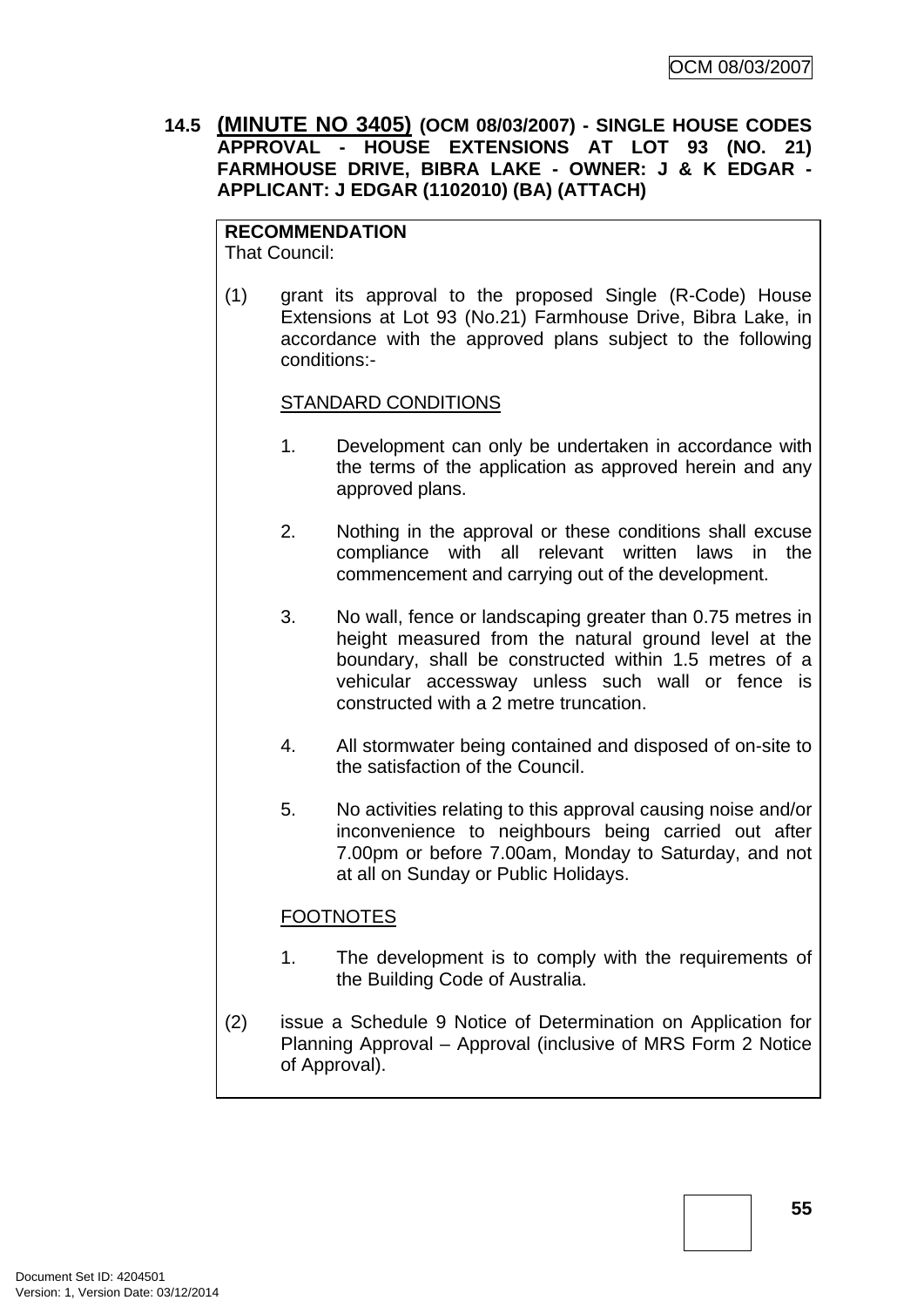## **COUNCIL DECISION**

MOVED Clr S Limbert SECONDED Clr V Oliver that the recommendation be adopted.

**CARRIED 10/0**

## **Background**

| l ZONING:  | MRS:              | ⊟ Urban                |  |
|------------|-------------------|------------------------|--|
|            |                   | TPS3   Residential R20 |  |
| LAND USE:  | Residential       |                        |  |
| LOT SIZE:  | 700m <sup>2</sup> |                        |  |
| USE CLASS: | "P" - Permitted   |                        |  |

#### **Submission**

The applicant proposes an extension to an existing Single (R-Code) House on the subject land. The extension of the master bedroom includes the addition of a window. Previously, the bedroom only had a window at the front, and therefore, the side setback on the southwestern boundary was only required to be 1m. The new window redefines the wall as one with major openings and is to be setback 1.5m. As the works being carried out are only extensions, the wall remains setback 1m from the south-western boundary.

## **Report**

The subject land is zoned R20 under the City of Cockburn Town Planning Scheme No 3. Council has the discretion to either approve (with or without conditions) or to refuse the application.

The proposed development complies with the standards and provisions of the City's Town Planning Scheme No.3 and the Residential Design Codes with the exception of the following:-

• Table 2b- "Boundary Setbacks- Walls with major openings; Walls 13m long under 3.5m in height must be setback 1.5m from the side boundary."

The applicant seeks a variation to the above clause by proposing a continued side setback of 1m.

The applicant has received the endorsement of the neighbour adjoining the reduced setback. They have signed the plans and indicated they have no objection to the proposal.

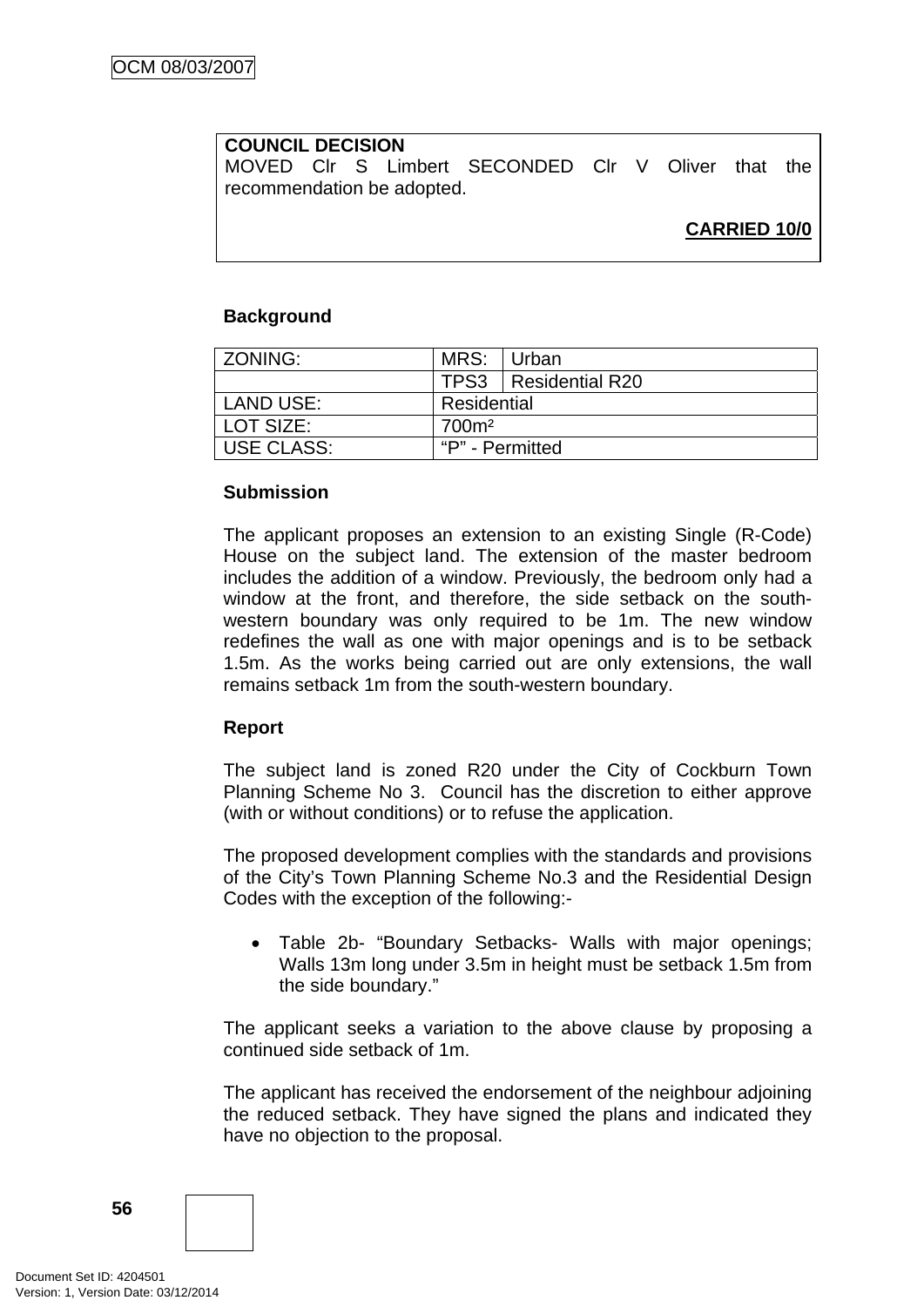This proposal is a minor matter and has the support of Council Planning staff.

It is recommended therefore that Council support the application on the basis that the reduced setback has been supported by the adjoining neighbour and is considered a minor variation, which will not have any detrimental planning outcomes.

## **Strategic Plan/Policy Implications**

## *Demographic Planning*

*• To ensure development will enhance the levels of amenity currently enjoyed by the community.*

The Planning Policies which apply to this item are:-

| APD <sub>17</sub> | <b>Standard Development Conditions and Footnotes</b> |
|-------------------|------------------------------------------------------|
| APD32             | <b>Residential Design Codes</b>                      |

## **Budget/Financial Implications**

Nil

## **Legal Implications**

Town Planning Scheme No 3 Residential Design Codes 2002 Planning and Development Act 2005 State Administrative Tribunal Regulations

## **Community Consultation**

The applicant has received the endorsement of the adjoining neighbour who has signed the plans and indicated they have no objection to the proposal.

## **Attachment(s)**

- (1) Location Plan
- (2) Site Plan (with neighbours signed approval)
- (3) Existing Floor Plan
- (4) Proposed Floor Plan and Elevations

## **Advice to Proponent(s)/Submissioners**

The proponent and submissioners(s) have been advised that this matter is to be considered at the March 2007 Council Meeting.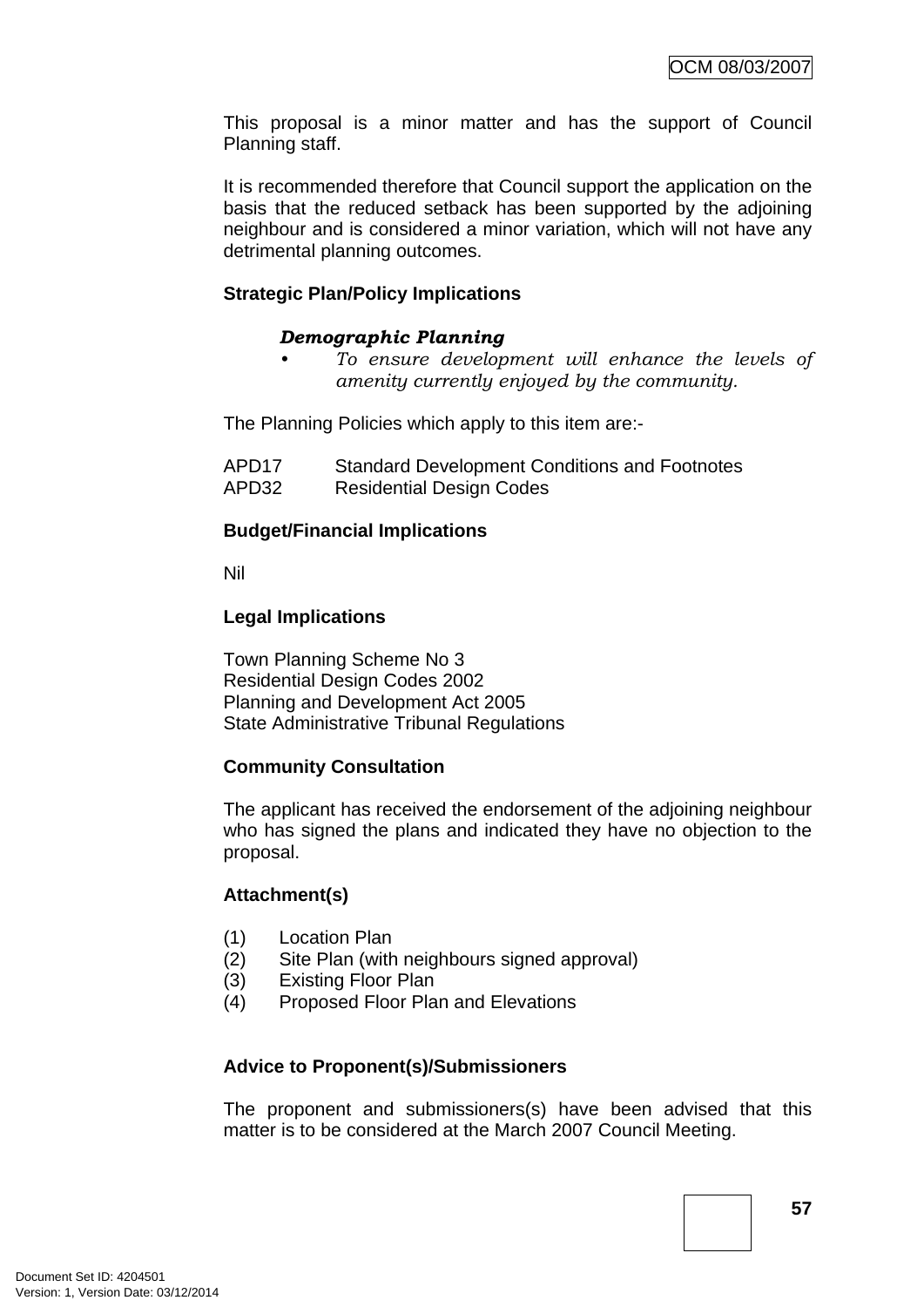## **Implications of Section 3.18(3) Local Government Act, 1995**

Nil.

# **15. FINANCE AND CORPORATE SERVICES DIVISION ISSUES**

# **15.1 (MINUTE NO 3406) (OCM 08/03/2007) - LIST OF CREDITORS PAID - JANUARY 2007 (5605) (KL) (ATTACH)**

## **RECOMMENDATION**

That Council receive the List of Creditors Paid for January 2007, as attached to the Agenda.

**COUNCIL DECISION**

MOVED Clr S Limbert SECONDED Clr V Oliver that the recommendation be adopted.

**CARRIED 10/0**

# **Background**

It is a requirement of the Local Government (Financial Management) Regulations 1996, that a List of Creditors be compiled each month and provided to Council.

# **Submission**

N/A

**Report**

N/A

# **Strategic Plan/Policy Implications**

# *Governance Excellence*

*• To conduct Council business in open public forums and to manage Council affairs by employing publicly accountable practices.* 

# **Budget/Financial Implications**

N/A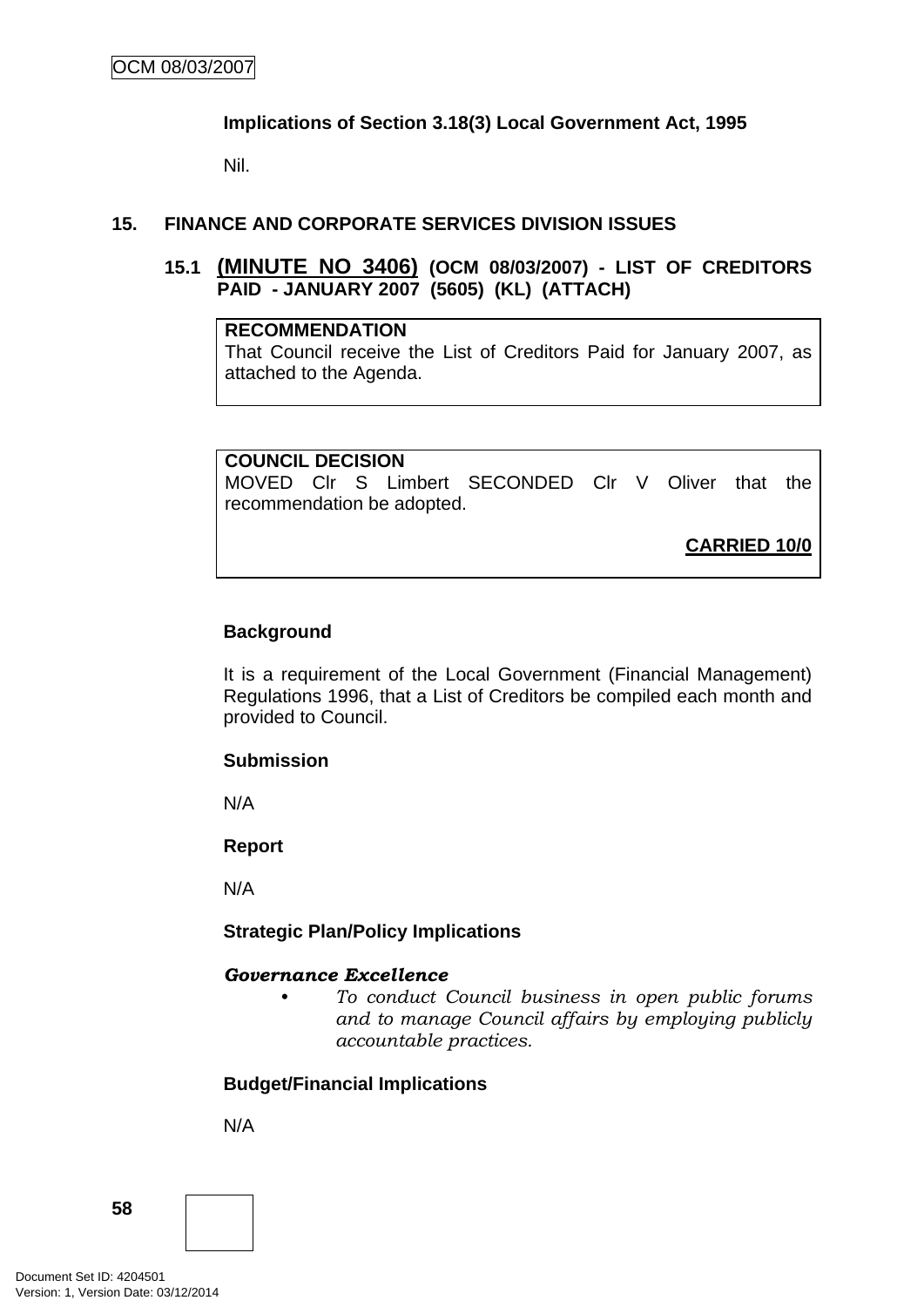# **Legal Implications**

N/A

# **Community Consultation**

N/A

# **Attachment(s)**

List of Creditors Paid - January 2007.

# **Advice to Proponent(s)/Submissioners**

N/A

**Implications of Section 3.18(3) Local Government Act, 1995**

Nil.

# **15.2 (MINUTE NO 3407) (OCM 08/03/2007) - STATEMENT OF FINANCIAL ACTIVITY - JANUARY 2007 (5505) (NM) (ATTACH)**

## **RECOMMENDATION**

That Council receive the Statement of Financial Activity and associated reports for the period ended 31 January 2007, as attached to the Agenda.

# **COUNCIL DECISION**

MOVED Clr S Limbert SECONDED Clr V Oliver that the recommendation be adopted.

# **CARRIED 10/0**

# **Background**

Regulation 34(1) of the Local Government (Financial Management) Regulations 1996 prescribes that a local government is to prepare each month a Statement of Financial Activity.

Regulation 34(2) requires the Statement of Financial Activity to be accompanied by documents containing:–

(a) details of the composition of the closing net current assets (less restricted and committed assets),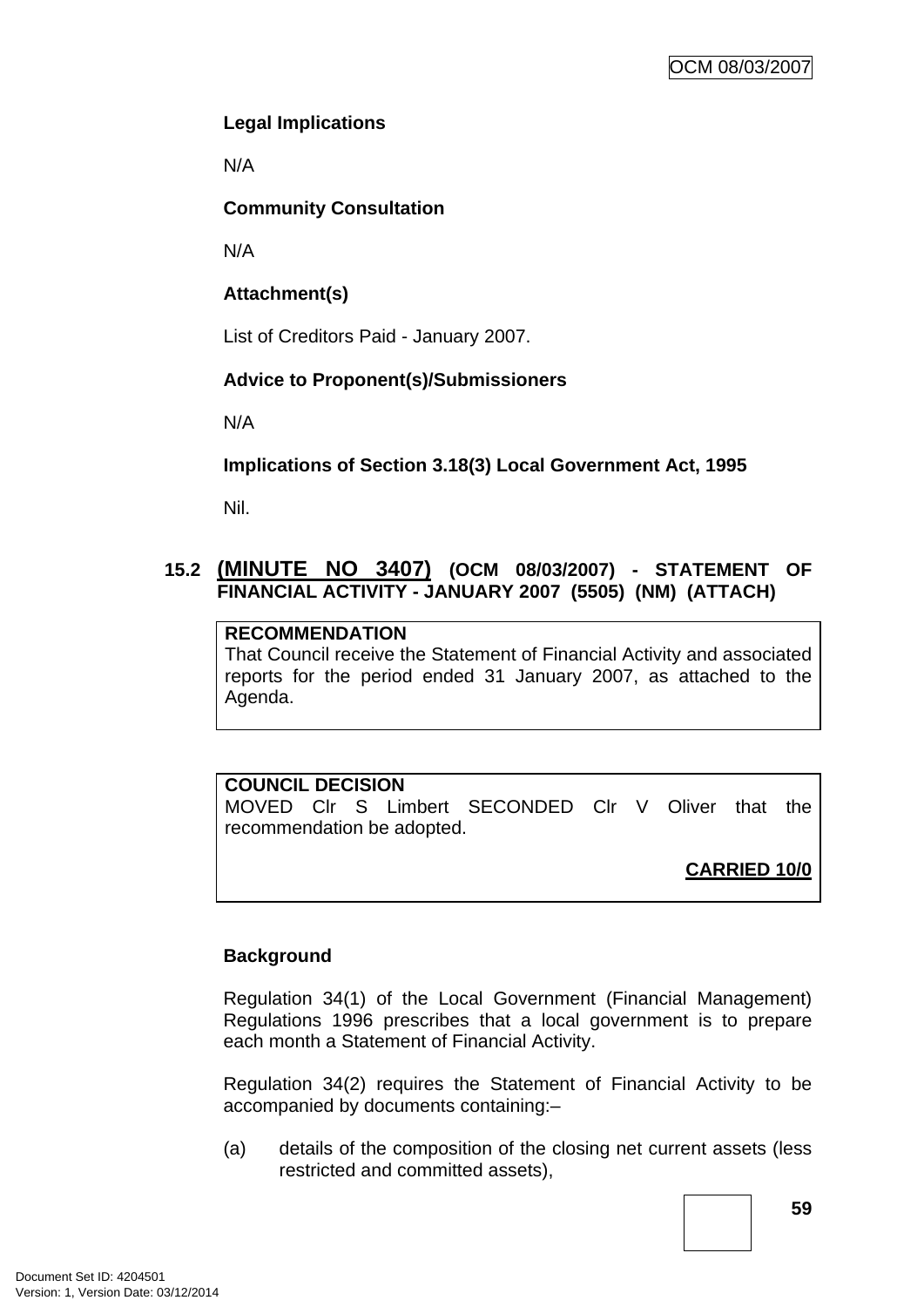- (b) explanations for each material variance identified between YTD budgets and actuals; and
- (c) any other supporting information considered relevant by the local government.

Regulation 34(4)(a) prescribes that the Statement of Financial Activity and accompanying documents are to be presented to the Council.

#### **Submission**

N/A

## **Report**

Attached to the Agenda is the Statement of Financial Activity for January 2007.

Note 1 shows how much capital grants and contributions are contained within the reported operating revenue.

Note 2 provides a reconciliation of Council's net current assets (adjusted for restricted assets and cash backed leave provisions). This provides a financial measure of Council's working capital and an indication of its liquid financial health.

Also provided are Reserve Fund and Restricted Funds Analysis Statements. These assist to substantiate the calculation of Council's net current assets position.

The Reserve Fund Statement reports the budget and actual balances for Council's cash backed reserves, whilst the Restricted Funds Analysis summarises bonds, deposits and infrastructure contributions held by Council. The funds reported in these statements are deemed restricted in accordance with Australian Accounting Standard AAS27.

## Material Variance Threshold

For the purpose of identifying material variances in Statements of Financial Activity, Regulation 34(5) requires Council to adopt each financial year, a percentage or value calculated in accordance with Australian Accounting Standard AAS5 - Materiality.

For the 2005/06 financial year, Council had adopted a materiality threshold of 10% or \$10,000, whichever is the greater. There is a need to review this for the 2006/07 financial year. For this purpose, a Position Statement will be developed and submitted to a future DAPPS Committee meeting.

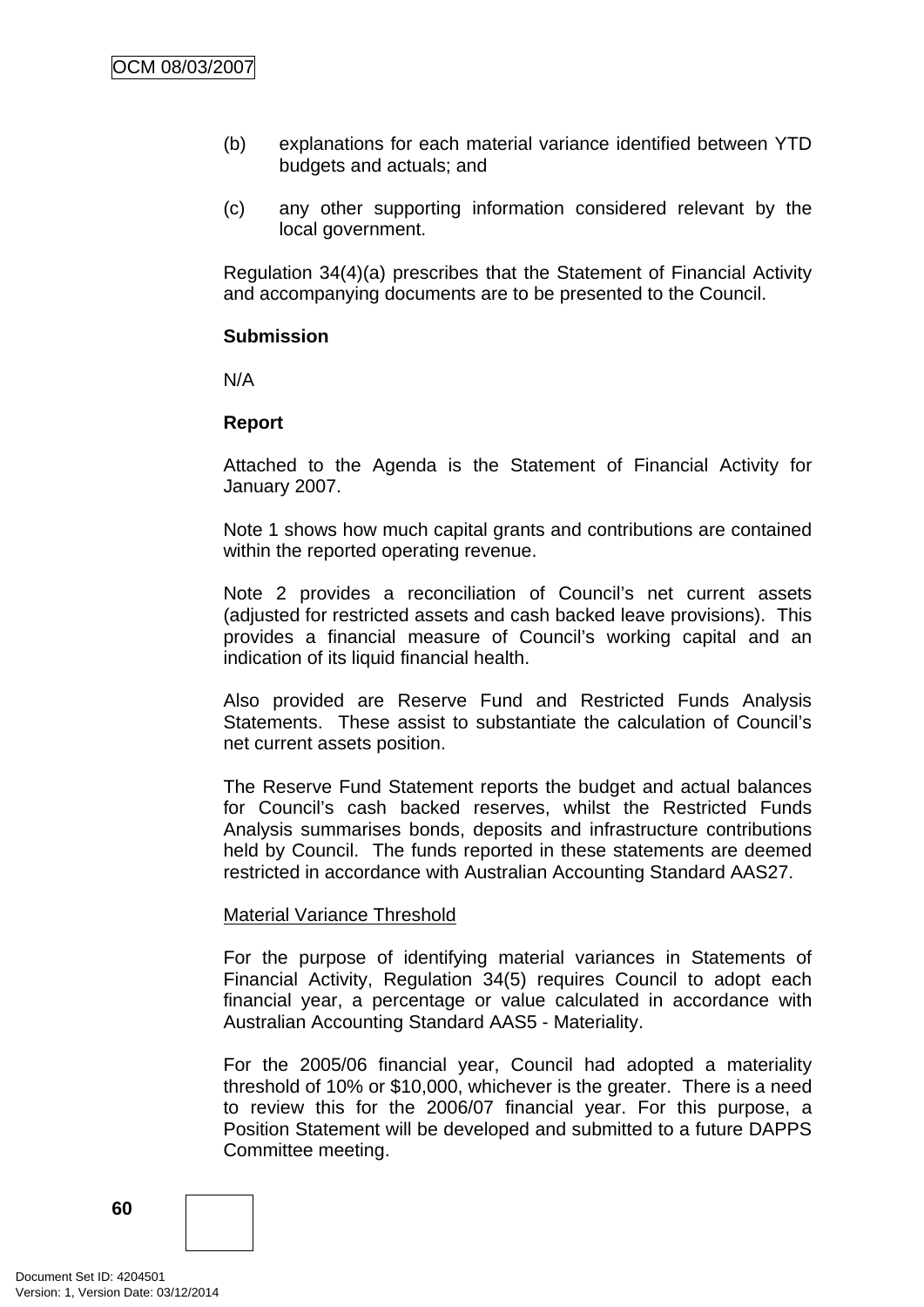## **Strategic Plan/Policy Implications**

#### *Governance Excellence*

*• To conduct Council business in open public forums and to manage Council affairs by employing publicly accountable practices.* 

#### **Budget/Financial Implications**

Where variances are of a permanent nature, these will be noted and addressed at the mid-year budget review.

#### **Legal Implications**

Section 6.4 of the Local Government Act, 1995 and Regulation 34 of the Local Government (Financial Management) Regulations 1996, refer.

## **Community Consultation**

N/A

## **Attachment(s)**

Statement of Financial Activity and associated reports – January 2007.

## **Advice to Proponent(s)/Submissioners**

N/A

**Implications of Section 3.18(3) Local Government Act, 1995**

Nil.

# **15.3 (MINUTE NO 3408) (OCM 08/03/2007) - BUDGET REVIEW - PERIOD ENDING 31 DECEMBER 2006 (5402) (ATC) (ATTACH)**

| <b>RECOMMENDATION</b> |
|-----------------------|
| <b>That Council:</b>  |

- (1) receive the Business Plan Review; and
- (2) amend the Municipal Budget for 2006/07 as set out in the attached report, summarised as \$360,238 - Income and \$360,238 - Expenditure.

**TO BE CARRIED BY AN ABSOLUTE MAJORITY OF COUNCIL**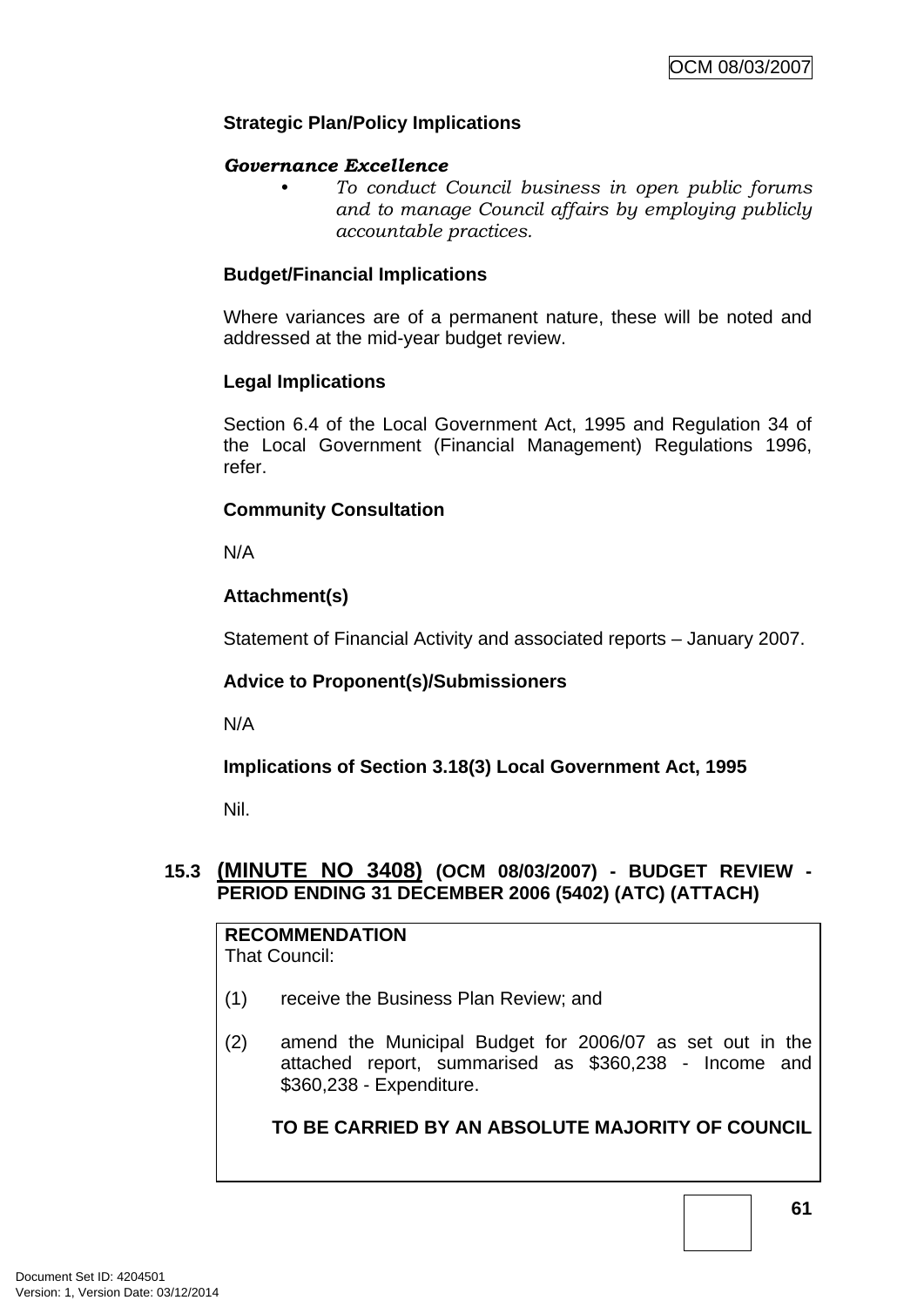# **COUNCIL DECISION**

MOVED Mayor S Lee SECONDED Clr V Oliver that Council:

- (1) receive the Business Plan Review;
- (2) amend the Municipal Budget for 2006/07 as set out in the attached report, summarised as \$360,238 - Income and \$360,238 - Expenditure subject to the following amendments:
	- (a) Increase the funds allocated to account OP9022 "Movie Nights" by \$9,500;
	- (b) Reduce the funds allocated to account OP9750 "Project Contingency" by \$9,500.

# **CARRIED BY ABSOLUTE MAJORITY OF COUNCIL 9/1**

## **Reason for Decision**

This is an excellent opportunity to make use of The City's outstanding music shell whilst providing some terrific free family entertainment in a wonderful setting, at a very reasonable cost to the City, and it matches perfectly the 80% endorsement received in our recent referendum. This allocation will allow for two free movie nights to occur at Manning Park, inclusive of all equipment, movies, security, refreshments and promotion.

## **Background**

Section 33A(1) of the Local Government (Financial Management) Regulations 1996 requires Council to review its annual budget between 1 January and 31 March in each year.

Council adopted its first annual Business Plan at the July 2006 Ordinary Council Meeting. In accordance with Policy SC34 Annual Budget Preparation, a formal report on the progress of the Plan is to be presented at the March 2007 Ordinary Council Meeting.

#### **Submission**

N/a

## **Report**

The attached Business Plan Review outlines the progress made in achieving Council's business activity plan and budget for FY 2006/07. The review identifies that the operational income and expenditure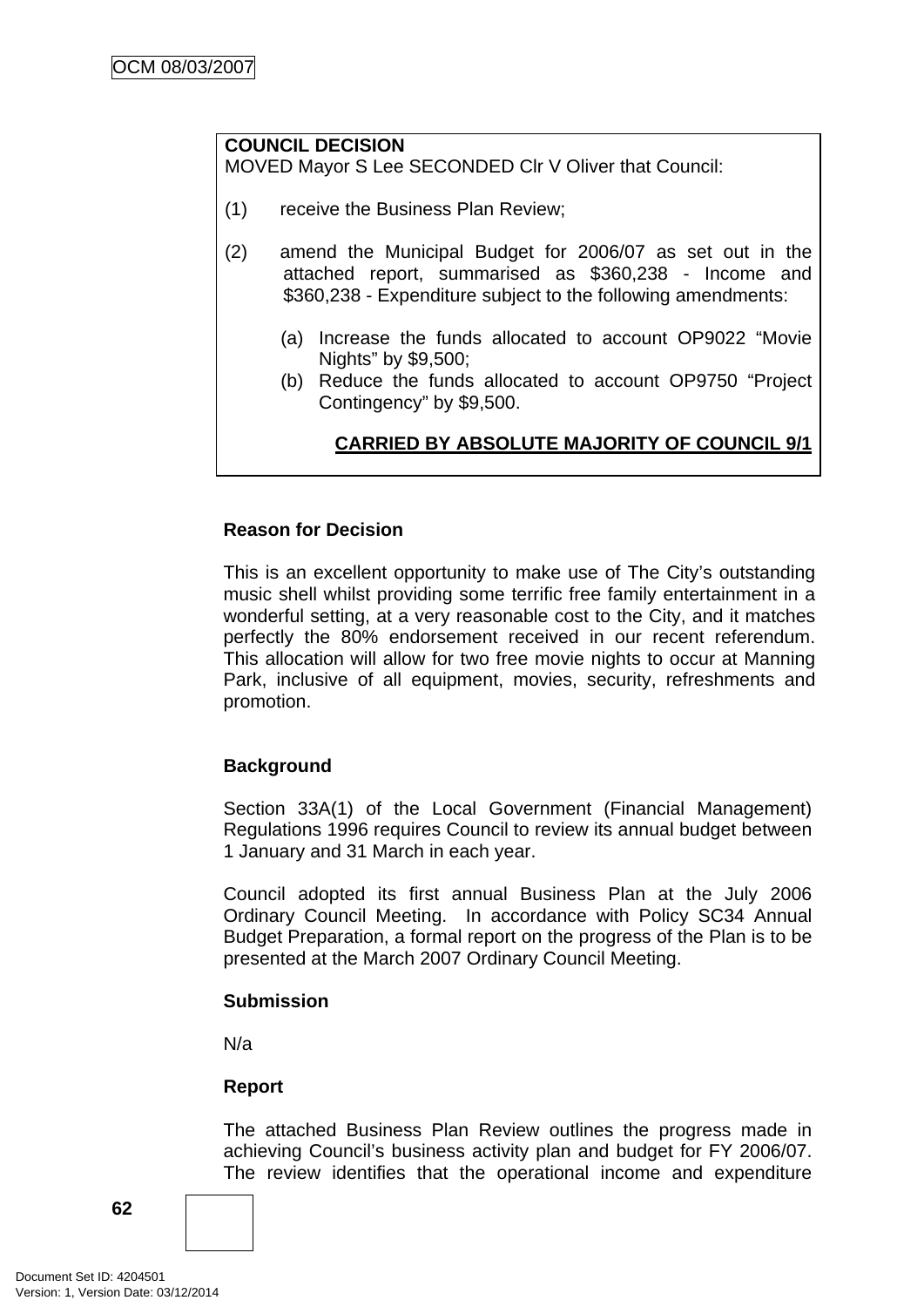forecasts are running close to expectations. There has also been considerable progress in achieving the program objectives of each of the City's Business Units.

The capital works program is also progressing, but the original cashflow forecasts for many projects have not been achieved. This is not simply a matter of these projects not being commenced, rather they are all in train but many have not required as much funding up front as originally forecast. In some cases the delays in making payments have financially benefited the City.

A revised cashflow was adopted at the end of the period and was reported on in the February monthly financial statement, which considerably improved the previous under forecasting.

A report on the review of the Municipal Budget for the period 1 July 2006 to 31 December 2006 is attached to the Agenda. The report sets out details of all proposed changes and a brief explanation as to why the changes are required.

| <b>Service Unit</b>                      | <b>Income</b><br>\$ | <b>Expenditure</b> |
|------------------------------------------|---------------------|--------------------|
|                                          |                     |                    |
| <b>Executive Services</b>                | O                   | (250)              |
| <b>Other Governance</b>                  | (135, 300)          | 50,612             |
| Other General Purpose Income             | (1,064,485)         | 761,785            |
| Road Construction & Maintenance Services | 128,533             | (128, 533)         |
| <b>Road Design Services</b>              | (100,000)           | 5,866              |
| <b>Parks Services</b>                    | 299,742             | (286, 056)         |
| <b>Facilities Maintenance Service</b>    | 164,791             | 36,229             |
| <b>Waste Disposal Services</b>           | 823,681             | (1, 236, 960)      |
| <b>Recycling Services</b>                | (29,000)            | 48,000             |
| <b>Works Overheads</b>                   | 0                   | (10, 790)          |
| <b>Transfers to Reserves</b>             | $\overline{0}$      | 946,371            |
| <b>Records Services</b>                  | 0                   | (3,500)            |
| <b>Accounting Services</b>               | $\overline{0}$      | (63,000)           |
| <b>Human Resource Services</b>           | 0                   | 50,794             |
| <b>Building Services</b>                 | (300, 000)          | 55,372             |
| <b>Health Services</b>                   |                     | 29,376             |
| <b>Land Administration Services</b>      | 1,800               | 0                  |
| <b>Statutory Planning Services</b>       | 150,000             | O                  |
| <b>Customer Services</b>                 | 0                   | 42,000             |
| Law, Order & Public Safety               | 0                   | 15,000             |
| <b>Social Services</b>                   | $\overline{0}$      | 29,422             |
| <b>Management Libraries Services</b>     | $\overline{0}$      | 18,500             |
|                                          |                     |                    |
| <b>TOTAL</b>                             | (360, 238)          | 360,238            |

The proposed changes can be summarised as follows: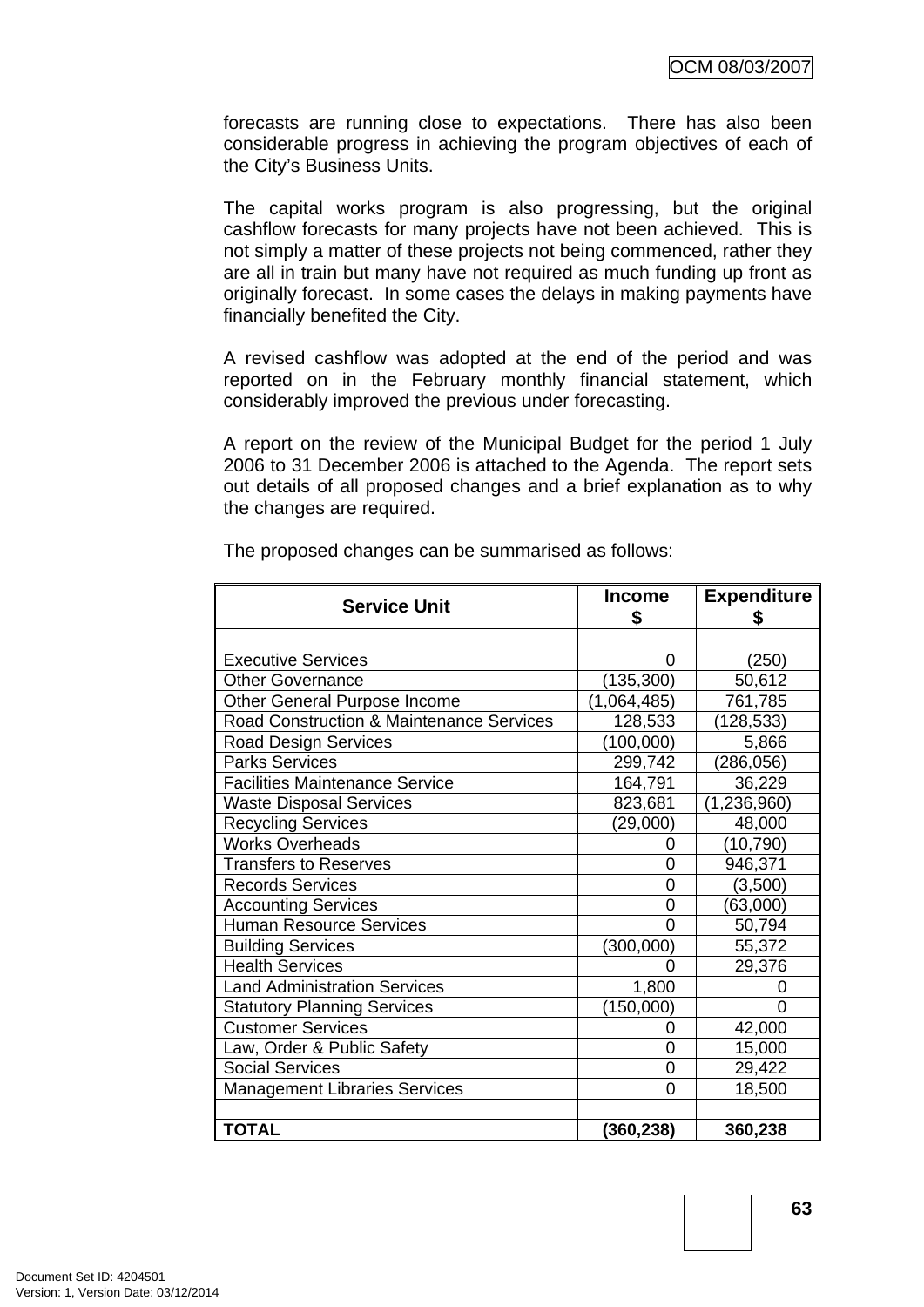# **Strategic Plan/Policy Implications**

#### *Governance Excellence*

*• To conduct Council business in open public forums and to manage Council affairs by employing publicly accountable practices.* 

Policy SC34 - Annual Budget Preparation refers.

#### **Budget/Financial Implications**

A number of amendments to the Budget are recommended.

#### **Legal Implications**

Section 33A(1) of the Local Government (Financial Management) Regulations 1996 requires Council to review its annual budget between 1 January and 31 March in each year.

## **Community Consultation**

N/A

## **Attachment(s)**

- (1) Schedule of Budget amendments
- (2) Business Plan Review

## **Advice to Proponent(s)/Submissioners**

N/A

**Implications of Section 3.18(3) Local Government Act, 1995**

Nil.

## **16. ENGINEERING AND WORKS DIVISION ISSUES**

# **16.1 (MINUTE NO 3409) (OCM 08/03/2007) - STINGER NETS AT COOGEE BEACH (1903) (JR)**

**RECOMMENDATION** That Council:

(1) install interpretive signage and an additional shower at Coogee Beach in consultation with the Coogee Beach Surf Lifesaving Club;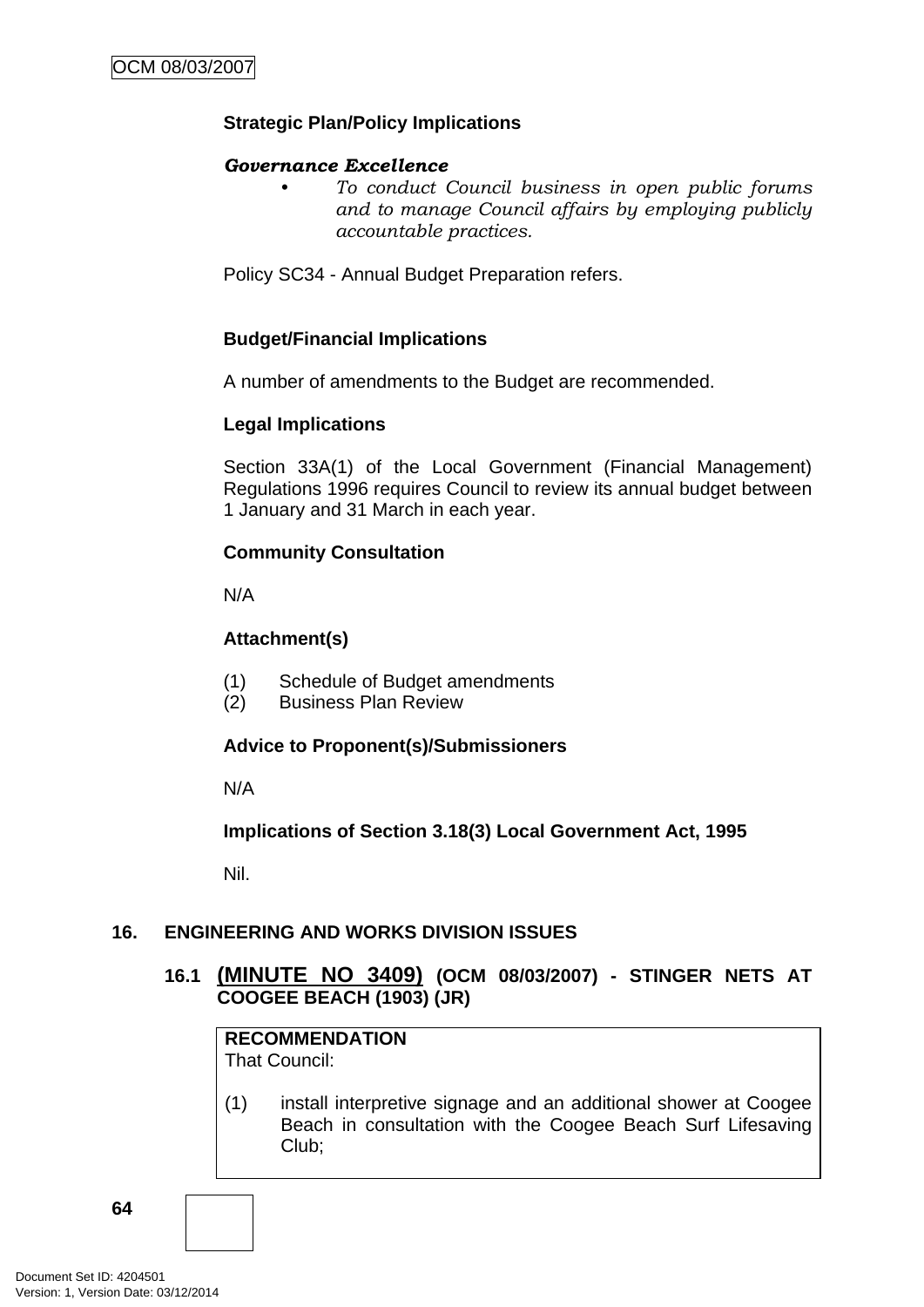(2) defer any final decision on the installation of stinger nets until after a review of the enclosures at Busselton and further investigations on net design, cost and anchorage.

## **COUNCIL DECISION**

MOVED Clr S Limbert SECONDED Clr V Oliver that the recommendation be adopted.

## **CARRIED 10/0**

## **Background**

At the Ordinary Meeting of Council held on Tuesday 15 February 2005, under 'Matters to be Noted for Investigation Without Debate', Clr Allen requested that a report be provided to Council, investigating the feasibility of installing stinger nets at Coogee Beach or a portion of Coogee Beach.

The matter has been presented to Council on a number of occasions, the most recent being December 2006, however the matter has not been resolved to date. At the Council Meeting the matter was again deferred by Council for further consideration during its budget review deliberations. The reason given for this decision was that this item requires further consideration as some of the statements and information contained within the report contradict other information provided by the Coogee Beach Surf Life Saving Club. Council needs to seek further clarification and advice from both Surf Life Saving WA and the Coogee Beach Surf Life Saving Club before we can consider this item.

#### **Submission**

Council officers have met with representatives of both Coogee Beach SLC and SLSWA to continue discussions on the impact of stingers on beach use. A number of short term initiatves have been discussed to assist in the management of stingers at Coogee whilst additional investigation is being completed on the enclosure.

#### **Report**

Staff met with representatives of the Coogee Surf Lifesaving Club and Surf Lifesaving WA on 21<sup>st</sup> December 2006 to discuss the issue of stinger net enclosures and the general demand for such a facility on the WA coastline. The issue of conflicting information was discussed and it was clear that SLSWA did not take account of each incidence of stinger bites, rather their statistics identified recorded bites. Both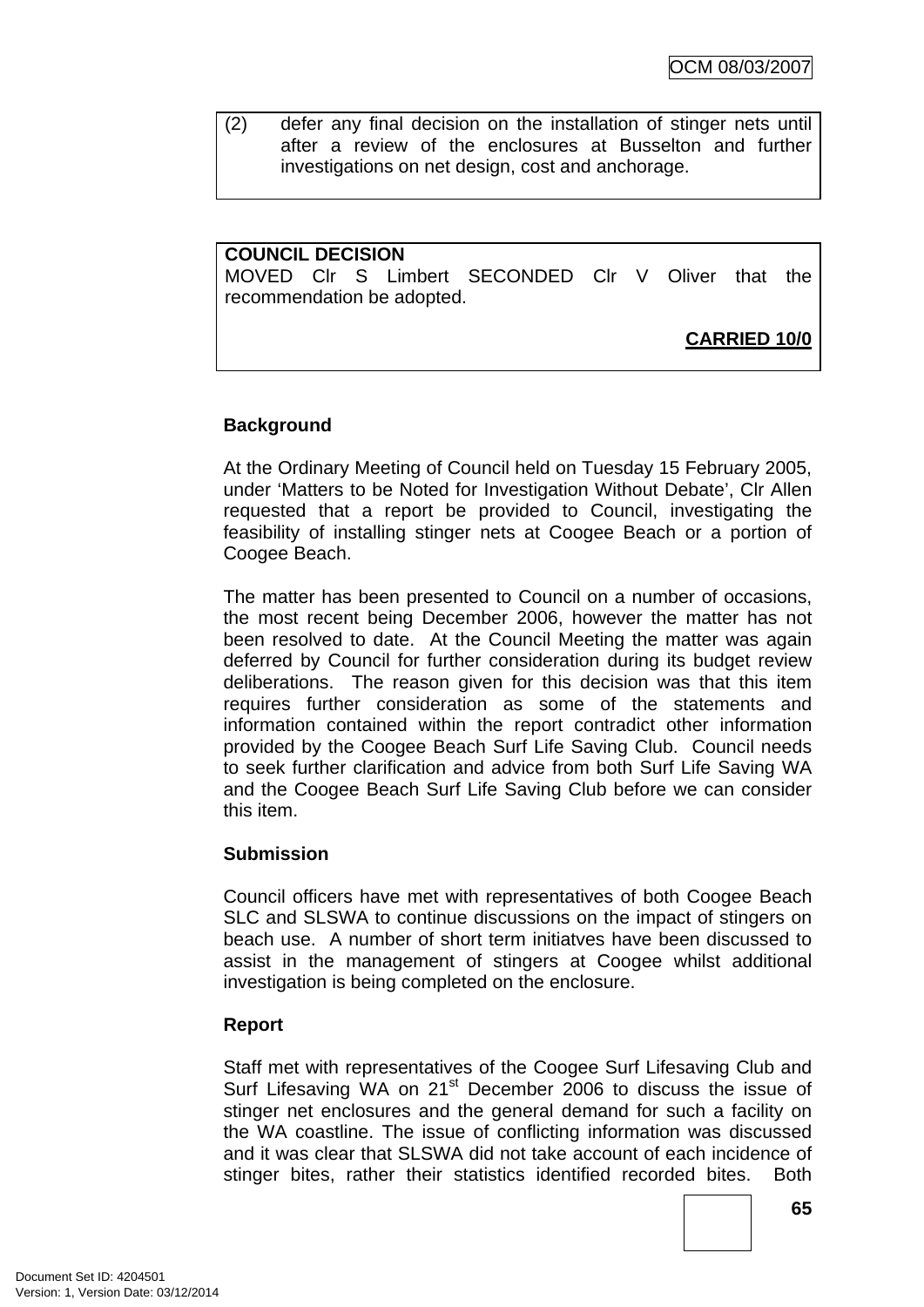organisations however agreed that whilst stinger bites provide some discomfort to the beach goer, it is easily treated and the effects are only short term.

It is generally accepted that the provision of a stinger net enclosure will not significantly reduce the incidence of stinger bites at Coogee Beach as the entire beach frontage cannot be protected. In any event, stinger nets do not provide a guarantee that stingers will not be present within the enclosure. Coogee Beach SLC are however keen to identify a portion of the beach which is more attractive to parents with small children.

Short term solutions were discussed and it was agreed to establish interpretive signage and an additional shower at Coogee Beach. These issues are currently being costed and will be installed as soon as possible. A representative from the Coogee Beach SLC has identified some local manufacturers of netting and officers are currently discussing netting design, anchorage and maintenance methodologies. Officers also intend to inspect the enclosures at the Shire of Busselton to better understand the maintenance issues identified.

If stingers are prevalent within these relatively calm waters, the beach area within the new Port Coogee development represents another issue for the City. These manufactured waterways will potentially capture stingers within the marina environment making it harder for them to dissipate through tide or wave action. It is assumed that this area would be attractive for parents with small children due to the relatively controlled environment. A stinger net enclosure operated and maintained by the marina staff may well be the best solution to the problem in the long term.

To assist in Councils deliberations on this matter it is worth revisiting the information provided at the last meeting as follows:

The Coogee Beach Surf Lifesaving Club has advised:

- Users of the beach are raising concerns about the stinger problem.
- Stingers are just as prevalent at all metropolitan beaches, but the calmer waters at Coogee Beach does not break up the stingers and they can swim into shallower waters.
- There are 120 to 150 first aid treatments for stingers at Coogee Beach during the short stinger season.
- The sting is most extreme when received on the face and mouth, and may require medical referral.

In addition, Surf Life Saving Western Australia Inc. have advised:

1. *Are stingers a problem or nuisance on Metropolitan Beaches and to what extent?*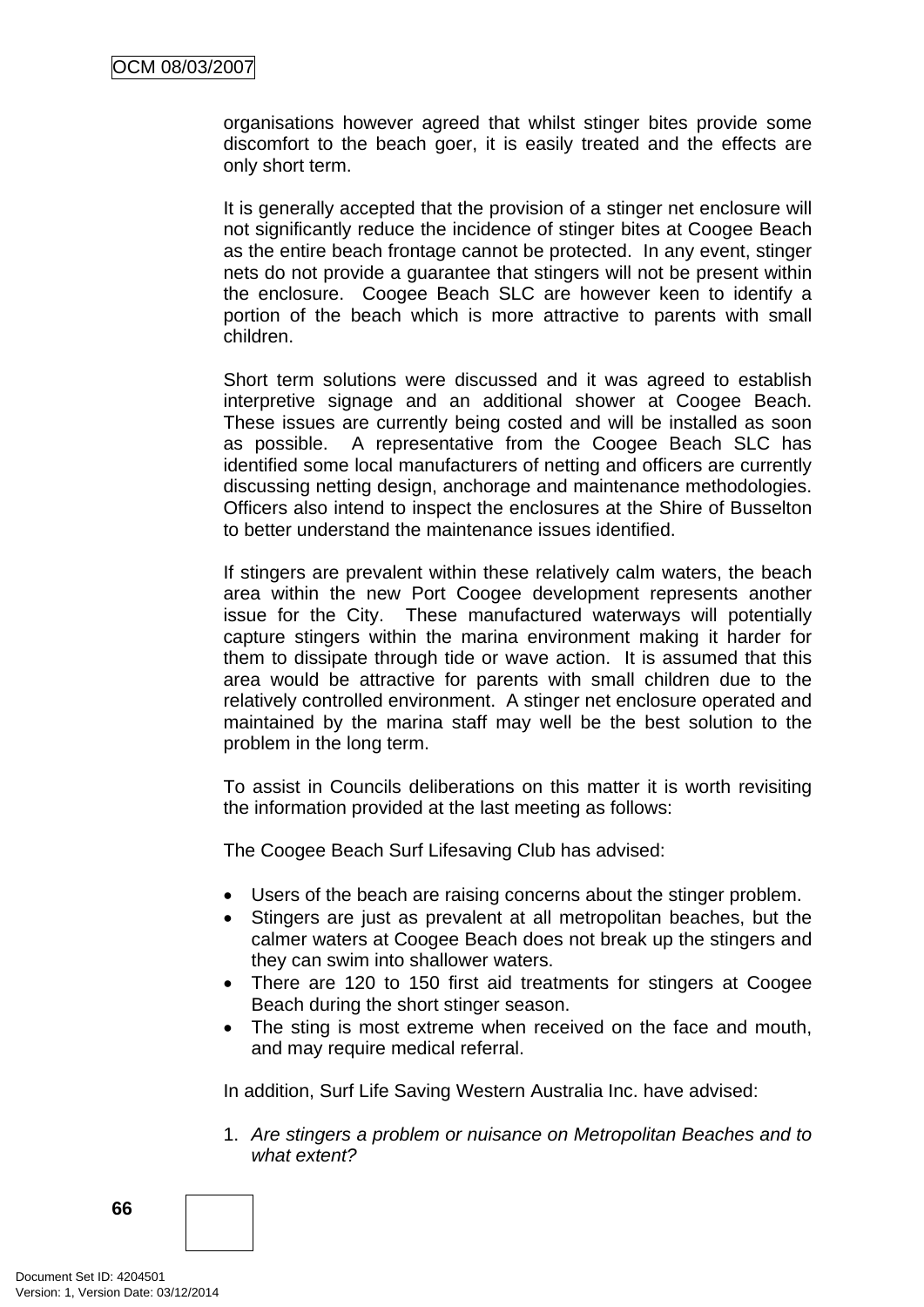The type of marine stinger common to the Perth Metropolitan waters are more of a nuisance than a threat to the health of beach users. A 'bite' from marine stingers in metropolitan Perth are not life threatening and leave an affected person with varying degrees of discomfort. The table below provides statistics of marine sting treatments as recorded by surf life savers when patrolling beaches on week-ends over the summer.

| Year      | <b>Recorded Treatments</b><br><b>All Areas</b> | <b>Recorded Treatments</b><br><b>Coogee SLSC</b> |
|-----------|------------------------------------------------|--------------------------------------------------|
| 2000/2001 | 640                                            | <b>NA</b>                                        |
| 2001/2002 | 752                                            | <b>NA</b>                                        |
| 2002/2003 | 1233                                           | 63                                               |
| 2003/2004 | 2564                                           | 60                                               |
| 2004/2005 | 1061                                           | 21                                               |
| 2005/2006 | 289                                            | 27                                               |
| Total     | 6539                                           | 171                                              |

2. *What is the demand for stinger nets i.e. are the users of the beach raising concerns?* 

In metropolitan Perth the demand for stinger nets is rare. The Shire of Busselton has taken steps to install and maintain a stinger net within Geographe Bay and adjacent to the tourist attraction 'Mile Long Jetty'. Multiple or consistent concerns do not appear common; the installation of a stinger net in Perth is more likely to enhance beach user comfort by reducing exposure to stinger 'bite' episodes rather than reduce any threat to life or long term illness/health effect. The City should be aware that the installation of a stinger net is not a guarantee that stingers will not enter the enclosed area.

3. *Are stingers more prevalent at Coogee than other beaches such as Cottesloe, City Beach, Scarborough Beach etc or to the South at Rockingham, Safety Bay and Mandurah?* 

Statistics compiled by SLSWA do not support that Coogee Beach or beaches in the south metropolitan area have an increased presence of incidents of stinger bites. In fact statistics show that the northern Clubs listed above have a higher incidence of 'stinger bites'. This increase in prevalence may be attributed to these beaches having lifesavers patrolling these beaches for longer hours over the summer and more people using these beaches than at Coogee. The northern beaches noted in your question are in fact beaches with very high beach visitation rates.

4. *Have other metropolitan beach Councils considered establishing stinger nets?* 

SLSWA is not aware of numerous coastal Councils considering this action for reduction of stinger 'bites', especially within the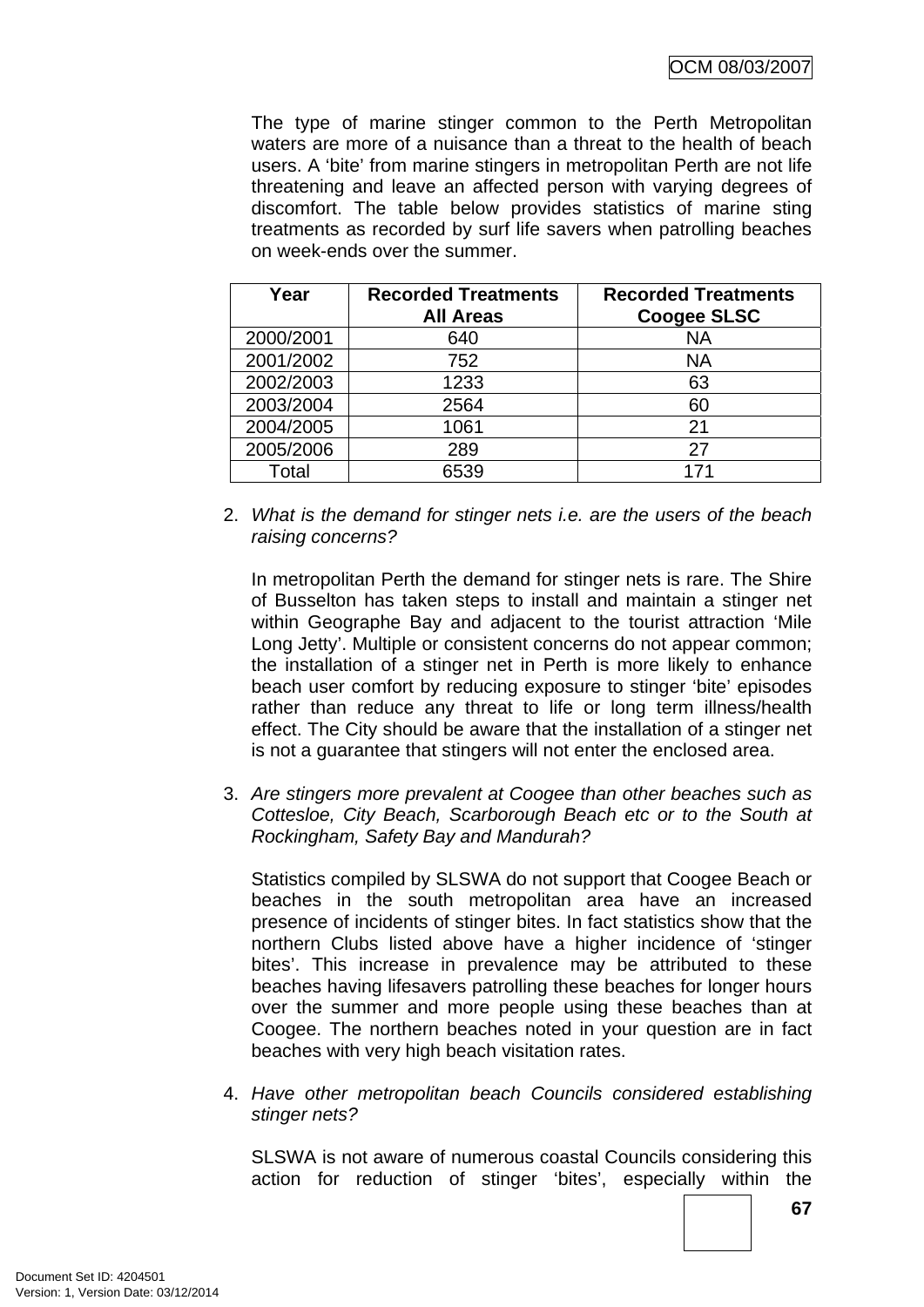metropolitan area. As stated SLSWA believe the Shire of Busselton maintain stinger nets during the summer. Coastal Councils are more likely to have considered the need for shark nets than stinger nets.

5. *What are the instances or raised concerns of stinger 'bites' at Coogee each year?* 

See table above. The statistics recorded for Coogee are representative of week-ends or public holidays only and during the summer season. The statistics do not account for midweek incidents.

#### 6. *What is the severity of the injury and how is it treated?*

The severity of the incident can vary but is usually considered low. The main symptom is from a mild to painful discomfort which later becomes 'itchy' and is usually accompanied by raised welts. The discomfort is likely to abate in a short time frame when appropriate treatment is applied. The current recognised practice for treatment of stingers is to apply a cold pack for a period of 10 minutes and reapply if discomfort persists. This practice is current policy of the Australian Resuscitation Council of which Surf Life Saving is a member of and takes advice from for basic first aid protocols.

7. *What is our liability in the event that a swimmer gets caught in a stinger resistant net enclosure?* 

Stinger nets are generally designed with very small apertures i.e. <10mm. This design prevents entrapment opportunities with small children who in any event should be closely supervised by a guardian when in the water; further reducing the risk of entrapment. SLSWA investigations have not uncovered any recorded case of liability or claim made against a coastal Council from an injury resulting from this type of incident.

8. *What would the liability be in the event that the City was unable to effectively maintain the nets and a swimmer was stung and had some form of adverse reaction?*

Like any feature/infrastructure introduced by a Council, an element of liability exists if procedures or protocols are not complied with to effectively maintain and manage that feature. However, a swimmer having a severe adverse reaction (i.e. death) to a stinger in Perth is considered to be a rare event (e.g. once in a 100 years) and SLSWA has no knowledge of this occurrence. It is worth qualifying that any installation of a stinger net is likely to be 'resistant only' and not 'proof'. Council should not promote installed stinger enclosures as being free from stingers rather they should be aware that the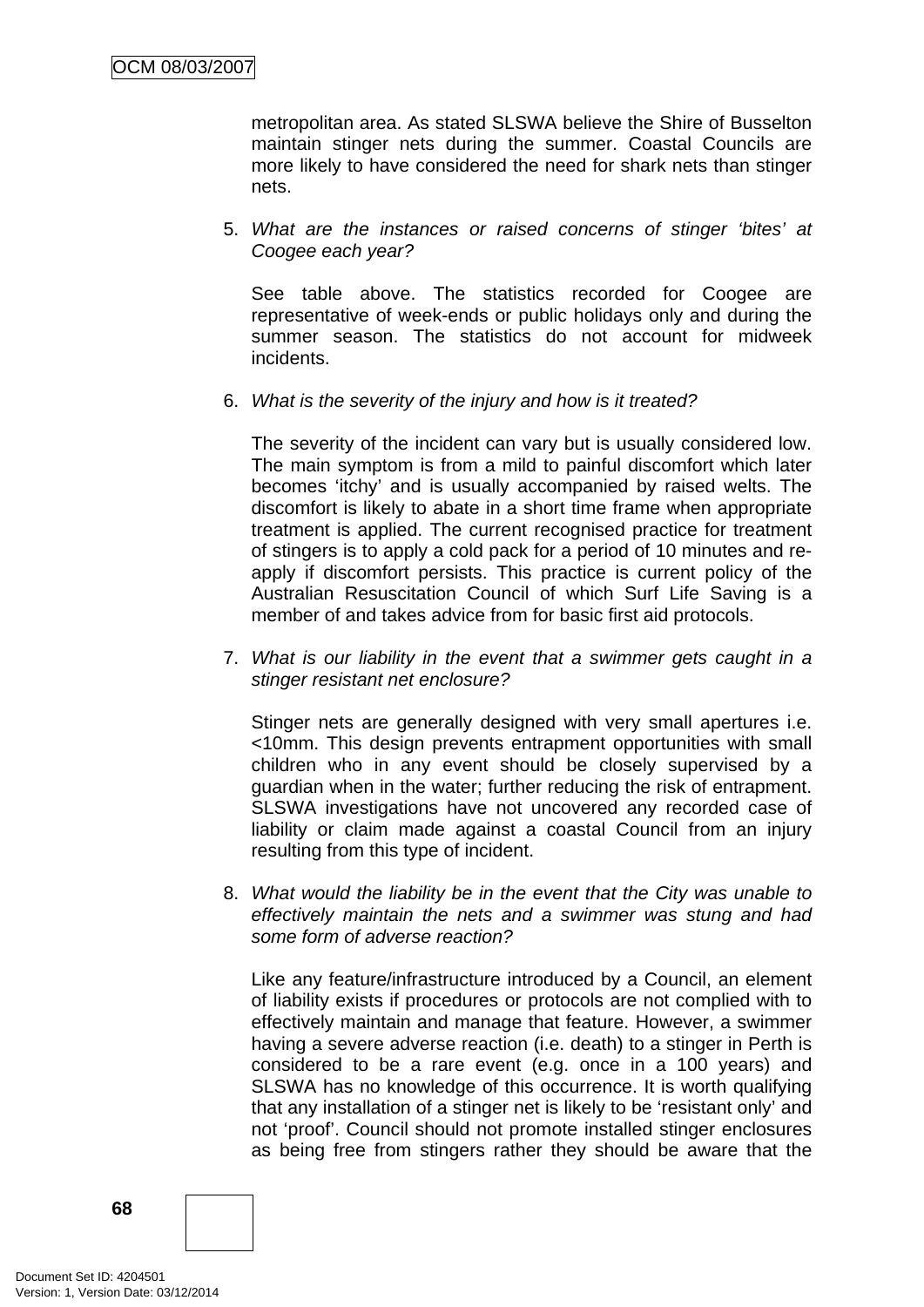nets will reduce the number of stingers in the enclosed area thereby minimising the likelihood and frequency of stinging incidents.

## **Strategic Plan/Policy Implications**

#### *Infrastructure Development*

*• To construct and maintain community facilities that meet community needs.* 

## **Budget/Financial Implications**

Should Council decide to proceed to install stinger nets, funding of \$46,000 initially and \$26,000 subsequently per year have been estimated, subject to confirmation of prices and statutory authority requirements.

Funding for the shower and interpretive signage will be drawn from the current budget.

## **Legal Implications**

Approvals would be required from various State and Commonwealth statutory authorities before the proposal can proceed.

## **Community Consultation**

Council has contacted the Coogee Beach Surf Life Saving Club and Surf Life Saving WA.

## **Attachment(s)**

N/A

## **Advice to Proponent(s)/Submissioners**

The Coogee Beach Surf Life Saving Club has been advised that this matter will be considered at the March 2007 Council Meeting.

## **Implications of Section 3.18(3) Local Government Act, 1995**

Nil.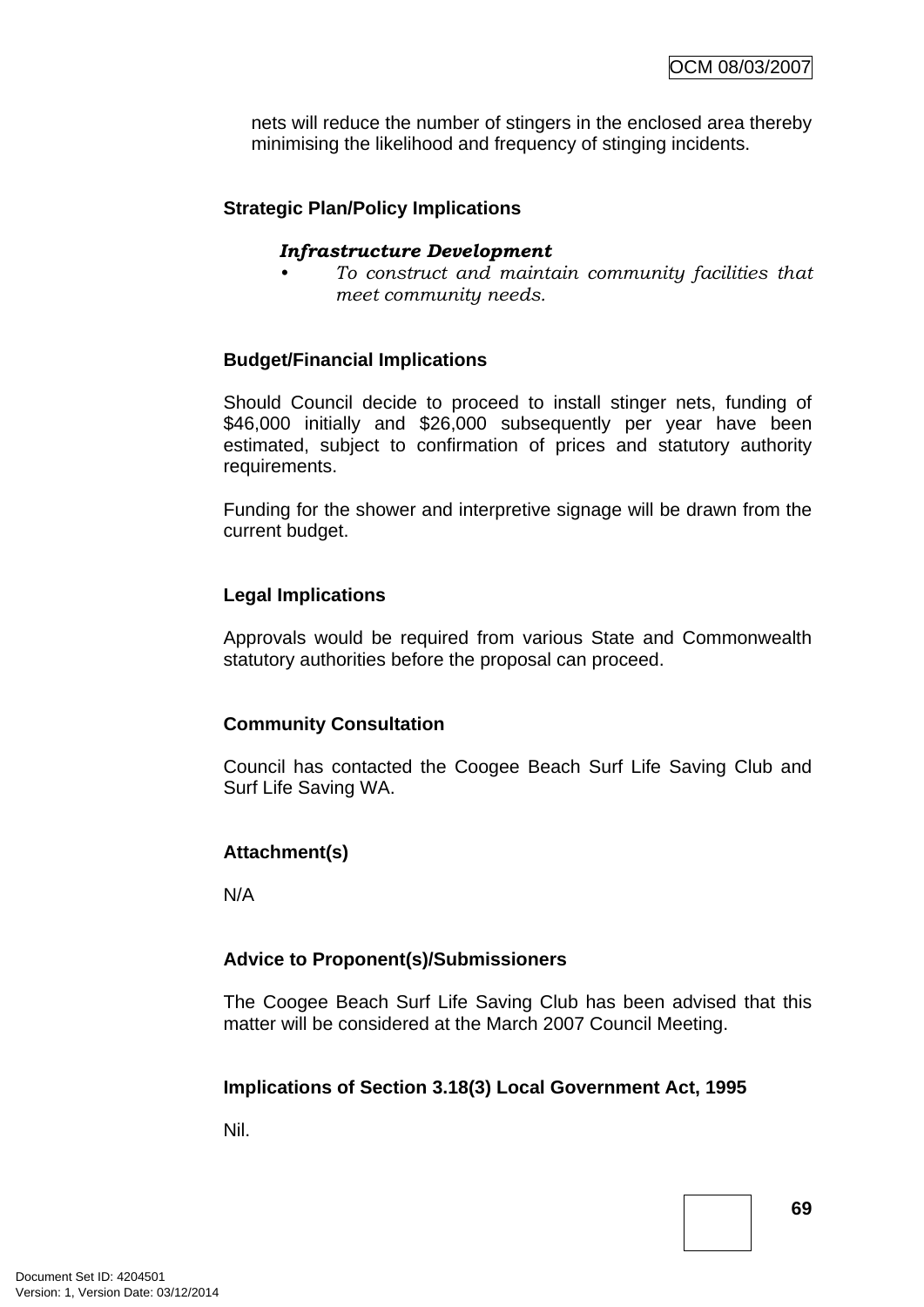## **16.2 (MINUTE NO 3410) (OCM 08/03/2007) - CATHERINE POINT GROYNE EXTENSION (2200418) (JS) (ATTACH)**

## **RECOMMENDATION**

That Council:

- (1) endorse the findings of reports *South Beach Coastal Processes: Catherine Point Sediment Movement*, November 2005, MP Rogers & Associates and *South Beach Coastal Processes: Monitoring Review,* February 2007, MP Rogers & Associates;
- (2) negotiate with adjacent land development proponents*,* a cost sharing agreement for the extension of the Catherine Point groyne;
- (3) include in the 2007/08 Municipal Budget an amount of \$422,000 for the construction of a 30 metre groyne extension to accommodate future boardwalk access; and
- (4) amend the 2006/07 Budget by reducing Expenditure Account OP9815 Catherine Point Groyne Extension from \$278,000 to \$60,000 and Income Account OP9815 Contributions from Developer from \$139,000 to \$30,000.

## **TO BE CARRIED BY AN ABSOLUTE MAJORITY OF COUNCIL**

## **COUNCIL DECISION**

MOVED Clr S Limbert SECONDED Clr L Goncalves that the recommendation be adopted.

## **CARRIED BY ABSOLUTE MAJORITY OF COUNCIL 9/1**

## **Background**

#### South Beach Coastal Processes: Catherine Point Sediment Movement, November 2005

In 2005 the City engaged MP Rogers and Associates (MRA) to investigate local coastal processes affecting the shoreline between the Island Street Groyne at the boundary to the City of Fremantle at South Beach and the Catherine Point Groyne, adjacent to the South Beach Village development. The investigation examined the erosion and identified long term options to stabilise and retain this section of beach.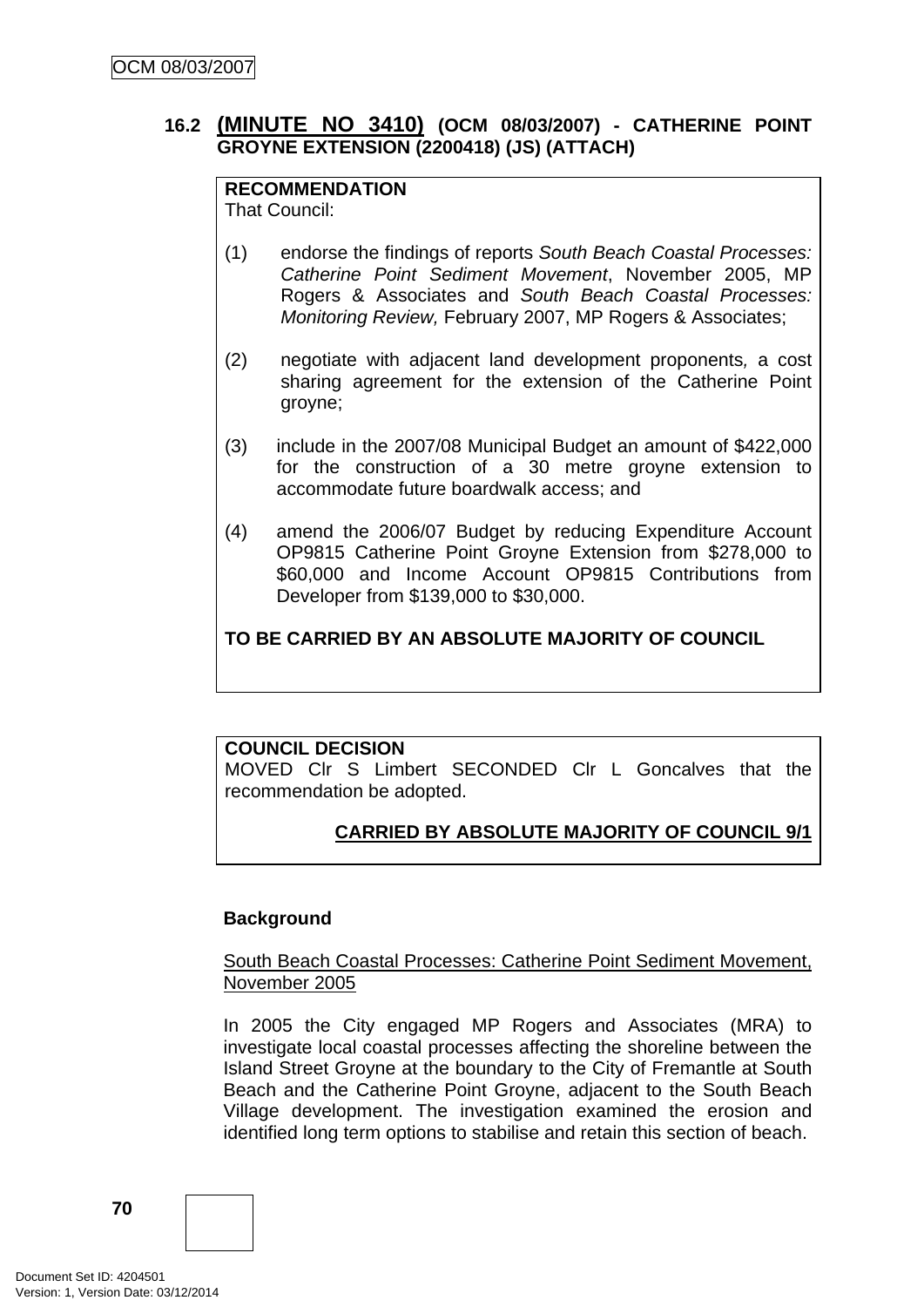The November 2005 report outlined survey, historical research and modelling of the offshore Success Bank and sediment movement from storm events, inshore wave patterns and coastal processes, to predict the stability of the beach. A recommendation for stabilising this shoreline based on the sediment modelling and historical beach angles, required the Catherine Point Groyne to be extended some 110 metres in two 55 metre stages, with intermediate shoreline monitoring to determine whether the beach had stabilised with only the first stage groyne extension.

The City and adjacent South Beach Village developers Stockland, agreed to share the cost of the first stage extension on a dollar for dollar basis. An amount of \$278,000 was placed on the 2006/07 Capital works Program, 50% being a contribution from municipal funds.

## North Coogee Foreshore Management Plan (FMP)

During the preparation of the draft *North Coogee Foreshore Management Plan* (FMP), the joint working group determined that the MRA November 2005 report should be reviewed to reflect additional available coastal data, future adjacent residential development and the community's desires. The MRA Report has been used to inform the North Coogee FMP, which is currently being finalised and will be presented in April 2007.

The FMP working group also recommended that consideration be given to the State Government Cockburn Coastal Precinct *Improvement Plan 33* (IP33), with regard to future planning and development contributions along the ocean foreshore between Rollinson Road and the Port Coogee Development. IP33 is an initiative for preparing a district structure plan for the land including the FMP study area between the Island Street and Catherine Point groynes. The IP33 committee has representation from the City of Cockburn and is due to finalise a draft district structure plan for advertising after August 2007.

## **Submission**

Council endorsement of the reports for *South Beach Coastal Processes: Catherine Point Sediment Movement, November 2005 (MRA)* and *South Beach Coastal Processes: Monitoring Review, February 2007 (MRA)* is required. In addition, commitments to the project is to be made by listing for municipal budget consideration in the 2007/08 capital works budget, the revised cost for extending and further monitoring the Catherine Point Groyne .

## **Report**

The City engaged MRA to review the findings and recommendations of the November 2005 report given: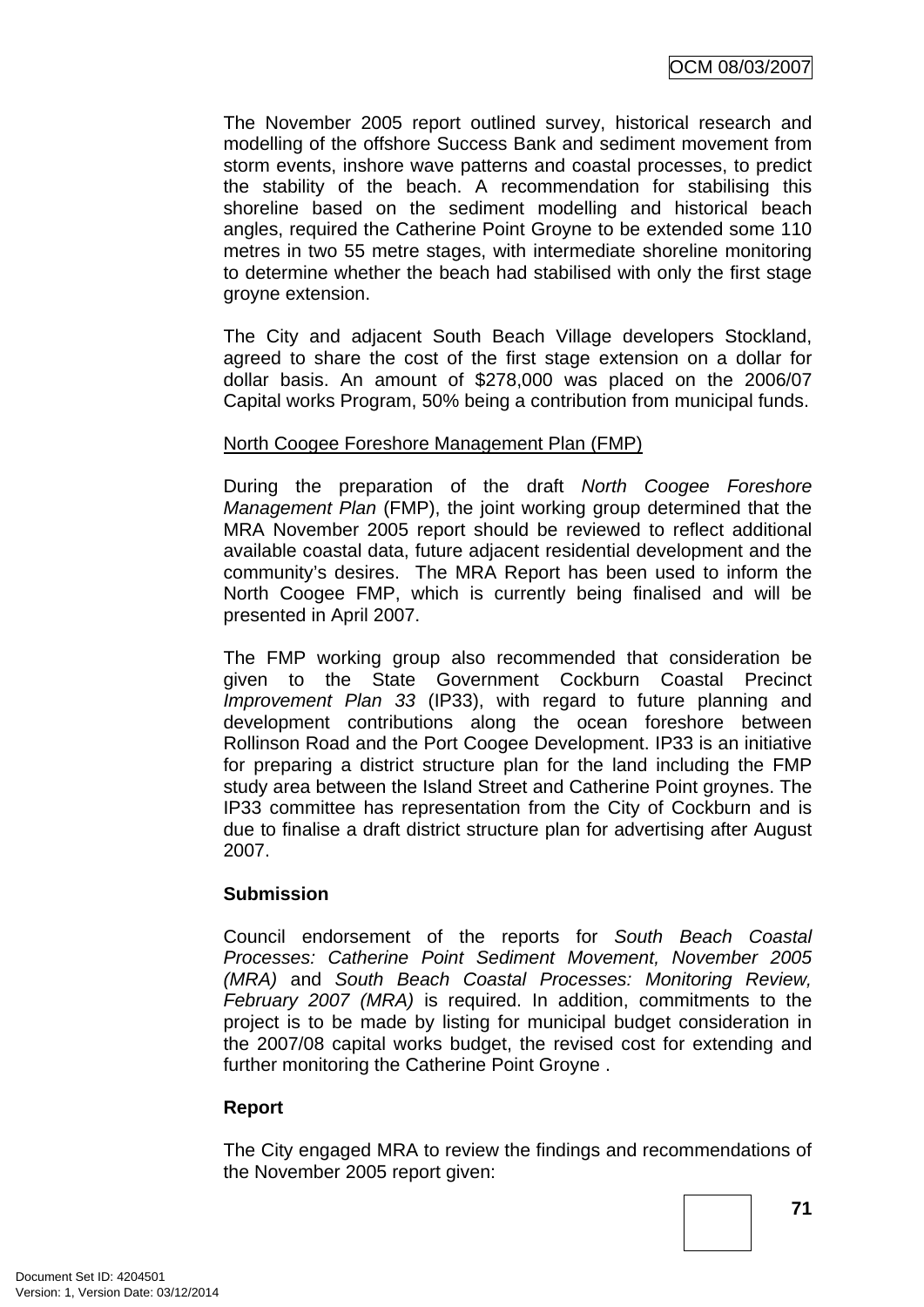- More than twelve months had passed since the previous sediment modelling work had been undertaken and further monitoring data was available for refining the sediment modelling;
- Opinions of costs needed to be reviewed in light of increased construction costs of 25% over the previous twelve month period;
- Community members and representatives voiced a desire for pedestrian access onto the proposed extension, which provided for a more robust construction than previously recommended.

The 2007 MRA report reviewed:

- Recent on-site survey information;
- Aerial mapping related to the vegetation line against the beach;
- Three dune cross section profiles; and
- Beach angles related to sediment movement and wave patterns.

The information indicates that the rate of shoreline recession has decreased over the previous 2 years. To stabilise the shoreline, the angle of the beach should be modified so that there is no net transport of sediment away.

This desired stabilisation can be accommodated by extending the Catherine Point groyne 30 metres to retain sand on the north side of the groyne, which is a more subtle engineering solution than previously recommended. Raised as a concern by some Foreshore Management Plan workshop attendees, extending the groyne will result in erosion of sand on its south side. By extending the groyne only 30m and given the slow rate of sediment movement at this location, it is anticipated that the southern side erosion will be between only 5 and 15 metres. Over a ten year period when the north side accretes to the end of the groyne, the sand movement will again be of accretion on the south side of the groyne. Any erosive action on the south side of Catherine Point groyne will not affect infrastructure such as the dual use path, but may impact on recent rehabilitation planting works.

MRA recommend a 30 metre extension to the Catherine Point groyne, followed by annual assessments to determine if coastal processes are continuing to provide for a stable beach outcome, prior to recommending any further extension stages.

MRA provided an opinion of costs based on November 2006 pricing. The table shows revised current prices for groyne extensions for sediment control purposes only (low profile) and separately to accommodate pedestrian use (high profile). To accommodate safe pedestrian and service vehicle access, the groyne profile is substantially larger to be elevated above storm event waves. The pricing below for accessibility to the groyne is based on a concrete path with steel handrails 4-5m wide and 0.2-0.3 thick. Therefore, with a 30m extension, the path will be approximately 130m long.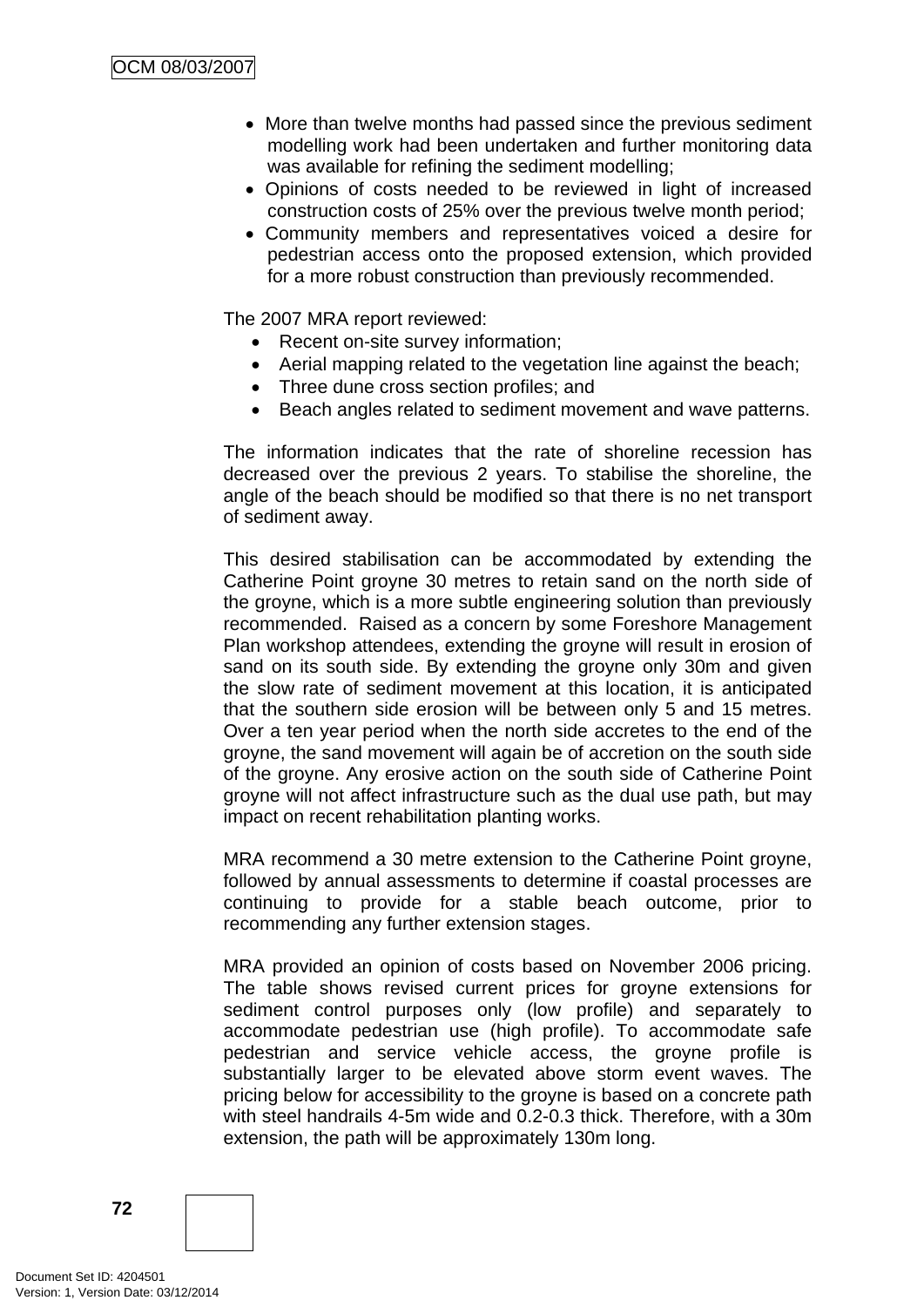| <b>GROYNE EXTENSION</b> | <b>LOW PROFILE</b> | <b>HIGH PROFILE</b> | <b>ACCESSIBILITY</b> |
|-------------------------|--------------------|---------------------|----------------------|
| 55m groyne extension    | \$283,000          | \$680,000           | +\$300,000           |
| 30m groyne extension    | \$164,000          | \$422,000           | +\$250,000           |

Note that it can be anticipated that limestone quarry rock and engineering construction costs will increase another 20% in the forthcoming year.

The MRA reports and recommended treatments provide for a basic structure to address beach erosion. Further consideration should be given to visual amenity and accessibility in design detail and materials for the boardwalk construction, any lighting, fishing platforms, or other facilities that may be considered for this groyne. This may be a matter for future stages of implementation of the *North Coogee Foreshore Management Plan* or the impending *IP33 District Structure Plan* proposal for lands directly east of the Catherine Point Groyne.

Subject to the recommendation being adopted, an amount of \$30,000 will be spent for design documentation for tendering for the 30m groyne extension construction works and engaging a suitably qualified consultant to prepare conceptual designs and estimates for pedestrian and service vehicle access. This will allow the construction works to take place as soon as possible in 2007/08.

## **Strategic Plan/Policy Implications**

## *Infrastructure Development*

*• To construct and maintain parks and bushland reserves that are convenient and safe for public use, and do not compromise environmental management.* 

## **Budget/Financial Implications**

For design documentation for tendering for the 30m groyne extension construction works and engaging a suitably qualified consultant to prepare conceptual designs and estimates for pedestrian and service vehicle access, it is proposed that:

- Officers negotiate a shared cost agreement with adjacent land development proponents.
- Funds allocated in the 2006/07 budget for expenditure Account OP9815 Catherine Point Groyne Extension be reduced from \$278,000 to \$60,000. \$30,000 will be used for design documentation for tendering for the 30m groyne extension construction works and engaging a suitably qualified consultant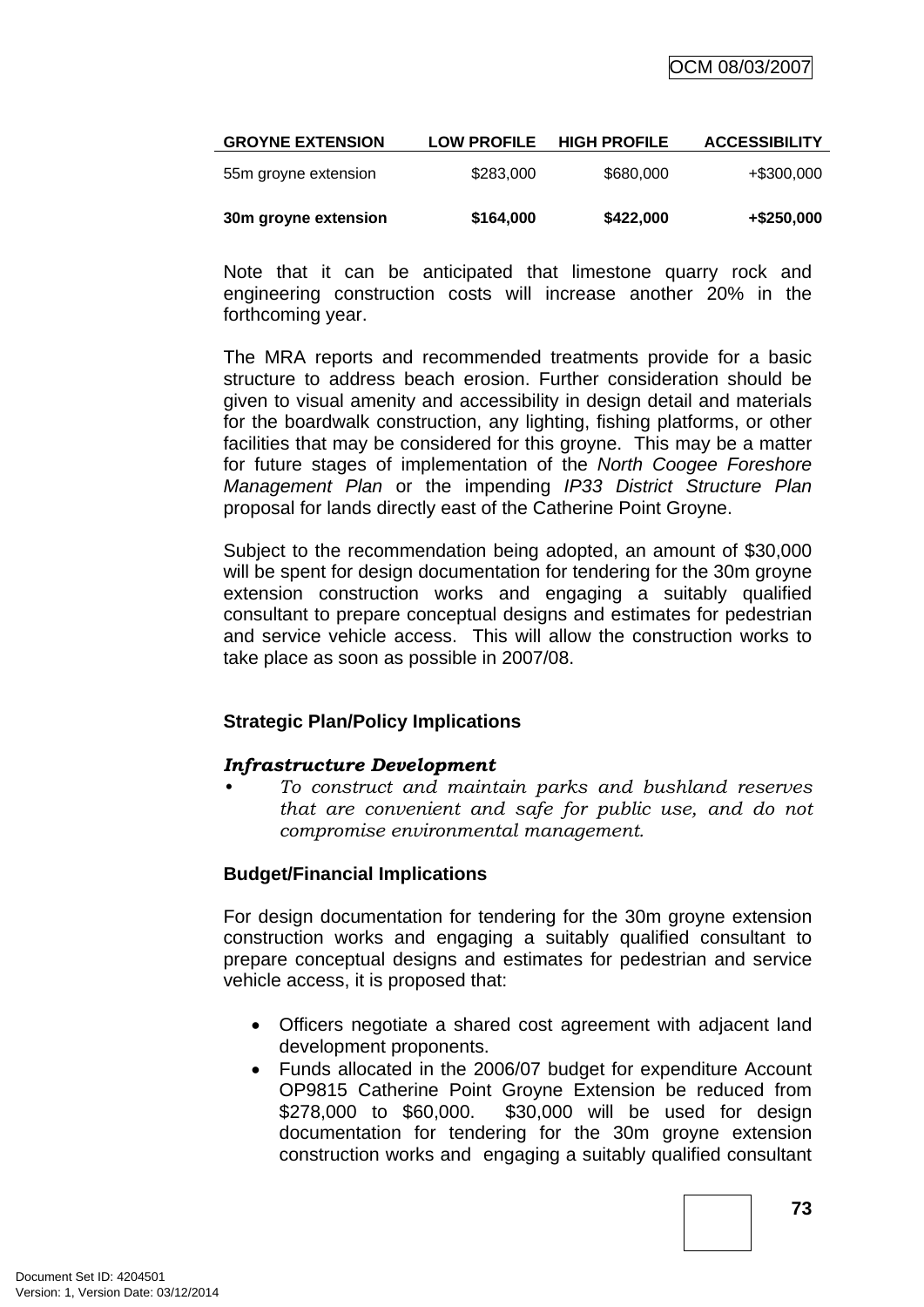to prepare conceptual designs and estimates for pedestrian and service vehicle access.

- The Contribution from the land development proponent contained in the 2006/07 Budget in Account OP9815 be reduced from \$139,000 to \$30,000 to cover expenses incurred this financial year.
- Council commit to allocating an amount of \$422,000 in the 2007/08 Municipal Budget for the construction of a 30 metre groyne extension to accommodate future boardwalk access.

## **Legal Implications**

All works shall be carried out in accordance with the relevant construction and best practice standards.

## **Community Consultation**

On 18th December 2006 a *North Coogee Foreshore Design Workshop* was held at the City of Cockburn Civic Hall, facilitated by Ecoscape the FMP consultants for Stockland and LandCorp. Thirty six (36) community members and twelve (12) stakeholder representatives attended after advertising and accepting expressions of interest for sixty (60) attendees.

Seven tables produced concept plans and provided advice regarding the values, uses and constraints. Outcomes of the design workshop have been posted on the City's website. The workshop included discussion regarding MRA's findings. The draft *North Coogee Foreshore Management Plan* (FMP) is to be advertised for a six week public comment period. That document refers to and makes inferences from the contents of the November 2005 and February 2007 MRA reports.

It is recommended that MRA reports be made available in the City's public libraries for reference during the FMP advertising and comment period.

## **Attachments**

South Beach Coastal Processes – Monitoring Review February 2007

## **Advice to Proponent(s)/Stakeholders**

The co-applicants and those who lodged a submission on the proposal have been advised that this matter is to be considered at the 8 March 2007 Council Meeting.

## **Implications of Section 3.18(3) Local Government Act, 1995**

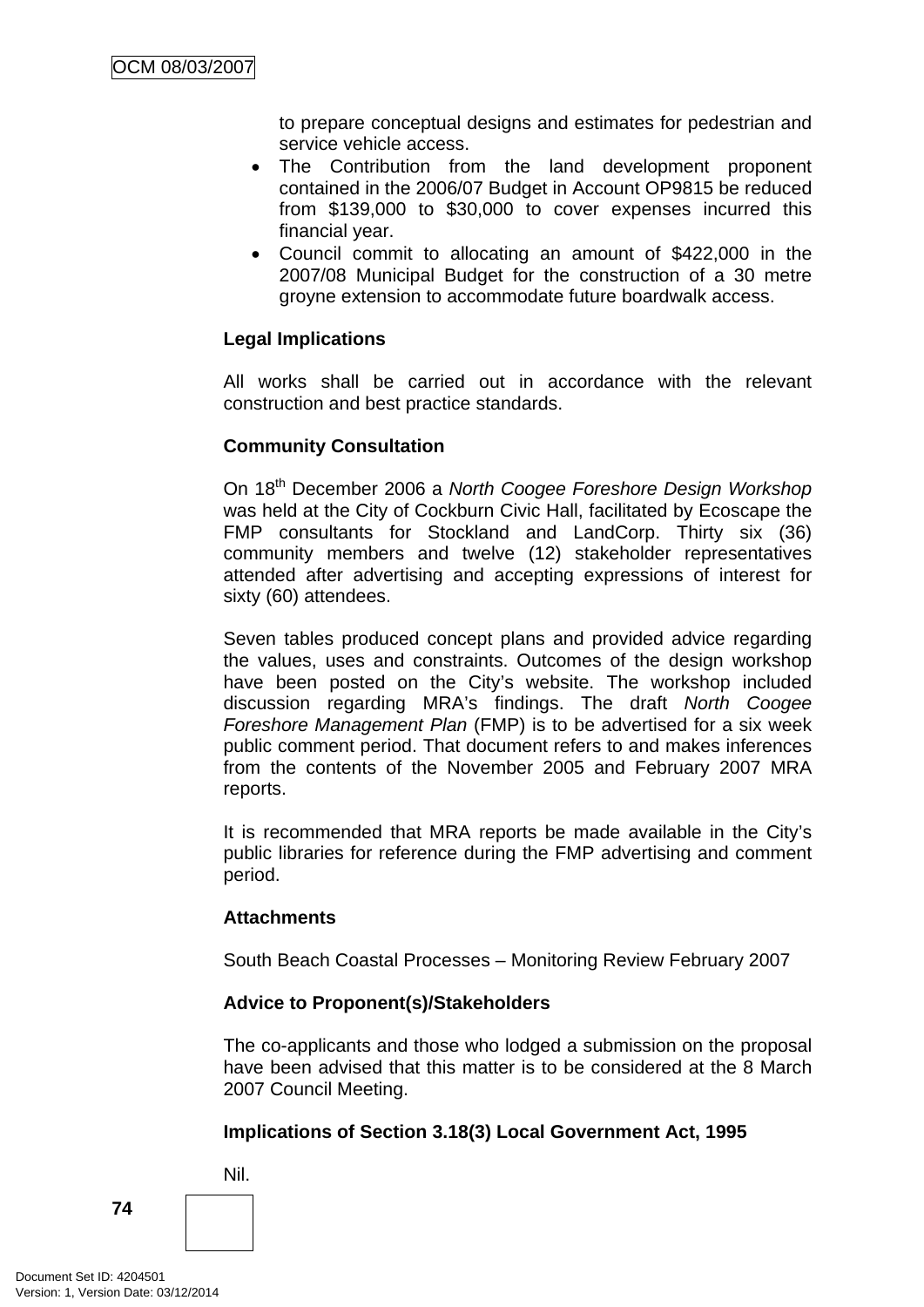**16.3 (MINUTE NO 3411) (OCM 08/03/2007) - COMPULSORY LAND ACQUISITION PORTION OF LOT 26 HOWSON WAY, LOT 33, LOT 303 & LOT 42 MIGUEL ROAD, BIBRA LAKE - OWNER: CITY OF COCKBURN (450007) (KJS) (ATTACH)** 

# **RECOMMENDATION**

That:

- (1) Council agree to purchase the land required for the extension of Spearwood Avenue, Barrington Road to Sudlow Road as follows:
	- Portion of Lot 26 Howson Way, Bibra Lake
	- Portion of Lot 33 Miguel Road, Bibra Lake
	- Portion of Lot 303 Miguel Road, Bibra Lake
	- Portion of Lot 42 Miguel Road, Bibra Lake;

subject to any purchases being supported by a Valuation report prepared by a Licensed Valuer on behalf of the City.

- (2) if the Valuation Reports prepared by the City's Licensed Valuer are within 15% of the report prepared by the land owner's Licensed Valuer, a conference be requested between both Licensed Valuers to discuss and agree on a common valuation, following which the Chief Executive Officer finalise the land acquisition at that agreed value.
- (3) if the Valuation Reports prepared for the City and the land owners have a variance in excess of 15% or if the City and the Land Owner cannot reach agreement as outlined in (2) above, the City shall request the Minister for Planning and Infrastructure to compulsory acquire any outstanding portion of land identified in (1) above that has not been voluntarily acquired.

## **COUNCIL DECISION**

MOVED Clr S Limbert SECONDED Clr V Oliver that the recommendation be adopted.

**CARRIED 10/0**

## **Background**

Council has been seeking to acquire five parcels of land to facilitate the construction of Spearwood Avenue between Barrington Street and Sudlow Road.

Council at its meeting of 9 November 2006, resolved to: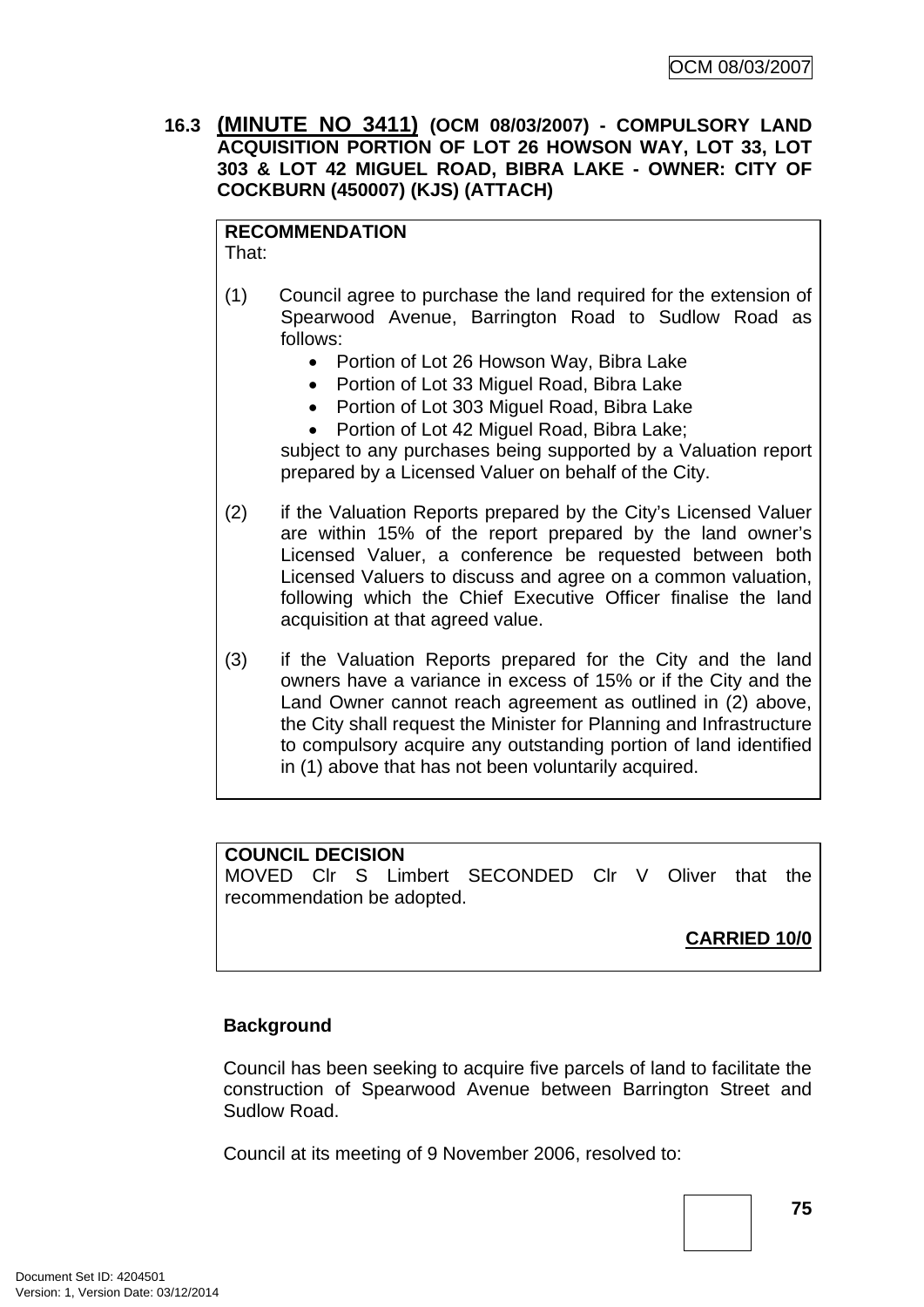- (1) acknowledges the support given by the MRRG (Metropolitan Regional Road Group) which will enable it to secure the remainder of the land required for the Spearwood Avenue extension between Barrington Road and Sudlow road as Stage 1 of the total project
- (2) commit to either refund the money received to date to purchase the land or fund the road construction from its own sources if the City of Cockburn fails to receive MRRG funding beyond the 2009 / 2010 financial year to commence road works due to it not having a sufficient score to warrant further consideration.

## **Submission**

Nil

#### **Report**

The owners of the (4) four properties affected by the MRS "Other Regional Road" land requirement have been contacted and asked to allow access to their property to facilitate the preparation of Valuation Reports pursuant to the Land Administration Act 1997 to be prepared for each property. The Valuation Reports have been discussed with each of the (4) four owners. As a result of these initial discussions all four owners have now engaged the services of alternate Licensed Valuers of their choosing to undertake additional valuations.

The valuation reports prepared for the City by Licensed Valuers McGees are as follows:

| Portion Lot 26 Howson Way   | $-6897$ m2 \$550,000 + 10% solatium |
|-----------------------------|-------------------------------------|
| Portion Lot 33 Miguel Road  | $-5697$ m2 \$665,000 + 10% solatium |
| Portion Lot 303 Miguel Road | $-8808$ m2 \$969,000 + 10% solatium |
| Portion Lot 42 Miguel Road  | $-5592$ m2 \$615,000 + 10% solatium |

Discussions with some of the owners indicated a degree of dissatisfaction with the value determined by the Licensed Valuer appointed by the City. One owner had obtained an independent valuation paid for by the City, which although higher than the valuation range determined by McGees was within 10% of that range. Normal practice in this situation would have been for the parties to agree to allow the respective valuers to exchange Valuation Reports to see whether a common agreed Valuation Report could be prepared. This owner has not agreed to this course of action and believes that his Valuer has under valued his land. He has now, at his own cost, engaged a second Valuer to prepare a report.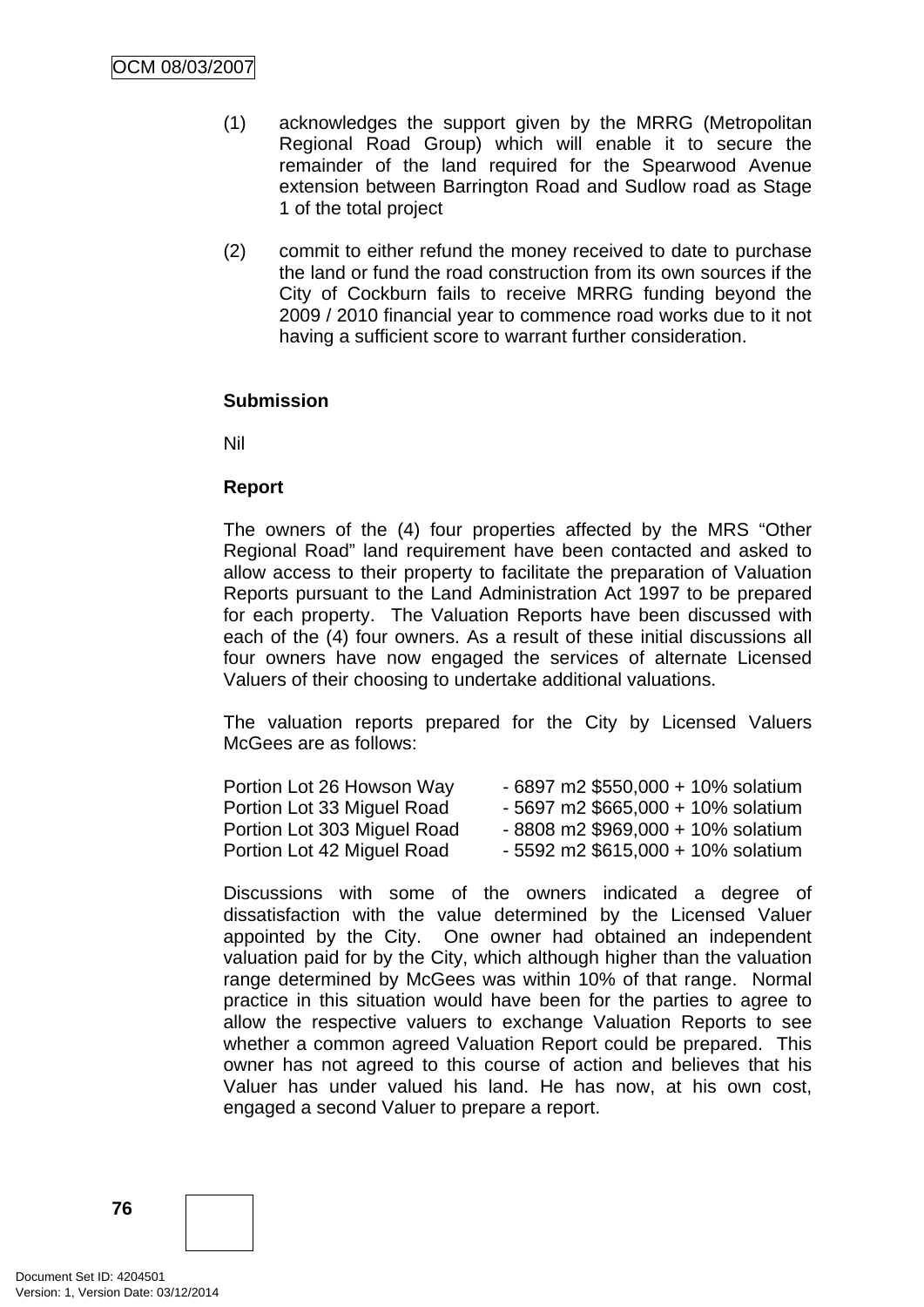Values for commercial property in the metropolitan area, including Bibra Lake are experiencing rapid growth which makes it imperative to conclude negotiations for the road land as soon as possible.

All four owners have engaged Valuers who have undertaken to have their reports finished by the middle of March 2007. Current advice from the senior valuer at McGees suggests that it is normal practice that when Valuation Reports are within 15% of each other the valuers for both parties meet to negotiate a common valuation over the land. If the difference is beyond 15% it is his view that there is little value in the Valuers exchanging reports or meeting to discuss the outcomes. It is clear at this point that the parties would be unable to reach a consensus and the City must compulsory acquire the land to progress the matter further. The City must formally seek a 'taking order' from the Minister for Planning and Infrastructure in accordance with the Land Administration Act 1997.

The effect of this action is to stop the clock as the compensation to be paid is calculated at the time the Taking Order has been issued by the Minister. Once a Taking Order has been issued by The Minister, access to the land is granted to the City and a procedure to determine compensation is determined by the Land Administration Act.

It is estimated to take around 3 months from the time the request is made to the time The Minister issues the Taking Order. Negotiations can continue with the affected owners through and beyond this period.

## **Strategic Plan/Policy Implications/Demographic Planning**

## *Transport Optimisation*

- To ensure the City develops a transport network that provides maximum utility for its users, while minimizing environmental and social impacts.
- To achieve provision of an effective public transport system that provides maximum amenity, connectivity and integration for the *community.*

## **Budget/Financial Implications**

- Funding for this project has been identified in the current budget.
- The total costs of the project are projected to increase from \$4 Million to \$5.5 Million and will continue to escalate if the land is not acquired in a reasonable timeframe.
- The City will receive a further \$1,000,000 of RRG funding in the 2007/08 financial year as part of the current funding arrangements at which time the project will need to be resubmitted. There is no guarantee that the City will receive further funding for this project.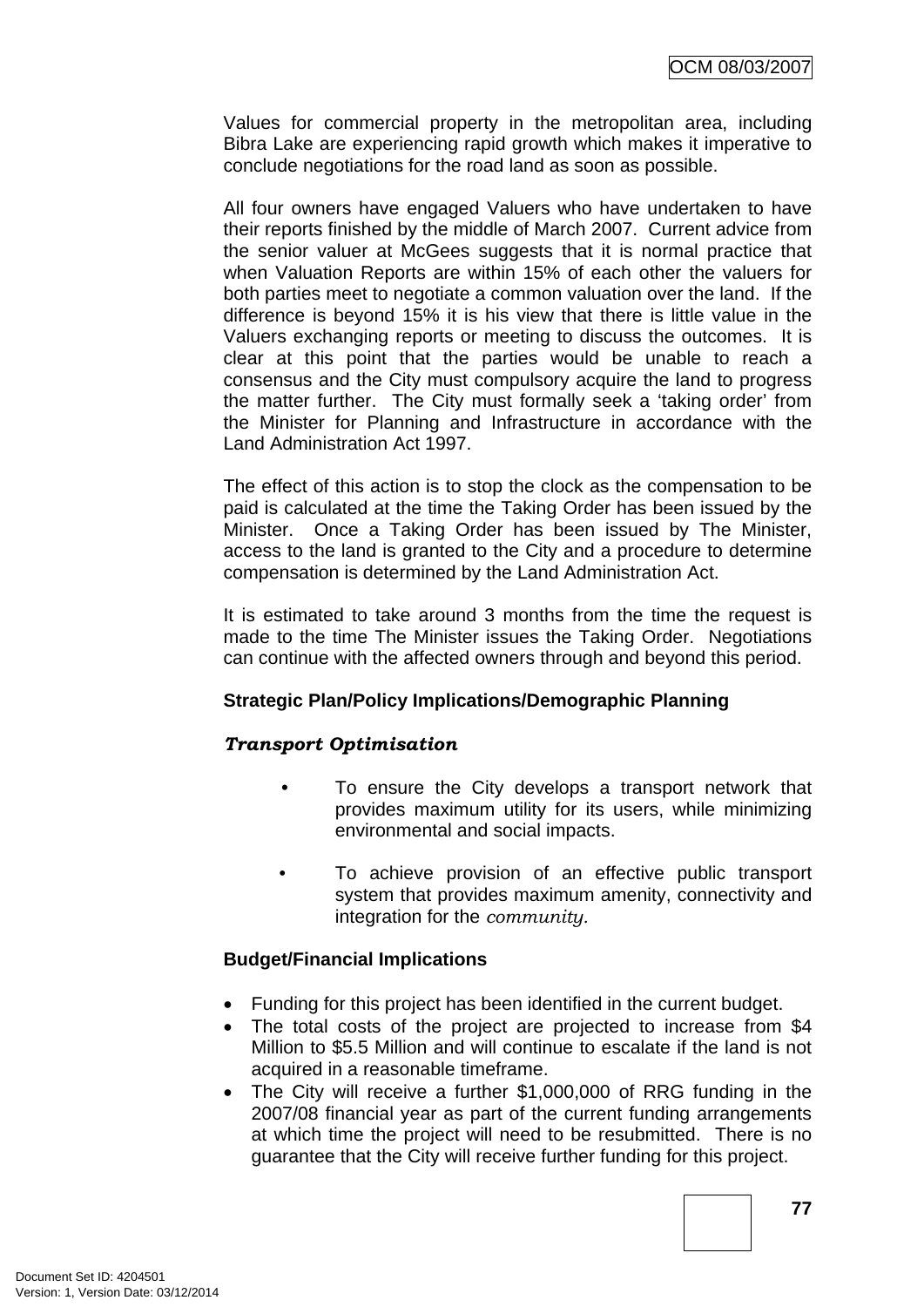- The total project will be re-assessed and resubmitted to the MRRG seeking additional funding over 2 subsequent years (will increase MRRG commitment from \$2.7M to \$3.7M)
- If the City fails to receive further funding from the MRRG due to the score for the project not warranting further consideration, the City will have to refund the \$2M or fund the entire project cost of \$5.5M itself.

## **Legal Implications**

The Land Administration Act 1997 applies

## **Community Consultation**

N/A

## **Attachment(s)**

(1) A Plan of the required land

## **Advice to Proponent(s)/Applicant**

N/A

**Implications of Section 3.18(3) Local Government Act, 1995**

Nil.

## **17. COMMUNITY SERVICES DIVISION ISSUES**

## **17.1 (MINUTE NO 3412) (OCM 08/03/2007) - DISABILITY ADVISORY COMMITTEE MEMBERSHIP (8413) (BF) (ATTACH)**

## **RECOMMENDATION**

That Council, in accordance with section 5.10 of the Local Government Act, approve the following individuals as members of the Disability Advisory Committee:-

- Elected Members: Clr Val Oliver & Clr Sue Limbert
- Disability Access Officer Barbara Freeman, Advisor (Deputy, Jill Zumach)
- Cockburn Community Care Manager Fiona Taylor, Advisor (Deputy, Lucy Thom)
- Richard Hill Consumer Representative
- Jeffrey St John Consumer Representative
- Jonneen Compassi Consumer Representative
- Jan de Groote Consumer Representative
- Rosemary Fielder Consumer Representative
- Gavin Pitman Industry Representative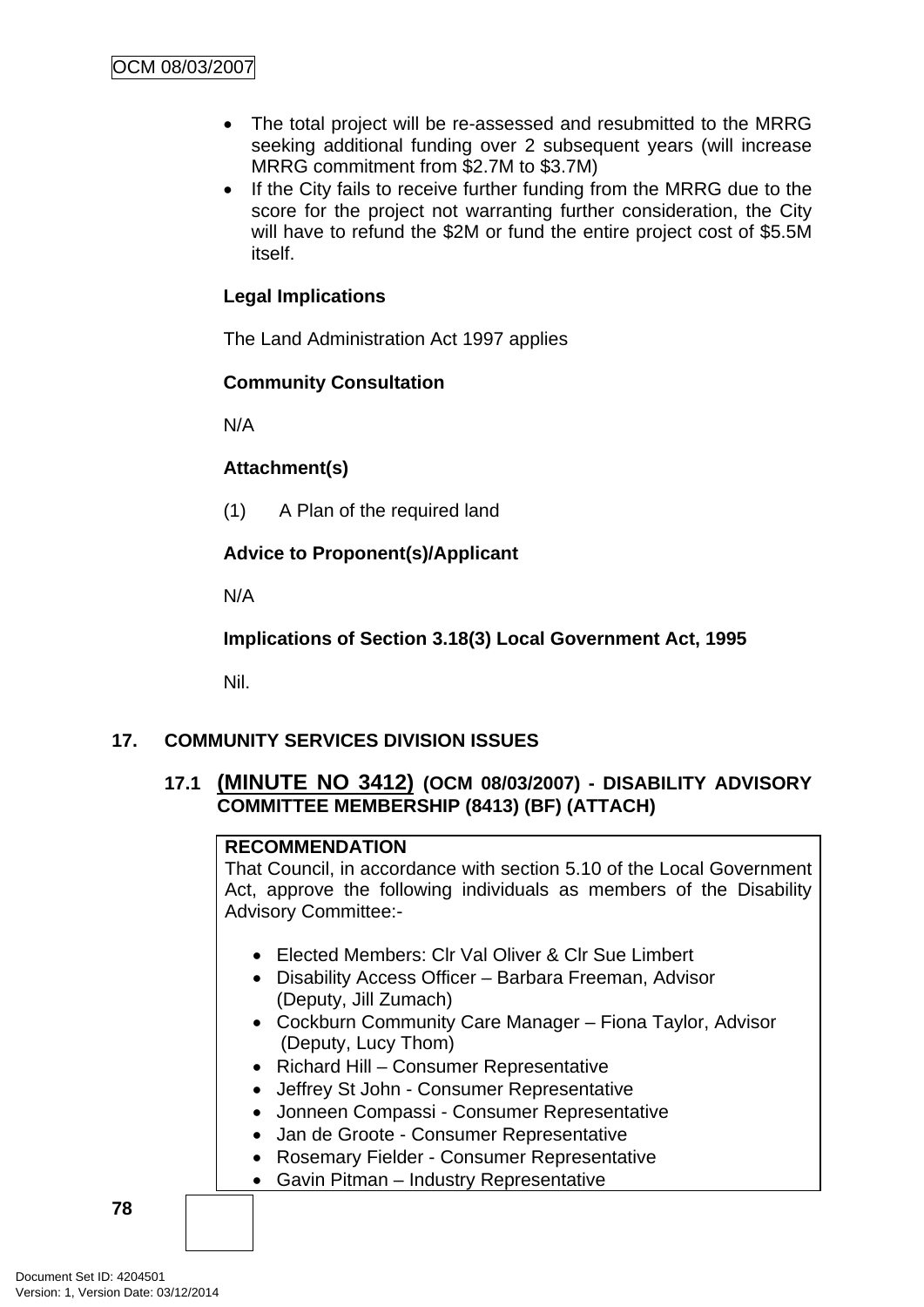- Hayley Briene Industry Representative
- Margaret O'Neill Industry Representative
- Peter Muller Industry Representative

## **TO BE CARRIED BY ABSOLUTE MAJORITY OF COUNCIL**

#### **COUNCIL DECISION**

MOVED Clr V Oliver SECONDED Clr S Limbert that the recommendation be adopted.

## **CARRIED BY ABSOLUTE MAJORITY OF COUNCIL 10/0**

## **Background**

On 5<sup>th</sup> December 1995 Council approved the appointment of a Disability Advisory Committee to monitor and prioritise the implementation of the City of Cockburn's Disability Services Plan (now known as a Disability Access and Inclusion Plan).

The Committee's mission is to advise the City of Cockburn on the provision of universal access to all facilities and resources within and for the local community.

Nominations for 2006/07 members for the DAC were called for through advertisements in the local papers and posters placed in public buildings. Information was also mailed to organisations working with people with disabilities in the City of Cockburn.

An applicant for the Committee is required to be either a resident of the City who has a disability, is a parent, carer or advocate of a person with a disability, or a person who works in the disability field within City of Cockburn in a voluntary or paid capacity.

## **Submission**

All attached applicants met the required criteria and are duly recommended for appointment by Council.

## **Report**

During the last year the Committee was involved in Disability Awareness Training for Council staff; in the preparation of Council's Access Audit and the Disability Access and Inclusion Plan; in the purchase of a Beach Wheelchair; and in the 'Celebrating Abilities' Event for the International Day of People with a Disability.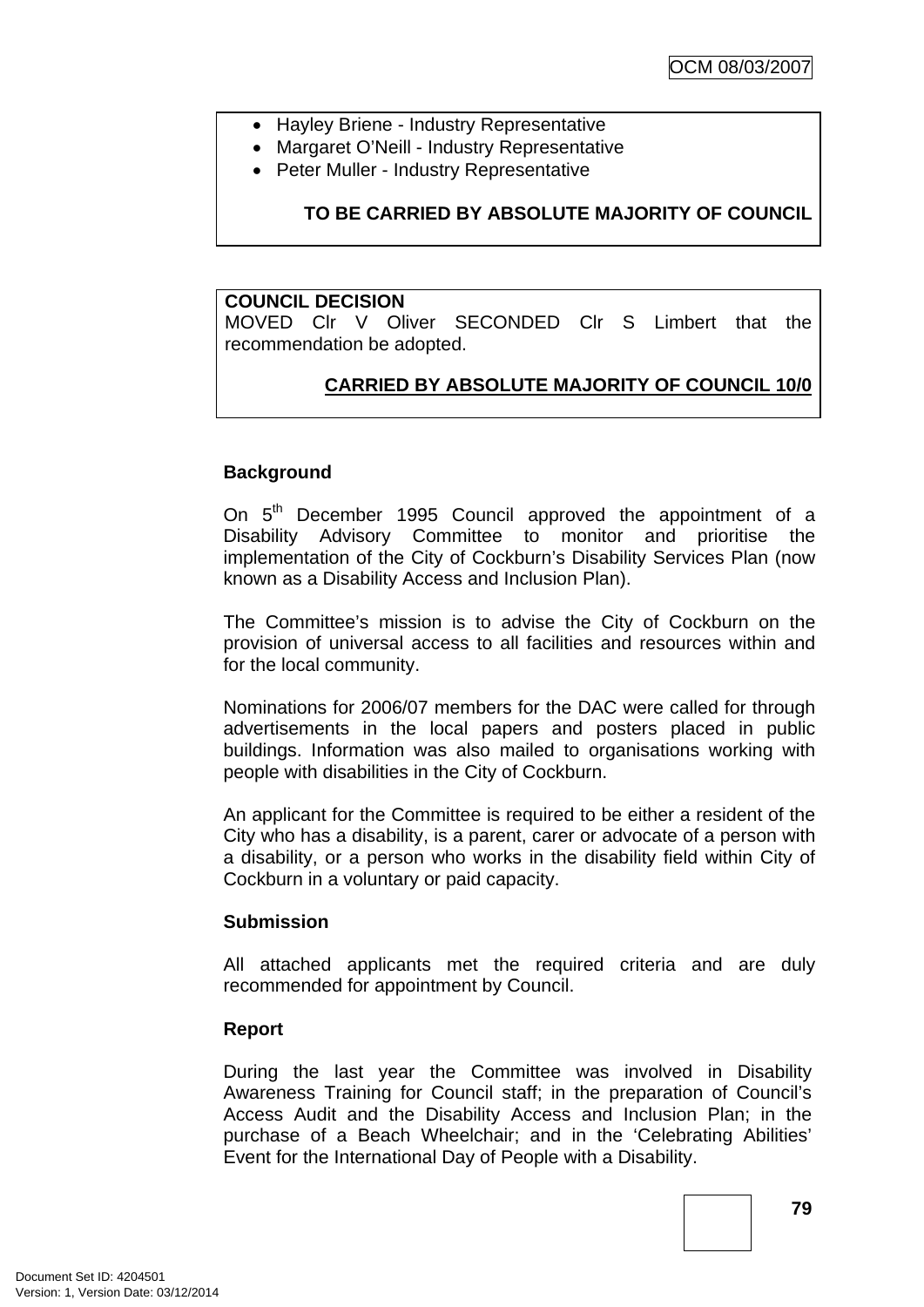## **Strategic Plan/Policy Implications**

## *Demographic Planning*

*• To ensure development will enhance the levels of amenity currently enjoyed by the community.*

## *Lifestyle and Aspiration Achievement*

*• To identify community needs, aspirations, expectations and priorities for services that are required to meet the changing demographics of the district.* 

## **Budget/Financial Implications**

The Disability Advisory Committee is allocated an annual budget of \$2000.

## **Legal Implications**

N/A

## **Community Consultation**

The positions for the Disability Advisory Committee were well advertised and open to all members of the public who met the criteria.

## **Attachment(s)**

Disability Advisory Committee - Terms of Reference

## **Advice to Proponent(s)/Submissioners**

N/A

## **Implications of Section 3.18(3) Local Government Act, 1995**

Nil.

## **DECLARATION OF INTEREST**

Clr Allen declared a Conflict of Interest in the following item, the nature of the interest being that he is the Applicant.

CLR ALLEN LEFT THE MEETING AT THIS POINT, THE TIME BEING 10.23PM.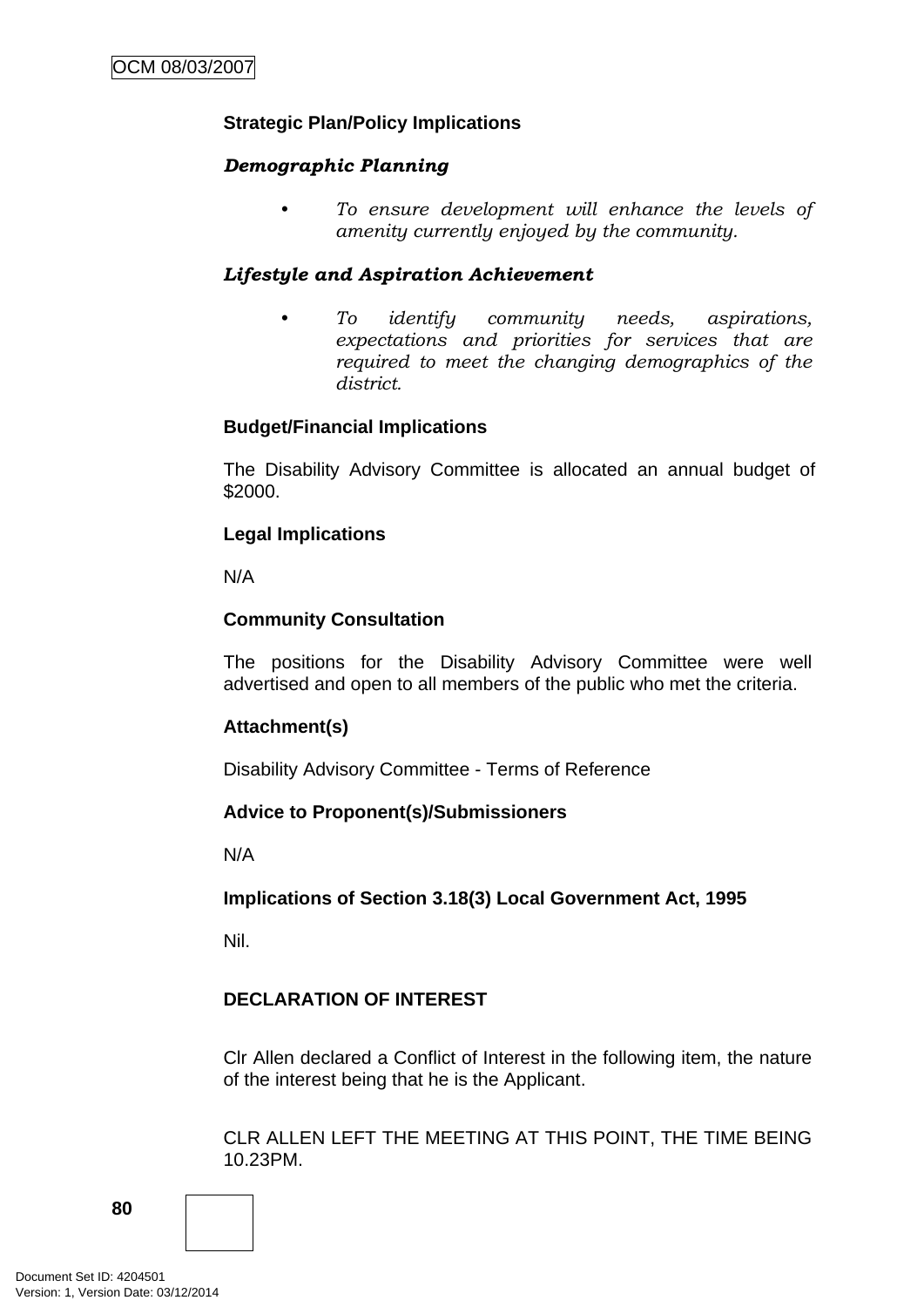## **17.2 (MINUTE NO 3413) (OCM 08/03/2007) - APPLICATION TO KEEP MORE THAN 2 DOGS - 4 CHRISTINE CRESCENT, COOGEE (1006) (RA) (ATTACH)**

## **RECOMMENDATION**

That Council approve the application by Mr K Allen of 4 Christine Crescent, Coogee to accommodate three (3) dogs on the property subject to arrangements being put in place to the satisfaction of the Chief Executive Officer to restrict the dogs from the eastern side of the house.

## **COUNCIL DECISION**

MOVED Clr S Limbert SECONDED Clr V Oliver that Council approve the application by Mr K Allen of 4 Christine Crescent, Coogee to accommodate three (3) dogs on the property.

**CARRIED 8/1**

## **Reason for Decision**

In 1993 Council resolved to approve an unrestricted permit for Mr Allen to have 3 dogs at his premises, namely dogs Emmy, JP, and Katie. The City was notified by the Allen's that Emmy had died and the records were modified accordingly, hence, in accordance with the City's Local Laws the three dog approval expired. The Allen's have since adopted a further family poodle named Sasha and once again seek an unrestricted permit to lawfully keep their three dogs at home.

The applicant travels away on business regularly and does not agree to restrict the dogs from the eastern side of the house as they provide a form of safety and security for his wife in his absence.

## **Background**

The City of Cockburn Local Laws allows for any owner or occupier of any premises within the district to keep more than two dogs subject to a number of criteria being met. The authority to approve the owner or occupier of premises to have more that two dogs who meets the criteria is determined under delegated authority, however, if any owners or occupiers within a 50 metre radius of the premises object approval can only be determined by Council.

Council, at its meeting of 6 July 1993, resolved to permit Mr Allen to have three dogs at his premises, namely dogs Emmy, JP and Katie. The City was notified that Emmy had died and the records were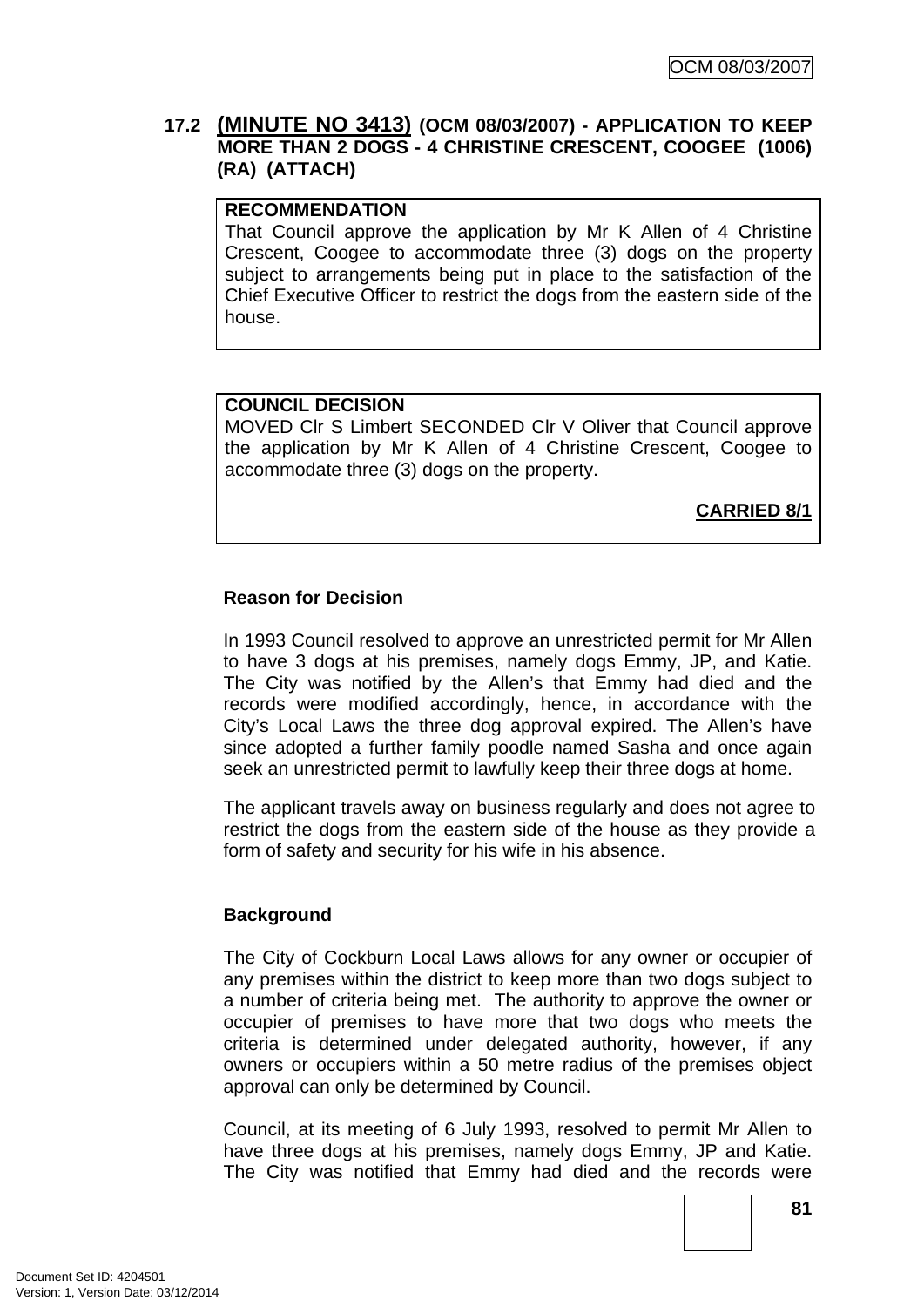modified accordingly; hence, in accordance with the City's Local Laws the three dog approval expired.

## **Submission**

The owner of 4 Christine Crescent, Coogee has submitted an application to have 3 dogs on his premises.

## **Report**

In accordance with the requirements of the City of Cockburn Local Law (Part II Division 3 section 2.8) the City provided the applicant with a proforma with the addresses of nine (9) properties deemed to fall within a radius of 50m from the property. Eight (8) of these property owners have signed the application not objecting to 3 dogs being housed at 4 Christine Crescent, Coogee.

The owner of 6 Christine Crescent, Coogee has objected on the basis that the dogs bark and whimper on his side of the building when the occupants of 4 Christine Crescent are away. The applicant does not agree to the proposal to restrict the dogs from the eastern side of the house as they provide a form of security for his wife. There appears to be three options open to Council on this matter:

- (1) Council could refuse the application by Mr Allen for 3 dogs.
- (2) Council could approve the application by Mr Allen to have 3 dogs on his property.
- (3) Council could approve the application for 3 dogs but have the approval conditional on the dogs being restricted from access to the eastern side of the building.

It is recommended that option 3 be adopted by Council, as it appears to generally satisfy the requirement of both parties.

## **Strategic Plan/Policy Implications**

## *Governance Excellence*

- *To conduct Council business in open public forums and to manage Council affairs by employing publicly accountable practices.*
- *To provide effective monitoring and regulatory services that administer relevant legislation and local laws in a fair and impartial way.*

## **Budget/Financial Implications**

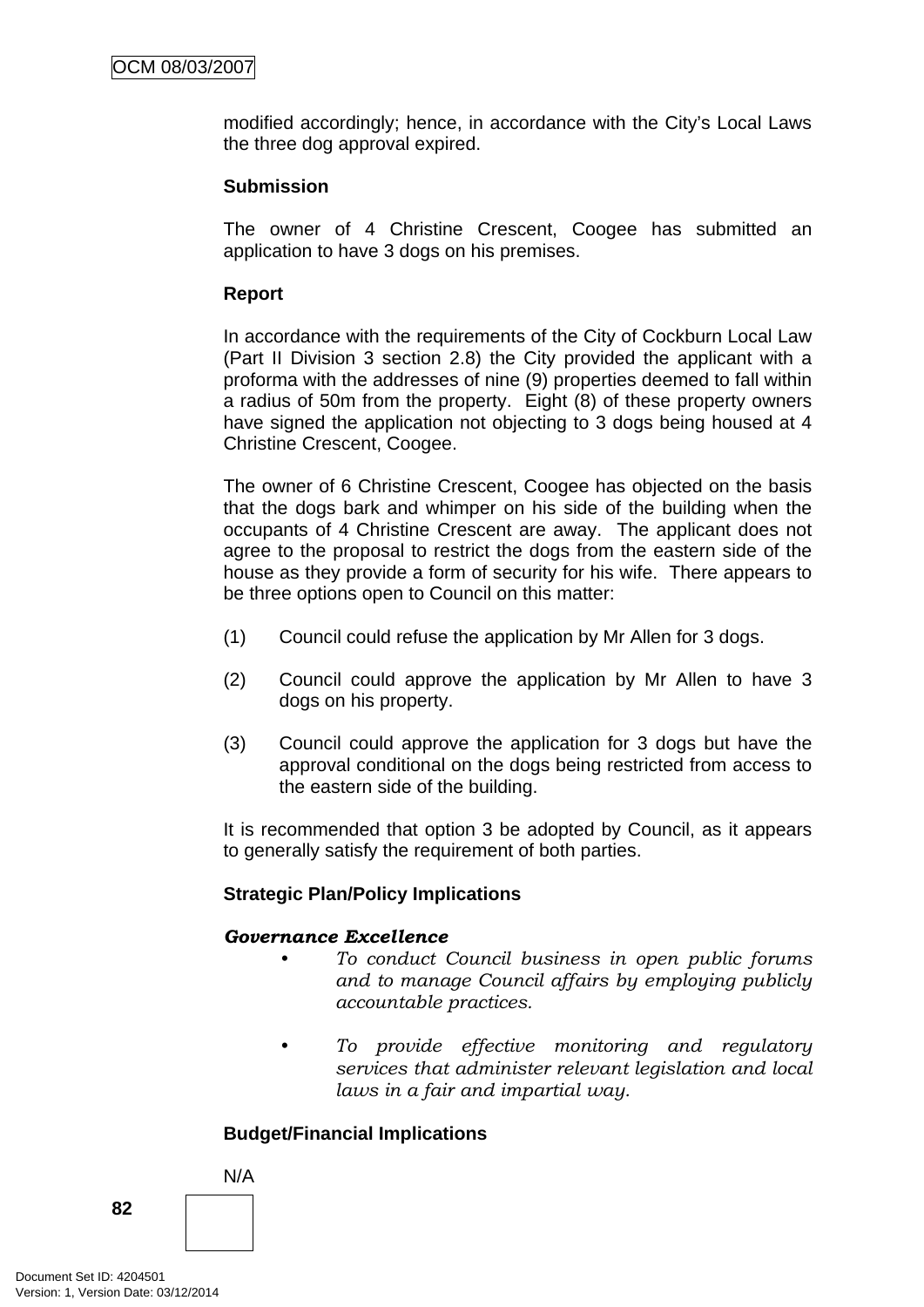## **Legal Implications**

Dog Act section 26 Local Law section related to Dogs

## **Community Consultation**

The adjoining land owners within 50m of the property in question have been consulted on the application.

## **Attachment(s)**

Location of Premises

## **Advice to Proponent(s)/Submissioners**

The applicant has been advised that this matter is to be considered at the March 2007 Council Meeting.

## **Implications of Section 3.18(3) Local Government Act, 1995**

Nil.

CLR ALLEN RETURNED TO THE MEETING, THE TIME BEING 10.26PM.

THE PRESIDING MEMBER ADVISED CLR ALLEN OF THE DECISION OF COUNCIL WHILST HE WAS ABSENT FROM THE MEETING.

## **17.3 (MINUTE NO 3414) (OCM 08/03/2007) - NATIVE ARC LEASE OF PREMISES, HOPE ROAD, BIBRA LAKE - (1114662) (RA)**

**RECOMMENDATION** That Council:

- (1) Require Native Arc to:
	- 1. Prepare a site plan, which clearly shows the location and extent of the existing and proposed cages and yards to accommodate animals on the site.
	- 2. Ensure that there will be no increase in animal numbers beyond that currently accommodated.
	- 3. Prepare a program to replace the current cages and yards with facilities that comply with relevant State Government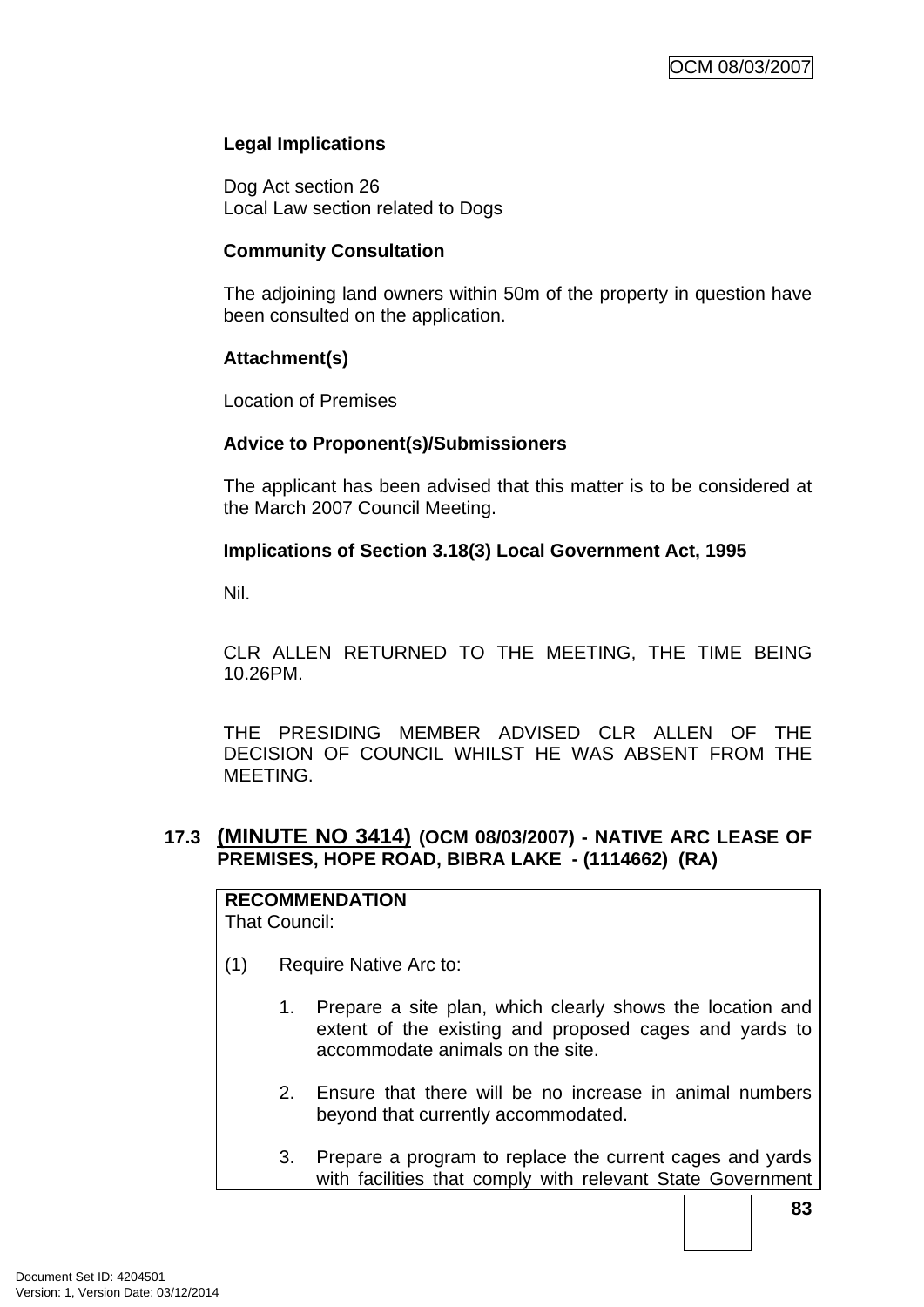guidelines and protocols for the keeping of Native animals.

- 4. Provide a set of protocols that ensures that domestic animals (non-native) are not accommodated on the site.
- 5. Provide clear evidence that a set of protocols and polices are in place that ensure all Occupational Health and Safety requirements are met for volunteers, students and visitors to the centre.
- 6. Ensure that there is no permanent resident(s) in the house and that overnight accommodation is only available of a non-permanent nature.
- 7. Provide evidence including minutes of all meeting Annual General and Special Meeting and audit reports to demonstrate that the Association is operating in accordance with its constitution;

with all conditions as described above carried out to the satisfaction of the Chief Executive Officer.

- (2) Approve a variation to the lease in accordance with the Council decision of the 9<sup>th</sup> November 2006 and an increase in the leased area to reflect the approved site plan.
- (3) Advise Native Arc (Inc) that the City must firstly approve any alterations or additions that they wish to carry out on the site or they will be deemed to be in breach of the lease.

## **COUNCIL DECISION**

MOVED Clr T Romano SECONDED Clr V Oliver that Council:

- (1) Require Native Arc to:
	- 1. As recommended
	- 2. Ensure that animal numbers on the site do not exceed the standards established in the Department of Conservation Guidelines for the keeping of Native Animals for the holding areas as established in the agreed site Plan.
	- 3. As recommended.
	- 4. Provide a set of protocols that ensures that non-native animals are not accommodated on the site other than private pets in accordance with the requirements of the City of Cockburn Local Laws.
	- 5. As recommended.
	- 6. Delete.
	- 7. As recommended.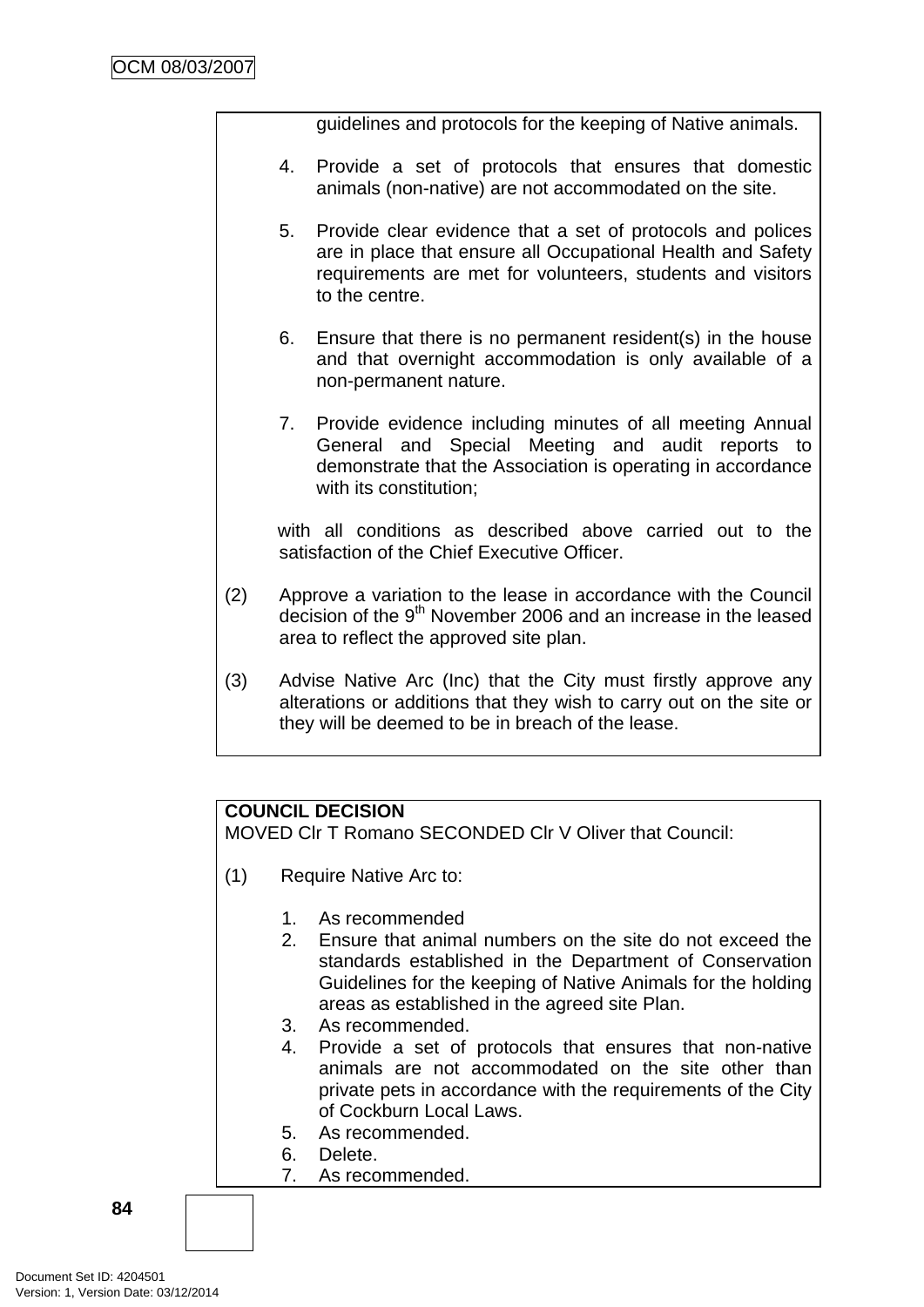- (2) Subject to the approval of the Western Australian Planning Commission and any other Statutory approval required permit the current tenants to reside at the premises for a period of six (6) months, on the condition that the building related remediation work identified, and permanent residents health precautions identified by the City's Health Department be carried out, with a progress report on the state of the works and the functioning of the new committee to be provided to the City within three (3) months of the March 2007 Ordinary Council Meeting.
- (3) Should the matters identified in (2) above be addressed to the satisfaction of the Chief Executive Officer and with the Elected Members being provided with a progress report, the current lease be varied:
	- 1. To permit tenants to stay on the property,
	- 2. To extend the lease area in accordance with the agreed site plan and;
	- 3. In accordance with the Council decision of 9 November 2006.
- (4) Advise Native Arc (Inc) that the City must first approve any alterations or additions that they wish to carry out on the site or they will be deemed to be in breach of the terms of the lease.

## **CARRIED 10/0**

## **Reason for Decision**

The City recognises the need to keep the interest of the animals in mind and therefore is prepared to provide the new committee more time to complete works and take control of the running of the organisation. It is however, the responsibility of the City to ensure that the works are carried out and other conditions as outlined above are adhered to.

## **Background**

Council at its meeting of March 2006 resolved to enter a lease agreement with Native Arc (Inc) for the brick house on lot 4719 Hope Road Bibra Lake. A lease has been signed and the group has taken up occupancy of the building. To assist the group in gaining external funding Council at its meeting of the 9<sup>th</sup> of November 2006 resolved to "extend the current term with Native Arc (Inc) for the brick premises on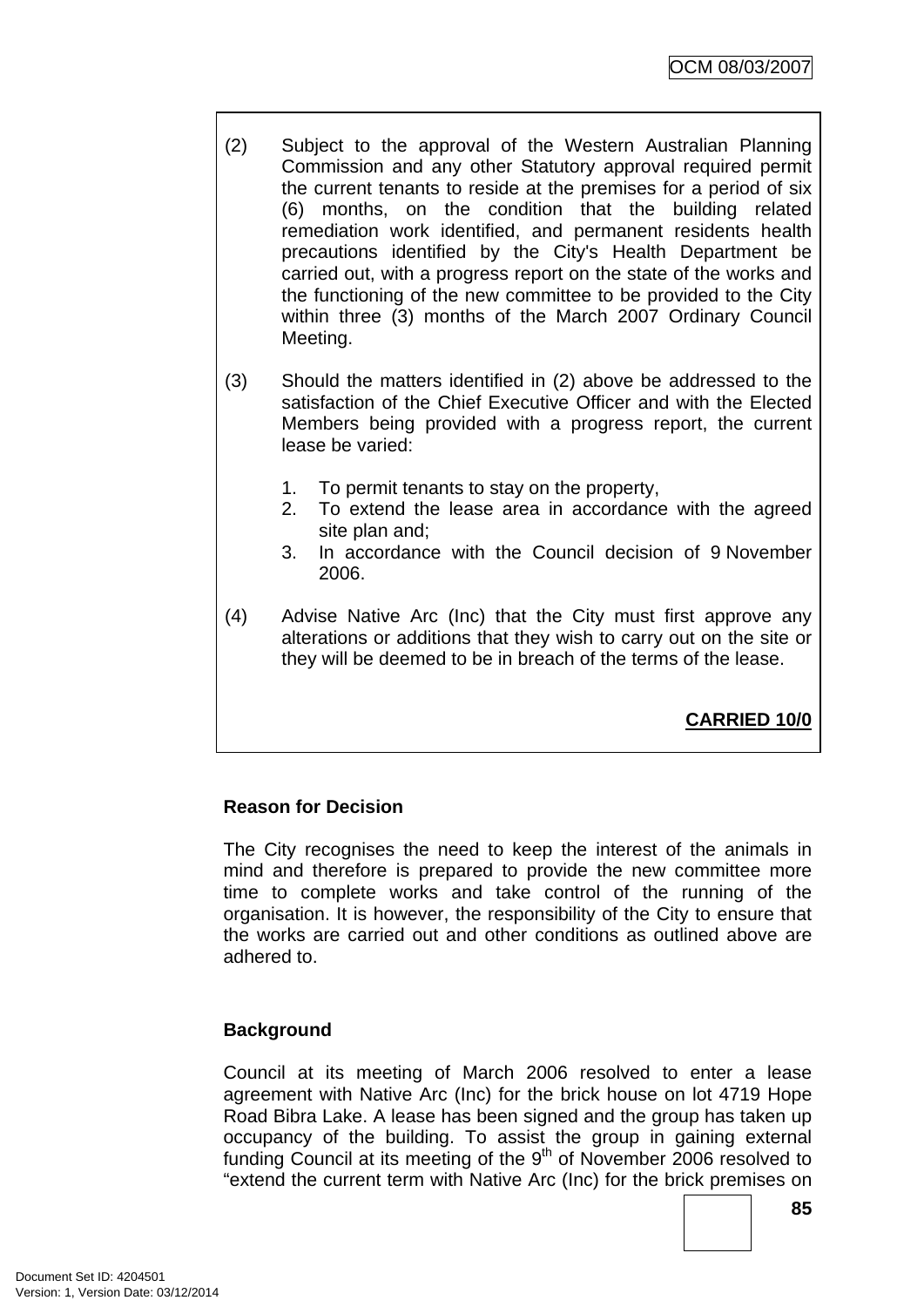Hope Road Bibra Lake until 2013 with a further five year option subject to the premises being brought up to the standard required in the current lease."

Accordingly the City wrote to Native Arc (Inc) on the 22 November 2006 advising of the Council decision and in particular requiring that the premises be cleaned up and the terms and conditions of the lease be adhered to. As the premises was being used as a residence it was also required that the occupant of the premises vacate by the 31 January 2007. The Chair of the Native Arc Executive Committee has written to the City seeking approval for the occupant of the premises to remain on the site. In response to this letter Native Arc were advised that the matter of whether the occupant would be required to vacate the premises would be considered by Council its March 2007 meeting and the tenant could remain until the Council decision is known.

#### **Submission**

The Chair of the Native Arc Executive Committee has written to the City seeking approval for the occupant of the premises to remain on the site.

#### **Report**

A number of matters have arisen in relation to the operation of the Native Arc in Hope Road in Bibra Lake besides the question of whether the premises leased by Native Arc can be used for residential purposes. The intent of this report is to seek direction from Council on these matters and to provide Native Arc with advice on what is required in relation to the use of the land and the operation of the animal rehabilitation facility.

In the letter received from Native Arc seeking approval for the premises to be occupied there were a number of arguments put forward related to the need for the animals to be given care 24/7 and the security role the occupancy of the house serves to fulfil for both the property, the animals and the adjoining Wetlands Education Centre. Whilst these issues are of importance the primary matter is the public health issue related to the use of an old residential house that serves as an animal rehabilitation centre and its suitability to also serve as a residence.

The City's Health Department have inspected the house and provided a detailed report on the standard of the building and addressed issues related to the occupancy of the building as a residence whilst being also used to accommodate animals in rehabilitation.

In the first instance the matter of the building suitability to serve as a native animal rehabilitation centre and by association as a work place by virtue that volunteers operate the centre will be considered.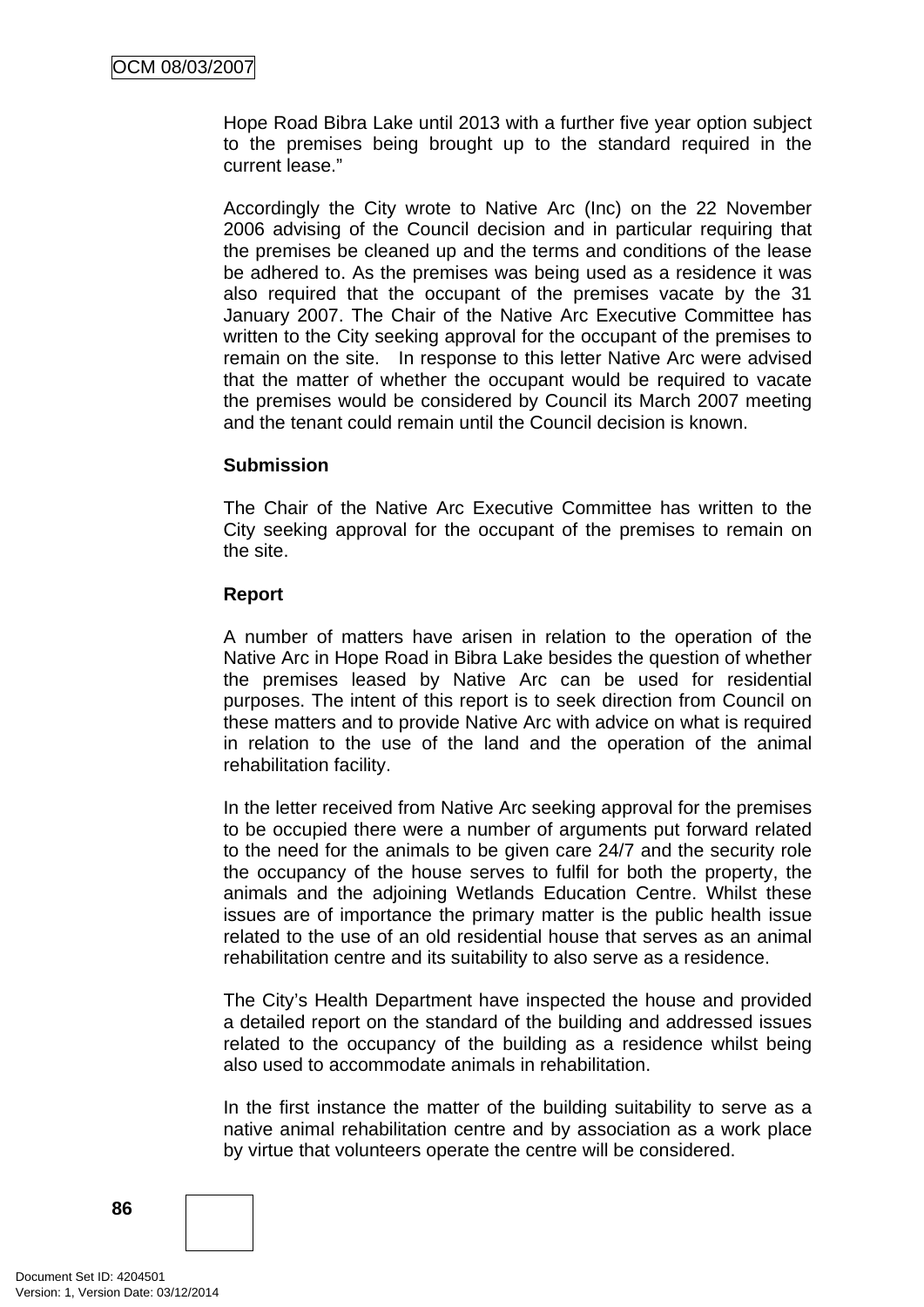The Health Department report identified a number of building related matters that need to be addressed:

- 1. Repair and replace the balustrade on the balcony.
- 2. Inspect and repair as necessary the roof, gutters, downpipes, eaves and associated fixtures and fittings.
- 3. Have the premises inspected by a licensed electrician and have wiring repaired and/or made safe as necessary.
- 4. Have the premises inspected for termites and treated as necessary. Replace/repair termite damaged timber with sound material.
- 5. Seal all holes and damage to the concrete floor so as to ensure the floor is sound and even in surface.
- 6. Remove and seal disused ducts, flues and similar to ensure that the premises are weather proof and vermin proof.
- 7. Repair damage to ceiling and ensure that it is in smooth, sound condition.
- 8. Repair and maintain doors and windows so as to be in sound condition and good working order (such that they can be easily opened and closed).
- 9. The premises and outbuildings are to be made to exclude vermin (ie potential entry holes in the floor and eaves repaired) and all animal feed is to be kept in vermin proof containers.
- 10. A regular pest treatment program should be introduced to ensure that vermin (with particular attention to rats) are eliminated.

Lease terms for the facility are that the lessee Native Arc will have use of the building at a peppercorn rental with responsibility for all maintenance items. The items identified above are hence the responsibility of Native Arc and on the face of it do not appear to be costly maintenance items.

In relation to the building being used as both an animal rehabilitation centre and as a residence it is less than ideal to have a permanent residence in a building that is used to also accommodate a number of sick animals particularly when the building has been designed for residential purposes only. Further, the lease agreement describes the purpose of the facility being for animal rehabilitation, not as a residence. Should Council decide to allow permanent residents in the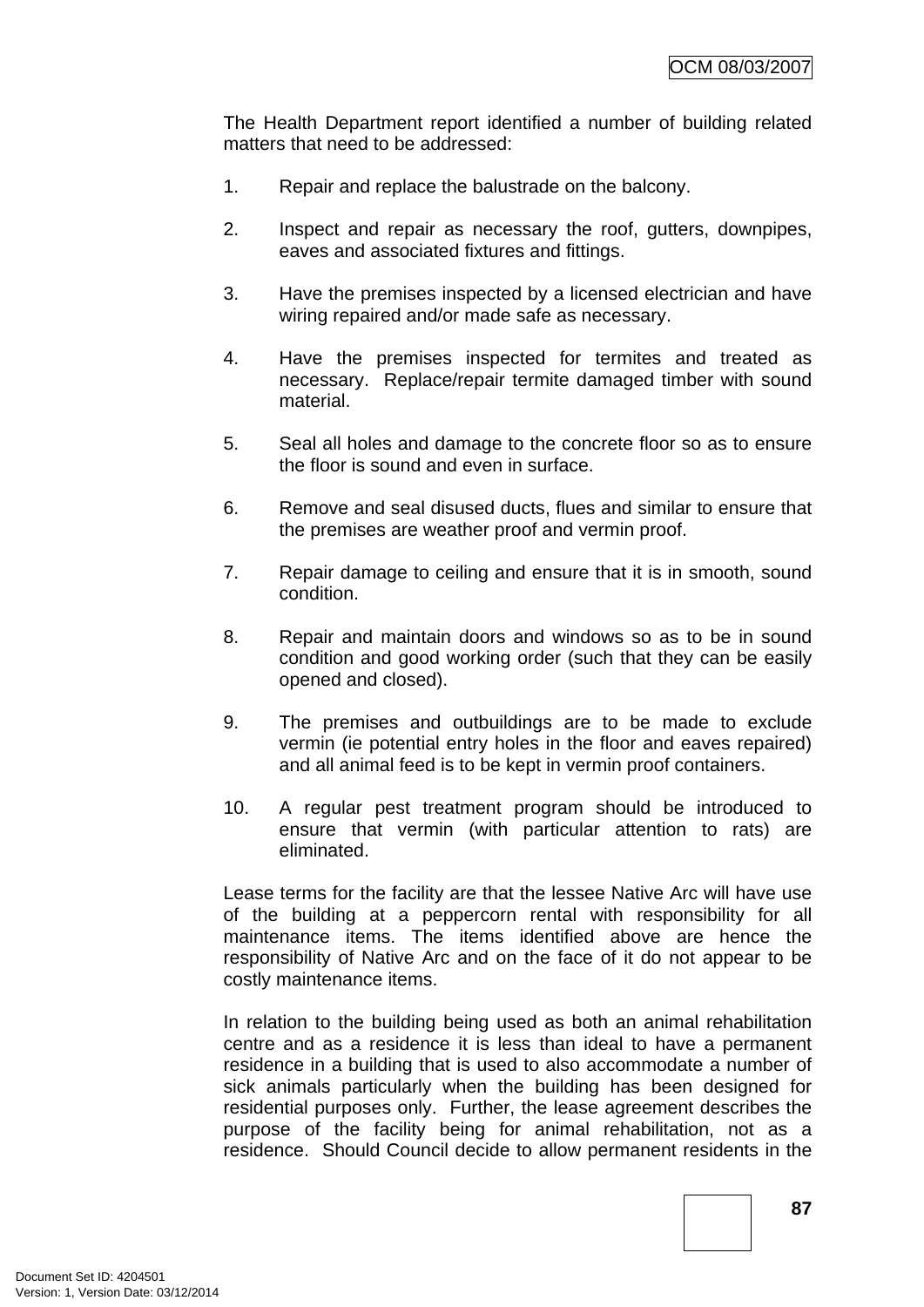building a number of health precautions need to be addressed before the building can be considered for occupation. These are as follows:

- 1. Install a hand wash basin, provided with liquid soap and single use disposable hand towels within the bird care room with information for staff and volunteers on good hand hygiene. Hands may then be washed prior to leaving the room following contact with animals, without contamination of the other rooms in the house.
- 2. Removal of the soiled linen, bedding, cages or enclosures and animal waste should be made via the balcony door, rather than by the door into the premises.
- 3. The highest possible standard of cleanliness and hygiene must be maintained at all times throughout the premises, to minimise any possibility of staff or volunteers contracting illnesses from stressed or sick animals.
- 4. To ensure that persons living on the premises are protected from the possibility of disease, animal care should be limited to designated areas, excluding and separate from the kitchen, bathroom, toilet, laundry and sleeping areas.
- 5. Clear directions on the segregation and appropriate cleaning of animal care items from personal care items should be posted on walls in animal care areas to ensure that cross contamination is minimised. This should include clear directions on the cleaning and sanitisation of animal feeding implements, cages or enclosures, bedding and linen and segregated storage of these items.

Should Council resolve to allow the house to become a permanent residence it is proposed that the requirements established above by the City's Health Department be met by the Native Arc Executive Committee to allow the tenant to remain. In addition, Council's Town Planning Scheme No. 3 identifies the property is zoned as a Regional Reserve – Parks and Recreation and, as such, utilisation of the site to serve as a caretaker's premises will require determination by the Western Australian Planning Commission.

Besides the matters associated with the use of the house for animal rehabilitation and residence there are concerns relating to the extent and use of the external areas, adherence to the terms and conditions of the current lease and the governance of Native Arc. City officers have met with representatives of the Executive Committee of Native Arc and advised that the following matters would be reported to Council for its consideration: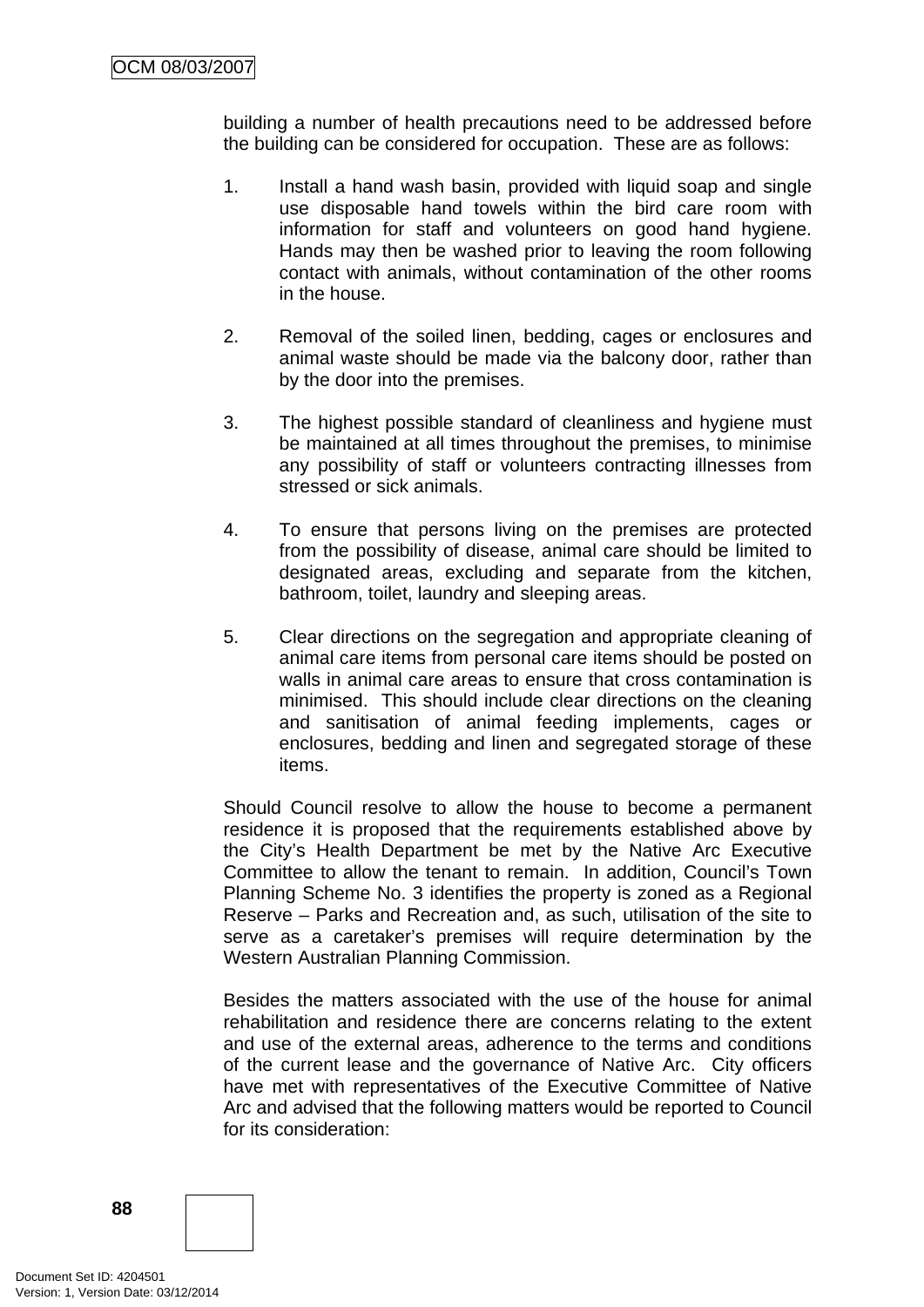- (1) The City has concerns on the number of animals on the site and requires a site plan that demonstrates the number and location of cages and holding areas on the site and the maximum capacity of animals and birds that will be accommodated.
- (2) The City requires the replacement of cages and holding areas to a standard acceptable to the City with the location of same being in accordance with the site plan.
- (3) The City has a concern on the number of animals and birds on the site that are not undergoing rehabilitation and appear to be incapable of rehabilitation or rehousing. The Executive Committee is required to reduce the number of animals and birds of this nature on the site and to justify, with reasons that meet with the objects of the organisation and the purpose of the land, the retention of these birds and animals on the property.
- (4) Given that the land on which the facilities are provided is a reserve the City will not permit non-native (including domesticated) animals to be kept on the site. The Executive Committee is required to provide a program for the removal of these animals from the site and a policy that ensures that no future non-native animals will be accepted and kept on the site.
- (5) The City seeks a commitment from the Executive Committee that it will ensure that the terms and conditions of the lease are adhered to and the other areas used by Native Arc are kept in a hygienic and tidy state and meet statutory (legal) requirements.
- (6) The City requires that the Native Arc ensures that it has appropriate policies and procedures in place that comply with Worksafe and EEO legislation to allow for proper conditions for the safety and wellbeing of visitors, students, volunteers and staff whilst they are at the centre and its surrounds.
- (7) The City has concerns about the stability and operation of the Executive Committee particularly in relation to administrative practises.

In respect to the last point the chair of the Executive Committee tendered his resignation and a member notified of their intention to call a special meeting of the Native Arc membership. From information provided to the City it is evident that the Executive Committee is currently divided and without a full membership. It is understood that a special meeting of Native Arc was held on 24 February 2007 with the purpose of appointing a new Executive Committee.

A letter has been forwarded to the City purportedly on behalf of Native Arc that seeks to address the matters raised above following a meeting between representatives of the City and Native Arc. However, the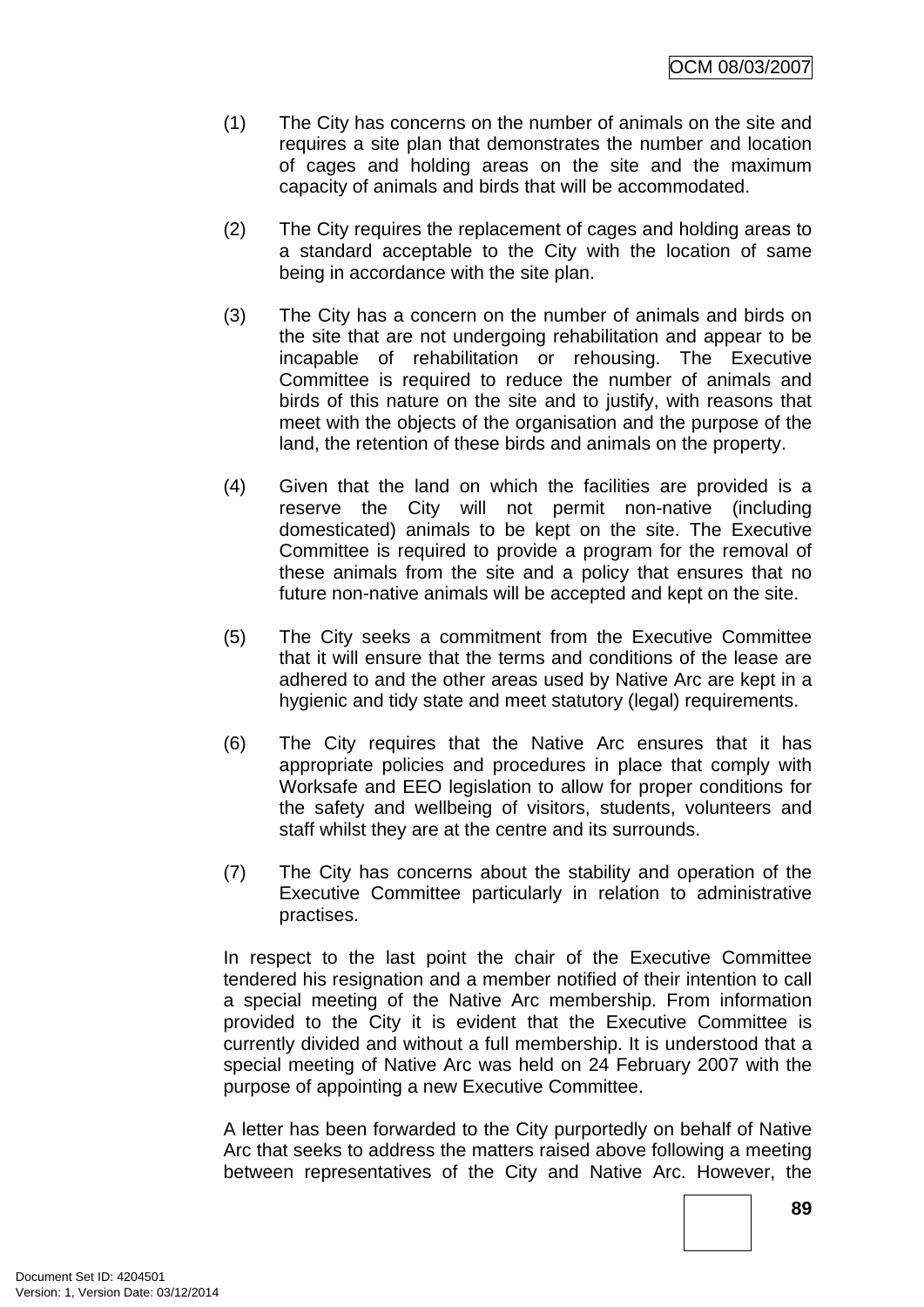matters presented are significant to Native Arc and it is understood that the letter has not been considered and endorsed by the Executive Committee of Native Arc. It is considered of fundamental importance that there needs to be a functional Executive Committee operating in accordance with the association's constitution to address significant matters of commitment by the association. It is recommended that Council require the identified issues to be considered by a properly constituted Executive Committee meeting.

A contracting firm has been in contact with the City regarding a proposal to carry out a range of improvements, free of charge, on the Native Arc site and the adjoining land including the provision of limestone gravelling of the existing access track, landscaping with native plants and replacement of cages and yards. The firm has been advised that any developments must be in accordance with a site plan approved by the Executive Committee of Native Arc and then by the City of Cockburn. Whilst there are great benefits for Native Arc being provided assistance by a benefactor there needs to be a coherent site plan for the upgrade of the site. The proposed recommendation to Council is for the site plan to be agreed upon prior to any works being approved.

The City of Cockburn Volunteer Resource Centre has advised that it has been required to cease referring volunteers to Native Arc as it does not comply with the Occupational Health and Safety standards for volunteers. The inspection of the premises by the City's health department identifies a number of matters that are likely to contradict Occupation Health and Safety standards and these matters need to be addressed by Native Arc (Inc.).

It has come to the attention of the City that a water bore was installed on or about the  $6<sup>th</sup>$  of February 2007 without authority of the landowner or manager and without a bore permit. The Department of Water advises that, as there was no bore license issued the City as owners/managers of the property are in breach of section 26D of the Rights in Water and Irrigation Act. The City will defend its position as the bore was placed without the knowledge or approval of the City. It is evident that the actions of others associated with Native Arc have compromised the City.

It is proposed that Council require the Executive Committee of Native Arc to address the issues raised above and as described in the recommendation to Council.

## **Strategic Plan/Policy Implications**

## *Infrastructure Development*

*• To construct and maintain community facilities that meet community needs.* 

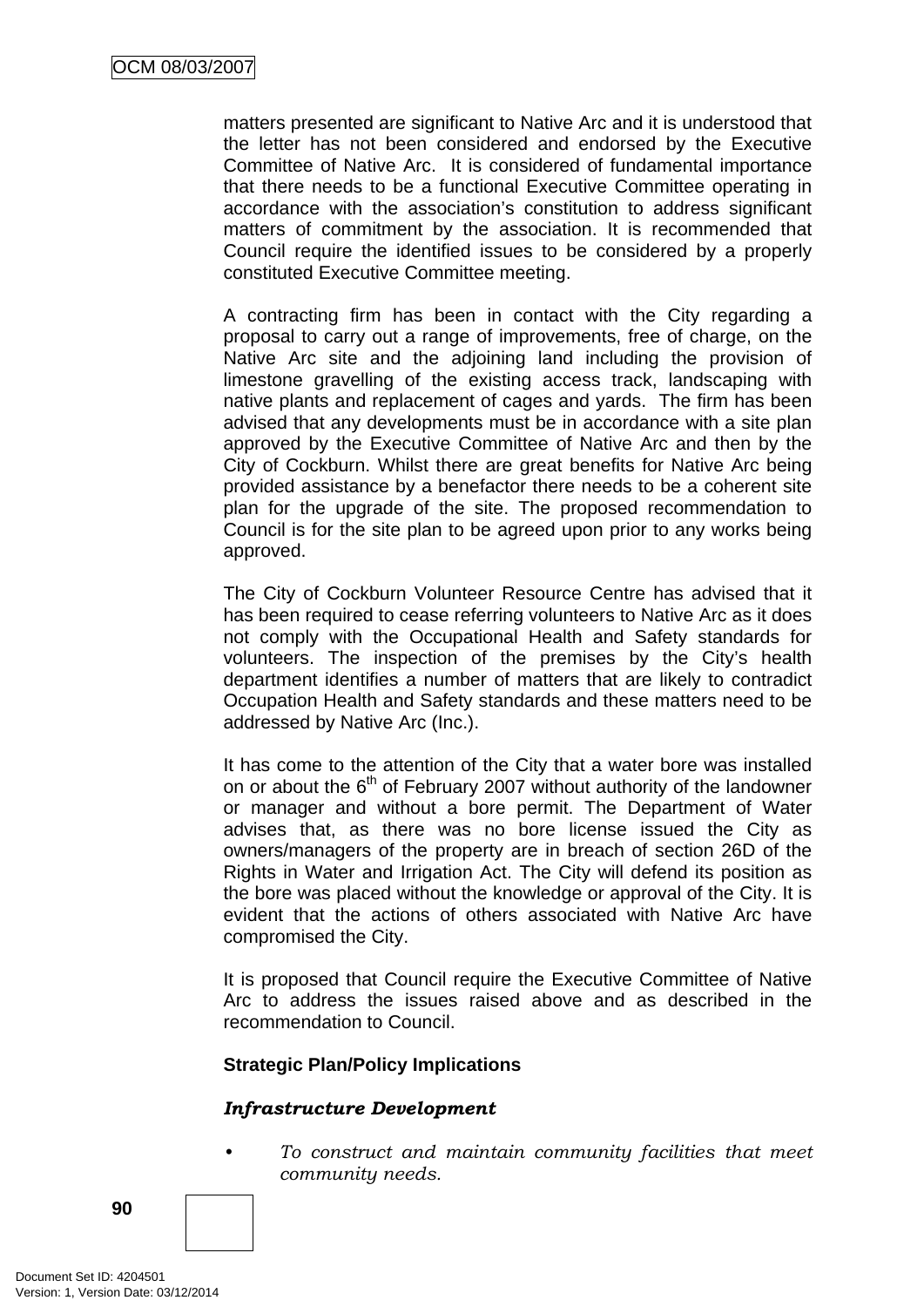## *Governance Excellence*

*• To provide effective monitoring and regulatory services that administer relevant legislation and local laws in a fair and impartial way.* 

#### *Natural Environmental Management*

*• To conserve, preserve and where required remediate the quality, extent and uniqueness of the natural environment that exists within the district.* 

## **Budget/Financial Implications**

The Council provides the use of the building occupied by Native Arc free of charge and made a donation of \$2,000 to the Association in 2006/07.

## **Legal Implications**

Council has an obligation and statutory responsibility to ensure that the premises meet all standards, through the lease agreement with Native Arc.

## **Community Consultation**

The nature of the recommendations being considered by Council does not require or warrant a public consultation process.

## **Attachment(s)**

Nil

## **Advice to Proponent(s)/Submissioners**

The Executive Committee of Native Arc have been advised that this matter is to be considered at the 8 March 2007 Council Meeting.

## **Implications of Section 3.18(3) Local Government Act, 1995**

N/A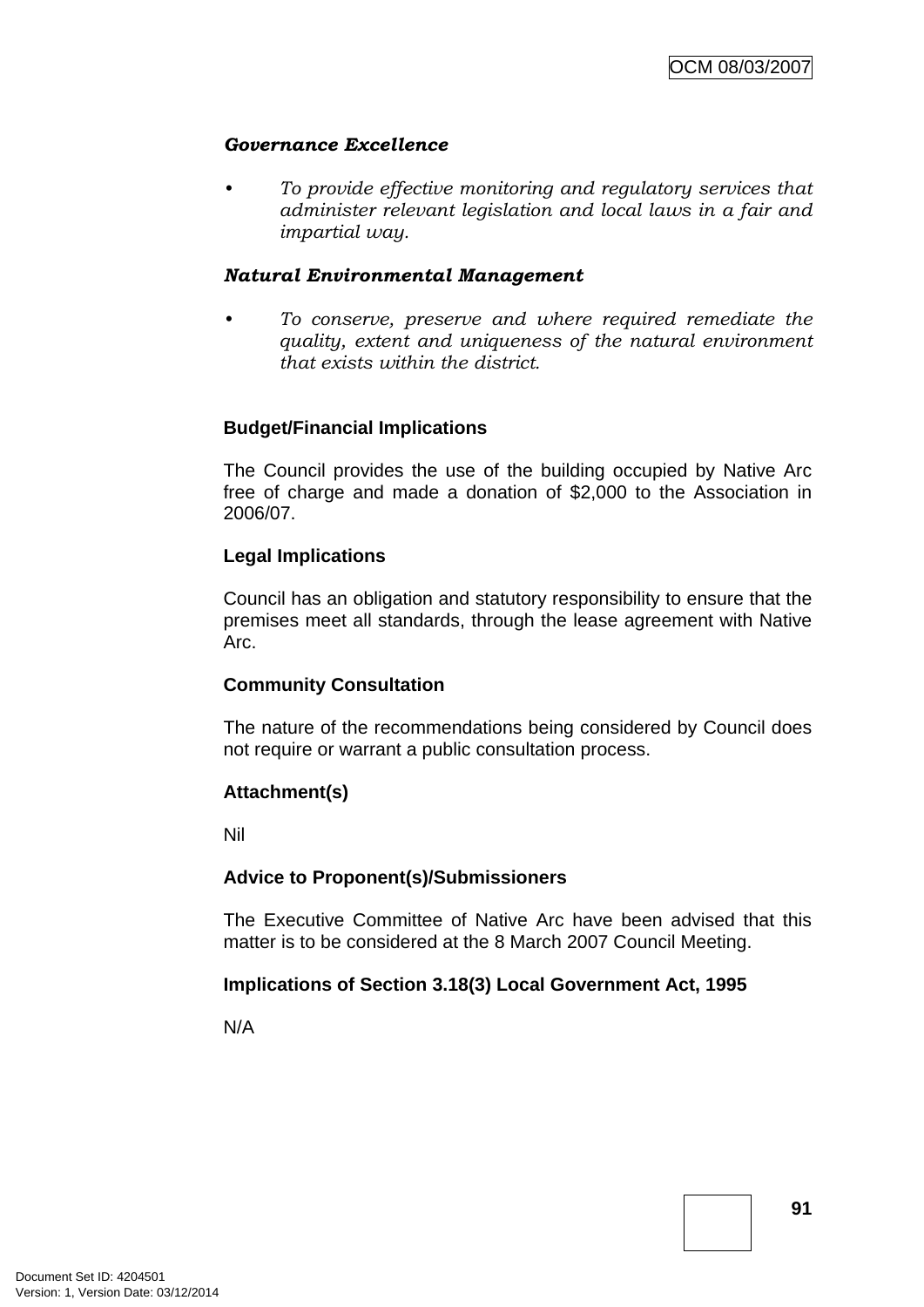## **18. EXECUTIVE DIVISION ISSUES**

## **18.1 (MINUTE NO 3415) (OCM 08/03/2007) - SISTER CITY COMMITTEE MINUTES - 12 FEBRUARY 2007 (1192) (SC) (ATTACH)**

#### **RECOMMENDATION**

That Council receive the Minutes of the Sister City Committee dated 12 February 2007, as attached to the Agenda, and adopt the recommendations contained therein.

## **TO BE CARRIED BY AN ABSOLUTE MAJORITY OF COUNCIL**

## **COUNCIL DECISION**

MOVED Clr I Whitfield SECONDED Clr A Tilbury that the recommendation be adopted.

## **CARRIED BY ABSOLUTE MAJORITY OF COUNCIL 10/0**

## **Background**

The Sister City Committee met on 12 February 2007 to consider projects to enhance the City's relationship with its Sister Cities and to create more visibility of these in the community. The minutes of this meeting are required to be presented to Council for the recommendations to be considered by Council.

## **Submission**

The minutes of the Committee meeting are attached to the Agenda. Items dealt with at the Committee meeting form the basis of the Minutes.

## **Report**

The Committee recommendations are now presented for consideration by Council and if accepted, are endorsed as the decisions of Council. Any elected member may withdraw any item from the Committee meeting for discussion and propose an alternative recommendation for Council's consideration. Any such items will be dealt with separately, as provided for in Council's Standing Orders.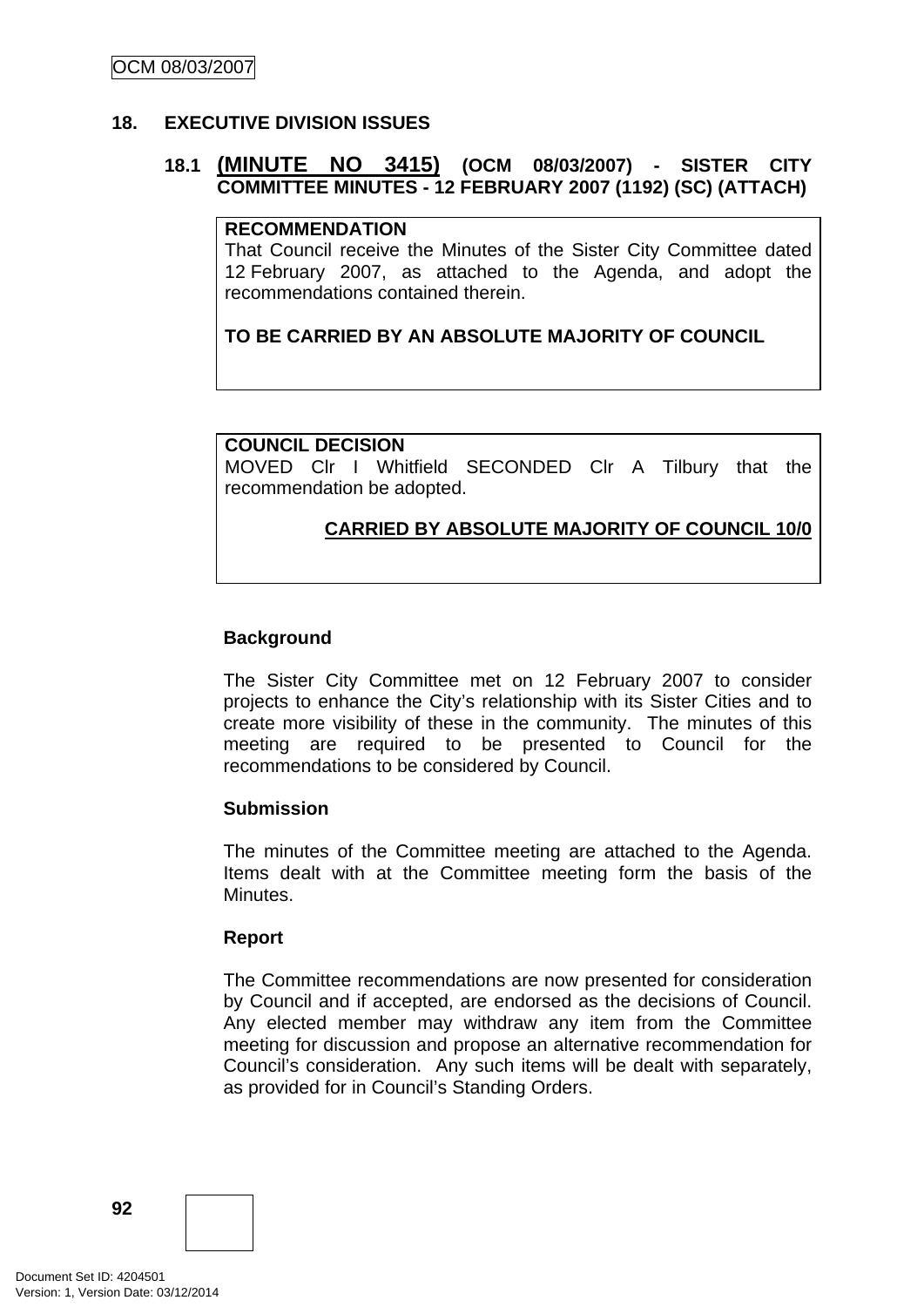## **Strategic Plan/Policy Implications**

## *Lifestyle and Aspiration Achievement*

- *To foster a sense of community spirit within the district generally and neighbourhoods in particular.*
- *To facilitate and provide an optimum range of community services and events.*

#### *Employment and Economic Development*

*• To plan and promote economic development that encourages business opportunities within the City.* 

## **Budget/Financial Implications**

Committee Minutes refer.

## **Legal Implications**

Committee Minutes refer.

#### **Community Consultation**

Nil.

## **Attachment(s)**

Minutes of the Sister City Committee 12 February 2007.

#### **Advice to Proponent(s)/Submissioners**

The members of the Committee have been advised that this item will be considered at March OCM.

#### **Implications of Section 3.18(3) Local Government Act, 1995**

Committee Minutes refer.

## **19. MOTIONS OF WHICH PREVIOUS NOTICE HAS BEEN GIVEN**

Nil

## **20. NOTICES OF MOTION GIVEN AT THE MEETING FOR CONSIDERATION AT NEXT MEETING**

Nil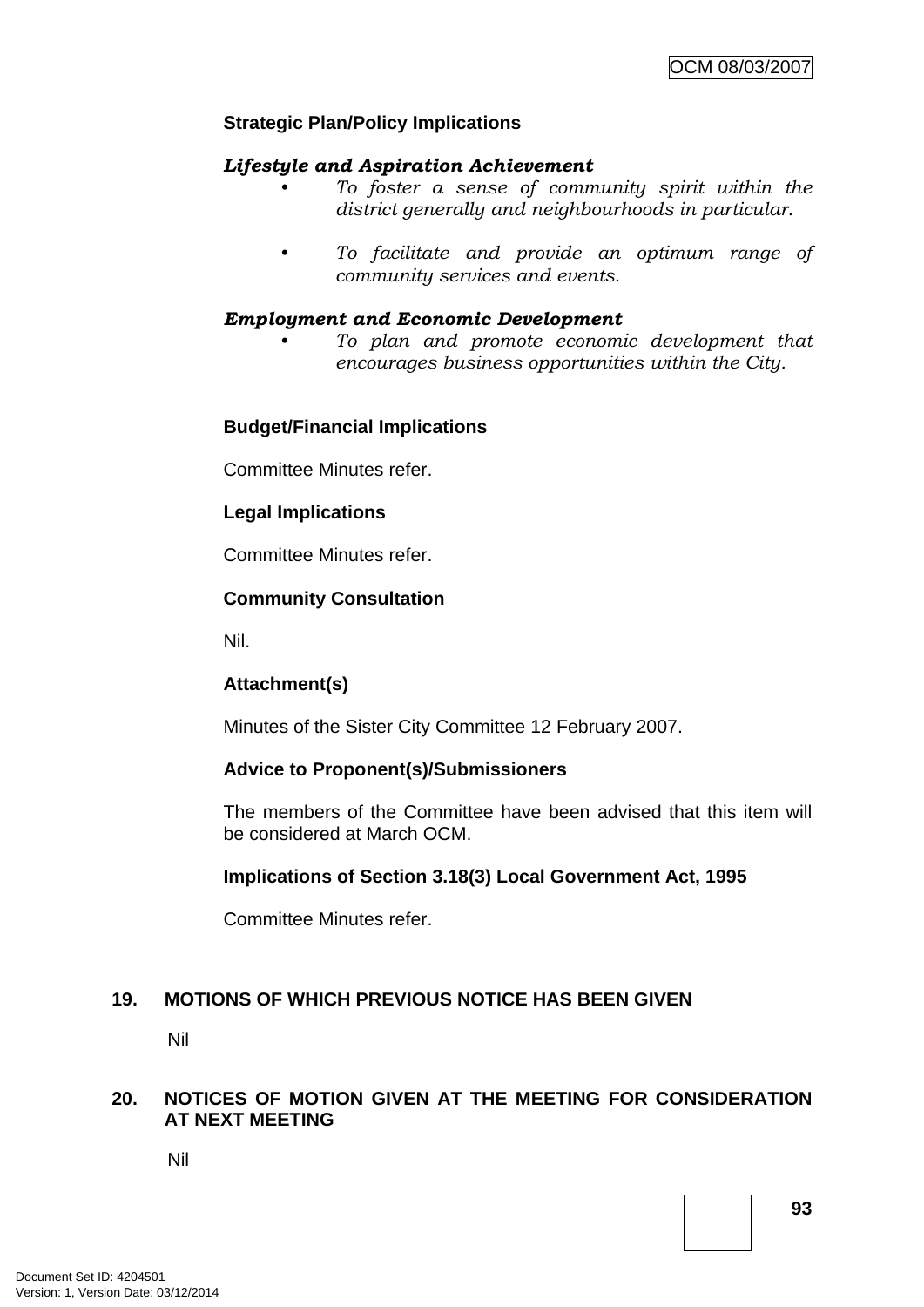OCM 08/03/2007

## **21. NEW BUSINESS OF AN URGENT NATURE INTRODUCED BY COUNCILLORS OR OFFICERS**

Nil

## **22. MATTERS TO BE NOTED FOR INVESTIGATION, WITHOUT DEBATE**

Nil

## **23. CONFIDENTIAL BUSINESS**

## **23.1 (MINUTE NO 3416) (OCM 08/03/2007) - APPOINTMENT OF DIRECTOR FINANCE AND CORPORATE SERVICES (ATTACH) (SC)**

#### **RECOMMENDATION**

That Council endorses the recommendation of the Chief Executive Officer to appoint Mr Stuart Downing to the position of Director of Finance and Corporate Services.

## **COUNCIL DECISION**

MOVED Clr I Whitfield SECONDED Clr V Oliver that the recommendation be adopted.

**CARRIED 10/0**

## **Background**

The Chief Executive Officer wishes to confirm the appointment of the preferred candidate to the position of Director of Finance and Corporate Services and as this position is deemed to be a senior employee of the Council, the appointment needs to be endorsed by Council in accordance with the following section of the Local Government Act:

*Section 5.37. Senior employees:* 

- *(1) A local government may designate employees or persons belonging to a class of employee to be senior employees.*
- *(2) The CEO is to inform the council of each proposal to employ or dismiss a senior employee, other than a senior employee referred to in section 5.39(1a), and the council may accept or reject the CEO's recommendation but if the*

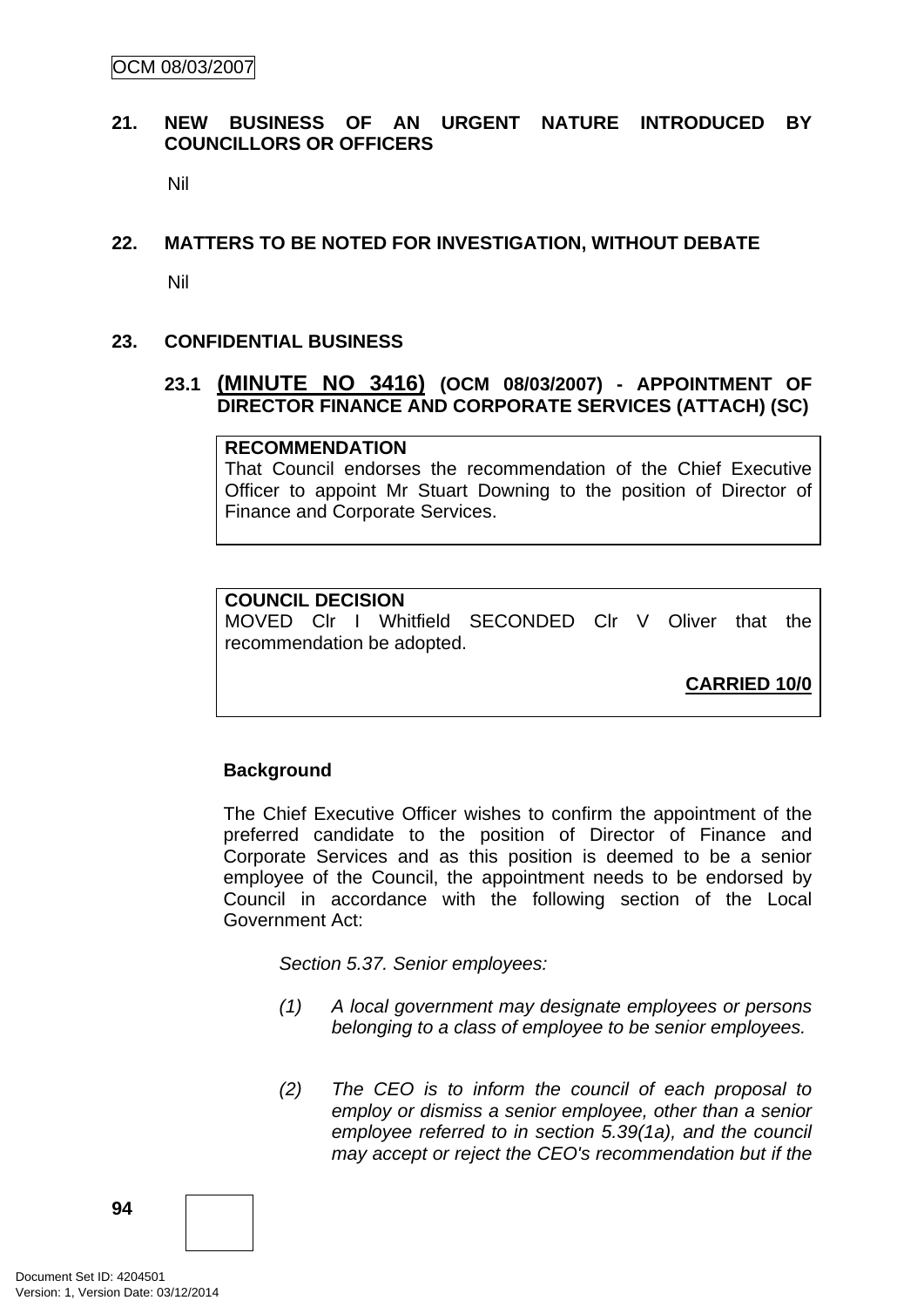*council rejects a recommendation, it is to inform the CEO of the reasons for its doing so.* 

- *(3) If the position of a senior employee of a local government becomes vacant, it is to be advertised by the local government in the manner prescribed, and the advertisement is to contain such information with respect to the position as is prescribed.*
- *(4) For the avoidance of doubt, subsection (3) does not impose a requirement to advertise a position where a contract referred to in section 5.39 is renewed.*

## **Submission**

To endorse the recommendation of the Chief Executive Officer on the appointment of the Director of Finance and Corporate Services.

## **Report**

As council will be aware Mr Aussie Crothers will retire from the position of Director of Finance and Corporate Services. Consequently, the professional services of Beilby, (the recruitment agency) were engaged to assist me in finding a replacement for Mr Crothers.

As part of the service provided by Beilby they took responsibility for the advertising of the position, liaison with interested applicants, the initial short-listing of the applicants and for those persons invited for interview, a psychological test.

The position was advertised in *The West Australian,* (as well as being posted on other widely read recruitment websites) and 17 applications were received for the position which was considered by Beilby to be a good response rate, given the dearth of experienced finance professionals presently being felt across Australia.

Beilby did the preliminary short listing of the candidates who included people who had experience in the private sector, local government and state and federal agencies and their list of preferred applicants was then submitted for review, and 4 candidates were subsequently chosen for interview. The interview panel consisted of myself, Michael Littleton and Ms Denise Bedford from Beilby.

All interviews were of a high quality but the interview panel was unanimous in their opinion that Mr Stuart Downing be offered the position and it is his name that is now submitted for endorsement as the Director of Finance and Corporate Services. A final report from Beilby on the selection process is attached to this report.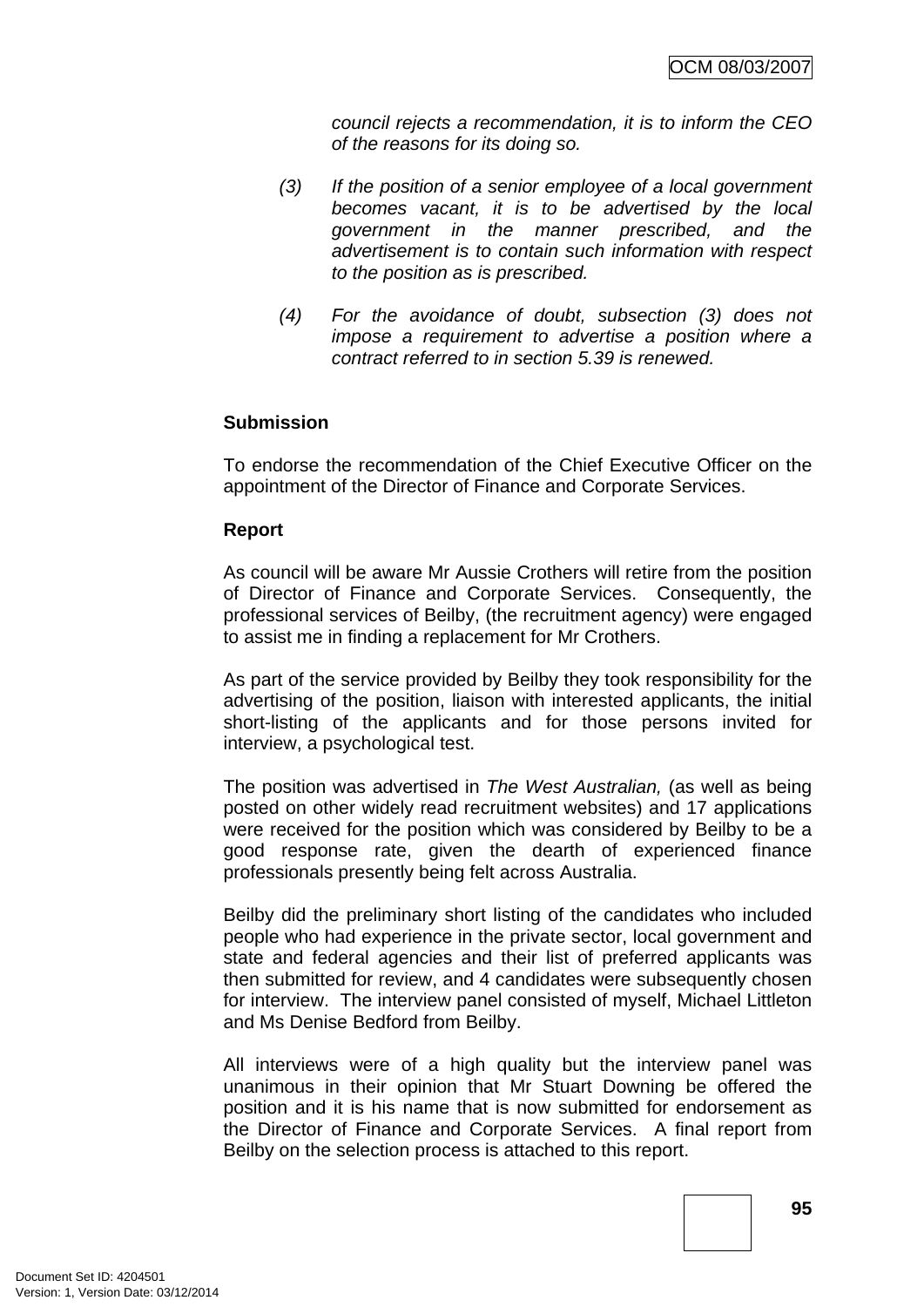Mr Downing is an intelligent and articulate person who demonstrated a great appreciation of the role, responsibility and ambitions of the position and where those qualities are matched by his experience in similar senior management roles. He holds a number of professional qualifications which, combined with previous experience, will assist his transition into the Director's position.

Mr Downing will be initially engaged on a three-year contract, with an option for the contract to be extended for another two years after that.

## **Strategic Plan/Policy Implications**

## *Governance Excellence*

*• To maintain a professional, well-trained and healthy workforce that is responsive to the community's needs.* 

Key Result Area "Managing Your City" refers.

## **Budget/Financial Implications**

The cost for Beilby to undertake the selection process was approved in the February 2007 budget review.

## **Legal Implications**

Nil

## **Community Consultation**

N/A

## **Attachment(s)**

Confidential report from Beilbys.

## **Advice to Proponent(s)/Submissioners**

Mr Downing has been advised that this matter is to be considered at the March 2007 Council Meeting.

## **Implications of Section 3.18(3) Local Government Act, 1995**

Section 5.37 applies.